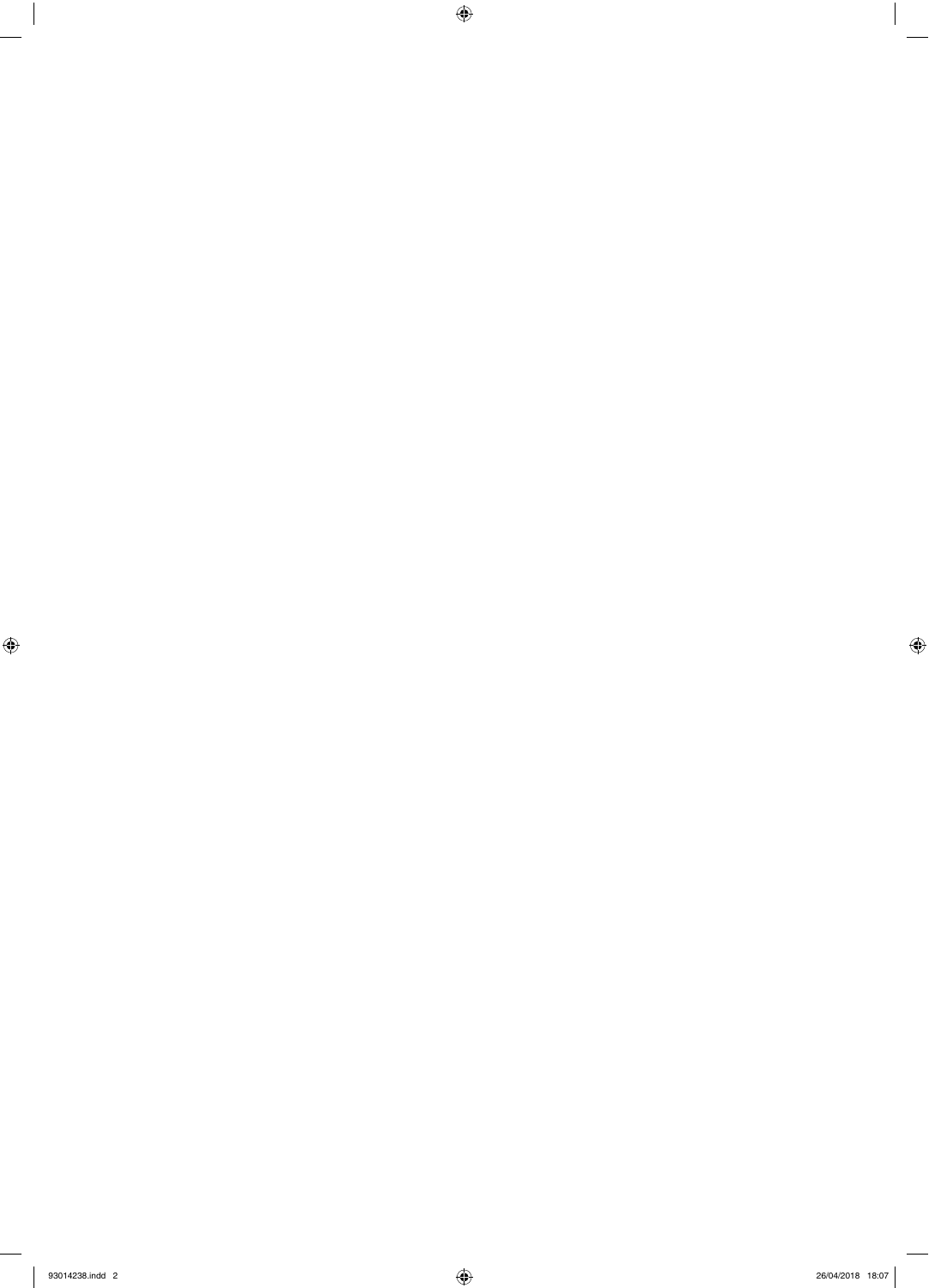# Page Number

| Property Damage Insurance and Business Interruption Insurance 13 |
|------------------------------------------------------------------|
|                                                                  |
|                                                                  |
|                                                                  |
|                                                                  |
|                                                                  |
| Requirements which the Policyholder must comply with 29          |
|                                                                  |
|                                                                  |
|                                                                  |
|                                                                  |
|                                                                  |
|                                                                  |
|                                                                  |
|                                                                  |
| $\ldots$ . 42                                                    |
|                                                                  |
|                                                                  |
|                                                                  |
|                                                                  |
|                                                                  |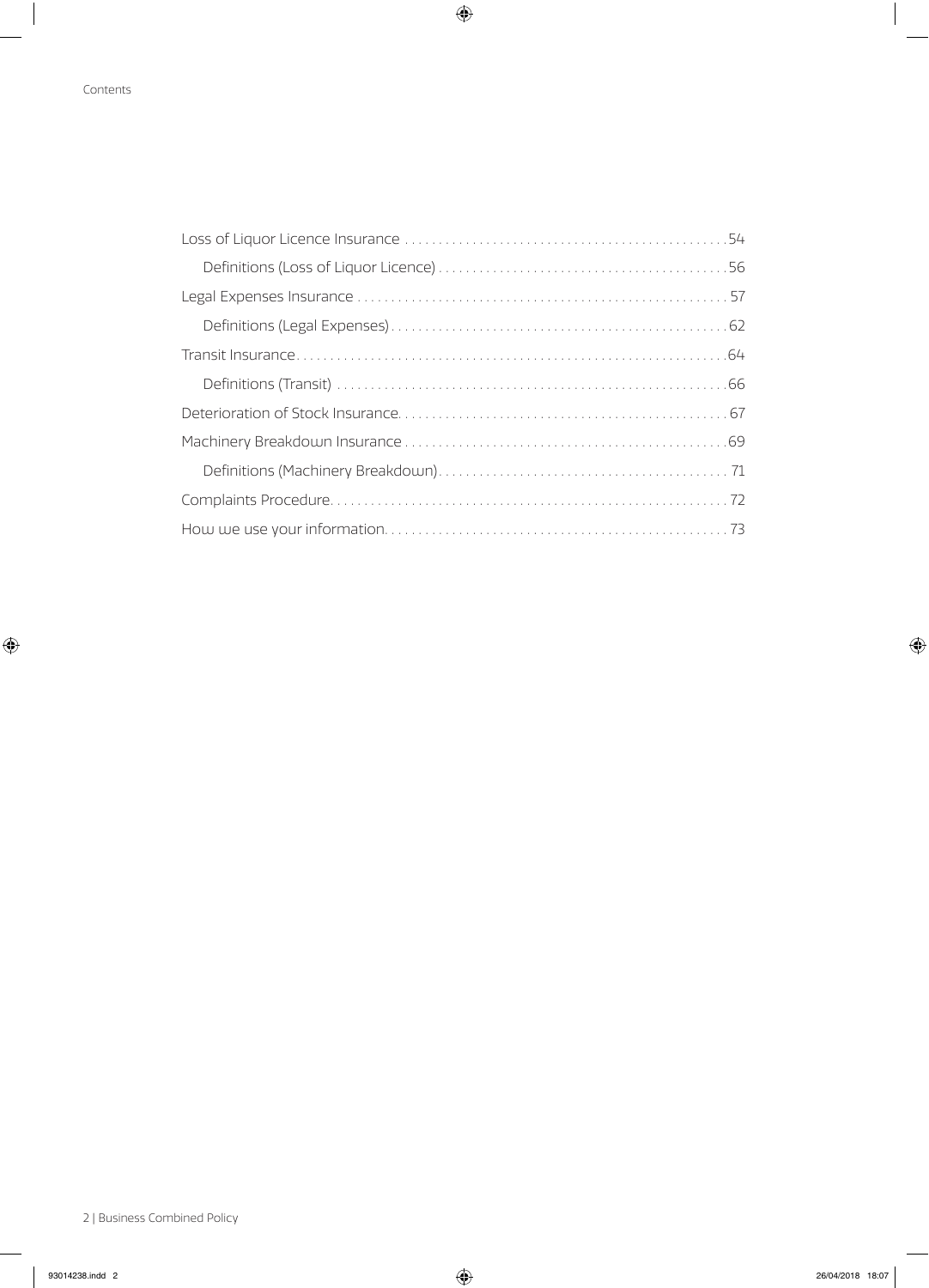# Introduction

Welcome to RSA. Thank you for choosing us as your insurer.

Your Policy (including the Schedule, Statement of Fact, Endorsements, Clauses and Certificates) is evidence of a legal contract and the document should be kept in a safe place.

We are happy to provide duplicates if you mislay any part of your Policy documentation.

Please read the Policy, Statement of Fact, and Schedule carefully and if they do not meet your needs return them to us or your insurance intermediary.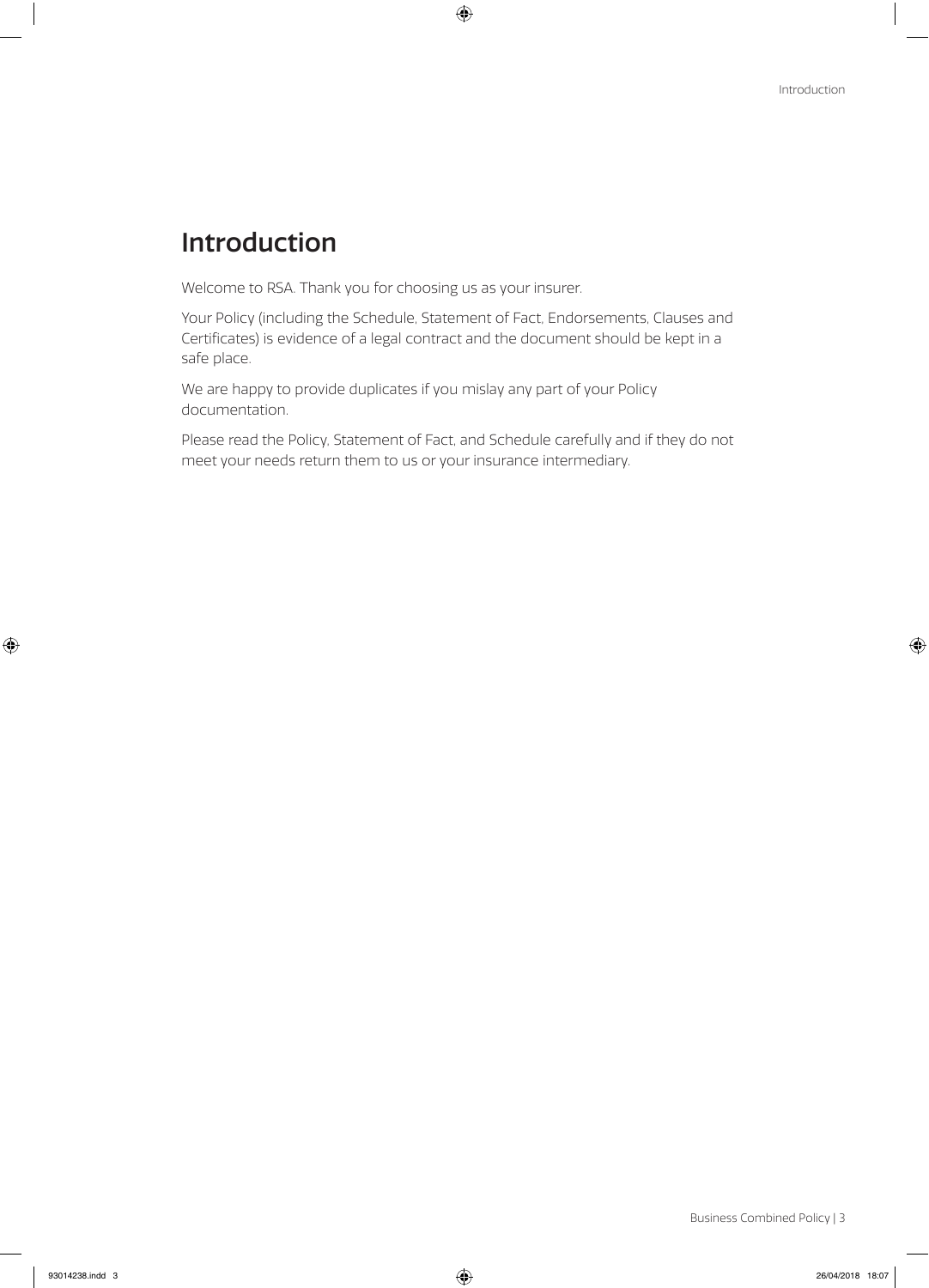# Customer Care

# Claims Helpline

We recognise that losses mean disruption to your business and that the ultimate test of any insurance policy is providing a fast, effective claims service. We also realise that running a business means that it might not be convenient for you to report a claim to us during normal office hours. That's why you can now notify us of any claim when it suits you – any time of the day or night. All you have to do is call.

### 24 hour Claims Helpline 0345 300 4006

# Emergency Repairs

Should emergency repairs be needed to your property, we will put you in touch with a tradesman from our carefully selected panel. You will have to pay the cost of any work done, but where the damage is caused by an insured event, you can of course submit the cost as part of your claim. Whatever the nature of the emergency, you just need to make a single phone call

# Catastrophe Claim

If you are faced with a major catastrophe, such as a serious fire or flood, we recognise that you will need expert assistance immediately. We will send a representative to help you in a major crisis, 24 hours a day, 365 days a year.

# Advice Lines

Where do you turn for answers to questions that affect your business? Our advice lines will put you in touch with highly qualified experts who can offer information and assistance on a wide range of issues:

- Legal assistance
- Health and Safety issues
- Tax advice.

Please call the 24 hour Helpline 0345 078 7543 quoting code 70201.

(Please quote your Policy Number which can be found on your Schedule).

Please note that if Legal Expenses Insurance is insured under your Policy the same telephone number applies in respect of Insured Incident 1 – Employment which requires the Policyholder to have sought and followed advice from our Legal Consultants using this number before materially changing or attempting to change the particulars of an Employee's contract of employment or dismissing an Employee (whether or not by reason of redundancy). Please refer to page 55 of the Legal Expenses Insurance section of this Policy for more information.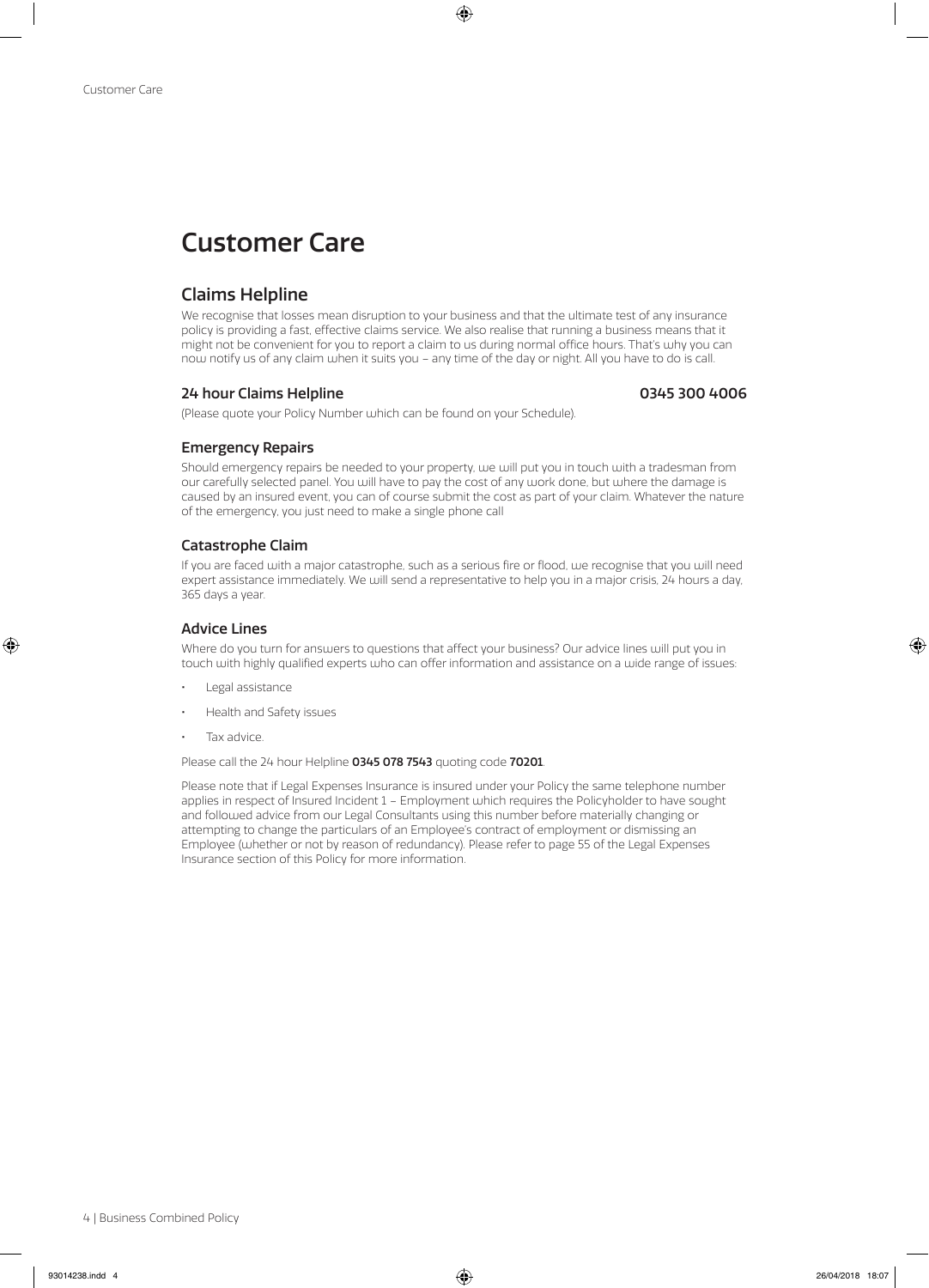# Your Policy

# About Your Insurance Policy

This Insurance Policy is made up of this Policy wording, the Statement of Fact and the Schedule which shows the sums insured, the Limits of Liability, the Premium the Policyholder will pay and any other terms which apply to the Policy.

The Policyholder should read the Statement of Fact, Schedule and the Policy wording together.

Some words in this Policy have a special meaning. They start with a capital letter whenever they appear in the Policy, and are listed under "Definitions" within each Section of Insurance.

# The Insurance Contract

This Insurance Policy is a legal contract between the Policyholder and the Company. The Company's acceptance of this risk is based on the information presented to the Company prior to the commencement of the Policy, and at subsequent stages in respect of mid-term changes and renewal. Provided the on-line questions have been completed accurately and in good faith, and assumptions generated on the Statement of Fact checked, The Company will accept this as being a fair presentation of risk.

The Company will provide the insurance described in this Policy (subject to all the terms, conditions and exclusion of this Policy) for the Period of Insurance shown in the Schedule and any subsequent period for which the Policyholder shall pay and the Company shall agree to accept the premium.

This Policy has been issued by Royal & Sun Alliance Insurance plc.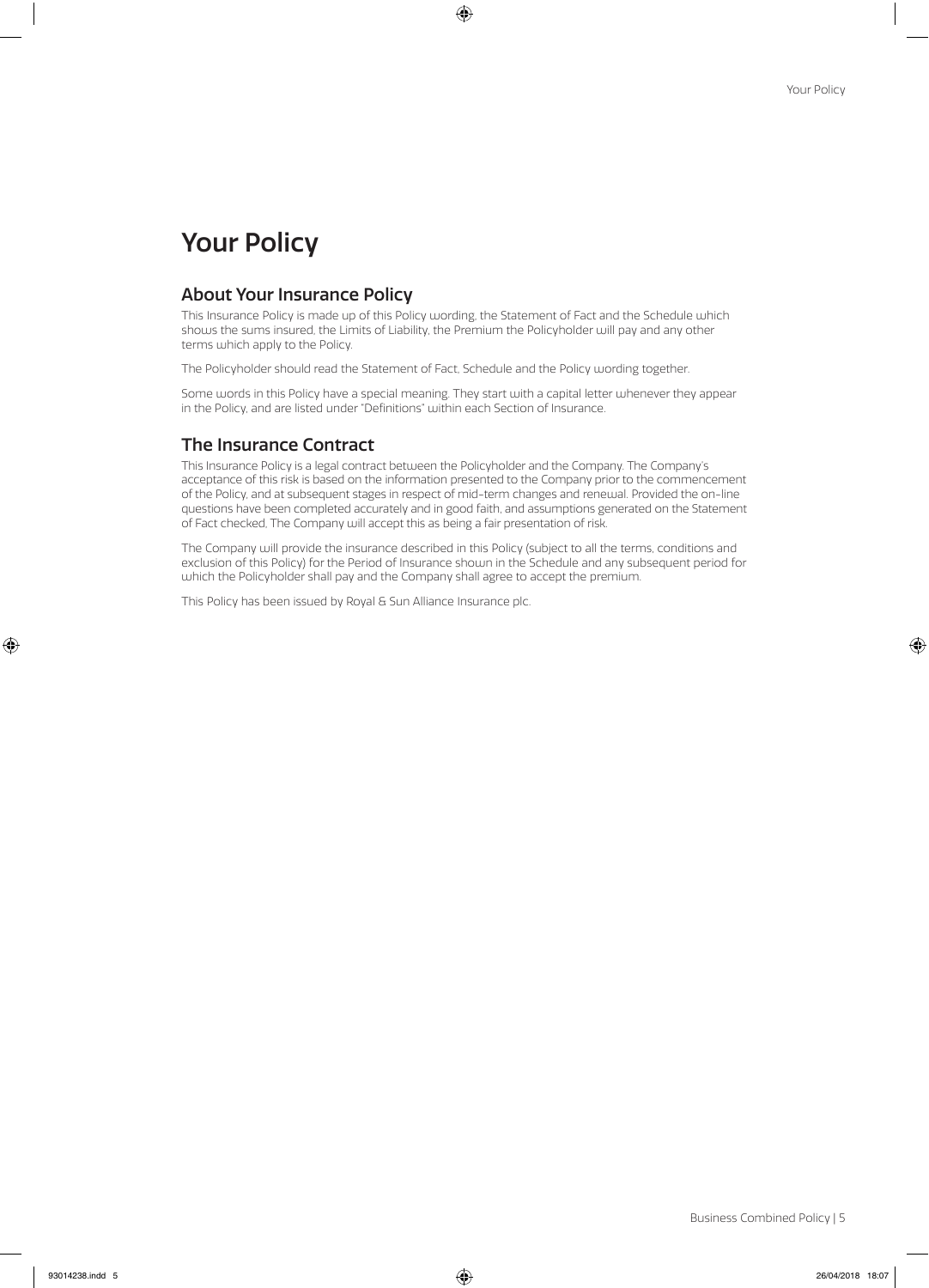# Claim Notification

Conditions that apply to this Policy in the event of a claim are set out in the Policy Conditions pages of this Policy. It is important that you comply with all Policy Conditions and you should familiarise yourself with their requirements.

Directions for claim notification are included in the Policy Conditions. Please remember that events that may give rise to a claim under this insurance must be notified as soon as reasonably possible although there are some situations where immediate notification is required.

The Policy Conditions require you to provide us with any reasonable assistance and evidence that we may require concerning the cause and value of any claim. Ideally, as part of your initial claim notification, you should provide:

- Your name, address, and your email and contact numbers
- Personal details necessary to confirm your identity
- Policy number
- The date of the incident
- The cause of the loss or damage
- Details of the loss or damage together with claim value if known or in respect of injury the nature and extent
- The crime reference number where applicable
- Names and addresses of any other parties involved or responsible for the incident (including details of injuries) and addresses of any witnesses

This information will enable us to make an initial evaluation on policy liability and claim value. We may, however, request additional information depending upon circumstances and value which may include the following:

- Original purchase receipts, invoices, instruction booklets or photographs
- Purchase dates and location of lost or damaged property
- For damaged property, confirmation from a suitably qualified expert that the item you are claiming for is beyond repair

Sometimes we or someone acting on our behalf, may wish to meet with you to discuss the circumstances of the claim, to inspect the damage or to undertake further investigations.

We take pride in the claims service we offer to our customers. Our philosophy is to repair or replace lost or damaged property, where we consider it appropriate, and we have developed a network of contractors, repairers and product suppliers dedicated to providing claim solutions.

Where we can offer repair or replacement through a preferred supplier but we agree to pay a cash settlement, then payment will normally not exceed the amount we would have paid our preferred supplier.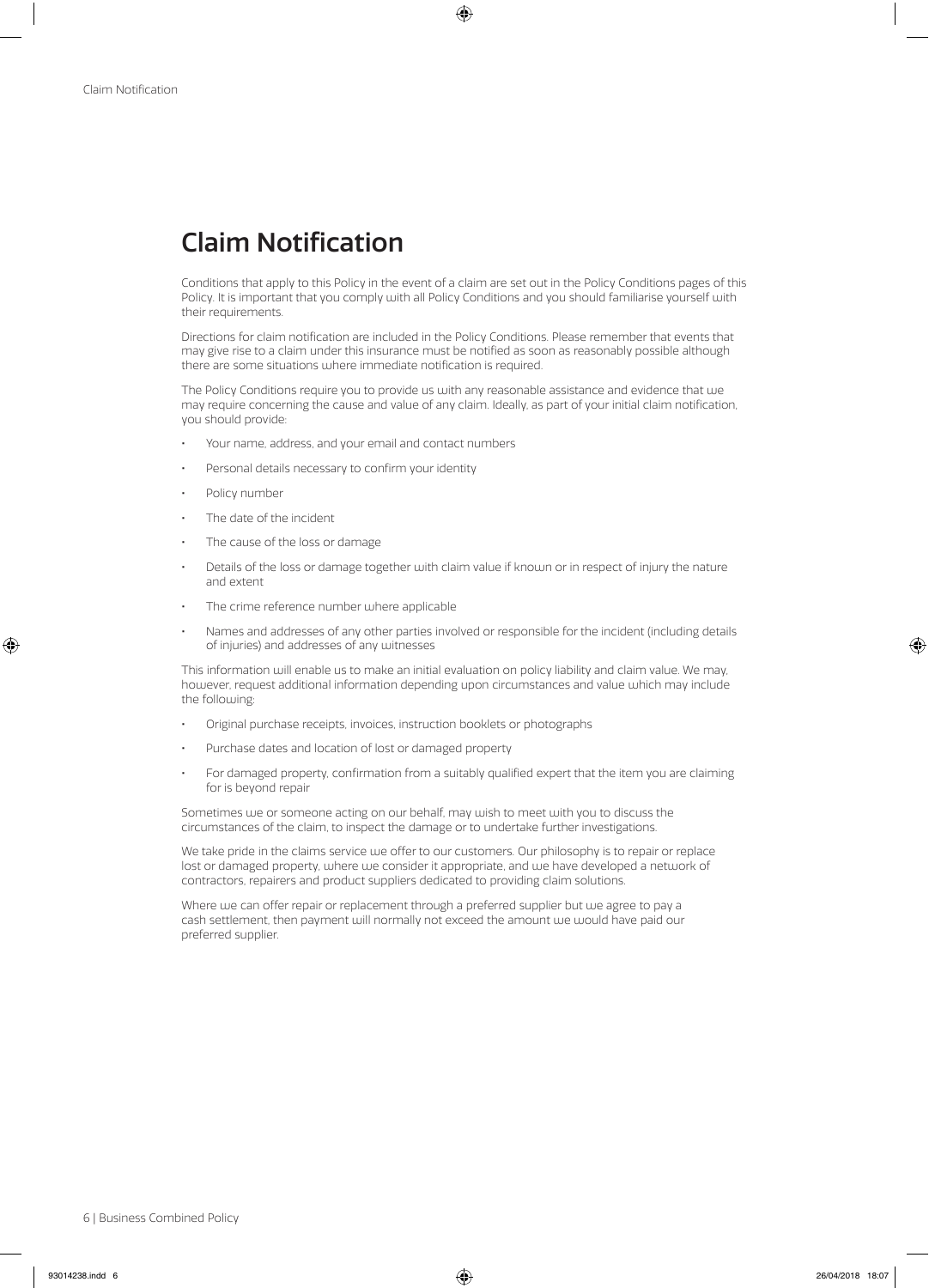# Policy and Claims Conditions

It is a requirement of the Company that the following Policy and Claims Conditions apply as stated except so far as is necessary to comply with the requirements of any legislation enacted in Great Britain, Northern Ireland the Channel Islands or the Isle of Man relating to compulsory insurance of legal liability to Employees.

Applicable to the whole Policy unless otherwise stated:

### 1 Action by the Policyholder

On the discovery of any circumstance or event which may give rise to a claim under this Policy the Policyholder shall:

- A) notify the Company as soon as reasonably possible,
- B) give notice within 24 hours to the Police Authority in respect of Damage (other than by fire or explosion) caused by malicious persons or thieves if insured by this Policy,
- C) carry out and permit to be taken any action which may be reasonably possible to prevent further Damage and to minimise or check any interruption of or interference with the Business or to avoid or diminish the loss,
- D) within 30 days after the circumstances or event or of the expiry of the Indemnity Period or such further time as the Company may allow, and at the Policyholder's own expense, deliver to the Company:
	- i) full information in writing of the claim,
	- ii) details of any other insurance relating to the claim,
	- iii) all such business books, documents, proofs, information, explanation and other evidence as may be reasonably required all of which information and details may be produced by the Policyholder's professional accountants or auditors who are regularly acting as such, their report being prima facie evidence of such information and details,
	- iv) if demanded a statutory declaration of the truth of the claim and of any matter connected with it.
- E) in respect of Liability Insurance:
	- i) Every letter, claim, writ or summons and process in connection with such circumstances shall be forwarded to the Company immediately upon receipt,
	- ii) the Policyholder shall tell the Company immediately of any prosecution, inquest or inquiry in connection with any circumstance which may give rise to liability under this Policy.
- F) in respect of Money Insurance Section 2 Personal Injury (Robbery) and Personal Accident Insurance:
	- provide all medical certificates, reports, information and evidence required by the Company to substantiate that claim. Refer to the Evidence Required Condition under each section for full details.

If the terms of this Condition have not been complied with, and as a direct consequence, the amount for which the Company is liable under this Policy has increased, then no payment shall be made by the Company in respect of the amount of such increase.

# 2 Change of status

This Policy shall be automatically terminated if and when

A) the Business is wound up or carried on by a liquidator or receiver or permanently discontinued

or

B) the Policyholder ceases to have an interest that is insurable for example; the Premises have been sold to a third party. However this right to avoid the Policy does not apply in the event of the Policyholder's death.

# 3 Alterations

No cover shall be provided under this Policy if and to the extent that any Damage arises as a result of any material alteration to or of

- A) the Business
- B) the Premises
- C) Property within the Premises or
- D) the occupation of the Premises by the Policyholder or the Policyholder's Employees

during the Period of Insurance of this Policy.

# 4 Cancelling the Policy

The Policyholder may cancel this Policy by informing the Company in writing, and cancellation will be effective from the date of receipt of the Policyholder's instructions.

The Company may cancel this Policy by sending 30 days written notice to the Policyholder's last known address.

In the event of cancellation, the Company will refund the premium the Policyholder paid for the rest of the insurance period. The Company will do this only if the Policyholder has not made a claim during the Period of Insurance.

# 5 Cancellation of the Policyholder's Fixed Sum Loan Agreement

Where the Company have agreed to the Policyholder paying the Premium by monthly instalments, then in the event that there is a default in the instalments due under the payment schedule, the Company reserve the right to terminate the Policy and the Policyholder will no longer be insured by the Company.

If the Policyholder's monthly premium payment has a Fixed Sum Loan Agreement regulated by The Consumer Credit Act 1974, then this shall be deemed to be a linked loan agreement. In the event that there is a default in the instalments due under the payment schedule, the Company reserve the right to also terminate that linked loan agreement.

### 6 Arbitration

#### Not applicable to Liability Insurances, Personal Injury (Robbery) under Money Insurance or Legal Expenses Insurance.

If any difference arises as to the amount to be paid under this Policy (liability being otherwise admitted) such difference shall be referred to an arbitrator to be appointed by the parties in accordance with the Arbitration Act 1996 or any subsequent legislation replacing that Act.

The party against whom the decision is made shall meet all costs of the arbitration in full.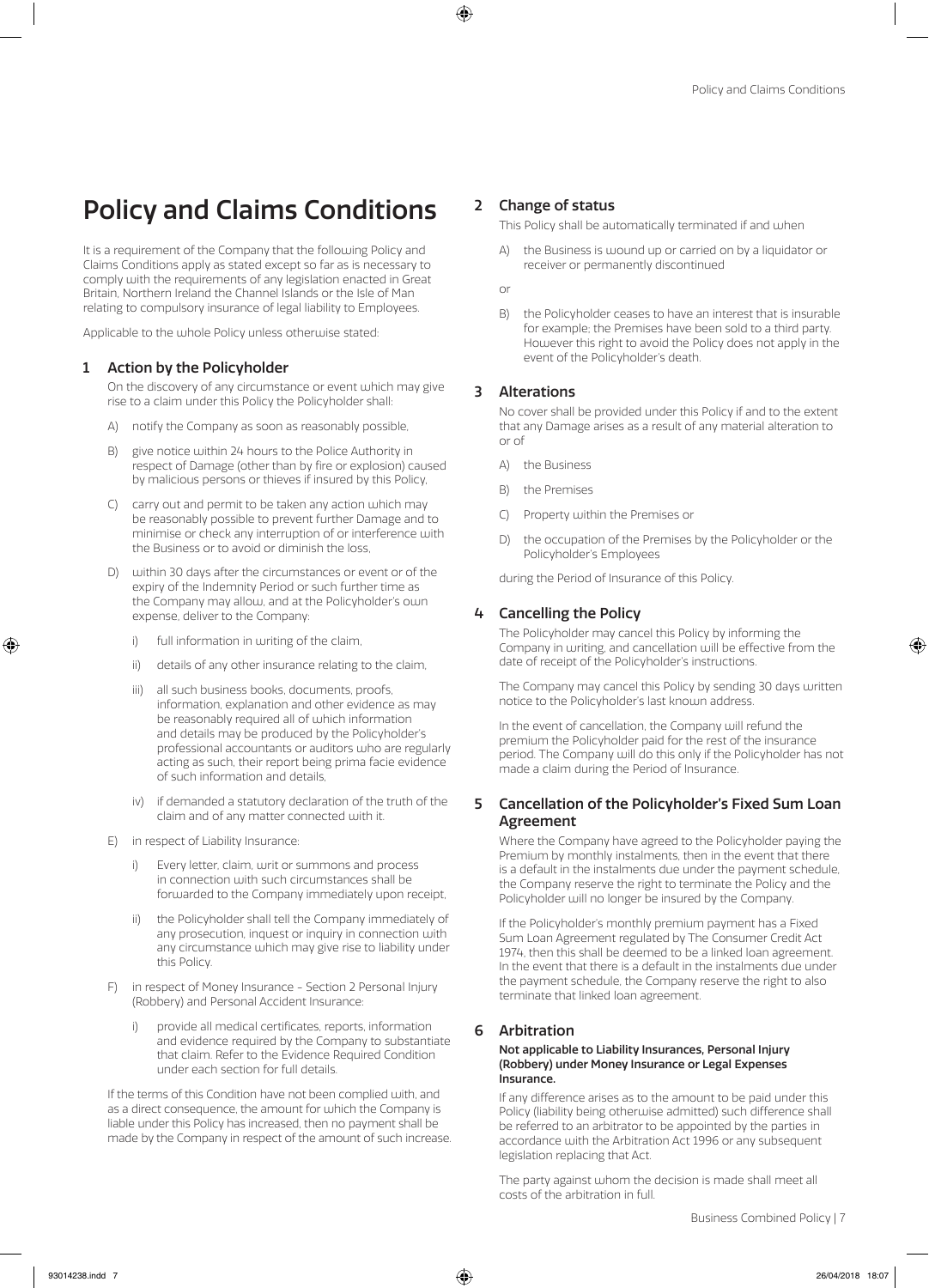If the decision is not clearly made against either party the arbitrator shall have the power to apportion costs.

If the decision is made in the Company's favour the Policyholder's costs shall not be recoverable under this Policy. This procedure does not prejudice any right of recourse the Policyholder has to any other complaints procedure to which the Company subscribe or to the courts.

### 7 Contribution

A) Applicable to Property Damage, Business Interruption, Transit, Deterioration of Stock, and Machinery Breakdown Insurances only:

If at the time of any claim, there is any other insurance covering the Policyholder's interest in the Property Damaged, the Company's liability under this Policy shall be limited to its rateable proportion of such claim, and will be subject to any Underinsurance Provision.

In respect of Property Damage and Transit only:

- If any such other insurance is subject to any Underinsurance Provision, this Policy, if not already subject to any Underinsurance Provision shall be subject to the Provision in like manner.
- ii) If any other insurance effected by or on behalf of the Policyholder is expressed to cover any of the Property insured but is subject to any provision whereby it is excluded from ranking concurrently with this Policy either in whole or in part or from contributing rateably to Damage, the Company's liability shall be limited to such proportion of the Damage as the Sum Insured bears to the value of the Property.

#### B) Applicable to Liability Insurance

Other than in respect of Extension 3 (Contingent Motor Liability) to Section 2 (Public/Products Liability), if at the time of any claim there is or, but for the existence there would be, any other insurances covering the same legal liability, the indemnity will not apply except in respect of any amount beyond that which would have been payable under such insurances had this not been effected.

Where a claim includes the defence of criminal proceedings brought or in appeal against conviction the Company will not pay any costs or expenses where cover is provided by any other insurance or where but for the existence of this Policy it would have been provided by such insurance.

#### C) Applicable to Fidelity Insurance

If a loss is covered partly under this Policy and partly under a prior policy issued by another insurer, provided payment has been made or agreed to be made under such prior policy, the contribution applicable under this Policy shall be reduced by the contribution actually applied under such prior policy.

### 8 Economic, Financial or Trade Sanctions

We shall not provide coverage or be liable to provide any indemnity or payment or other benefit under this **Policy** if and to the extent that doing so would breach any **Prohibition**.

If any such Prohibition takes effect during the Period of Insurance We or You may cancel that part of this Policy which is prohibited or restricted with immediate effect by giving written notice to **You** or **Us** at the last known address.

If the whole or any part of the Policy is cancelled We shall if and to the extent that it does not breach any **Prohibition** give You a full refund of premium for any unexpired period of cover. We will do this only if You have not made a claim during the Period of Insurance.

For the purposes of this condition **Prohibition** shall mean any economic, financial or trade sanctions imposed by the European Union or United Kingdom, or any other prohibition or restriction imposed by law or regulation of the country of which this Policy is issued or would otherwise provide cover.

# 9 Law Applicable

Under the laws of the United Kingdom (England, Scotland, Wales and Northern Ireland) both parties may choose the law which applies to this contract, to the extent permitted by those laws. Unless the parties agree otherwise in writing, the Company has agreed with the Policyholder that the law which applies to this contract is the law which applies to the part of the United Kingdom in which the Policyholder is based, or, if based in the Channel Islands or the Isle of Man, the law of whichever of those two places in which the Policyholder is based.

The parties have agreed that any legal proceedings between them in connection with this contract will only take place in the courts of the part of the United Kingdom in which the Policyholder is based, or, if the Policyholder is based in either the Channel Islands or the Isle of Man, the courts of whichever of those two places in which the Policyholder is based.

# 10 Legal Representation

#### A) Applicable to Liability Insurance

Where the Company provides its consent to indemnify the Policyholder in respect of any legal costs and expenses in relation to any matter which may form the subject of a claim for indemnity under this Policy, the Company will choose an appropriate representative (be it a solicitor or otherwise) to act on the Policyholder's behalf.

The Company will provide the Policyholder with details of the nominated appropriate representative prior to the representative's instruction.

In the event that the Policyholder wishes to appoint its own representative, the Policyholder shall provide prior notification of its intention to do so and seek the Company's written consent.

The Policyholder agrees that in respect of its proposed representative:

- i) the hourly rate (or such other fee basis as the case may be) to apply and
- ii) the terms and conditions of such appointment

shall be subject to the Company's prior approval.

In the event of a dispute regarding the amount of legal costs incurred by the Policyholder's representative the Policyholder agrees that the Company will have the option to audit any files for the purpose of assessing the costs claimed.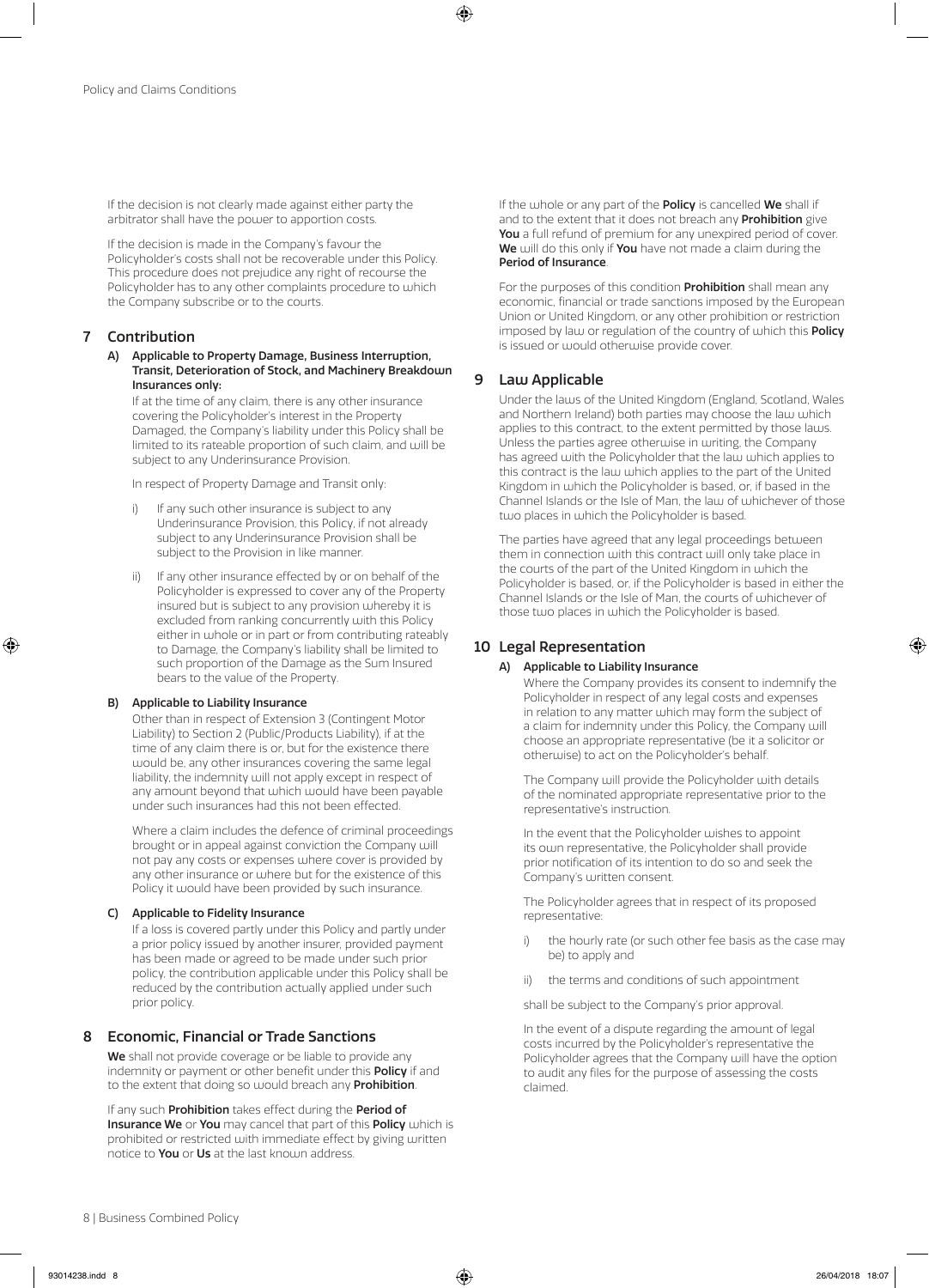#### B) Applicable to Legal Expenses Insurance

In respect of

i) Insured Incident 1 - Employment

and

ii) Insured Incident 6 - Data Protection

refer to Claim Settlement Condition 7 A) Conduct of legal proceedings.

# 11 Reasonable Precautions

The Policyholder at their own expense shall take all reasonable steps to prevent or minimise any Damage or any Injury to Employees or the public. If the Policyholder discovers any defect or danger, the Policyholder must make it good as soon as reasonably practicable and in the meantime take such additional precautions as circumstances reasonably require.

### 12 Asbestos

Unless agreed by the Company in writing to the contrary, the Policyholder must ensure that they only undertake visual inspections in relation to Asbestos and when coming into contact with Asbestos, Asbestos Dust or Asbestos Containing Materials the Policyholder shall always stop work and employ a licensed Asbestos contractor.

Failure to comply with any of these requirements may result in the Company not paying the Policyholder's claim.

### 13 Rights of the Company

#### Applicable only to Liability Insurance

No admission, offer, promise, payment or indemnity shall be made, or given, by or on behalf of the Policyholder without the written consent of the Company; which shall be entitled to take over the absolute control of and conduct in the name of the Policyholder the negotiation, proceeding, defence or settlement of any claim or to prosecute any claim in the name of the Policyholder for its own benefit, and shall have full discretion in the conduct of any proceeding and in the settlement of any claim.

#### 14 Rights of Recovery

Any claimant under this Policy shall, at the request and expense of the Company, take and permit to be taken all necessary steps for enforcing rights against any other party in the name of the Policyholder before or after any payment is made by the Company.

The Company shall not enforce any rights against any company being parent of or subsidiary to the Policyholder or any company which is a subsidiary of a parent company of which the Policyholder is itself a subsidiary in each case as defined by the Companies Act 1985 or the Companies (Northern Ireland) Order 1986.

# 15 The Company's Liability

For all purposes, including but not limited to the application of the Sums Insured, Limits, Limits of Liability or Limits of Indemnity and consideration of when and how the Policy will respond, all parties included in the definition of the Policyholder in the Schedule, shall constitute one Policyholder, or one party, or legal entity, so that there will be only two parties to the contract of insurance between the Policyholder and the Company.

### 16 Third Party Contract Rights

A person or company who was not a party to this Policy has no right under the Contracts (Rights of Third Parties) Act 1999 to enforce any term of this Policy but this does not affect any right or remedy of a third party which exists or is available apart from that Act.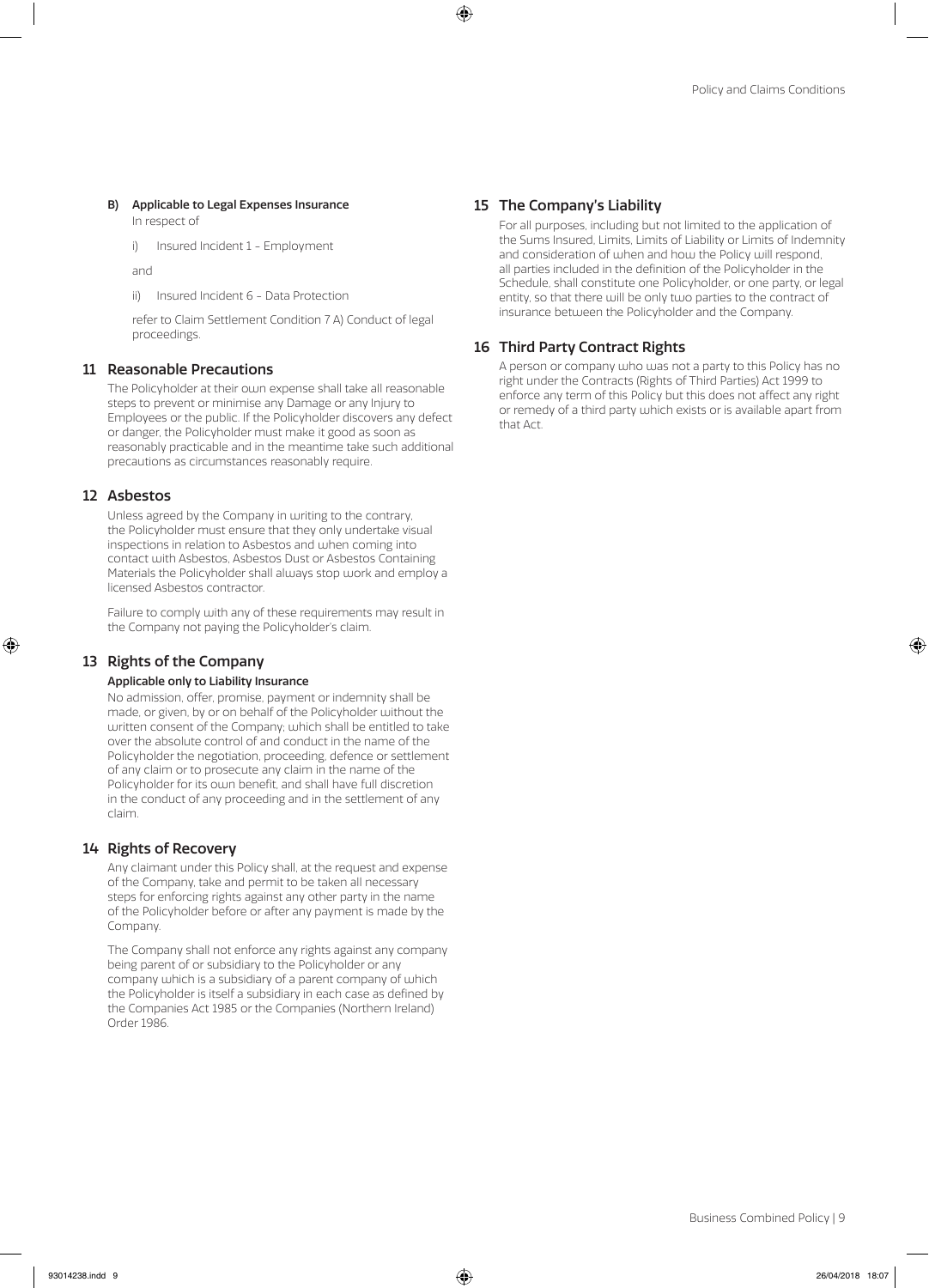# Policy Exclusions

# (Exclusions not applicable to the whole Policy are shown in the individual Insurance section.)

The Company shall not be liable for:

#### 1 Radioactive Contamination

Damage and any loss or expense or liability resulting or arising directly or indirectly caused by or contributed to by or arising from:

- A) ionising radiations or contamination by radioactivity from any nuclear fuel or from any nuclear waste from the combustion of nuclear fuel,
- B) the radioactive, toxic, explosive or other hazardous properties of any explosive nuclear assembly or nuclear component thereof.

# 2 War and Allied Risks

(except Liability Insurance Section 1 – Employers' Liability)

Damage and any loss, expense or liability caused by war, invasion, act of foreign enemy, hostilities (whether war be declared or not), civil war, rebellion, revolution, insurrection, or military or usurped power.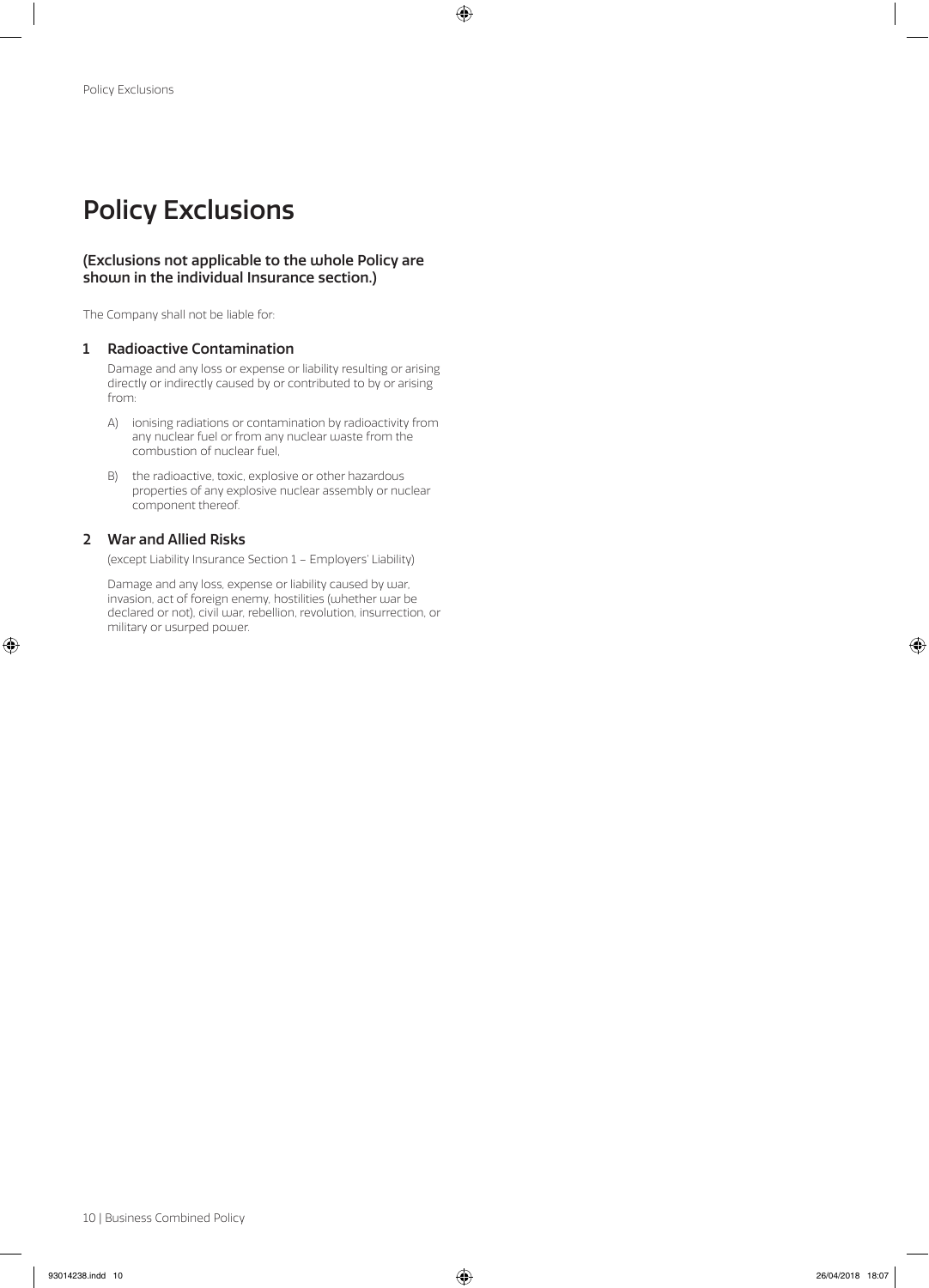# Policy Definitions

### The following words or expressions shall have the meanings set out below, unless a more specific Definition applies in the individual Insurance section.

# Act of Terrorism (Terrorism Insurance)

Acts of persons acting on behalf of, or in connection with, any organisation which carries out activities directed towards the overthrowing or influencing, by force or violence, of Her Majesty's government in the United Kingdom or any other government de jure or de facto.

# Business

The Business Description of the Policyholder as stated in the Schedule.

# Company

Royal and Sun Alliance Insurance plc.

# Computer Systems (Terrorism Insurance)

A computer or other equipment or component or system or item which processes stores transmits or receives Data.

# Covered Loss (Terrorism Insurance)

All losses arising under this **Policy** as a result of **Damage** to or the destruction of **Property** in the **Territory**, the proximate cause of which is an Act of Terrorism

### Covers

The active efficient causes of Damage including excluded causes.

# Damage

Accidental loss destruction or damage.

# Damaged

Accidentally lost destroyed or damaged.

# Data

Data of any sort whatever, including without limitation tangible or intangible data, and any programs or software, bandwidth, cryptographic keys, databases, documents, domain names or network addresses or anything similar, files, interfaces, metadata, platforms, processing capability, storage media, transaction gateways, user credentials, websites, or any information whatsoever.

# Denial of Service Attack (Terrorism Insurance)

Any actions or instructions constructed or generated with the ability to damage, interfere with or otherwise affect the availability or performance of networks or network services or network connectivity or Computer Systems.

The definition of **Denial of Service Attack** includes, but is not limited to, the generation of excess traffic into network addresses and the exploitation of system or network weaknesses and the generation of excess or non-genuine traffic between and amongst networks and the procurement of such actions or instructions by other Computer Systems.

### Event

One occurrence or all occurrences of a series consequent on or attributable to one source or original cause.

# Failure of a System

The complete failure or partial failure or inability whether in terms of availability functionality including performance or otherwise of a System whether or not owned by the Policyholder to operate at any time as desired, as specified or as required in the circumstances of the Policyholder's business activities.

# Ground Heave

Upward or lateral movement of the site on which the Policyholder's Buildings stand caused by swelling of the ground.

# Hacking (Terrorism Insurance)

Unauthorised access to any Computer System, whether Your property or not.

### Interest

Where loss, damage or injury would cause financial loss to the Policyholder.

# Landslip

Downward movement of sloping ground.

### Limit of Indemnity

The amount stated in the Policy and/or Schedule as being the total amount payable by the Company in respect of any one Event.

# Microchip

A unit of packaged computer circuitry manufactured in small scale and made for program logic including computer memory purposes and expressly includes integrated circuits and microcontrollers.

### Period of Insurance

The period of time that the Policy is in force as shown in the Schedule.

### **Policy**

The terms and conditions of the contract including the Policy wording, Schedule, Statement of Fact, Endorsements, Clauses and Certificates.

# Policyholder

The legal entity insured by the Policy.

# Policyholder's Contribution

The first monetary amount of any claim borne by the Policyholder after the application of all other terms and conditions as described in the relevant Insurance section.

### Premises

The premises owned, occupied, leased or rented by the Policyholder as stated in the Schedule.

### Premium

The monetary amount paid or payable by the Policyholder for coverage under the Policy.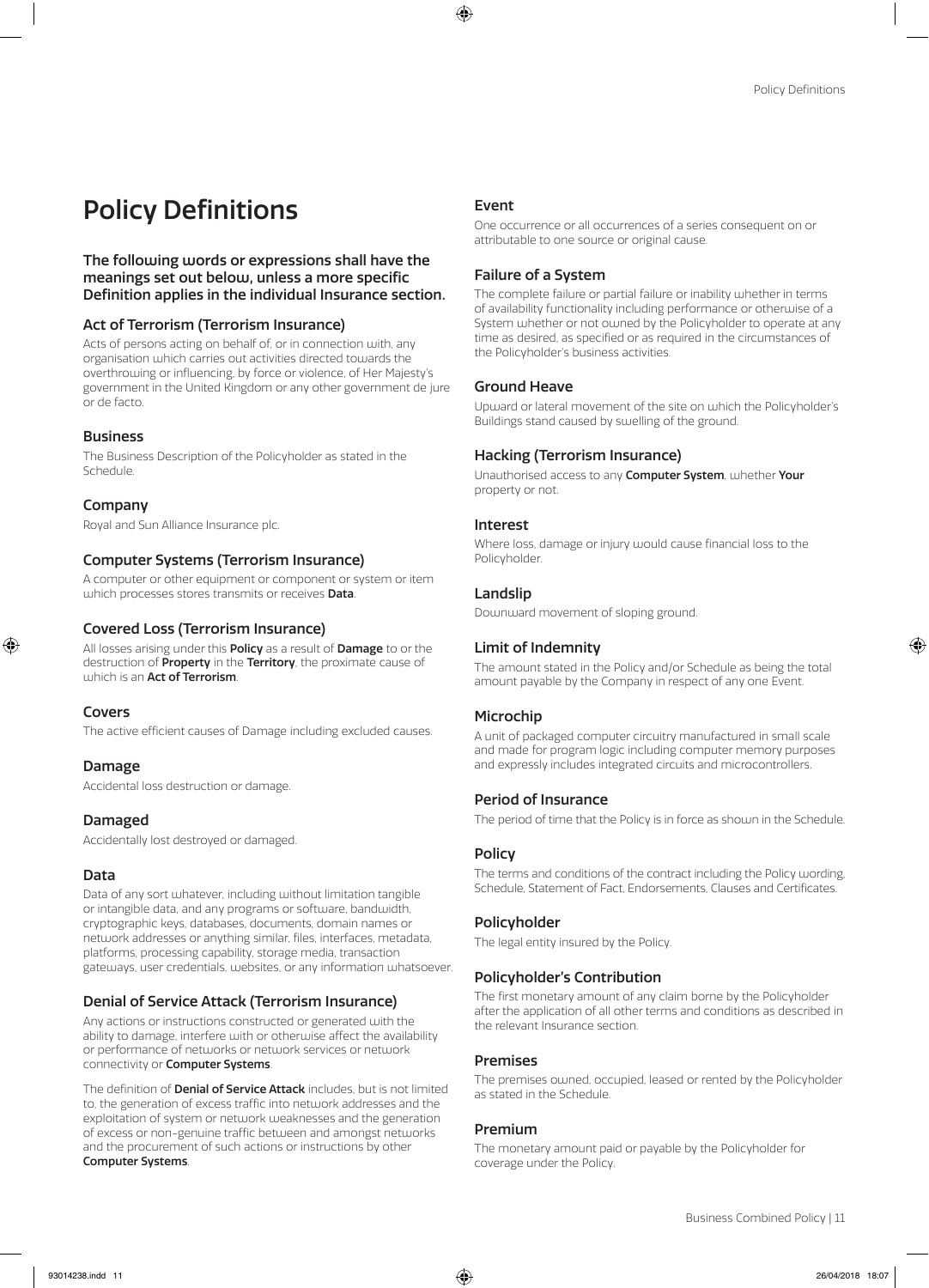# Private Individual (Terrorism Insurance)

Any person other than

- a Trustee or body of Trustees where insurance is arranged under the terms of a trust,
- B) a person who owns **Residential Property** for the purpose of their business as a sole trader.

This definition only applies to **Property** held in trust or as part of a sole trader's business and not their private residence(s).

The definition of **Private Individual** shall include two or more persons where insurance is arranged in their several names and/or Your title includes the name of a bank or building society or other financial institution for the purpose of noting their interest in the Property Insured.

# Property

The material assets owned by the Policyholder or those material assets for which they are legally responsible.

# Property (Terrorism Insurance only)

Property Insured (as defined within the Property Damage Insurance section of this **Policy**) and any other property whatsoever, but excluding:

- A) any land or building which is occupied as a private residence or any part thereof which is so occupied unless;
	- i) insured under the same contract of insurance as the remainder of the building which is not a private residence or
	- ii) not insured in the name of an individual
- B) any **Nuclear Installation** or **Nuclear Reactor** and all fixtures and fittings situated thereon and attached thereto and all pipes wires cables drains or other conduits or service media of any description which are affixed or connected to or in any way serve such Nuclear Installation or Nuclear Reactor.

### Schedule

The statement of details specific to the Policyholder forming part of the Policy.

# Statement of Fact

The document setting out information provided by the Policyholder or the Policyholder's representative as being relevant to the cover that has been applied for. It also includes assumptions the Company has made about factual circumstances relevant to the cover and which are confirmed by the Policyholder as true and correct.

# Subsidence

Downward movement of the site on which the Policyholder's Buildings stand by a cause other than the weight of the Buildings themselves.

### System

Computers, other computing and electronic equipment linked to a computer, hardware, electronic data processing equipment, Microchips and anything which relies on a Microchip for any part of its operation and includes for the avoidance of doubt any computer installation.

### Virus

Shall mean programming code or series of instructions designed to achieve an unexpected, unauthorised, undesirable effect or operation when loaded onto a System, transmitted from one System to another by transfer between computer systems via networks, extranets, internets or electronic mail or attachments thereto or via floppy diskettes or CDROMs or otherwise and whether involving self-replication or not.

# Virus or Similar Mechanism (Terrorism Insurance)

Any program code, programming instruction or any set of instructions constructed with the purpose and ability, or purposely used, to damage, interfere with, adversely affect, infiltrate or monitor computer programs, Computer Systems, Data or operations, whether involving self-replication or not.

The definition of Virus or Similar Mechanism includes but is not limited to trojan horses, worms and logic bombs and the exploitation of bugs or vulnerabilities in a computer program to damage, interfere with, adversely affect, infiltrate or monitor as above.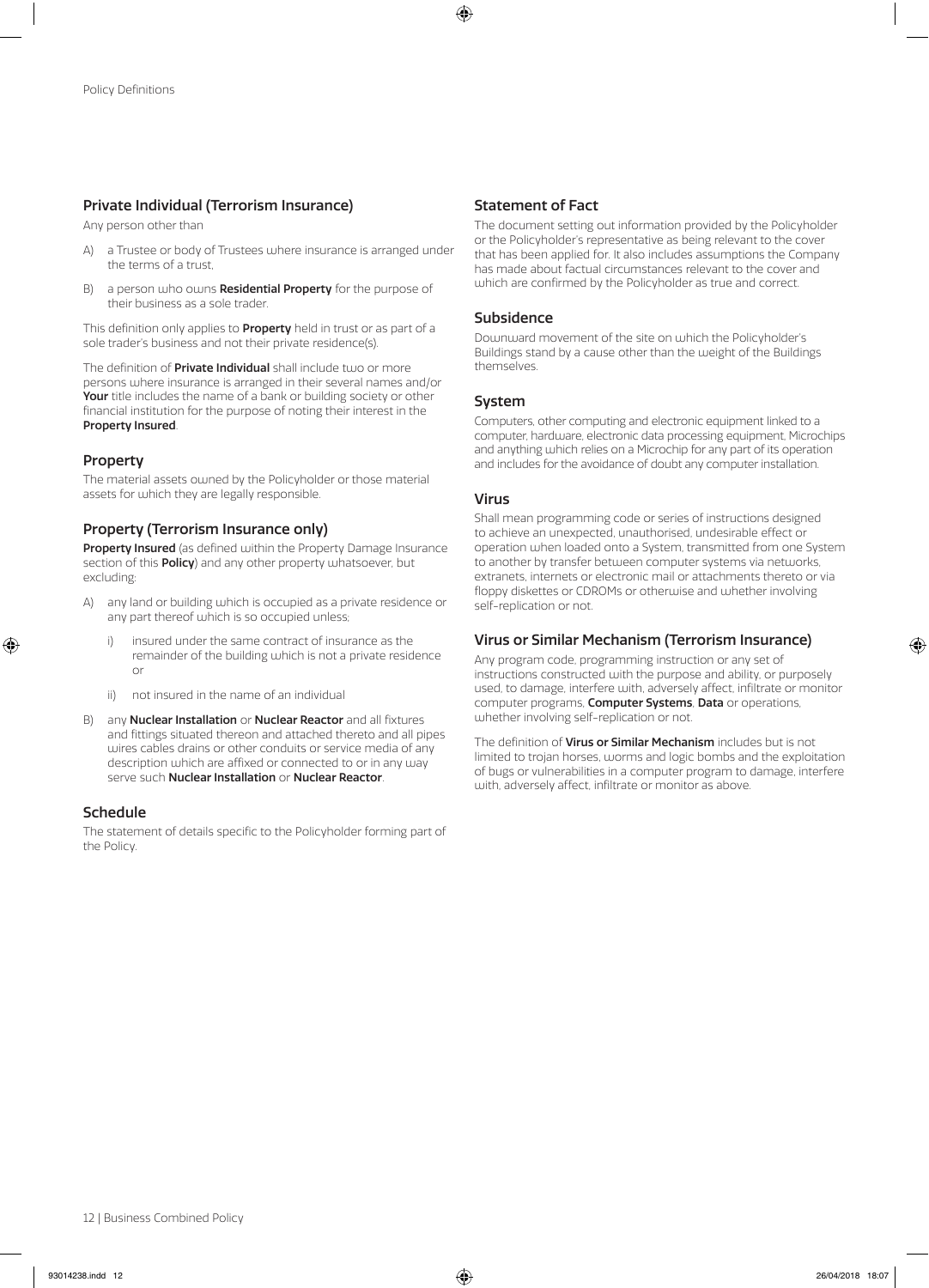# Property Damage Insurance and Business Interruption Insurance

# THIS INSURANCE DOES NOT APPLY IF SHOWN AS NOT INCLUDED IN THE SCHEDULE.

If any of the Property Insured described in the Schedule suffers Damage by any of the Covers insured, the Company will in accordance with the provisions of the Policy pay to the Policyholder:

- 1 in respect of Property Damage Insurance, the amount of loss or at its option reinstate, repair or replace such Property,
- 2 in respect of Business Interruption Insurance, the amount of loss resulting from the interruption or interference with the Policyholder's Business at the Premises caused by the Damage,

provided that:

- A) the Company's liability in any one Period of Insurance shall not exceed in the whole the total Sum Insured or in respect of any item its Sum Insured or any other stated limit of liability.
- B) in respect of Business Interruption Insurance, payment has been made or liability admitted for the Damage under a Policy covering the Interest of the Policyholder in the Property, or payment would have been made or liability admitted for the Damage but for the operation of a proviso in such excluding liability for losses below a specified amount.

# Property Damage and Business Interruption Covers

The following are the Covers insured unless stated as Covers Not Included in the Schedule.

### Cover

- 1 A) Fire (including smoke) excluding Damage:
	- i) by explosion resulting from fire,
	- ii) to Property caused by its undergoing any process involving the application of heat.
	- B) **Explosion** excluding Damage caused by the bursting of any boiler, economiser or other vessel, machine or apparatus belonging to or under the control of the Policyholder in which internal pressure is due to steam only, but this shall not exclude:
		- in respect of Property Damage Insurance, Damage caused by explosion of
			- any boiler
			- gas

used for domestic purposes only,

in respect of Business Interruption Insurance, Damage caused by the bursting of any vessel or machine or apparatus belonging to or under the control of the Policyholder in which internal pressure is due to steam only

but shall not exclude explosion of

- any boiler used for domestic purposes only or of any other boiler or economiser on the Premises
- gas used for domestic purposes only

#### C) Lightning.

- D) Aircraft or other aerial devices or articles dropped there from.
- **2** Earthquake excluding Damage caused by fire.
- **3** Riot and malicious persons, riot, civil commotion, strikers, locked-out workers or persons taking part in labour disturbances or malicious persons excluding Damage:
	- A) arising from nationalisation, confiscation, requisition or destruction by order of the government or any public authority,
	- B) arising from cessation of work,
	- C) i) in the course of theft or attempted theft,
		- ii) in respect of any Building which is empty or not in use.

directly caused by malicious persons not acting on behalf of or in connection with any political organisation.

- 4 **Storm or flood** excluding Damage:
	- A) attributable solely to change in the water table level (the level below which the ground is completely saturated with water),
	- B) caused by frost, Subsidence, Ground Heave or Landslip,
	- C) to fences, gates and moveable Property out in the open.
- **5 Escape of water** or oil from any tank, apparatus or pipe excluding:
	- A) Damage by water discharged or leaking from an automatic sprinkler installation,
	- B) Damage in respect of any Building which is empty or not in use.
	- C) the cost of replacing the oil.
- **6** Impact by any road vehicle (including any fork lift truck or other industrial vehicle) or animal.

#### 7 Sprinkler Leakage

The accidental escape of water from any automatic sprinkler installation excluding Damage:

- A) by freezing in any Building which is empty or not in use,
- B) by heat caused by fire.
- 8 Theft (which shall be deemed to include attempted theft) excluding Damage:
	- A) which does not involve
		- i) entry to or exit from that part of the Building occupied by the Policyholder for the purpose of the Business by forcible and violent means

or

ii) actual or threatened assault or violence

other than Damage to closed circuit television equipment, alarm system equipment, television or radio receiving aerials and satellite dishes belonging to the Policyholder or for which the Policyholder is responsible and which are securely fixed to the external structure of the Buildings.

- B) to any part of the Building not occupied by the Policyholder for the purpose of the Business,
- C) to moveable Property in the open or Property from any outbuilding,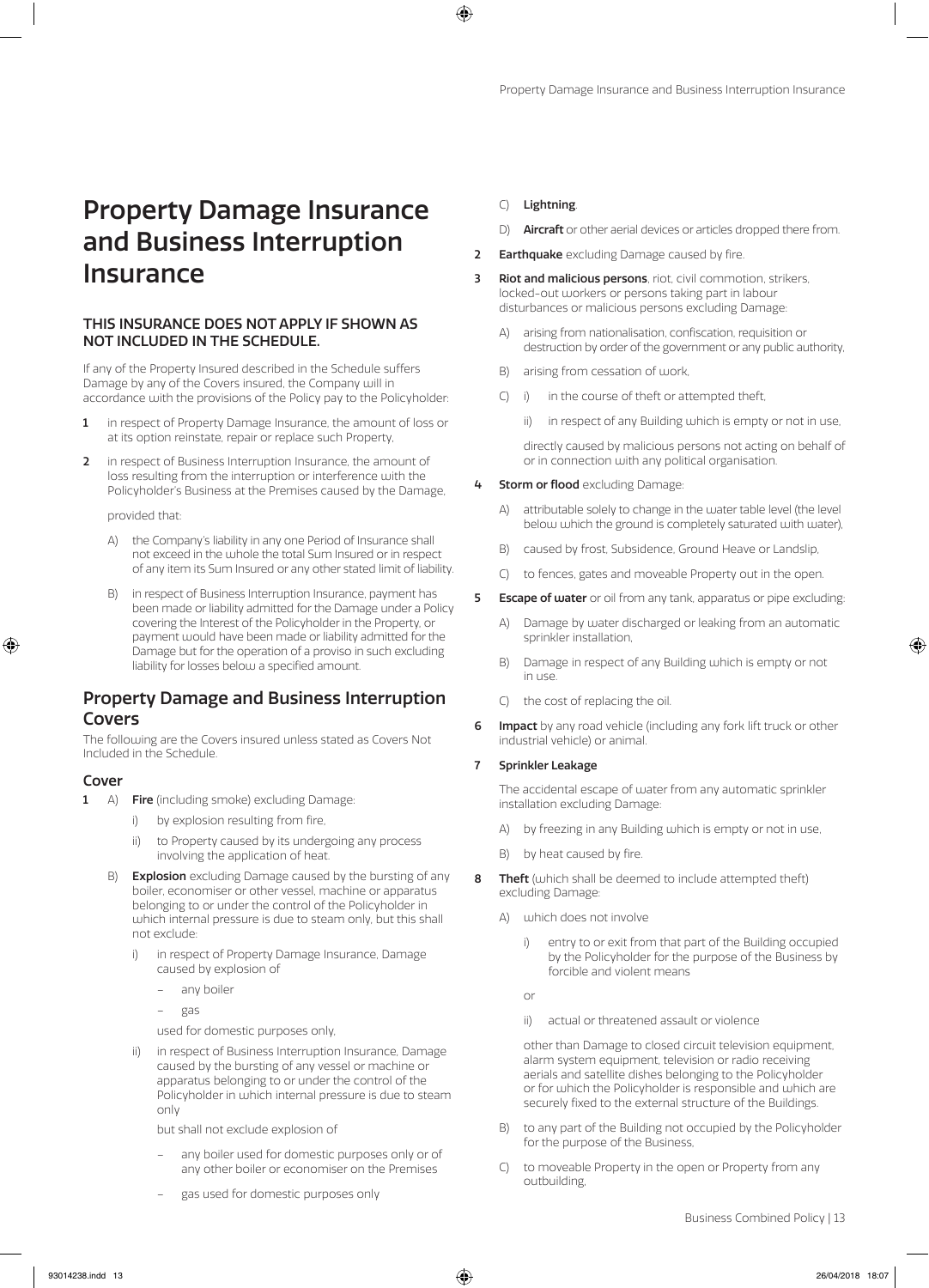- D) to Property in transit,
- E) to Money and securities of any description.
- F) in excess of £10,000 any one loss for Damage to lead. Damage to lead will only apply where Buildings are shown as Included on the Schedule.
- **9 Subsidence**, Ground Heave or Landslip excluding Damage:
	- A) arising from the settlement or movement of made–up ground or by coastal or erosion by any water course,
	- B) occurring as a result of the construction, demolition, structural alteration or structural repair of any Property at the Premises,
	- C) arising from normal settlement or bedding down of new structures,
	- D) to yards, car parks, roads, pavements, forecourts, paved areas, walls, gates or fences unless a Building insured under this Policy is also affected,
	- E) commencing prior to the granting of cover under this Policy.
- 10 Falling trees or their branches excluding Damage caused by felling or lopping by the Policyholder or on the Policyholder's behalf

#### 11 Glass

- A) Accidental breakage of fixed Glass and fixed sanitary ware
- B) Accidental Damage to neon and illuminated signs and electric light fitments

forming part of the Buildings at the Premises and either owned by the Policyholder or for which the Policyholder is legally responsible for the repair.

Damage

- A) as a direct result of alterations to the framework or position of any Glass or neon and illuminated signs and electric light fitments or sanitary ware.
- B) while the Premises are empty or not in use.
- C) existing prior to the commencement of this Insurance and not subsequently replaced.
- 12 Leakage of alcohol drinks and soft drinks from storage containers or connected apparatus excluding
	- A) the cost of replacing the alcoholic and soft drinks.
	- B) leakage of bottled stock.
- 13 Any other accident excluding Damage:
	- A) by any of:
		- i) the Covers
		- ii) the causes expressly excluded from the Covers

specified in Covers 1–12 or 14 (whether or not insured).

- B) to any Property caused by:
	- i) its own faulty or defective design or materials,
	- ii) inherent vice, latent defect, gradual deterioration, wear and tear,

iii) faulty or defective workmanship, operational error or omission on the part of the Policyholder or any of their Employees,

but this shall not exclude subsequent Damage which itself results from a cause not otherwise excluded.

- C) caused by:
	- i) corrosion, rust, wet or dry rot, shrinkage, evaporation, loss of weight, dampness, dryness, marring, scratching, vermin or insects,
	- ii) change in temperature, colour, flavour, texture or finish,
	- iii) joint leakage, failure of welds, cracking, fracturing, collapse or overheating of boilers, economisers, superheaters, pressure vessels or any connected range of steam and feed piping,
	- iv) mechanical or electrical breakdown or derangement in respect of the particular machine, apparatus or equipment in which the breakdown or derangement originates,
	- v) caused by or consisting of the freezing, solidification or inadvertent escape of molten metal,

but this shall not exclude:

- i) such Damage which itself results from other Damage and is not otherwise excluded,
- ii) subsequent Damage which itself results from a cause not otherwise excluded.
- D) caused by:
	- i) disappearance, unexplained or inventory shortage, misfiling or misplacing of information,
	- ii) in respect of Business Interruption Insurance, erasure or distortion of information on computer systems or other records:
		- whilst mounted in or on any machine or data, processing apparatus or
		- due to the presence of magnetic flux

unless caused by Damage to the machine or apparatus in which the records are mounted.

- E) to:
	- i) a Building caused by its own collapse or cracking,
	- ii) moveable Property in the open, fences and gates by wind, rain, hail, sleet, snow, flood or dust,
	- iii) Property resulting from its undergoing any process of production, packing, treatment, testing, commissioning, servicing or repair.
- $F$ ) to:
	- i) Property in transit,
	- ii) vehicles licensed for road use (including accessories thereon), caravans, trailers, railway locomotives, rolling stock, watercraft and aircraft,
	- iii) land, piers, jetties, bridges, culverts and excavations,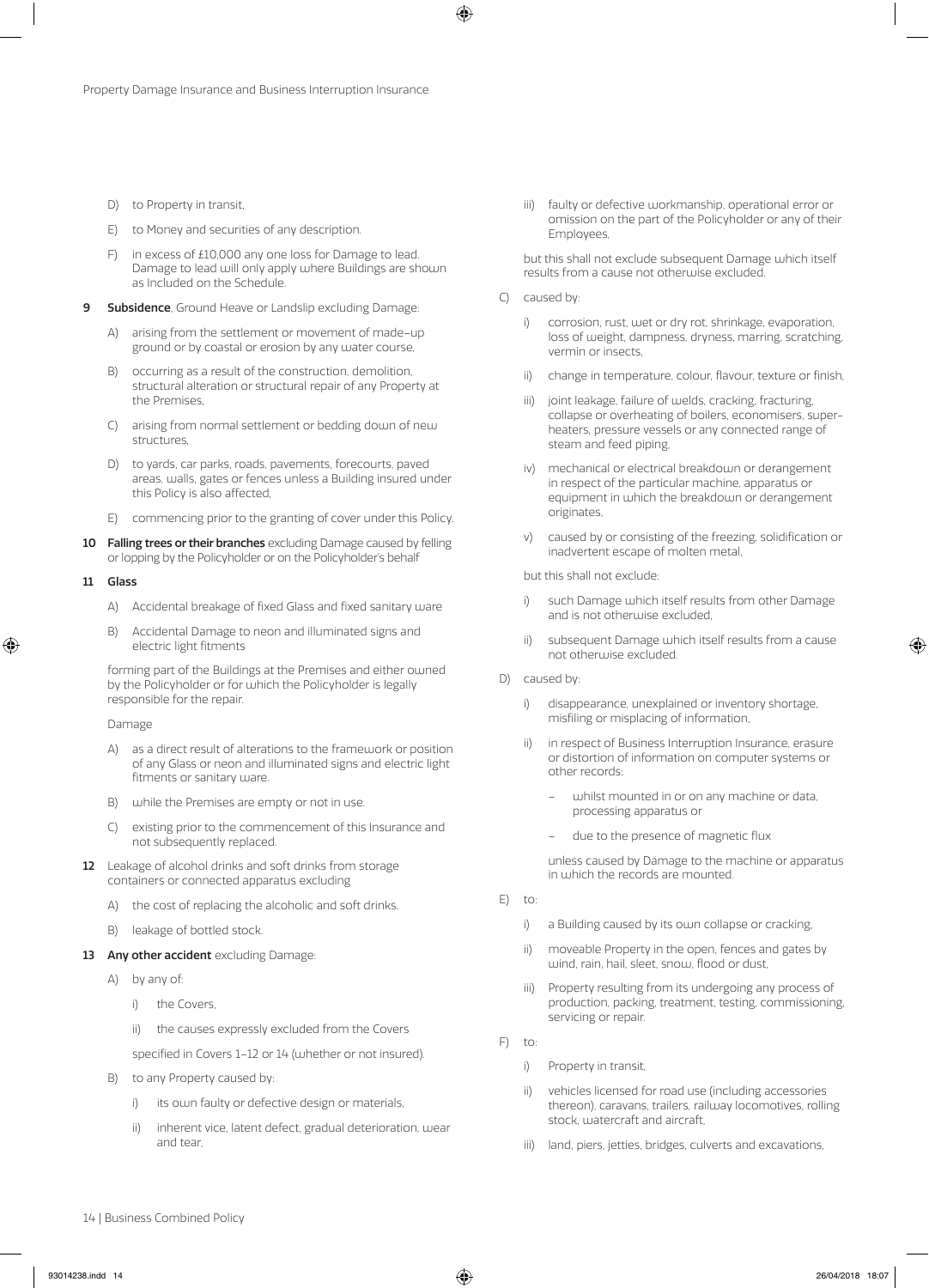- iv) livestock, growing crops and trees,
- v) Property or structures in course of construction or erection and materials or supplies in connection with all such Property in course of construction or erection,
- vi) overhead transmission lines.
- $G$ ) to:
	- i) Property in transit other than Computer Equipment, Ancillary Equipment and Computer System Records.
	- ii) Computer Equipment, Ancillary Equipment or Computer System Records in transit unless it is in the custody of the Policyholder's director, principal, partner or Employee.
	- iii) Money or securities of any description.

#### 14 Computer Breakdown

#### Cover 14 only applies if 'Computer Breakdown' is shown as Included in the Schedule

Mechanical or electrical breakdown or derangement in respect of Computer Equipment or Ancillary Equipment excluding Damage:

- A) by any of the Covers 1–13 or the exclusions shown under each of these Covers (whether insured or not)
- B) caused by or consisting of wear and tear or deterioration due to atmospheric conditions, rust or corrosion, faulty or defective workmanship, or operational error or omission by the Policyholder or any of the Policyholder's Employees

 but this shall not exclude subsequent Damage which itself results from an insured Cover.

- C) to Computer Equipment or Ancillary Equipment in the open.
- D) where the cost of repair or remedy is recoverable under any guarantee or agreement for maintenance, rental, hire or lease or any provision in an agreement for the supply of the Property.
- E) to Computer Equipment or Ancillary Equipment resulting from:
	- i) its undergoing any process of production, packing, treatment, testing, commissioning, servicing or repair
	- ii) pollution or contamination
	- iii) the deliberate act of a supply undertaking in withholding the supply of water, gas, electricity, fuel or telecommunications services.

 but not such Damage which itself results from other Damage which is covered by this Insurance.

# Extensions to Cover 14

1 Additional Rental Cost of Computer Equipment or Ancillary **Equipment** 

Following Damage to Computer Equipment and Ancillary Equipment the additional rental cost incurred by the Policyholder which is necessary to replace any existing rental, lease or hire agreement in respect of the damaged Property. The Limit of Liability being £7,500 any one loss.

#### 2 Incompatibility of Computer Systems Records

A) the cost of modifying the Computer Equipment

or

B) the cost of replacing Computer Systems Records and the cost of reinstating programmes or the information on them whichever is the less following Damage which has resulted in undamaged Computer Equipment being incompatible with any replacement Computer Equipment. The Limit of Liability being £10,000.

#### 3 Accidental Discharge of Gas Systems

The cost of refilling the cylinder(s) of any gas flooding systems installed solely for the protection of the Computer Equipment and Ancillary Equipment following accidental discharge excluding any cost directly incurred as a result of the gas system being installed, commissioned or tested. The Limit of Liability being £10,000.

# Requirements which the Policyholder must comply with to prevent loss or Damage

#### Residual Breakdown

It is a requirement of the Insurance that the Policyholder has in force a Maintenance Agreement in respect of Computer Equipment and Ancillary Equipment.

#### Failure to comply with this requirement may result in the Company not paying the Policyholder's Property Damage claim.

### Computer System Records

It is a requirement of this Insurance that the Policyholder shall ensure that

- 1 back-up information is taken and verified at least once every 24 hours and is
	- A) maintained at a location other than the Premises or
	- B) stored in a fireproof safe or fireproof cabinet on the Premises with a verified copy taken and stored at a location other than the Premises at least once every seven days
- 2 written and enforced Data protection, system security and virus protection procedures are in place for Employees with access to Data
- 3 at least one verified copy and up to date set of software programmes is maintained at a location other than the Premises.

Failure to comply with any of these requirements may result in the Company not paying the Policyholder's Property Damage claim.

# Property Damage - The Insurance Provided

# In respect of Buildings, Tenant's Improvements, General Contents, Computer Equipment and Ancillary Equipment

(other than motor vehicles or directors', partners' and Employees' personal effects).

The Company will pay:

- in respect of Buildings, Tenant's Improvements and General Contents, the cost of reinstatement being where the Property is:
	- i) destroyed the cost of rebuilding or in the case of General Contents the cost of its replacement by similar property (including the cost of re-erection, fitting and fixing),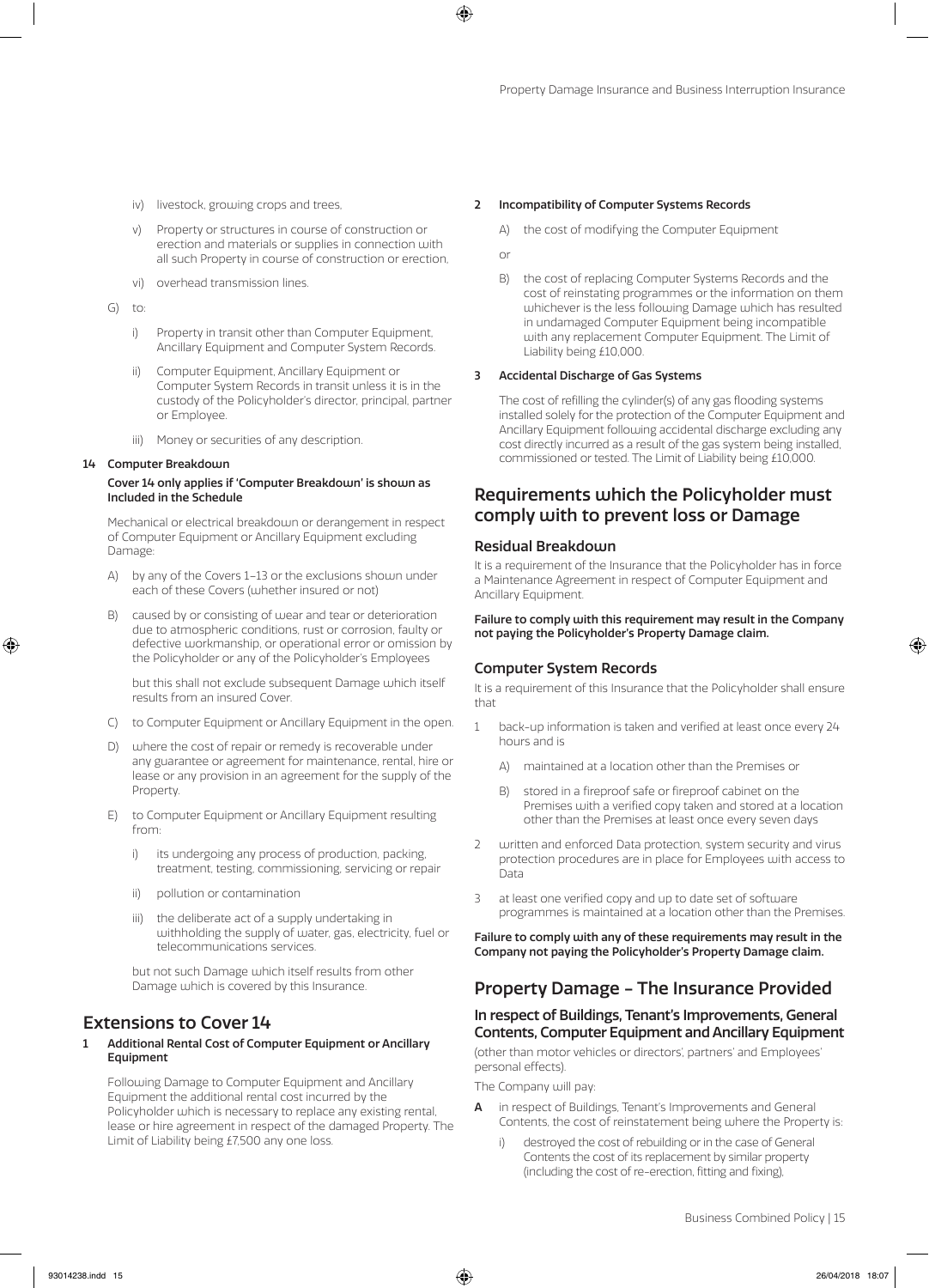ii) Damaged the cost of repairing or restoring the damaged portions

to a condition substantially the same as but not better or more extensive than its condition when new

In respect of Computer Equipment and Ancillary Equipment, the cost of reinstatement being

- where the Property is destroyed or suffers Damage which is beyond economic repair
	- i) the cost of replacement by new Property of equal performance and specification
	- ii) the cost of Property of the next highest available specification and performance if Property of equal performance and specification cannot be found
- B) where the Property suffers Damage the cost of repairing or restoring the damaged portions to a condition substantially the same as but not better or more extensive than its condition when new
- B complying with Public Authorities' requirements, being such additional cost of reinstatement of the Property as may be incurred with the Company's consent in complying with European Union legislation or Building Regulations or local authority or other statutory requirements first imposed upon the Policyholder following the Damage provided that the reinstatement is completed within twelve months of the occurrence of the Damage or within such further time as the Company may in writing allow and may be carried out upon another site (should the stipulations require).

The Company shall not be liable for requirements relating to: any rate; tax; duty; development or other charge or assessment, which may arise out of capital appreciation as a result of complying with any of the legislation, regulations or requirements referred to.

Cover is extended to include the additional cost of reinstatement in respect of undamaged portions, other than foundations, subject to a Limit of Liability of 15% of the total amount the Company would have been liable for had the building been totally destroyed. Provided that the Company will not be liable for such additional cost in respect of other Buildings, Tenant's Improvements, General Contents, Computer Equipment and Ancillary Equipment which have not sustained Damage,

- C removing debris being the cost incurred with the Company's consent in removing debris, dismantling, demolishing, shoring up and propping portions of the Property but excluding any costs or expenses:
	- i) incurred in removing debris except from the site of such property damaged and the area immediately adjacent to such site,
	- ii) arising from pollution or contamination of property not insured by this Policy.
- professional fees being those necessarily incurred in the reinstatement of the Property but not for preparing any claims.
- E In respect of Computer Equipment and Ancillary Equipment the cost the Policyholder necessarily incurs to reinstate programmes and information onto fixed discs.

### The Company's rights against persons using Computer Equipment and Ancillary Equipment

The Company agrees not to pursue any rights the Company may have against any person causing Damage whilst using Computer Equipment or Ancillary Equipment provided that the person

- 1 has the Policyholder's permission to use the items
- 2 is subject to the terms and conditions of this Policy as they apply to the Policyholder.

# Underinsurance in respect of Buildings, Tenant's Improvements, General Contents, Computer Equipment and Ancillary Equipment

If at the time of the Damage the Declared Value applying to the relevant Buildings, Tenant's Improvements, General Contents, Computer Equipment and Ancillary Equipment item is less than 85% of the Insurable Amount (see below) the Policyholder will be responsible for the difference and the Policyholder will bear a proportionate share of the loss.

Insurable Amount is the total of the above Costs A, B, C and D in reinstating the Property Insured to a condition substantially the same as when new at the level of costs applying at the commencement of the Period of Insurance.

### In respect of documents, manuscripts, business books and Computer System Records the Company will pay:

- **1** the value of the materials as stationery,
- 2 the clerical labour and computer time expended in reproducing or writing up such documents,
- 3 the costs necessarily incurred in connection with the reproduction of any information to be recorded,

excluding the value to the Policyholder of the information and subject to the Company's liability not exceeding the limit stated in the definition of General Contents in respect to documents, manuscripts and business books or in respect to Computer System Records the Sum Insured shouln on the Schedule.

### In respect of Stock, Stock in the open (where shown as Included on the Schedule) and other insured Property not specifically provided for the Company will pay:

the value of the Property at the time of its destruction or the amount of the Damage including the cost of removing debris as defined in cost C.

The undernoted provisions apply:

#### 1 Contract Price

In respect only of goods sold but not delivered, for which the Policyholder is responsible and with regard to which under the conditions of the sale, the sale contract is cancelled by reason of any Damage insured under this Policy either wholly or to the extent of the Damage the Company's liability shall be based on the contract price.

#### 2 Underinsurance in respect of Stock

If at the time of Damage the Sum Insured is less than 85% of the Insurable Amount (see below) the Policyholder will be responsible for the difference and the Policyholder will bear a proportionate share of the loss.

Insurable Amount shall mean the contract price of or the value at the time of Damage to all other Property.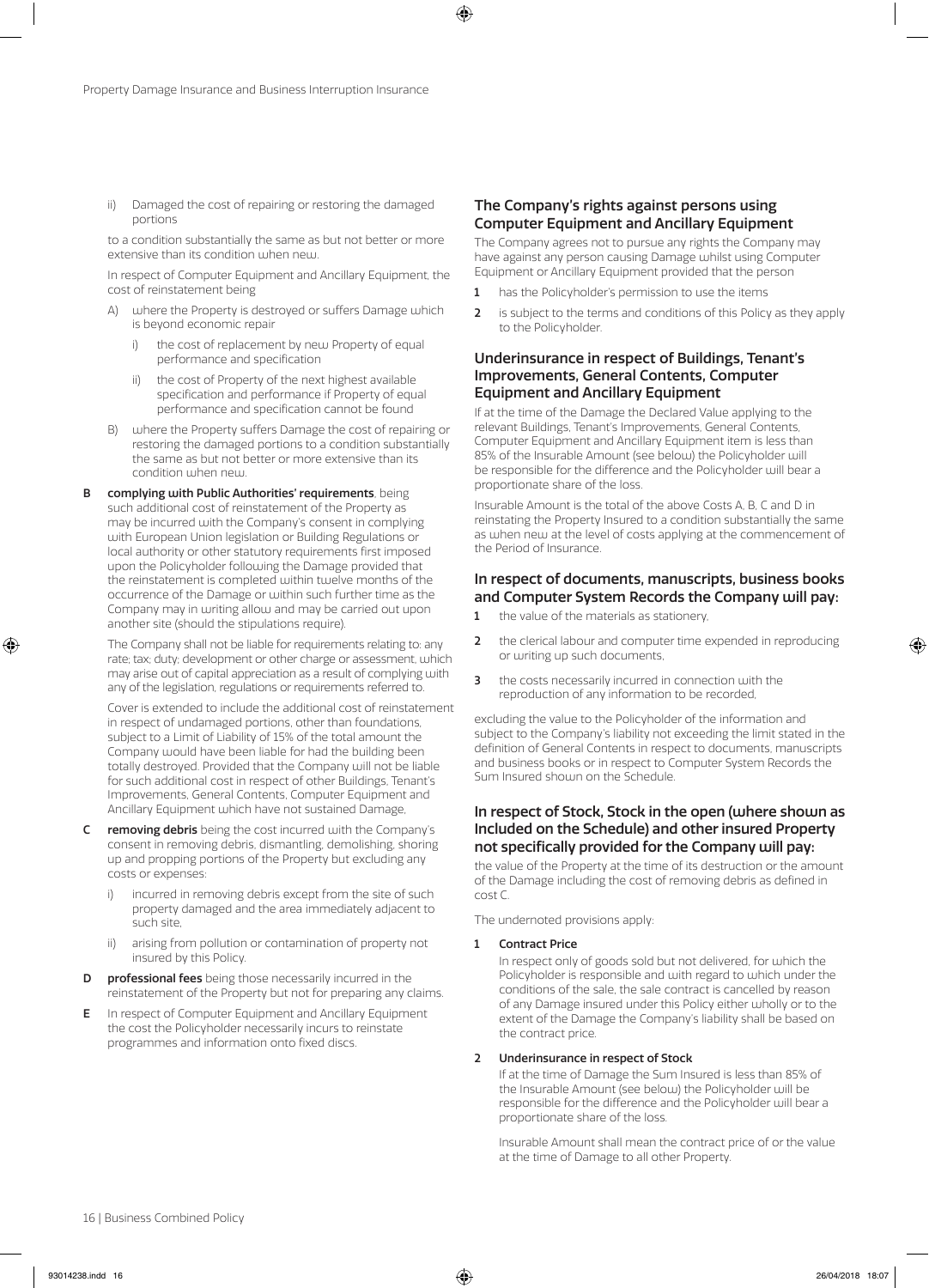# In respect of Rent of Buildings which suffer Damage the Company will pay:

rent payable by the Policyholder:

the amount of rent which continues to be payable by the Policyholder in respect of the Building or portions of the Building whilst unfit for occupation in consequence of the Damage for a period not exceeding the Maximum Indemnity Period as stated in the Schedule.

#### Underinsurance in respect of Rent

If at the time of Damage the Sum Insured is less than 85% of the Insurable Amount (see below) the Policyholder will be responsible for the difference and the Policyholder will bear a proportionate share of the loss.

Insurable Amount shall mean the annual rent payable at the commencement of the Period of Insurance, such amount to be proportionately increased to correspond with the period of rent insured where that period exceeds twelve months.

# Business Interruption Insurance - The Insurance Provided

### Item on Gross Profit or Estimated Gross Profit

(unless shown as Not Included in the Schedule)

Subject to the special provisions below the Company will pay as indemnity:

#### 1 In respect of Reduction in Turnover

the sum produced by applying the Rate of Gross Profit to the amount by which the Turnover during the Indemnity Period falls short of the Standard Turnover in consequence of the Damage.

#### 2 In respect of Increase in Cost of Working

the additional expenditure necessarily and reasonably incurred for the sole purpose of avoiding or diminishing the reduction in Turnover which but for that expenditure would have taken place during the Indemnity Period in consequence of the Damage

but not exceeding the total of:

the sum produced by applying the Rate of Gross Profit to the amount of the reduction thereby avoided

plus

5% of the Sum Insured by the item (but not more than £250,000).

### Item on Gross Revenue, Estimated Gross Revenue, Gross Fees or Estimated Gross Fees

(unless shown as Not Included in the Schedule)

Subject to the special provisions below the Company will pay as indemnity:

1 In respect of Loss of Gross Revenue or Gross Fees

the amount by which the Gross Revenue or Gross Fees during the Indemnity Period shall fall short of the Standard Gross Revenue or Standard Gross Fees in consequence of the Damage.

#### 2 In respect of Increase in Cost of Working

the additional expenditure necessarily and reasonably incurred for the sole purpose of avoiding or diminishing the loss of Gross Revenue or Gross Fees which but for that expenditure would have taken place during the Indemnity Period in consequence of the Damage

but not exceeding the total of:

• the amount of the reduction in Gross Revenue or Gross Fees thereby avoided

plus

5% of the Sum Insured by the item (but not more than £250,000).

#### Underinsurance in respect of Business Interruption

If the sum insured is less than 85% of the Insurable Amount (see below) the Policyholder will be responsible for the difference and the Policyholder will bear a proportionate share of the loss

The Insurable Amount is the Gross Profit, Gross Revenue or Gross Fees which would have been earned in the twelve months immediately following the date of the Damage had the Damage not occurred after account has been taken of the trends of the Business and of the variations in or other circumstances affecting the Business either before or after the Damage or which would have affected the Business had the Damage not occurred (subject to the proviso that the amount of Gross Profit, Gross Revenue or Gross Fees shall be proportionately increased to correspond with the maximum Indemnity period where it exceeds twelve months).

Note

- 1 Value Added Tax is excluded to the extent that the Policyholder is accountable to the tax authorities
- 2 Any adjustment implemented in current cost accounting is disregarded

### Extensions to Business Interruption Insurance

- **1 Loss at Suppliers' Premises or Customers' Premises**
	- Damage by any of the insured Covers 1–13 to any suppliers' or customers' premises within Great Britain, Northern Ireland, the Channel Islands or the Isle of Man, excluding any amount in excess of 10% of the Gross Profit, Gross Revenue or Gross Fees Sum Insured or £250,000 whichever is the lower figure after the application of all other terms and conditions of this Insurance.
- 2 Loss at Specified Suppliers' Premises or Customers' Premises (THIS INSURANCE DOES NOT APPLY IF SHOWN AS NOT INCLUDED IN THE SCHEDULE)

Damage by:

- A) any of the insured Covers 1–13 to the suppliers' or customers' premises as specified in the Schedule within Great Britain, Northern Ireland, the Channel Islands or the Isle of Man.
- B) Fire to suppliers' or customer's premises within the EU, as specified in the Schedule, excluding:
	- 1) Damage by explosion resulting from fire
	- 2) Damage to property caused by its undergoing any process involving the application of heat
	- 3) Damage by Earthquake

The limit of liability being the Sum Insured stated in the Schedule.

#### **3 Loss at Storage Sites**

Damage by any of the insured Covers 1–13 to any premises within Great Britain, Northern Ireland, the Channel Islands or the Isle of Man which is not owned by or occupied by the Policyholder but which is used by the Policyholder solely for storage purposes excluding any amount in excess of 10% of the Gross Profit, Gross Revenue or Gross Fees Sum Insured or £250,000 whichever is the lower figure after the application of all other terms and conditions of this Insurance.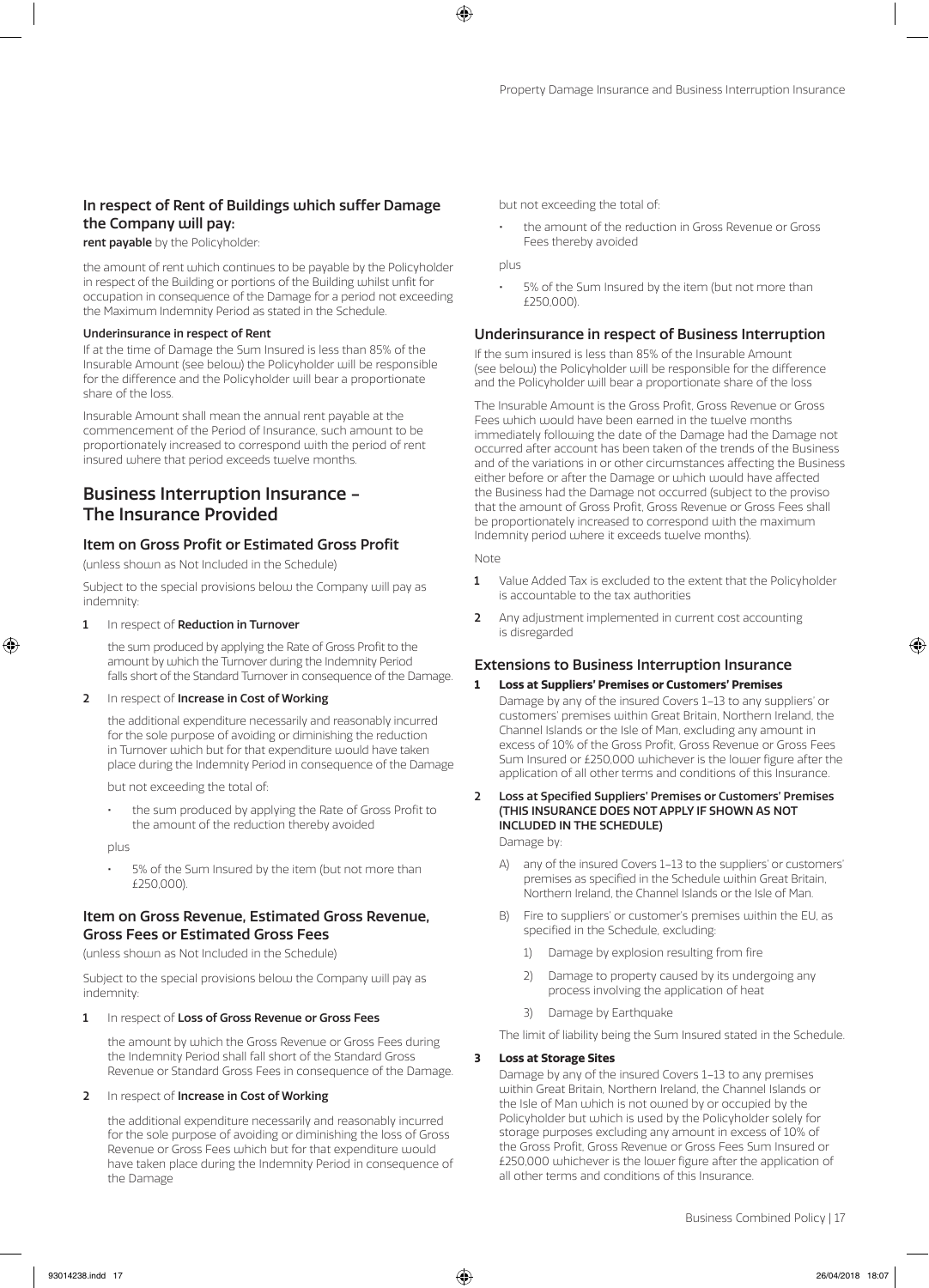#### **4 Failure of Public Supply**

Loss as a result of accidental failure of the public supply of

- A) electricity at the terminal ends of the supply authority's service feeders at the Premises
- B) gas at the supply authority's meters at the Premises
- C) water at the supply authority's main stop cock serving the Premises

excluding

- i) any loss that occurred during the first 24 consecutive hours of the Indemnity Period.
- ii) loss as a result of failure of the public supply caused by drought or the deliberate act of any supply authority or service provider or by the exercise by any authority of its power to withhold or restrict supply or services.
- iii) any amount in excess of £250,000 after the application of all other terms and conditions of this Insurance
- iv) any loss as a result of the failure or restriction of the public supply caused by industrial action or strikes.

#### **5 Disease, Murder, Suicide, Vermin and Pests**

Loss as a result of

- A) closure or restrictions placed on the Premises on the advice or with the approval of the Medical Officer of Health of the Public Authority as a result of a notifiable human disease manifesting itself at the Premises
- injury or illness sustained by any customer or Employee arising from or traceable to foreign or injurious matter in food or drink sold from the Premises
- C) closing of the whole or part of the Premises by order of the Public Authority for the area in which the Premises are situate as a result of defects in the drains and other sanitary arrangements at the Premises
- D) murder or suicide occurring at the Premises
- E) vermin and pests at the Premises

excluding any amount in excess of £250,000 after the application of all other terms and conditions of this Insurance.

#### **6 Denial of Access and Loss of Attraction**

Damage to Property in the vicinity of the Premises by any of the insured Covers 1–13 which

A) hinders or prevents the use of the Premises or access to them

or

B) causes a fall in the number of customers attracted to the vicinity of the Premises whether the Property being used by the Policyholder for the purpose of the Business shall be damaged or not

excluding

- any loss as a result of Damage which prevents or hinders the supply of electricity, gas, water or telecommunications services.
- ii) any amount in excess of £250,000 after the application of all other terms and conditions of this Insurance.

#### **7 Telecommunications System**

Loss as a result of accidental failure of the telecommunications system serving the Premises at the incoming telephone line terminals at the Premises

excluding

i) loss as a result of accidental failure of satellite or mobile phone services.

- ii) loss incurred during the first 24 consecutive hours of the Indemnity Period.
- iii) loss as a result of failure of the telecommunications system caused by the deliberate act of the service provider or the exercise by any authority of it's power to withhold or restrict services.
- iv) any amount in excess of £250,000 after the application of all other terms and conditions of this Insurance.
- v) loss as a failure or restriction of the telecommunication system caused by industrial action or strikes.
- vi) loss as a result of upgrading the system by the Policyholder whether or not undertaken by the telecommunication authority.
- vii) loss as a result of essential repair for routine maintenance work undertaken by the telecommunications system.
- viii) loss as a result of use of equipment by the Policyholder which is incorrectly installed or incompatible with the telecommunications system.
- ix) loss as a result of the inability to access;
	- A) extranets
	- or
	- B) applications and any services over the internet.

#### **8 Property at Other Locations and In Transit**

Damage by any insured Cover 1–13 to

- A) documents and business books whilst removed from the Premises to any location and whilst in transit within Europe
- B) any other Property Insured (excluding Computer Equipment, Ancillary Equipment, Computer Systems Records and vehicles licensed for road use)
	- i) whilst temporarily removed from the Premises to any location and whilst in transit for cleaning, renovation, repair or other similar purposes within Europe
	- ii) in transit by road, rail, air or inland waterway within Great Britain, Northern Ireland, the Channel Islands or the Isle of Man

excluding

- i) loss as a result of Damage to the conveying vehicle or craft by impact
- ii) any amount in excess of £25,000 for A) and £250,000 for B) in respect of any one loss after the application of all other terms and conditions of this Insurance.
- C) any Property Insured whilst at any Exhibition(s) lasting no more that 15 days within Great Britain, Northern Ireland, the Channel Islands or the Isle of Man excluding
	- i) any amount in excess of £25,000 any one loss
	- ii) Damage by theft from
		- a) any building not permanently occupied by the Policyholder for the purpose of the Business unless the building is securely locked
		- b) any unattended vehicle unless all points of access to the vehicle are locked or the vehicle is stolen at the same time
		- c) any vehicle which is away from the Policyholder's own Premises or a site where the Policyholder working between the hours of 1800 and 0800 unless such vehicle is contained in a securely locked building or guarded security park.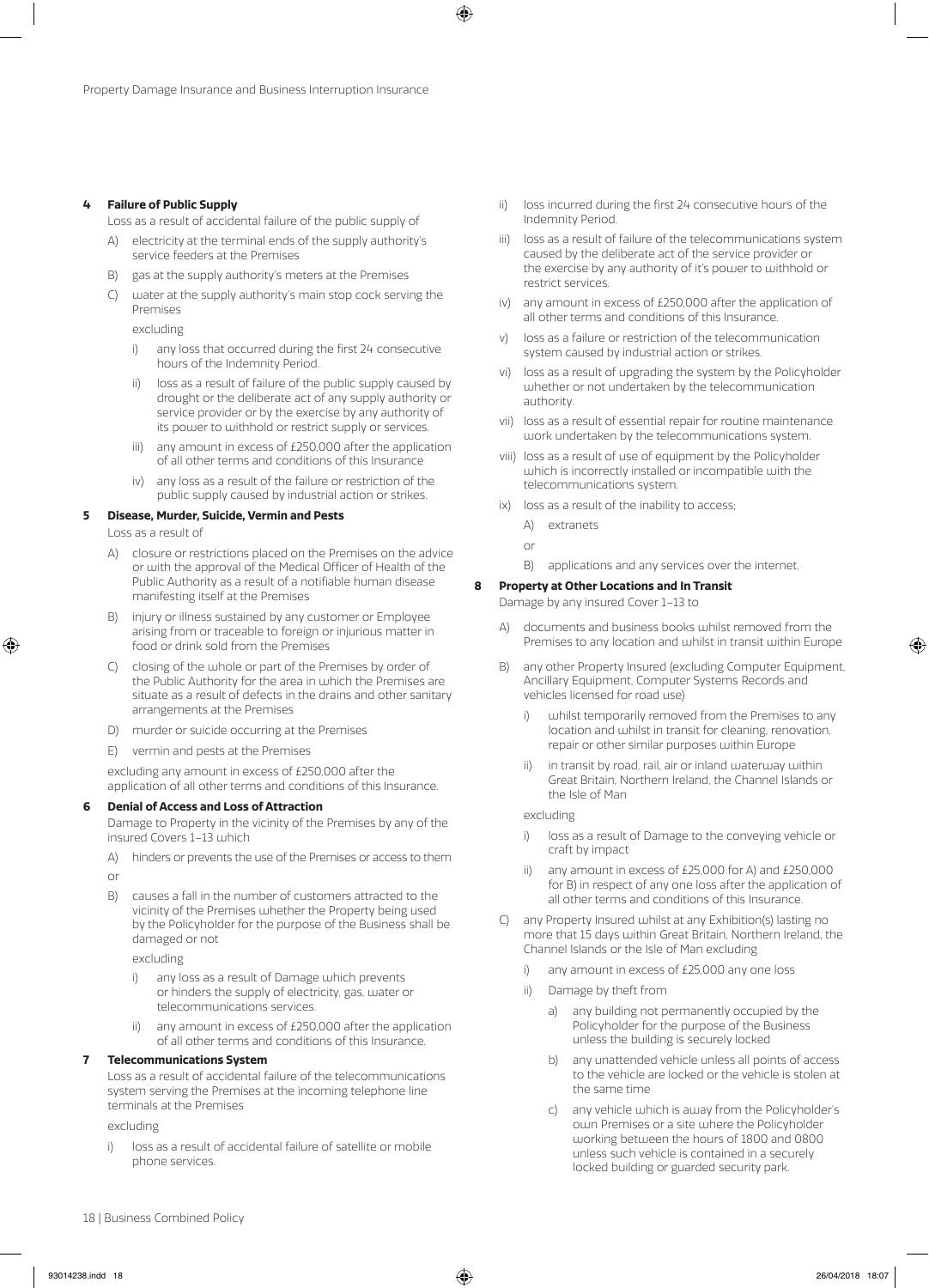#### 9 In respect of Computer Equipment and Ancillary Equipment

The accidental failure of the electricity supply in the distribution wiring within the Premises in which the Computer Equipment or Ancillary Equipment is situated excluding:

- failure which is caused by Cover 14
- ii) any amount in excess of 10% of the total Sum Insured in respect of Gross Profit/Gross Revenue/Gross Fees or £250,000 whichever is the lower figure after the application of all other terms and conditions of this Insurance.

#### 10 Essential Employees

Loss of Gross Profit as a result of an Employee winning in excess of £100,000 on the National Lottery.

Cover under this extension commences from the date of the National Lottery win and will last no longer than 3 months after the date of winning

excluding

- A) Any loss where the Employee has
	- been employed by You less than 12 months
	- ii) served notice or has been served notice of termination of their employment prior to the incident.
	- iii) been absent from work through sickness, disability, or suspension for a period exceeding 4 weeks at the time of the win.
- B) Any amount in excess of £50,000 any one loss.

# Special Provisions

#### **Alternative Trading**

If during the Indemnity Period goods are sold or services rendered other than at the Premises, for the benefit of the Business, either by the Policyholder or by others on the Policyholder's behalf, the money paid or payable in respect of such sales or services shall be taken into account in arriving at the:

A) Turnover (for Item on Gross Profit)

or

B) Gross Revenue/Gross Fees

during the Indemnity Period.

#### 2 Savings

If any of the charges or expenses of the Business payable out of Gross Profit, Gross Revenue or Gross Fees cease or reduce in consequence of the Damage the amount of such savings during the Indemnity Period shall be deducted from the amount payable.

#### 3 Professional Accountants' Charges

The Company will pay the reasonable charges payable by the Policyholder to their professional accountants for producing information required by the Company under the terms of the Policy and Claims Conditions and for reporting that such information is in accordance with the Policyholder's accounts.

#### 4 Accumulated Stocks

In adjusting any loss account shall be taken and an equitable allowance made if any shortage in Turnover resulting from the Damage is postponed due to the Turnover being temporarily maintained from accumulated stocks of finished goods.

#### 5 Payments on Account

Payments on account may be made during the Indemnity Period if desired.

#### 6 Designation of Property

Where necessary the item heading under which any Property is insured shall be determined by the designation under which such Property appears in the Policyholder's books.

# Outstanding Debit Balances

#### This extension only applies if Outstanding Debit Balances is shown as Included in the Schedule

Damage by any of the Covers insured preventing the Policyholder from tracing or establishing customer's debit balances in whole or part due to them the Company will pay to the Policyholder the amount of loss resulting from such Damage in accordance with the provisions of the insurance provided that the Company's liability in any one Period of Insurance shall not exceed in the whole the total Sum Insured by the item stated in the Schedule, excluding Damage:

- A) by Theft from any unattended vehicle
- B) in respect of Any other accident by
	- 1) erasure or distortion of information on computer systems or other records due to
		- i) the presence of a magnetic flux,
		- ii) the failure breakdown or malfunction of equipment.
		- iii) error in the operating of equipment,
		- iv) defects in such records.
	- 2) any fraudulent or other criminal act for the purpose of obtaining money from the Policyholder or alteration, manipulation or falsification of records for the purpose of concealing such an act
	- 3) any bookkeeping accounting or other errors or omissions
	- 4) disappearance misfiling or misplacing of information or any loss only revealed by periodic check or audit

### The Insurance Provided for Outstanding Debit Balances

Subject to the provision below the Company will pay as indemnity –

- A) the difference between
	- 1) the Outstanding Debit Balances and
	- 2) the total of the amounts received or traced in connection with such balances
- B) the additional expenditure incurred with the consent of the Company in tracing and establishing customers' debit balances after the Damage

The following is the provision referred to above

### Underinsurance

If at the time of the Damage the Sum Insured is less than 85% of the Outstanding Debit Balances the Policyholder will be responsible for the difference and the Policyholder will bear a proportionate share of the loss.

# Requirements the Policyholder must comply with to minimise loss of Outstanding Debit Balances

#### Duplicate Records

The Policyholder shall maintain a record elsewhere than in the building in which the original records are kept showing the total amount outstanding in the credit accounts of the Business at the end of each month and in the event of Damage giving rise to a claim shall supply that record to the Company.

#### Failure to comply with this requirement may result in the Company not paying the Policyholder's Business Interruption claim.

# Extension

This insurance extends to include loss as insured by the Policy in consequence of Damage by any Cover insured to any of the Policyholder's records whilst

- A) temporarily at premises occupied by persons acting on the Policyholder's behalf
- B) in transition Great Britain Northern Ireland the Channel Islands or the Isle of Man.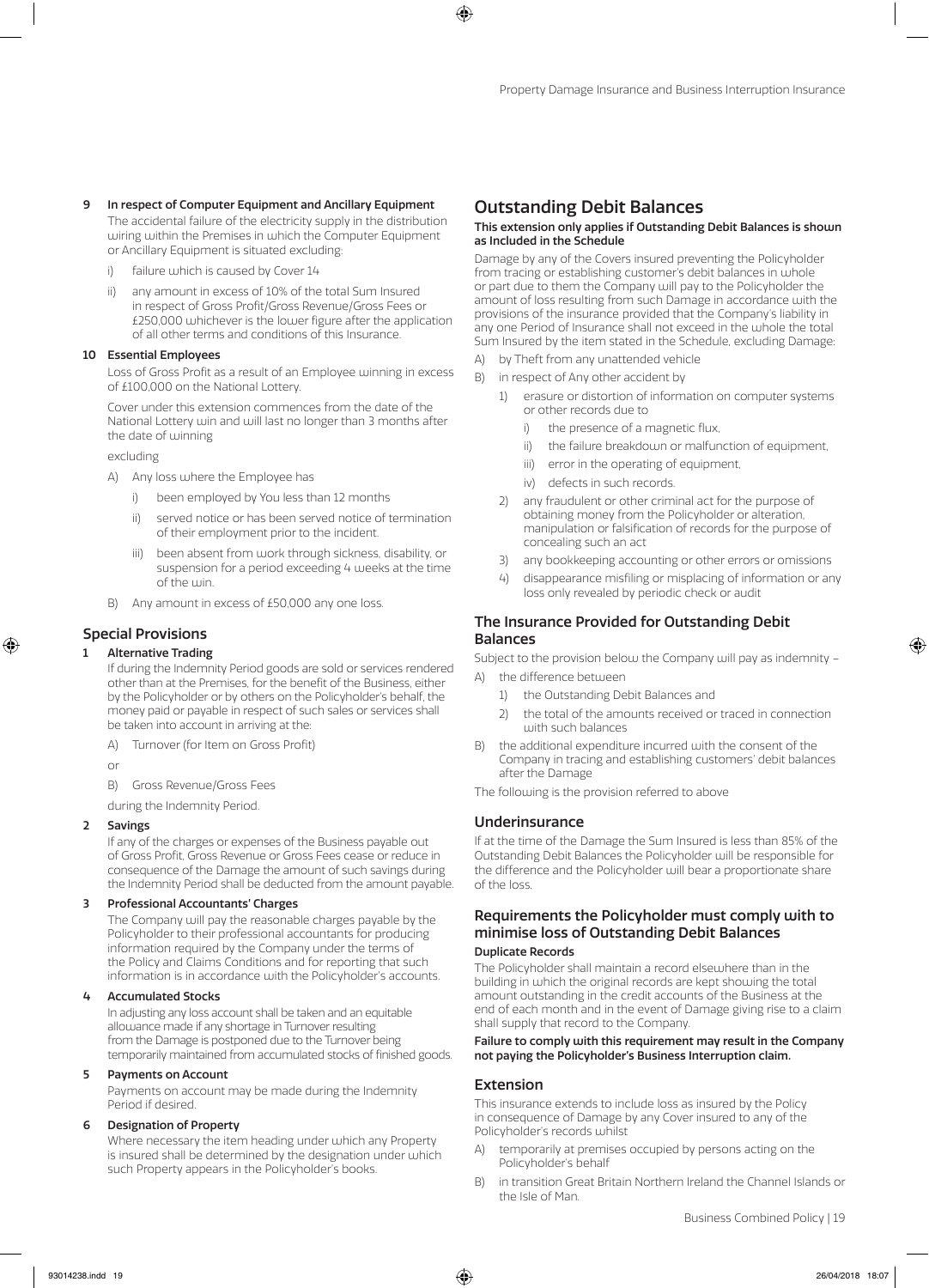# Extensions to Property Damage Insurance and Business Interruption Insurance

This Insurance section extends to include Damage and the amount of loss resulting from interruption or interference to the Policyholder's Business caused by the Damage in respect of the following additional Property, Premises and costs.

The Company's liability in respect of each and every extension shall not exceed the corresponding limit shown in the Schedule or as stated below.

#### 1 Additional Metered Utility Charges

Any additional metered utility charges that are incurred by the Policyholder, solely as a result of Damage insured by this Policy, except for those in respect of any loss which has not been discovered and remedial action has been taken within 30 days of the Damage occurring.

The amount payable by the Company shall be determined by comparing charges made by the suppliers on the Policyholder's account during the period in which the loss occurred, with the normal charge (as may be adjusted to take into account any relevant factors affecting the Policyholder's liability for metered charges during such period). The Limit of Liability being £25,000.

#### 2 Automatic Reinstatement after a Loss

In the absence of written notice by the Policyholder or the Company to the contrary, within 30 days of the occurrence of any Damage, the Company's liability shall not be reduced by the amount of any loss and the Policyholder shall pay the appropriate additional premium for such automatic reinstatement of cover.

#### 3 Branded Goods

In the event of Damage to branded or labelled goods or merchandise, any salvage will not be disposed of by sale, without the consent of the Policyholder. If such salvage is not disposed of by sale then the Damage shall be assessed at the value agreed between the Policyholder and the Company and be taken into consideration in the settlement of the claim.

4 Buildings, Tenant's Improvements, General Contents, Computer Equipment and Ancillary Equipment – Alterations and Additions If, during the Period of Insurance, alterations or additions are made to any Buildings insured or Buildings, Tenant's Improvements, General Contents, Computer Equipment or Ancillary Equipment are acquired or constructed, at any Premises, covered by this insurance, or elsewhere in Great Britain, Northern Ireland, the Channel Islands or the Isle of Man and such additional Property is not otherwise insured, it will be held covered under the relative items of this Policy, from the time the Policyholder became responsible for it until the next renewal of the Policy, when specific insurance shall be effected.

The Sum Insured (and Declared Value) by each item shall be deemed to be increased for that period only, by the value of the additional Property Insured, under the item, but by no more than 10% and subject to the Company's liability not exceeding £500,000 in respect of additional Property at any one Premises.

#### 5 Clearance of Drains

The costs necessarily incurred in cleaning and repairing drains, gutters and sewers for which the Policyholder is responsible in consequence of Damage to the Property. The Limit of Liability being £25,000.

#### 6 Fire Extinguishment, Accidental Gas Discharge and Alarm Resetting Expenses

Any reasonable costs incurred by the Policyholder:

in refilling fire extinguishing appliances and replacing used sprinkler heads,

- B) in recharging gas flooding systems installed for the protection of the Property insured,
- C) in resetting fire and intruder alarms,
- D) of fire brigade charges,

all solely in consequence of insured Damage to the Property insured or in respect of B) arising out of the accidental discharge thereof. The Limit of Liability being £25,000.

#### 7 Involuntary Betterment

The costs described below in the event that Property insured suffers Damage to the extent that it cannot be economically repaired and replacement property of like kind and quality is not obtainable:

- A) New Property that is as similar as possible to that suffering Damage and that is capable of performing the same function shall be deemed to be new Property of like kind and quality and in no event shall this be considered as a betterment to the Policyholder.
- B) The Company will also pay the cost of purchasing and installing technologically current equipment, which is necessitated by incompatibility between new equipment installed to replace equipment suffering Damage and undamaged existing equipment at the same or an interdependent location.

#### Provided that the Company shall:

- 1) be liable only for the amount sufficient to enable the Policyholder to resume operations in substantially the same manner as before the Damage,
- 2) be liable only for the difference between the highest sales value of the undamaged existing equipment at the same or interdependent location and the installed cost of the technologically current equipment. The Limit of Liability being £50,000.

#### 8 Landscaped Grounds

The costs incurred by the Policyholder in consequence of Damage to Property insured at the Premises in restoring landscaped grounds (including trees, plants and turf forming part thereof) to their original appearance when first laid out and planted, but excluding any cost arising from the failure of trees, plants and turf to germinate or become established. The Limit of Liability being £25,000.

#### 9 Loss Reduction Expenses and Temporary Repairs

The costs and expenses incurred by the Policyholder in:

- A) preventing or reducing losses in the event of imminent Damage which would have been insured under this Policy,
- B) reducing losses as a result of Damage insured under this Policy,
- C) undertaking temporary repairs upon or expediting the permanent repair or replacement of Property Insured that has suffered Damage.

#### Provided that in respect of A) and B):

- the impending Damage was not reasonably foreseeable earlier and would be the natural outcome if such costs and expenses were not incurred,
- ii) the costs and expenses incurred did avoid or mitigate the Damage,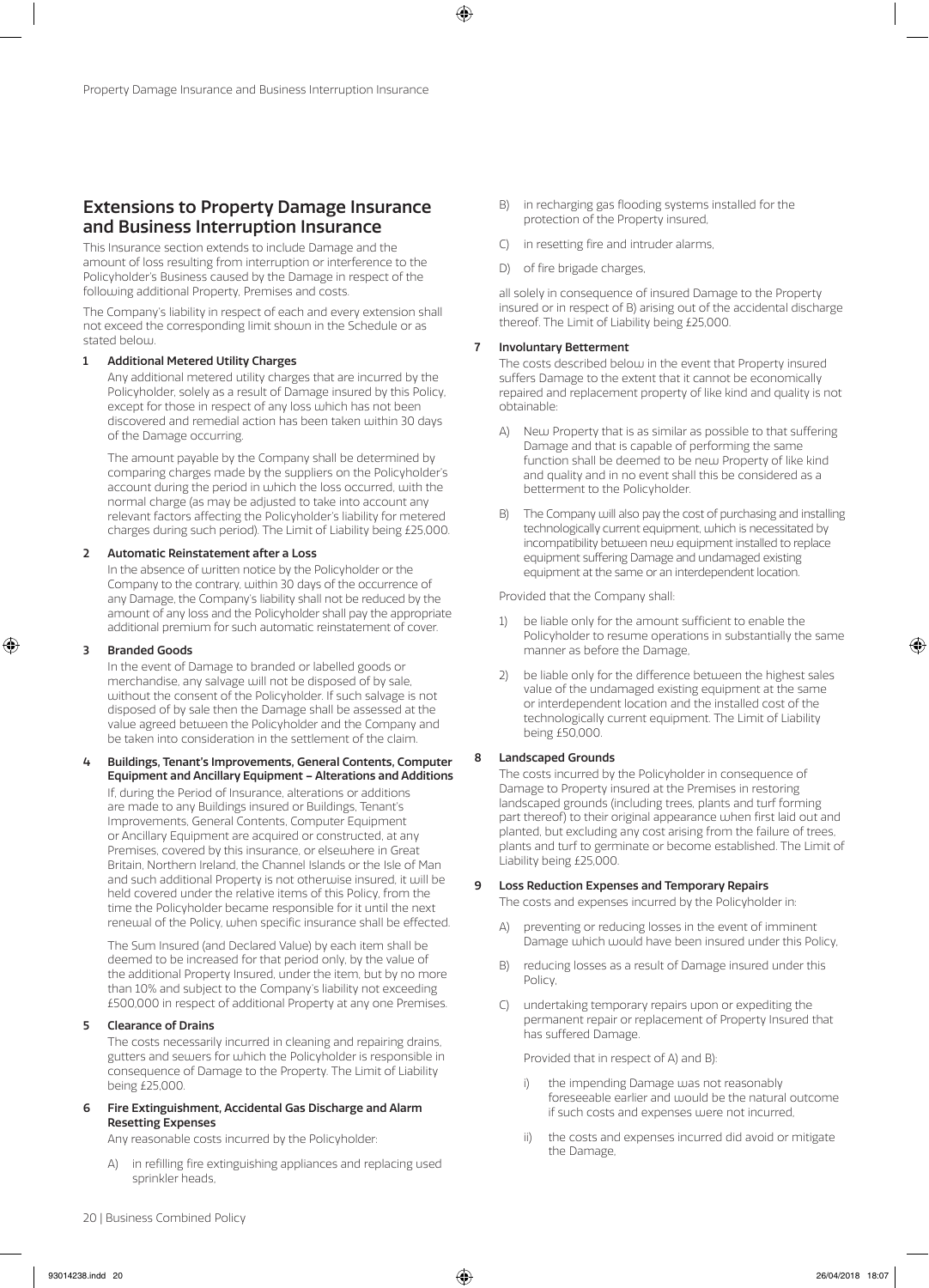iii) the Company's liability shall not exceed the amount of Damage thereby avoided.

The Limit of Liability being £25,000.

#### 10 Mitigation of Environmental Impact

Any costs incurred by the Policyholder, if in consequence of Damage, the Policyholder elects (with the prior agreement of the Company) to reinstate Buildings and/or General Contents in a manner that aims to reduce the impact on the environment but which increases the cost of reinstatement, then this Policy extends to include the additional costs incurred, with the Company's consent, by the Policyholder for such purposes and this shall not be considered as betterment to the Policyholder.

Provided that:

- such additional costs shall include but not be limited to costs incurred in:
	- i) using sustainable construction materials,
	- ii) modifying design or materials in order to reduce carbon emissions or atmospheric pollution or to improve energy efficiencies.
- this Extension includes the additional cost of reinstatement in respect of undamaged portions of Property provided that the Company shall not be liable for such additional cost in respect of any Building or item of contents that has not sustained Damage,
- C) such costs shall exclude those associated with removing debris,
- D) the Company shall not be liable for:
	- i) such additional costs for work already planned by the Policyholder prior to the Damage,
	- ii) more than the Limit of Liability. The Limit of Liability being £50,000 or 5% of the total loss, whichever is the lesser amount.

#### 11 Mortgagees and Lessors

Any increase in the risk of Damage resulting from any act or neglect of any mortgagor, lessee or freeholder of any Buildings insured by this Policy will not prejudice the interest of any mortgagee, lessor or freeholder provided such increase in risk is without knowledge or authority and the Company is notified immediately they become aware of such increase in risk and pay an additional premium if required.

#### 12 Seasonal Increase in Stock

An increase in the Sum Insured on Stock for the Amount of Increase and Period(s) of the year shown in the Schedule.

#### 13 Non-invalidation

The insurance in respect of Buildings or parts of Buildings not occupied by the Policyholder shall not be invalidated by any act or omission or by any alteration whereby the risk of Damage is increased, unknown to or beyond the control of the Policyholder, provided that immediately they become aware thereof they shall give notice to the Company and pay an additional premium if required

#### 14 Other Interests

It is agreed that the various parties may have a legal interest in part of the Property insured by this Policy and the Policyholder undertakes to declare the names, nature and extent of any interest of any such parties at the time of Damage.

#### 15 Property at Other Locations

Property insured whilst removed from the Premises as indicated below except that:

- A) this extension applies only in so far as the Property is not otherwise insured,
- B) this extension applies only to Damage occurring within Great Britain, Northern Ireland, the Channel Islands or the Isle of Man,
- C) the Company's liability for any one loss shall not exceed the Limit of Liability stated below;

Limit of Liability for any one loss:

- i) Documents, manuscripts and business books at any location and whilst in transit – the limit stated in the General Contents definition excluding Damage by theft from any unattended vehicle unless
	- a) the Property is concealed in a glove compartment or locked luggage compartment and
	- b) all points of access to the vehicle are locked or the vehicle is stolen at the same time.
- ii) Stock (excluding goods held in trust) at any location used by the Policyholder for storage – 10% of the relative Sum Insured but in no case exceeding £250,000.
- iii) Other Property (excluding Computer Equipment, Ancillary Equipment, Computer Systems Records and vehicles licensed for road use) at any location to which the Property has been temporarily removed for cleaning, renovation, repair or other similar purposes – 10% of the relative Sum Insured but in no case exceeding £250,000.

#### 16 Property Temporarily Removed

Any Premises in Great Britain, Northern Ireland, the Channel Islands or the Isle of Man not occupied by the Policyholder but used by the Policyholder:

- A) to store records,
- or
- B) for the cleaning, renovation, repair or other similar purposes of machinery and plant (but not motor vehicles) whilst temporarily removed from the Premises and in transit by road, rail, air or inland waterway to and from the Premises excluding Damage by theft from any unattended vehicle unless
	- a) the Property is concealed in a glove compartment or locked luggage compartment and
	- b) all points of access to the vehicle are locked or the vehicle is stolen at the same time.

all in Great Britain, Northern Ireland, the Channel Islands or the Isle of Man. The Limit of Liability being £250,000.

#### 17 Reinstatement

The work of reinstatement may be carried out at another site and in any manner suitable to the requirements of the Policyholder provided that it does not increase the Company's liability.

The Company may reinstate or replace any Property Damaged without being bound to reinstate exactly or completely but only as circumstances permit and without detriment to the Policyholder. The Policyholder shall, at their expense, provide the Company with all such plans, documents, books and information as the Company may reasonably require.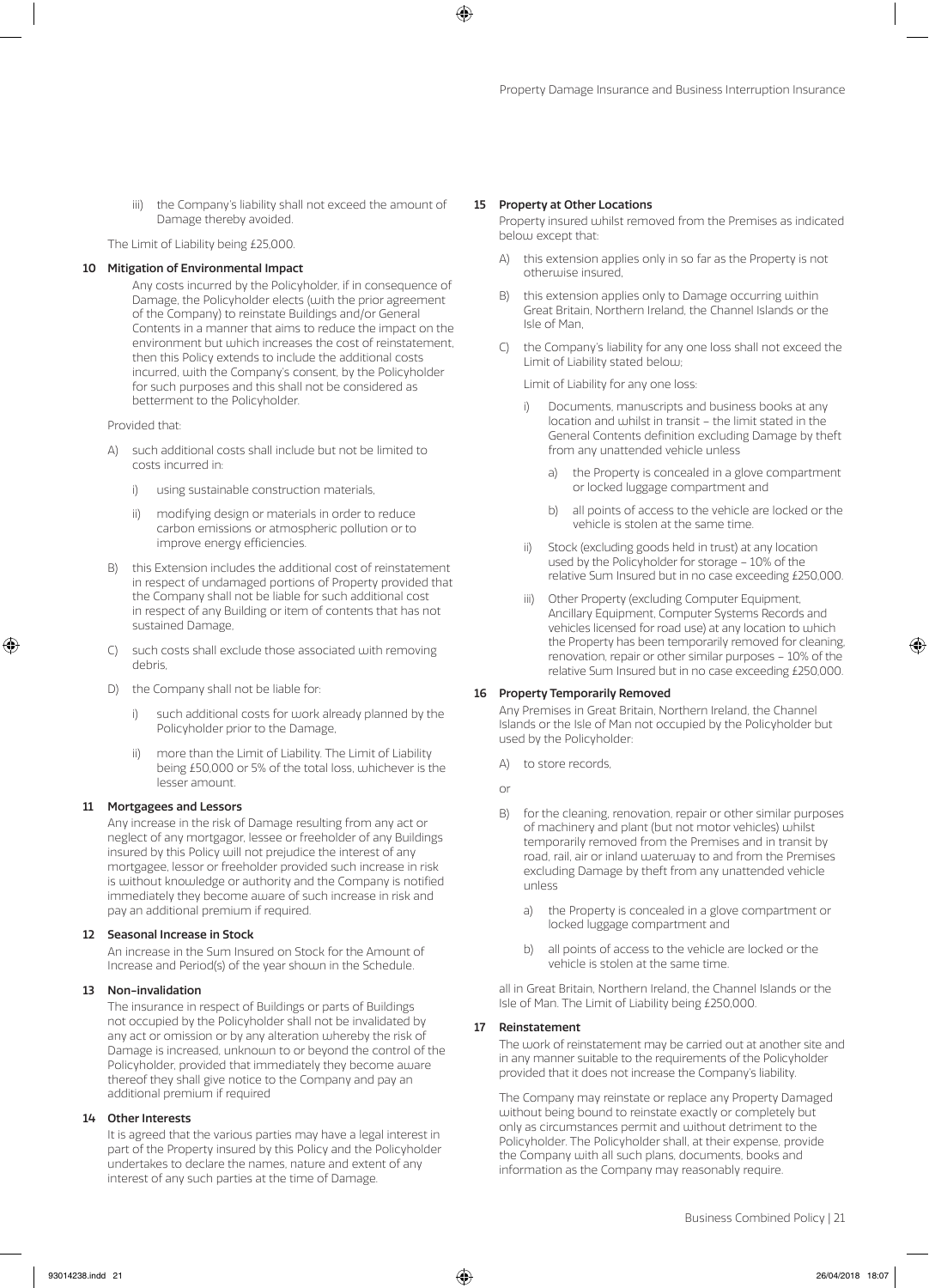#### 18 Salvage Sales

If, following Damage giving rise to a claim under this Policy, the Policyholder holds a salvage sale during the Indemnity Period, clause A of the insurance provided in respect of any Business Interruption item shall read as follows:

A) In respect of Reduction in Turnover

The sum produced by applying the Rate of Gross Profit to the amount by which the Turnover during the Indemnity Period (less the Turnover for the period of the salvage sale) falls short of the Standard Turnover in consequence of the Damage from which the amount shall be deducted the Gross Profit actually earned during the period of the salvage sale.

#### 19 Theft cover Extension

Any cover granted under this insurance in respect of Theft includes:

- A) the cost of repairing Damage to the Buildings (whether or not the Buildings are insured by this Policy) if the Policyholder is responsible for the repairs and the Damage is not otherwise insured excluding Damage to Buildings which the Policyholder owns but has failed to insured under this Policy or any other policy,
- the cost (not exceeding £5,000) incurred in necessarily replacing locks to the Buildings or safes or strongrooms therein consequent upon the Theft (as insured) of keys from such building or from the residence of any of the authorised keyholding directors partners or Employees of the Policyholder.

#### 20 Trace and Access

The costs incurred by the Policyholder, in the event of Damage, resulting from escape of water or oil as covered by the Policy in locating the cause of such Damage and subsequently making good. The Limit of Liability being £25,000.

#### 21 Unauthorised Use of Water, Gas, Electricity and Oil

The costs of metered water, gas, electricity and oil for which the Policyholder is legally responsible arising from its unauthorised use by persons taking possession of or occupying the Premises without the consent of the Policyholder. The Limit of Liability being £50,000.

#### 22 Undamaged Stock

The insurance in respect of Stock extends to include undamaged Stock that deteriorates, is condemned or otherwise becomes unusable resulting solely from Damage as insured to other Property insured. The Limit of Liability being £25,000.

#### 23 Workmen

Workmen are allowed in and about the Premises for the purpose of carrying out minor alterations, repairs, decoration and general maintenance and the like without prejudice to the terms of the Policy.

#### 24 Loss Minimisation Costs

The costs and expenses necessarily incurred with the Company's consent by the Policyholder or on the Policyholder's behalf to prevent or minimise insured Damage at the Premises provided that such costs are directly related to Damage which is likely to occur in the immediate future unless urgent preventative action is taken excluding any costs that are insured on another policy. The Limit of Liability being £25,000 any one loss.

#### 25 Property at Directors and Partners Homes

Damage to Property belonging to directors and partners whilst at their private dwellings excluding

a) any amount in excess of £1,000 any one loss

b) Damage by Theft to personal effects partly or wholly of precious metal, jewellerym watches, furs, contact lenses, portable electronic entertainment equipment, cameras, Money and securities of any description.

#### 26 Claims Preparation Costs

The exceptional costs, not otherwise covered, incurred by the Policyholder with the prior consent of the Company, in producing and certifying any particulars or details required by the Company in respect of a claim, in accordance with the Claims Conditions admitted under this Policy.

These costs shall not include the costs of negotiation with the Company or its representatives.

The Company shall not be liable for more than the percentage amount in respect of any one settlement stated below or the Limit of Liability, whichever is the lower amount.

| Total Loss<br>Settlement                | Percentage of<br>Loss Settlement |
|-----------------------------------------|----------------------------------|
| Amounts below £25,000                   | $O\%$                            |
| Amounts between £25,000 and £100,000    | 2%                               |
| Amounts between £100,000 and £2,000,000 | 15%                              |
| Amounts above £2,000,000                | 10%                              |
|                                         |                                  |

The Limit of Liability being £25,000

#### 27 Index Linking

An adjustment in the sums insured (and Declared Values where appropriate) shown on the Schedule, excluding Rent, will automatically be applied monthly in line with the relevant recognised index. Index linking of the sums insured will continue during repair or replacement following Damage provided the sums insured at the time of the Damage represent the full rebuilding or replacement cost as appropriate, and work is carried out without undue delay.

For the Policyholder's protection the Company will not reduce the sums insured if the index moves down unless the Policyholder asks the Company to. No extra charge will be made for any increase in sums insured until the renewal of the Policy when the renewal premium will be based on adjusted sums insured.

# **Exclusions**

Exclusions applicable to Property Damage and Business Interruption Insurances

This Policy does not cover:

#### **Electronic Risk**

- A) Damage to Data which shall include but shall not be limited to:
	- i) Damage to or corruption of Data whether in whole or in part,
	- ii) unauthorised appropriation of, use of, access to or modification of Data,
	- iii) unauthorised transmission of Data to any third parties,
	- iv) Damage arising out of any misinterpretation, use or misuse of Data,
	- v) Damage arising out of any operator error in respect of Data.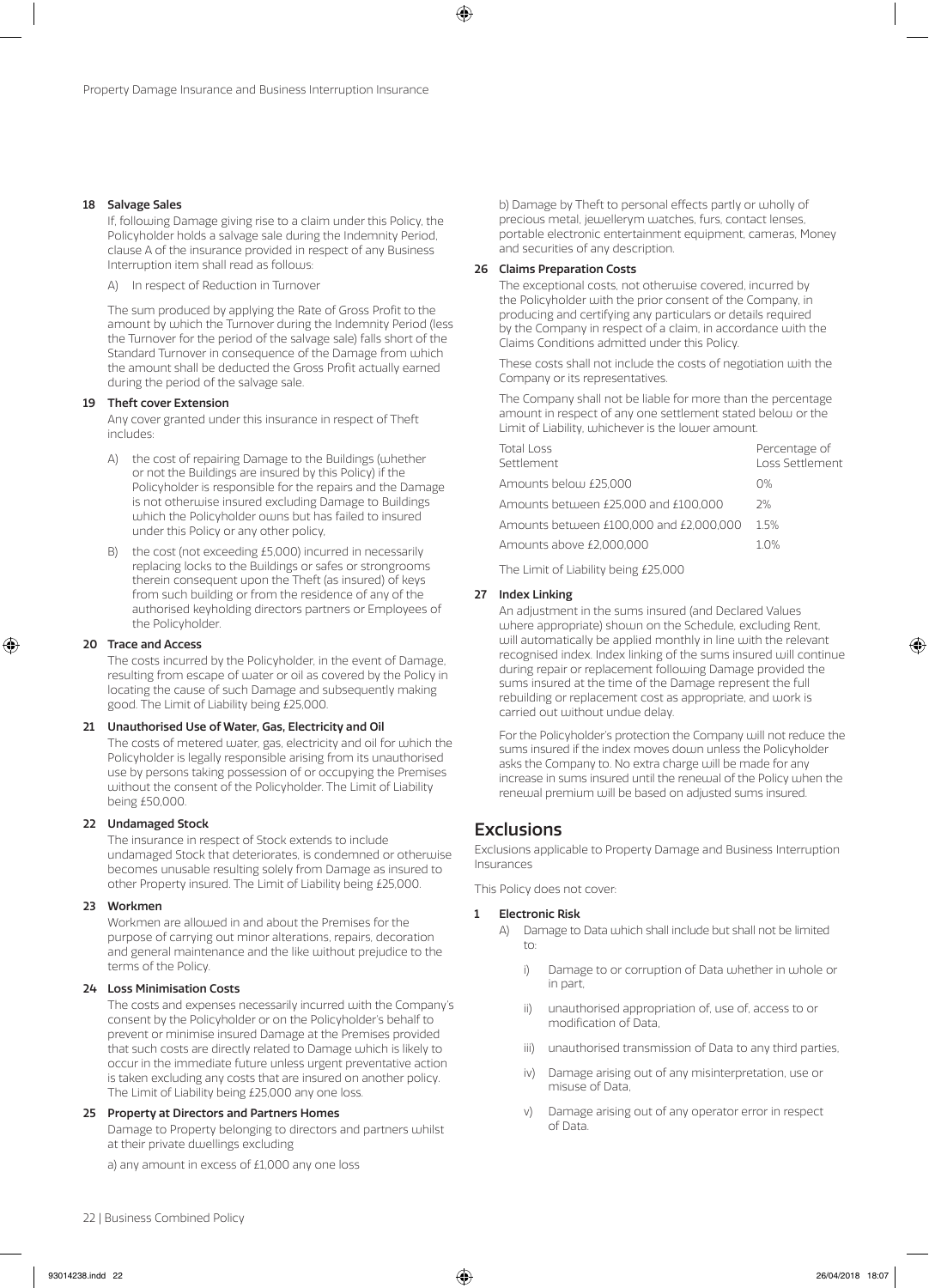- B) Damage to the Property Insured arising directly or indirectly from:
- i) the transmission or impact of any Virus,
- ii) unauthorised access to a System,
- iii) interruption of or interference with electronic means of communication, used in the conduct of the Policyholder's Business, including but not limited to, any diminution in the performance of any website or electronic means of communication,
- iv) Failure of a System,
- v) anything described in A) above

but in respect of B)i), B)ii), B)iii) and B)iv) this shall not exclude subsequent Damage which itself results from any of the Covers insured provided that such Damage does not arise by reason of any malicious act or omission.

#### 2 Marine

Damage to Property which at the time of the happening of the Damage is insured by or would but for the existence of this insurance be insured by any marine policy or policies except in respect of any excess beyond the amount which would have been payable under the marine policy or policies had this insurance not been effected.

#### 3 Policyholder's Contribution

The Policyholder's Contribution, as specified in the Schedule, being the first part of each and every loss to be borne by the Policyholder, at each separate Premises, as ascertained after the application of all other terms and conditions of this Policy including the Underinsurance provision.

Damage caused by Covers 2 (Earthquake) and 4 (Storm or Flood) occurring continuously or intermittently within any period of 72 consecutive hours shall be deemed to constitute one loss, provided that, in the event of expiry or cancellation of this Policy any such period may not end later than the termination of the Period of Insurance, such period shall be deemed to have commenced on the first happening of such Damage.

#### Pollution and Contamination

Damage to any Property and any loss or expense or liability resulting or arising there from caused by pollution or contamination except (unless otherwise excluded) destruction of or Damage to the Property Insured caused by:

- pollution or contamination which itself results from any Cover insured (other than Cover 10),
- B) any Cover insured (other than Cover 10) which itself results from pollution or contamination.

#### 5 Property Excluded

Damage to Property which is more specifically insured, Property in transit, vehicles licensed for road use (including accessories thereon), caravans, trailers, railway locomotives, rolling stock, watercraft and aircraft, land, piers, jetties, bridges, culverts and excavations, livestock, growing crops and trees, Property or structures in course of construction or erection and materials or supplies in connection with all such Property in course of construction or erection or overhead transmission lines.

#### 6 Terrorism

Damage occasioned by or happening through or in consequence directly or indirectly of:

Terrorism regardless of any other cause or event contributing concurrently or in any other sequence to the loss,

B) in Northern Ireland civil commotion.

This Policy also excludes Damage or loss resulting from Damage directly or indirectly caused by, resulting from or in connection with any action aimed at controlling, preventing, suppressing or in any way relating to an act of Terrorism.

In Great Britain and Northern Ireland Terrorism means:

acts of persons acting on behalf of or in connection with any organisation which carries out activities directed towards the overthrowing or influencing by force or violence of Her Majesty's government in the United Kingdom or any other government de jure or de facto.

In so far that the insurance by this Policy is extended to include any situation elsewhere than in Great Britain and Northern Ireland Terrorism means:

any act including but not limited to the use of force or violence or the threat of any person or group of persons whether acting alone or on behalf of or in connection with any organisation or government committed for political, religious, ideological or similar purposes including the intention to:

- 1) influence any government or any international governmental organisation or
- 2) put the public or any section of the public in fear.

In any action, suit or other proceedings where the Company alleges that by reason of this Exclusion any Damage or loss resulting from Damage is not covered by this Policy the burden of proving that such Damage or loss is covered shall be upon the Policyholder.

# Requirements which the Policyholder must comply with to prevent loss or Damage

Failure to comply with any of the following requirements may result in the Company not paying the Policyholder's Property Damage claim.

### Fire Extinguishing Appliances

The Policyholder shall maintain all fire extinguishing appliances in efficient working order.

#### Security Precautions

It is a requirement of this Insurance that

- 1 the Policyholder shall ensure that whenever the Business Premises are left unattended
	- A) all locks, bolts and other protective devices are in full and effective operation
	- B) all keys (including those relating to any part of the Intruder Alarm system) are removed from the Business Premises

Further, where the Company has specified in the Schedule that the Business Premises must be protected by an Intruder Alarm System it is a requirement of this Insurance that the Policyholder complies with the following conditions in respect of such Premises

2 the Policyholder shall maintain the Intruder Alarm System at the Premises in full and effective working order under a contract to provide both corrective and preventive maintenance with the installer or such other contractor agreed by the Company in writing.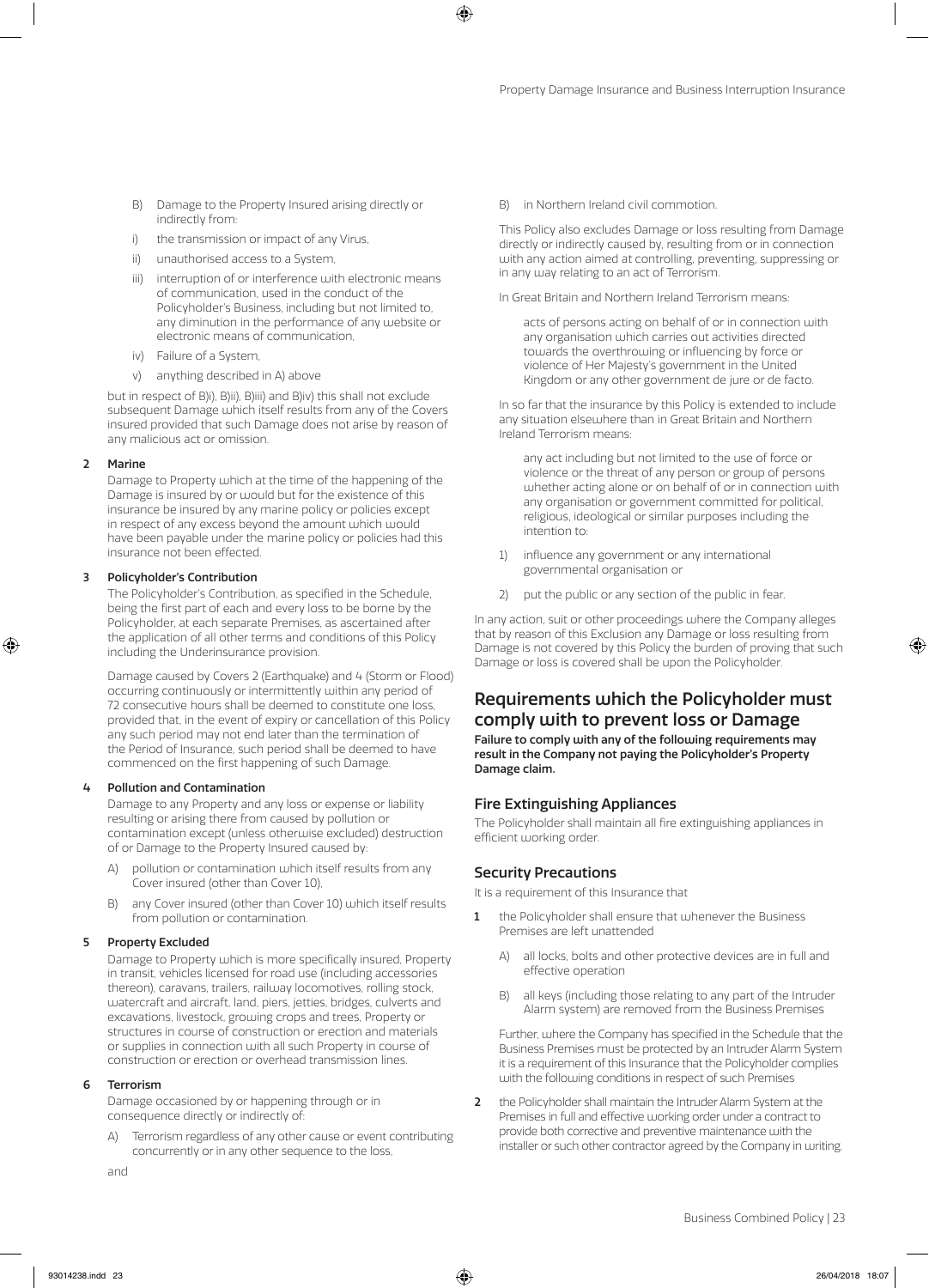- 3 the Policyholder shall ensure the Business Premises are not left unattended
	- A) unless the Intruder Alarm System is tested and set in its entirety and is together with the means of communication used to transmit signals in full and effective operation and where the equipment permits any alarm receiving centre to which the Intruder Alarm System is connected has acknowledged the setting signal
	- if police response to alarm calls has been withdrawn without the Company's written agreement.
- 4 the Policyholder shall ensure that any Intruder Alarm System required or approved by the Company is installed in accordance with a specification agreed in writing by the Company.
- 5 the Policyholder shall not make any alteration to or substitution of
	- A) any part of the Intruder Alarm system
	- B) the procedures agreed by the Policyholder for police or any other response to any activation of or other warning signal pertaining to the Intruder Alarm system
	- C) the maintenance contract

without the Company's written agreement.

- 6 the Policyholder shall not make any structural alteration of or changes in layout to the Premises that could affect operation of the Intruder Alarm System without the Company's written agreement.
- the Policyholder shall maintain secrecy of codes for operation of the Intruder Alarm System and shall not leave details of such codes at the Business Premises when the Business Premises are unattended.
- 8 the Policyholder shall appoint at least two Keyholders and shall record details of the Keyholders with the police and any alarm receiving centre to which the Intruder Alarm System signals.
- 9 the Policyholder shall immediately notify any change of Keyholder details to the police and any alarm receiving centre to which the Intruder Alarm System signals.
- 10 the Policyholder shall ensure that in the event of notification of any activation of the Intruder Alarm System or interruption of the means of communication during any period that the system is set a Keyholder shall attend and allow access to the Business Premises without delay.
- 11 the Policyholder shall advise the Company as soon as possible and in any event not later than 10.00am on the Company's next working day and comply with any subsequent requirements stipulated by us if the Policyholder receives any notification
	- A) from the police, alarm installer/maintenance contractor or alarm receiving centre that response to alarm signals or line interruptions from the Intruder Alarm System may be withdrawn or the level of response reduced or delayed
	- B) from a Local Authority or Magistrate imposing any requirement for abatement of nuisance
	- C) that the Intruder Alarm System cannot be returned to or maintained in full working order

# Minimum Standards of Security

It is a requirement of this Insurance that the following security measures are in place at the Policyholder's Premises unless otherwise stated in the Schedule.

- 1 The final exit door of the Business Premises must be secured with one of the following
	- A) a mortice deadlock which has 5 or more levers and/or conforms to British Standard BS3621 for timber or steel framed doors
	- B) a cylinder operated mortice deadlock or deadlocking multi-point locking system with a minimum of three locking points for aluminium or UPVC framed doors
	- C) a close shackle padlock with a minimum shackle thickness of 10mm together with the manufacturer's corresponding locking bar irrespective of the door construction.
- 2 All external doors and all internal doors giving access to any part of the Buildings not occupied by the Policyholder for the purpose of the Business must be secured with either
	- A) any of the locking arrangements specified in 1 above according to the construction of the doors

or

- B) two key operated security bolts for doors fitted internally one fitted near the top and the other near the bottom of the door.
- 3 Where any of the doors described in 1 or 2 above are of double leaf construction
	- A) the first closing leaf must be secured with two key operated security bolts fitted internally and shooting vertically one at the top and the other at the bottom of the door

and

- B) the final closing leaf must be secured with either
	- i) any of the locking arrangements specified in 1 above according to the construction of the doors
	- or
	- ii) two key operated security bolts fitted internally and shooting vertically one at the top and the other at the bottom of the door.
- 4 Where any of the doors described in 1 and 2 above are timber or steel outward opening doors, in addition each outward opening door to be fitted with hinge bolts top and bottom.
- 5 All ground floor and basement opening windows/skylights and readily accessible opening windows/skylights on other floors (see below) must be secured with either key operated locking devices or other locking devices which rely upon a removable component for their security.

Readily accessible opening windows/skylights are those that can be reached from the ground without the use of a ladder or via extension balconies, downpipes, external staircases and fire escapes, canopies, outbuildings, garages, walls, nearby trees or roofs, adjoining or next door premises.

This requirement does not apply to windows/skylights which are protected by solid steel bars, grilles, locked gates, shutters, expanded metal or weld mesh.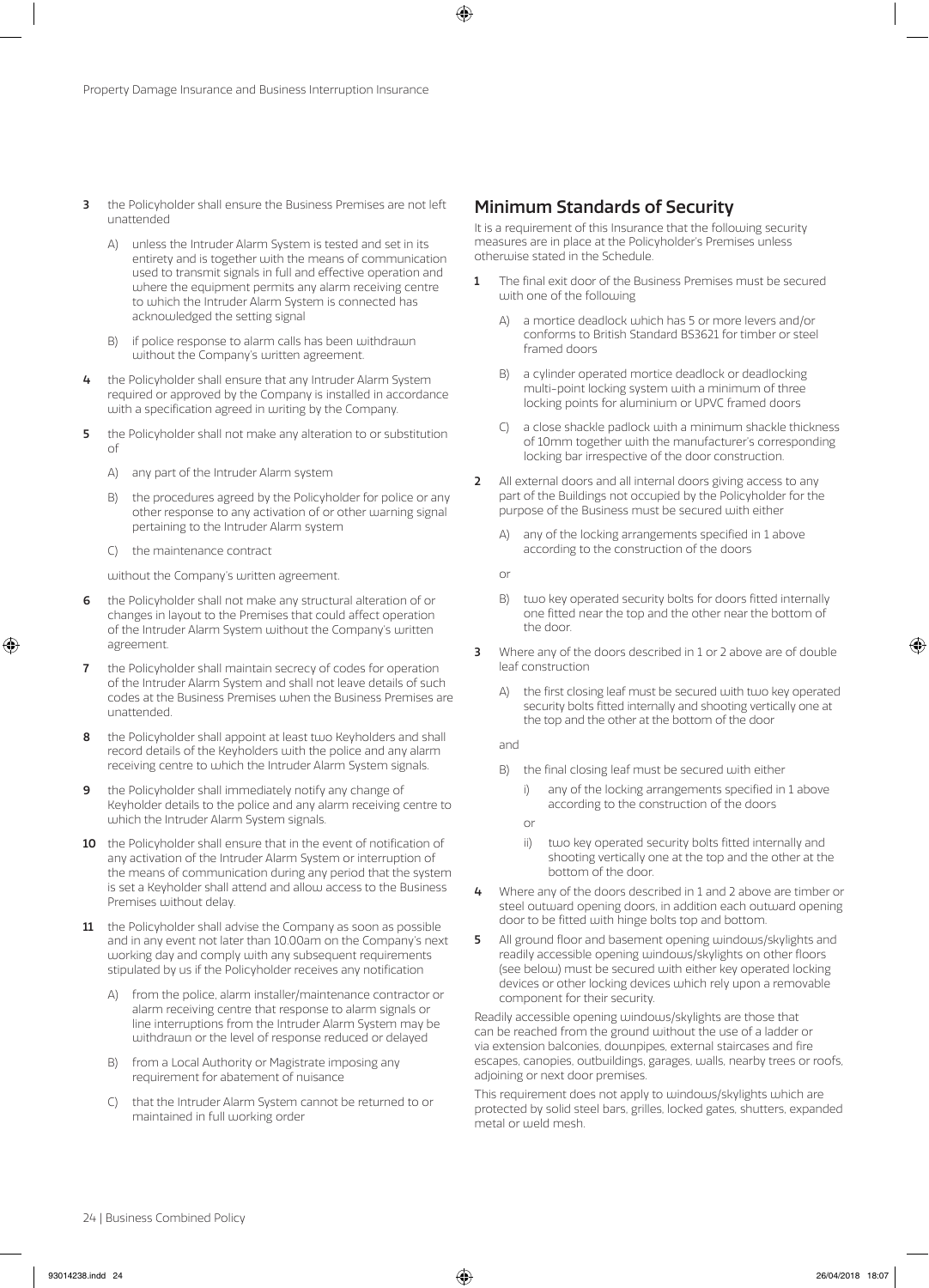Any door or window designated as a fire exit following a fire risk assessment is excluded from these requirements. Fire exit doors and windows must be secured by means of a device suitable for use in emergency escape situations whenever that part of the Business Premises is left unattended.

# Storage in Basements

It is a requirement of this Insurance that in respect of any General Contents, Stock or Computer Equipment kept in a basement that such Property is racked and kept at least 6" above the floor of the basement.

# Storage of Flammable Solvents

It is a requirement of this Insurance in respect of Damage caused by fire or explosion that all flammable solvents are kept in closed tins and are stored in a fire resisting compartment.

# Kitchen Equipment

It is a requirement of this Insurance that where cooking equipment is used at the Business Premises

- 1 all cooking equipment is operated and serviced in accordance with the manufacturer's instructions
- 2 all cooking equipment is not left unattended whilst the heat source is operating and the power or fuel supply to such equipment is shut off outside working hours
- all fat frying ranges are equipped with cooking thermostats arranged to prevent the temperature of fat rising above 205 degrees centigrade or the manufacturer's recommended temperature and such thermostats are serviced at least once in every 12 month period
- 4 all cooking equipment hoods grease traps filters and other grease removal devices are cleaned at least monthly
- 5 all extract ducting is inspected and cleaned at least annually by professional contractors with a report issued and kept available for inspection
- 6 a minimum of one Class F fire extinguisher conforming to BS7937 and a fire blanket conforming to BS EN 1869 is located in each cooking area.

# **Definitions**

### Property Damage Definitions

#### Designation of Property

Where necessary the item heading under which any Property is insured shall be determined by the designation under which such Property appears in the Policyholder's books.

#### Property Insured

Buildings, General Contents, Stock, other property or interests all as defined below at the Premises as described in the Schedule and all being the Property of the Policyholder or for which they are responsible.

#### Buildings

Landlord's fixtures and fittings in and on the buildings, outside buildings, extensions, annexes, gangways, walls, gates, fences, yards, car parks, roads, pavements, forecourts, paved areas, solar panels, wind turbines attached to the buildings, fixed signage, canopies, street furniture, building management security systems, landscaping, recreational features, foundations, glass, telephone, gas and water mains, electrical instruments, meters, piping, cabling and the accessories thereon extending from the buildings to the perimeter of the Premises or to the public mains (including those underground).

#### General Contents

Machinery, plant, fixtures, fittings and other trade equipment, all office equipment and other contents (excluding Computer Equipment, Ancillary Equipment,Computer Systems Records, Money, Deeds and Documents and transparencies), patterns, models, moulds, plans and designs, documents, manuscripts and business books for an amount not exceeding £25,000 in respect of any one loss, directors', partners' and Employees' personal effects including clothing, pedal cycles, tools and instruments for an amount not exceeding £1,500 per person, (but any cover granted under this Insurance for Damage by Theft shall not apply to personal effects partly or wholly of precious metal, jewellery, watches, furs, contact lenses, portable electronic entertainment equipment, cameras, Money and securities of any description) and subject to any specific exclusions in this insurance, wines, spirits, cigarettes and tobacco held for entertainment purposes for an amount not exceeding £500 in total in respect of Damage by Theft (if insured), motor vehicles, motor chassis and their contents, rare books, pictures, paintings, sculptures and other artworks for an amount not exceeding £2,000 any one loss or £10,000 any one Period of Insurance to the extent that they are not otherwise insured.

#### Computer Equipment

All Computer Equipment including interconnecting wiring, fixed disks and telecommunications equipment owned by or leased, hired or rented to the Policyholder all used for storage and communication of Data.

#### Computer System Records

All current and backup computer records (excluding fixed disks and paper records of any kind) incorporating stored Data.

#### Ancillary Equipment

Equipment which is solely used for use with the Computer Equipment including fire extinguishing gas bottles and pipework, computer room partitioning, air conditioning, generating, voltage regulating, temperature or humidity recording, electronic access and heat or smoke detecting equipment owned by or leased, hired or rented to the Policyholder.

#### Maintenance Agreement

A maintenance, rental, hire or lease agreement which provides the Policyholder at inclusive cost with a service of at least on-call remedial or corrective maintenance with free repair or replacement in the event of breakdown or derangement arising out of normal use of the Computer Equipment or Ancillary Equipment.

#### **Money**

Cash, bank notes, currency notes, cheques, bankers drafts, postal orders, money orders, current postage stamps and revenue stamps, credit company sales vouchers, VAT purchase invoices, Premium Bonds, bills of exchange, gift tokens, trading stamps, unused units in franking machines, consumer redemption vouchers and credit cards.

#### Intruder Alarm System

Includes all lines and equipment used to transmit the signals to and from the Premises.

#### Keyholder

Any person or keyholding company authorised by the Policyholder, who is available at all times when the Intruder Alarm System is set to accept notification of faults or alarm signals or messages relating to the intruder Alarm system.

#### Stock

Stock and materials in trade, work in progress and finished goods.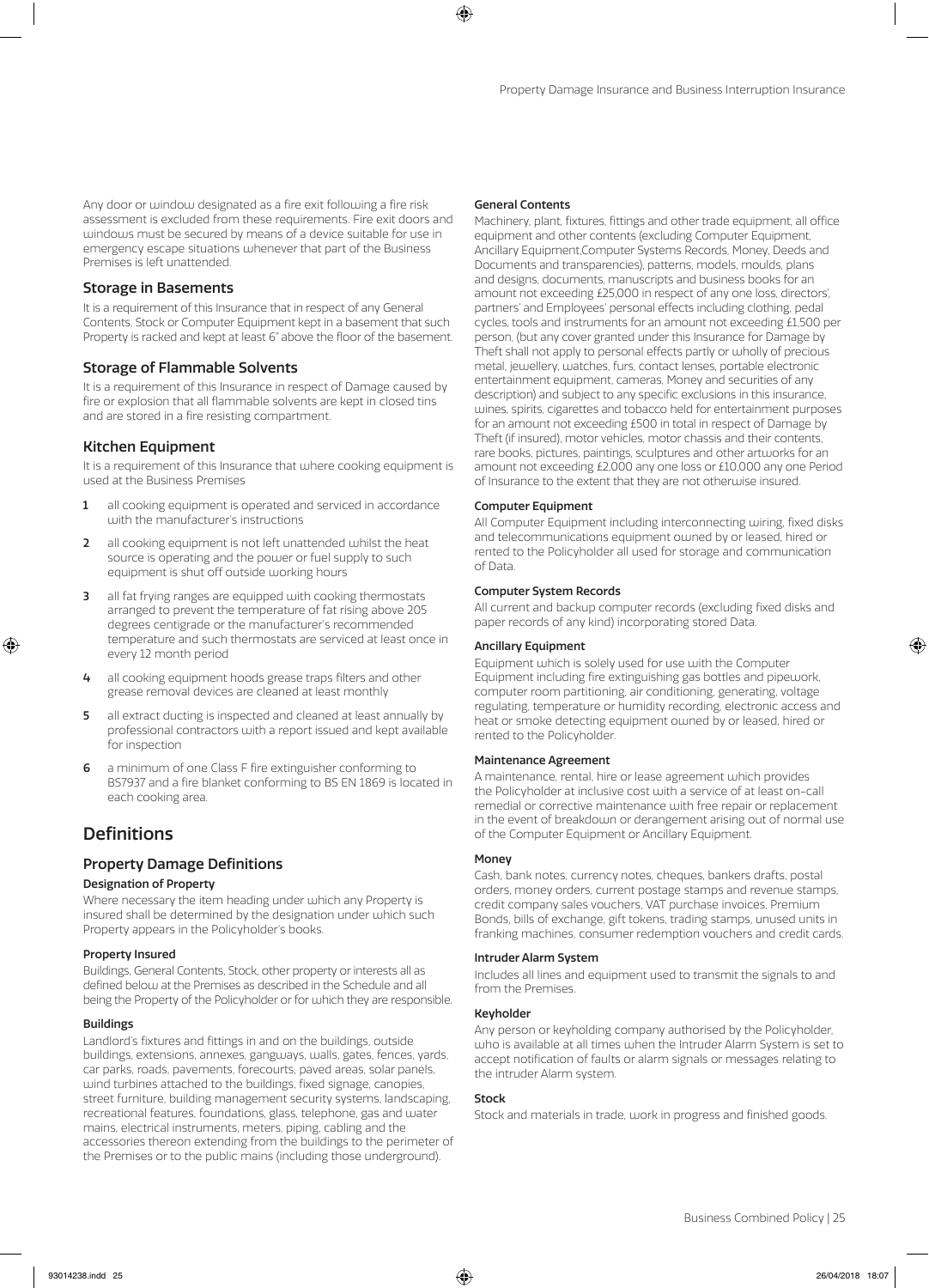#### Tenants' Improvements

All tenant's improvements, alterations, additions and decorations belonging to the Policyholder or for which the Policyholder is responsible.

#### Glass

- Normal flat annealed glass including lettering on it.
- Toughened and laminated glass including lettering on it.
- Mirrors.
- Bent, tinted, stained or fired glass.
- Decoration or protective film or alarm foil on glass.

# Business Interruption Definitions

#### Indemnity Period

The period beginning when the Damage occurs, ending when the results of the Business cease to be affected by the Damage, but not exceeding the Maximum Indemnity Period (as shown in the Schedule).

#### Turnover

The money paid or payable to the Policyholder for work done and services rendered in course of the Business, at the Premises.

#### Gross Profit

The amount by which the sum of the amount of the Turnover and the amounts of the closing stock and work in progress shall exceed the sum of the amounts of the opening stock and work in progress and the amount of the Uninsured Variable Costs.

#### Notes

- **1** The amounts of the opening and closing stocks and work in progress shall be arrived at in accordance with the Policyholder's normal accountancy methods, due provision being made for depreciation.
- 2 The Uninsured Variable Costs shall have the meaning usually attached to them in the Policyholder's accounts.

#### Uninsured Variable Costs

Those costs that vary directly with the output or the sales revenue of a company and shall mean:

- A) Purchases and related discounts,
- B) Bad debts

unless otherwise stated in the Schedule.

#### Gross Revenue/Gross Fees

The money paid or payable to the Policyholder for work done and services rendered, in course of the Business, at the Premises.

#### Estimated Gross Profit, Estimated Gross Revenue or Estimated Gross Fees

The amount declared by the Policyholder to the Company, as representing not less than the Gross Profit, Gross Revenue or Gross Fees which it is anticipated will be earned by the Business during the financial year most nearly concurrent with the Period of Insurance (subject to the provision of Insurable Amount B) below).

#### Rate of Gross Profit

The rate which Gross Profit would have borne to Turnover, during the Indemnity Period, if the Damage had not occurred and allowing for trends of the Business or circumstances which would have affected the Business irrespective of the Damage occurring.

#### Standard Turnover, Standard Gross Revenue or Standard Gross Fees

The Turnover, Gross Revenue or Gross Fees which would have been obtained during the Indemnity Period, if the Damage had not occurred and allowing for trends of the Business or circumstances which would have affected the Business irrespective of the Damage occurring.

#### Insurable Amount

The Gross Profit, Gross Revenue or Gross Fees which would have been earned in the twelve months immediately following the date of Damage, if the Damage had not occurred and allowing for trends of the Business or circumstances which would have affected the Business irrespective of the Damage occurring.

The following notes refer to the Business Interruption Definitions stated above:

- A) To the extent that the Policyholder is accountable to the tax authorities for Value Added Tax all terms in this insurance shall be exclusive of such tax.
- B) In the definitions of:
	- i) Estimated Gross Profit and Insurable Amount,

or

ii) Estimated Gross Revenue, Estimated Gross Fees and Insurable Amount,

the amount of Gross Profit, Gross Revenue or Gross Fees shall be proportionately increased to correspond with the Maximum Indemnity Period where it exceeds twelve months.

#### Outstanding Debit Balances

The total recorded under Duplicate Records (as detailed in 'Requirements which the Policyholder must comply with to minimise loss of Outstanding Debit Balances') adjusted for

- 1 bad debts
- 2 amounts debited (or invoiced but not debited) and credited (including credit notes and cash not passed through the books at the time of the Damage) to the credit accounts of the Business in the period between the date to which the last monthly record relates and the date of the Damage

and

3 any abnormal condition of trade which had or could have had a material effect on the Business so that the figures thus adjusted shall represent as nearly as reasonably practicable those which would have been obtained at the date of the Damage had the Damage not occurred.

Note

- 1 Value Added Tax is excluded to the extent that the Policyholder is accountable to the tax authorities.
- 2 Any adjustment implemented in current cost accounting is disregarded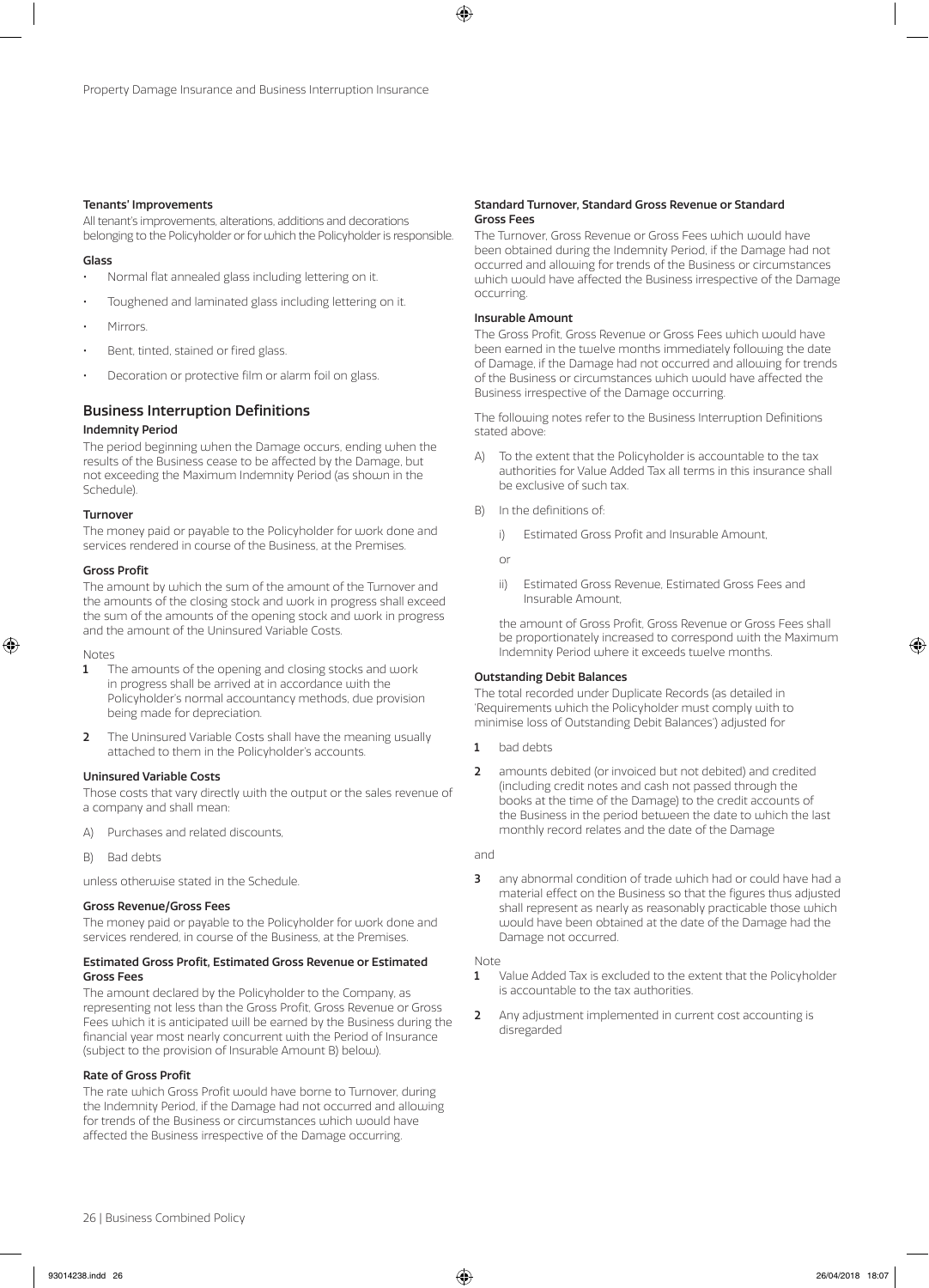# All Risks Insurance

# THIS INSURANCE ONLY APPLIES WHERE SHOWN AS INCLUDED IN THE SCHEDULE

If any of the Property described in the Schedule suffers Damage the Company will pay the Policyholder the amount of loss or at the Company's option reinstate or replace such Property provided that the Company's liability shall not exceed the applicable Sum Insured or Limit of Liability shown in the Schedule.

The Company will pay the Policyholder the cost of reinstatement which is

- 1 the cost of replacement by similar Property where the Property is destroyed
- 2 the cost of repairing or restoring the damaged portions where the Property is damaged all to a condition substantially the same but not better or more extensive than its condition when new.

# Section 1

Damage to Unspecified Equipment excluding

- A) the Policyholder's Contribution
- B) any item in excess of the Single Article Limit shown in the Schedule.

# Section 2

Damage to Specified Equipment excluding

- A) The Policyholder's Contribution
- B) Any amount in excess of the Maximum Value any one item shown in the Schedule.

### THIS INSURANCE ALSO DOES NOT COVER (IN RESPECT OF BOTH SECTION 1 AND SECTION 2)

- 1 Any Property that is insured on another policy.
- 2 Damage by theft from any vehicle left unattended for the night.
- **3** Damage by theft from any vehicle unless the Property is concealed in a glove compartment or locked luggage compartment and either
	- A) all windows and sunroofs are fully closed and all doors and other means of access to the vehicle including the boot are locked

or

- B) entry or access to the vehicle has been effected by forcible and violent means.
- 4 Damage caused by
	- A) delay, confiscation or detention by order of any Government or Public Authority
	- B) counterfeit, substitute or foreign coins.
- 5 Damage to the contents of machines unless such contents are shown in the Schedule.
- 6 Damage as a result of any person obtaining any Property by deception.
- 7 Damage occurring outside the Territorial Limits as shown in the Schedule.
- 8 Damage caused by pollution or contamination.
- 9 Damage caused by disappearance, unexplained or inventory shortage, misfiling or misplacing of information.
- 10 Damage to Property resulting from its undergoing any process of production, packing, treatment, testing, commissioning, servicing or repair.
- 11 Damage commencing prior to the granting of cover under this Insurance.
- 12 Damage caused by
	- A) its own faulty or defective design or materials
	- B) inherent vice, latent defect, wear and tear, gradual deterioration or gradually operating cause, frost or change in the Water Table Level
	- C) corrosion, rust, wet or dry rot, shrinkage, evaporation, loss of weight, dampness, dryness, marring, scratching, vermin, pests or insects
	- D) change in temperature, colour, flavour, texture or finish
	- E) mechanical or electrical breakdown, failure or derangement

but not such Damage or subsequent Damage which itself results from other Damage which is covered by this Insurance.

- 13 Damage to Money and securities of any description.
- 14 Damage to vehicles licensed for road use (including attached accessories), caravans, trailers, railway locomotives, rolling stock, watercraft or aircraft.
- 15 A) Damage to Data which shall include but shall not be limited to
	- Damage to or corruption of Data whether in whole or in part
	- ii) unauthorised appropriation of use of access to or modification of Data
	- iii) unauthorised transmission of Data to any third parties
	- iv) Damage arising out of any misinterpretation, use or misuse of Data
	- v) Damage arising out of any operator error in respect of Data.
	- B) Damage to the Property insured arising directly or indirectly from
		- i) the transmission or impact of any Virus
		- ii) unauthorised access to a System
		- iii) interruption of or interference with electronic means of communication used in the conduct of the Policyholder's Business including but not limited to any diminution in the performance of any website or electronic means of communication
		- iv) Failure of a System
		- v) anything described in A) above

but in respect of B) i), B) ii), B) iii) and B) iv) this shall not exclude subsequent Damage which itself results from a cause not otherwise excluded provided that such Damage does not arise by reason of any malicious act or omission.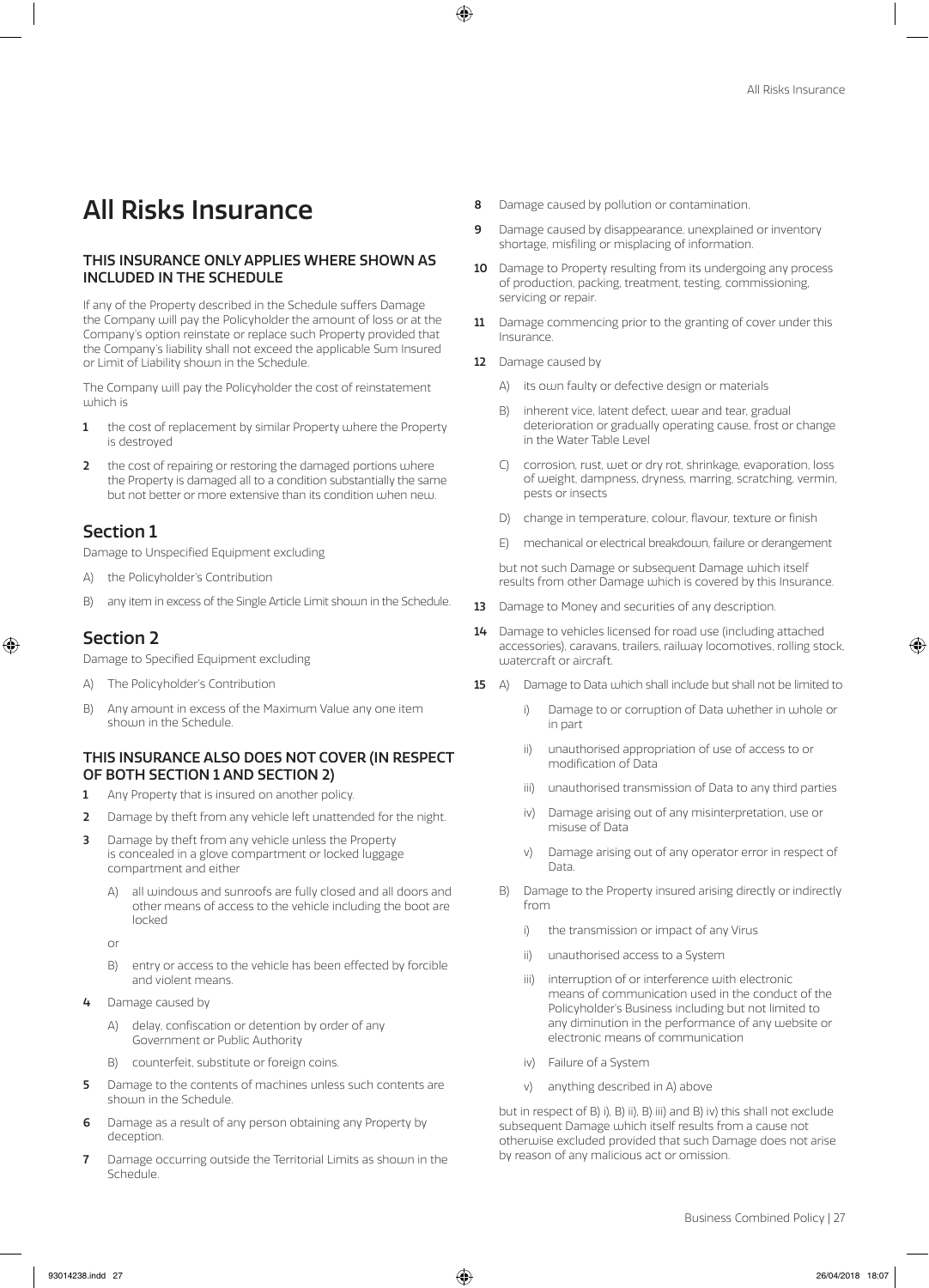# All Risks - The Insurance Provided

The Company will pay the cost of reinstatement which is

- 1 the cost of replacement by similar Property where the Property is destroyed
- 2 the cost of repairing or restoring the damaged portions where the Property is damaged

# Partial Damage

Where Damage occurs to only part of the Property the Company's liability shall not exceed the amount which the Company would have been liable to pay had the Property been wholly destroyed.

# All Risks Definitions

# Unspecified Equipment

Electronic and photographic Business equipment owned by the Policyholder or for which the Policyholder is legally responsible as shown in the Schedule.

# Specified Equipment

The individual items of Business equipment owned by the Policyholder or for which the Policyholder is legally responsible all as detailed in the Schedule.

# Underinsurance

If at the time of the Damage the Sum Insured for Specified Equipment is less than 85% of the Insurable Amount (see below) the Policyholder will be responsible for the difference and the Policyholder will bear a proportionate share of the loss.

The Insurable Amount shall be the value of reinstating the Property to a condition substantially the same as when new at the level of costs applying at the commencement of the Period of Insurance.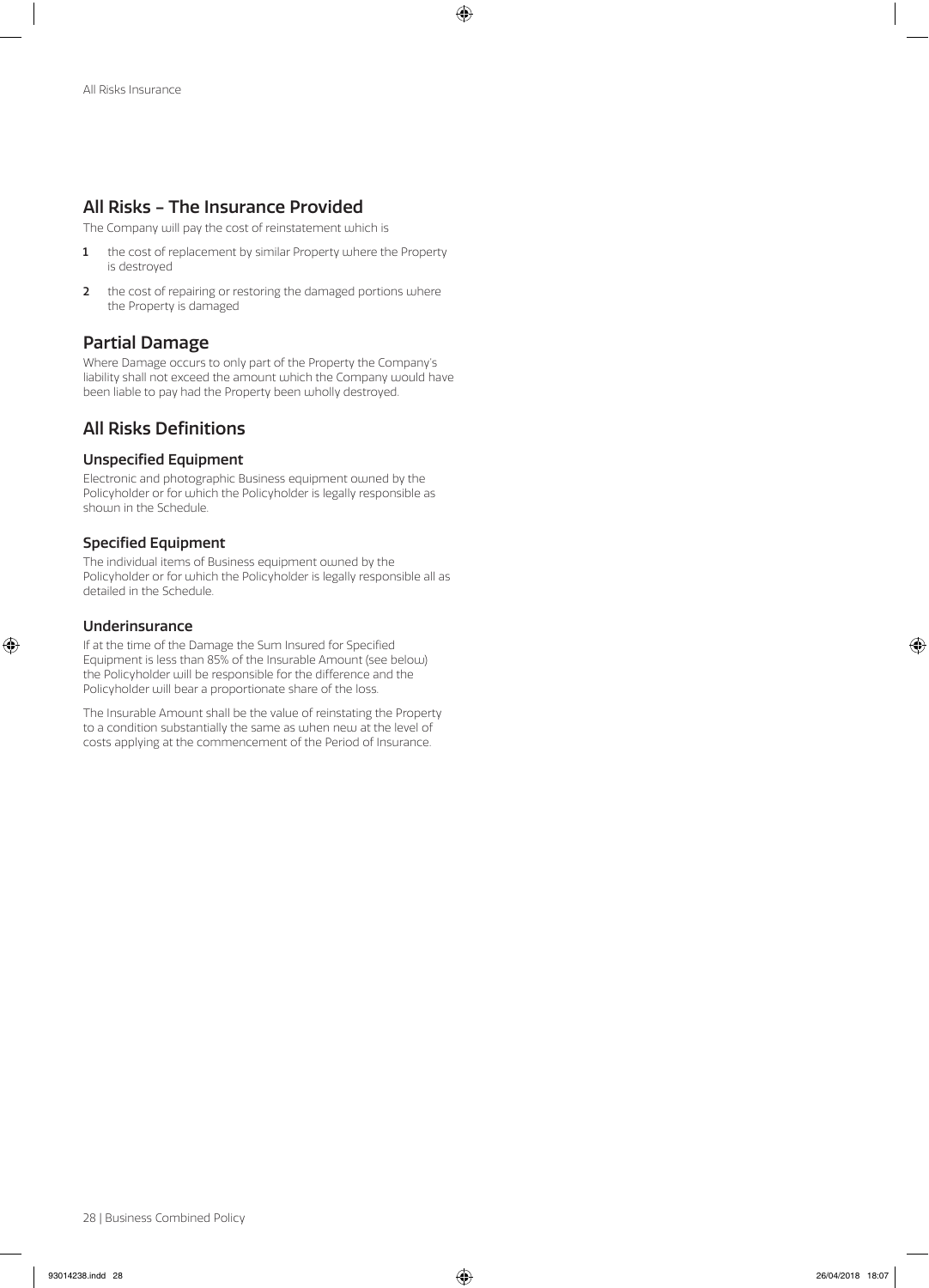# Money Insurance

THIS INSURANCE DOES NOT APPLY IF SHOWN AS NOT INCLUDED IN THE SCHEDULE

# Section 1 – Money

The Company will indemnify the Policyholder up to the Limit of Liability shown in the Schedule or as stated below for any Damage to Money and property described in items 1A), 1B), 1C) and 2 below occurring during the Period of Insurance.

# The Insurance Provided

#### Item Limit of Liability any one loss

- 1 A) Money in the Policyholder's Premises as shown in the during Working Hours or in transit or in during Working Hours or in transit or in a bank night safe until at the bank's risk or at any of the Policyholder's contract sites during Working Hours.
	- B) Money in the Policyholder's Premises out of Working Hours:

|    | in specified locked safes or<br>strong-rooms | as shown in the<br>Schedule |
|----|----------------------------------------------|-----------------------------|
|    | in all other locked safes or<br>strong-rooms | as shown in the<br>Schedule |
| 3) | not in a locked safe or<br>strong-room       | f500                        |

C) Money in the Policyholder's residence or that of any of the Policyholder's directors, partners or employees, the Limits of Liability being:

| 2. | Non-negotiable Money |    | £250,000                                                        |                     |
|----|----------------------|----|-----------------------------------------------------------------|---------------------|
|    |                      |    | in any machine at the Policyholder's<br>Premises                | £500 per<br>machine |
|    |                      | 2) | otherwise                                                       | £250                |
|    |                      |    | while in a locked safe or while an<br>adult is in the residence | £500                |

# **Exclusions**

The Company shall not be liable for:

#### 1 Discovery Period

Loss by theft by any director, partner or Employee of the Policyholder not discovered within seven working days of the occurrence,

**Error or Omission** 

Shortage due to error or omission,

#### 3 Unattended Vehicle

Loss from an unattended vehicle,

#### 4 Counterfeit Money

Loss due to the use of counterfeit Money,

#### 5 Northern Ireland

Loss or damage arising from riot or civil commotion in Northern Ireland,

#### 6 Outside the United Kingdom

Loss or damage not within Great Britain, Northern Ireland, the Channel Islands or the Isle of Man,

#### **Terrorism**

Damage occasioned by or happening through or in consequence directly or indirectly of:

Terrorism regardless of any other cause or event contributing concurrently or in any other sequence to the loss,

and

B) in Northern Ireland civil commotion.

This Policy also excludes Damage or loss resulting from Damage directly or indirectly caused by, resulting from or in connection with any action aimed at controlling, preventing, suppressing or in any way relating to an act of Terrorism.

Terrorism means: acts of persons acting on behalf of or in connection with any organisation which carries out activities directed towards the overthrowing or influencing by force or violence of Her Majesty's government in the United Kingdom or any other government de jure or de facto.

In any action, suit or other proceedings where the Company alleges that by reason of this Exclusion any Damage or loss resulting from Damage is not covered by this Policy the burden of proving that such Damage or loss is covered shall be upon the Policyholder.

# Requirements which the Policyholder must comply with to prevent loss or Damage

#### Security Precautions

It is a requirement of this Insurance that whenever the Business Premises are left unattended the Policyholder ensures that

- A) all locks, bolts and other protective devices are in full and effective operation
- B) all keys (including those relating to any part of the Intruder Alarm System) are removed from the Business Premises.

Further, where the Company has specified in the Schedule that the Business Premises must be protected by an Intruder Alarm System it is a requirement of this Insurance that the Policyholder complies with the following conditions in respect of such Premises

1 the Policyholder shall maintain the Intruder Alarm System at the Premises in full and effective working order under a contract to provide both corrective and preventive maintenance with the installer or such other contractor agreed by the Company in writing.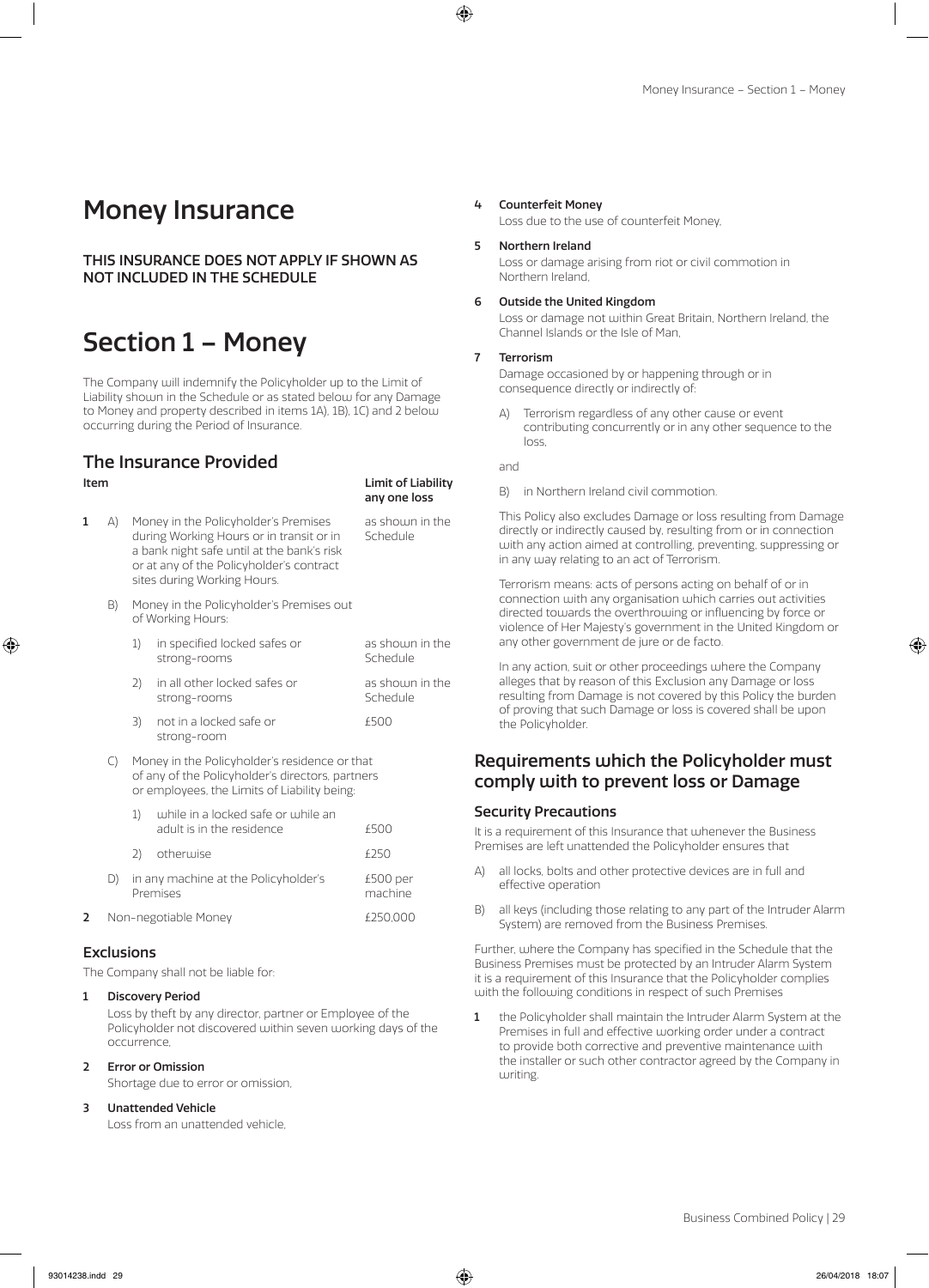- 2 the Policyholder shall ensure the Business Premises are not left unattended
	- A) unless the Intruder Alarm System is tested and set in its entirety and is together with the means of communication used to transmit signals in full and effective operation and where the equipment permits any alarm receiving centre to which the Intruder Alarm System is connected has acknowledged the setting signal
	- B) if police response to alarm calls has been withdrawn without the Company's written agreement.
- 3 the Policyholder shall ensure that any Intruder Alarm System required or approved by the Company is installed in accordance with a specification agreed in writing by the Company.
- 4 the Policyholder shall not make any alteration to or substitution of
	- A) any part of the Intruder Alarm System
	- B) the procedures agreed by You for police or any other response to any activation of or other warning signal pertaining to the Intruder Alarm System
	- C) the maintenance contract

without the Company's written agreement.

- 5 the Policyholder shall not make any structural alteration of or changes in layout to the Premises that could affect operation of the Intruder Alarm System without the Company's written agreement.
- 6 the Policyholder shall maintain secrecy of codes for operation of the Intruder Alarm System and shall not leave details of such codes at the Business Premises when the Business Premises are unattended.
- 7 the Policyholder shall appoint at least two Keyholders and shall record details of the Keyholders with the police and any alarm receiving centre to which the Intruder Alarm System signals.
- 8 the Policyholder shall immediately notify any change of Keyholder details to the police and any alarm receiving centre to which the Intruder Alarm System signals.
- 9 the Policyholder shall ensure that in the event of notification of any activation of the Intruder Alarm System or interruption of the means of communication during any period that the system is set a Keyholder shall attend and allow access to the Business Premises without delay.
- 10 the Policyholder shall advise the Company as soon as possible and in any event not later than 10.00am on the Company's next working day and comply with any subsequent requirements stipulated by the Company if the Policyholder receives any notification
	- A) from the police, alarm installer/maintenance contractor or alarm receiving centre that response to alarm signals or line interruptions from the Intruder Alarm System may be withdrawn or the level of response reduced or delayed
	- B) from a Local Authority or Magistrate imposing any requirement for abatement of nuisance
	- C) that the Intruder Alarm System cannot be returned to or maintained in full working order.

#### Failure to comply with any of these requirements may result in the Company not paying the Policyholder's claim.

#### Money in Transit

It is a requirement of this Insurance that Negotiable Money in transit is escorted by the number of persons shown below:

| Limit                      | Escorts                |
|----------------------------|------------------------|
| Up to £5,000               | 1 able bodied person   |
| Between £5,001 and £9,000  | 2 able bodied persons  |
| Between £9,001 and £15,000 | 3 able bodied persons. |
|                            |                        |

Any amounts in excess of £15,000 must be carried by a Security Company approved by the Company.

The maximum amount the Company will pay is the Limit of Liability "In Transit" shown in the Schedule.

Failure to comply with any of these requirements may result in the Company not paying the Policyholder's Money claim.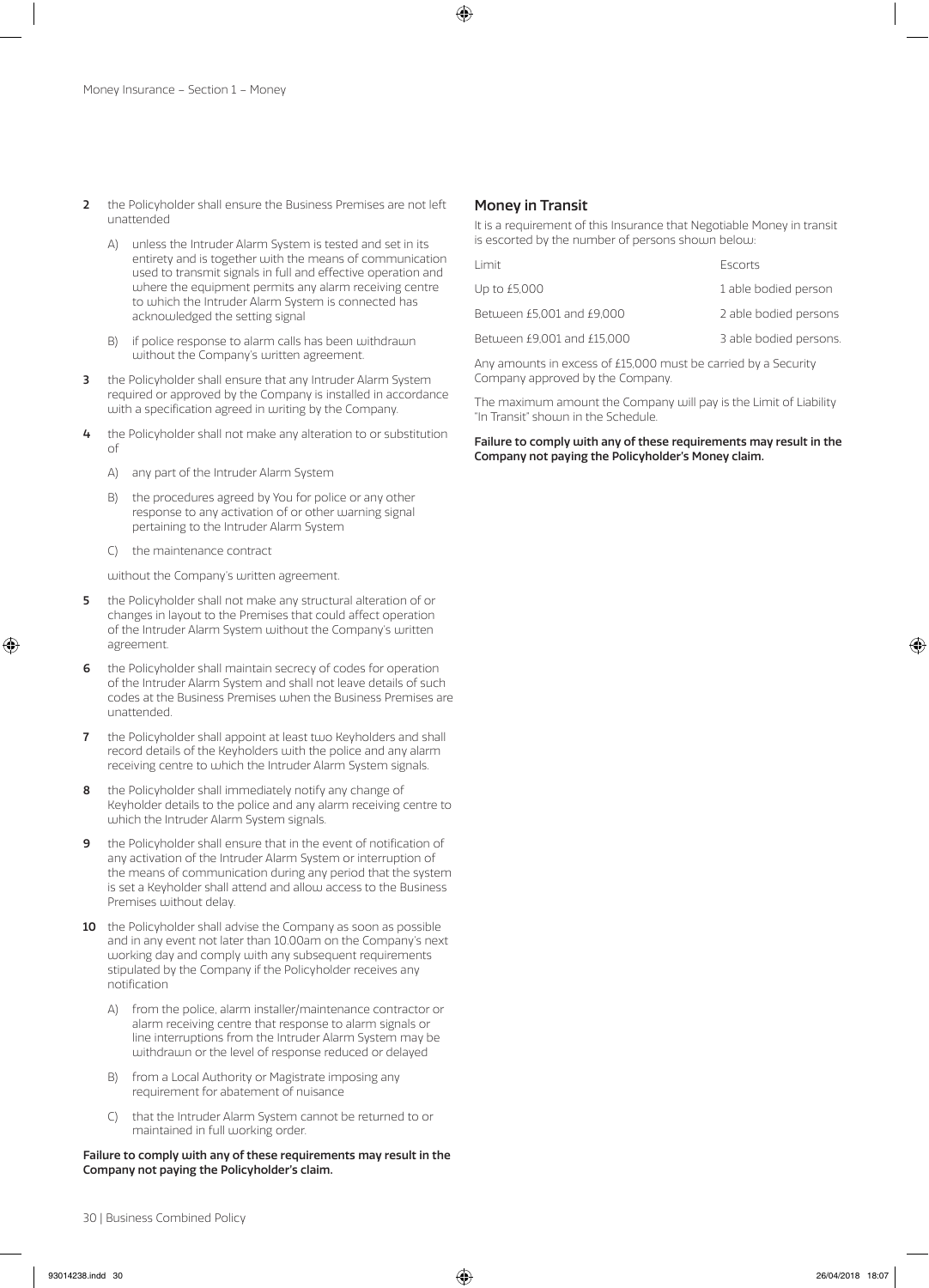# Section 2 – Personal Injury (Robbery)

### The Insurance Provided

If during the Operative Time the Insured Person sustains bodily injury following an Accident which within two years is the sole and independent cause of Death, Disablement or the incurring of Medical Expenses for which the Benefit is claimed, the Company will pay the appropriate Benefit to the Policyholder as shown in the Schedule.

### Benefit

- 1 Death
- 2 Loss of one or more Limbs or eyes
- **3** Permanent Total Disablement from any gainful employment for which the Insured Person is fitted by way of training education or experience
- 4 Temporary Total Disablement from the Insured Person's usual occupation in the Business

£100 per week to a maximum of 104 weeks

5 Medical Expenses incurred in the treatment of the Insured Person.

Reimbursement up to the amount shown in the Schedule payable per week for a maximum of 104 weeks.

# Conditions

#### 1 Application of Benefits

- A) The Company will not pay in respect of any one Insured Person in connection with the same Accident more than one of Benefits 1 to 4.
- B) Any disablement under Benefits 2 to 4 must be proved to the reasonable satisfaction of the Company to be permanent and without expectation of recovery before the Company will pay the Benefit.
- C) The Company will pay any amount claimed for Benefit 5 in addition to any amount claimed under Benefits 1 to 4 in connection with the same Accident, but, any payment under Benefit 5 will cease as soon as any Benefit is paid under Benefits 1 to 4.

#### 2 Assignment

The Company will not be bound to accept or be affected by any trust, charge, lien, assignment or other dealing with or relating to this Policy.

#### 3 Disappearance

In the event of the disappearance of an Insured Person if after a suitable period of time it is reasonable to believe that Death has occurred as a result of bodily injury following an Accident, Benefit 1 shall become payable, subject to a signed undertaking by the Policyholder that if the belief is subsequently found to be wrong such amount shall be refunded to the Company.

#### 4 Evidence Required

In connection with any claim:

- all medical certificates, reports, information and evidence required by the Company to substantiate that claim must be supplied at the Insured Person's own expense and in such form as the Company may reasonably require;
- B) the Insured Person must undergo a medical examination and provide medical evidence to the Company (at the Company's expense) as often as the Company may reasonably require following receipt of that claim; and
- C) no benefit shall be payable in respect of that claim where the Insured Person fails to undergo such medical examination or provide such medical evidence as referred to in B) above.

#### 5 Exposure

If an Insured Person suffers Death or Disablement as a result of exposure to the elements the Company will consider that as having been caused by bodily injury following an Accident.

#### 6 Interest

No sum payable shall carry interest.

#### **Exclusions**

The Company will not pay any Benefit where bodily injury following an Accident is the result of or is contributed to by:

- 1 illness or disease (not resulting from bodily injury following an Accident),
- 2 any naturally occurring condition or degenerative process,
- 3 any gradually operating process
- 4 post traumatic stress disorder or any psychological or psychiatric condition (not resulting from bodily injury following an Accident).

The Company will not pay the Benefit if:

5 bodily injury is sustained by any person before such person attains the age of sixteen years or after the expiry of the Period of Insurance during which such person attains the age of eighty years.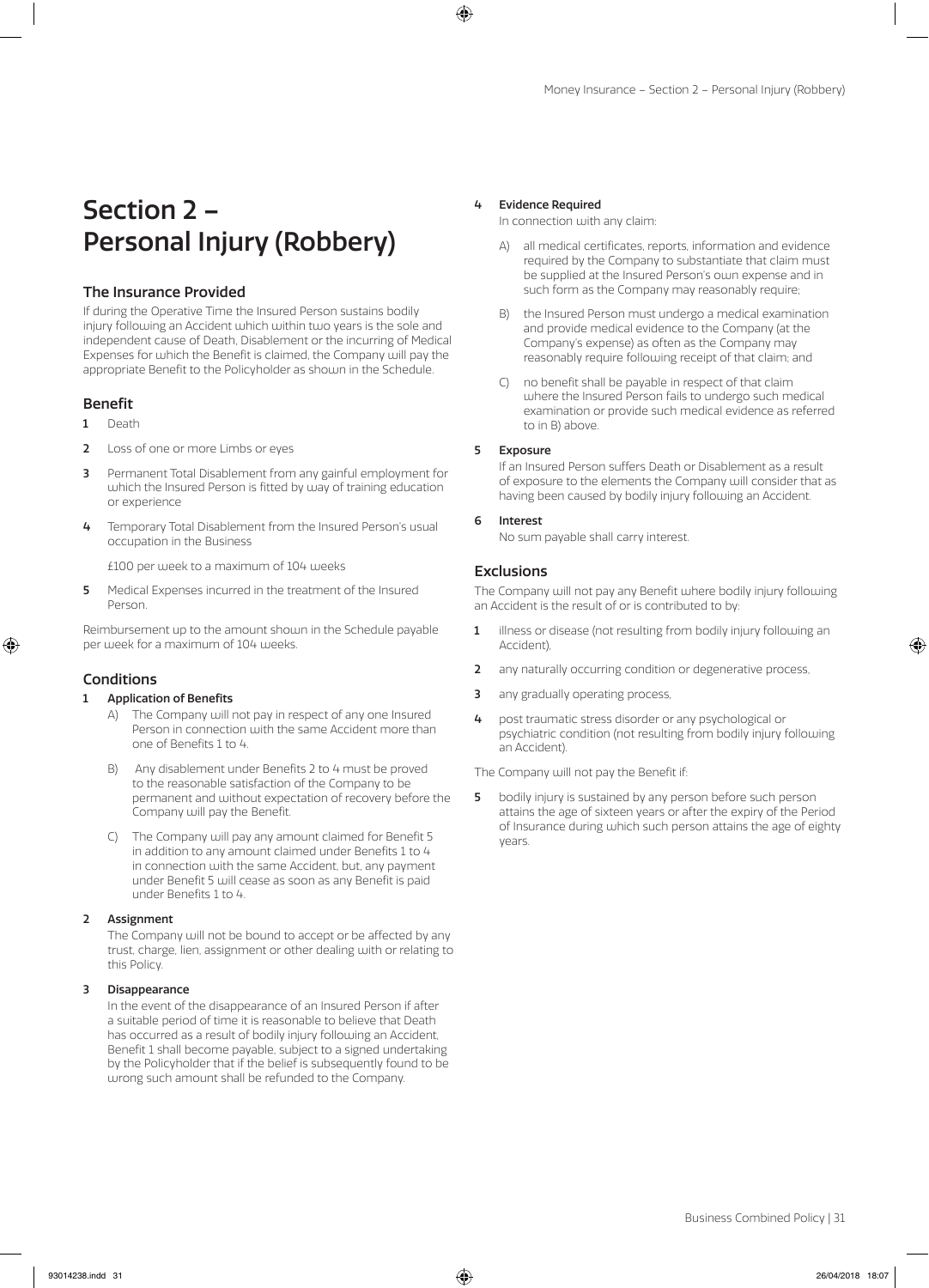# Definitions

Applicable to Section 1 – Money and Section 2 – Personal Injury (Robbery)

### Accident

Accident shall mean;

- A) a sudden and
- B) unexpected or unforeseen and
- C) identifiable incident.

# Disablement

Disablement shall mean Benefits 2 to 4

### Money

Cash, bank notes, currency notes, uncrossed cheques, travellers cheques (but excluding pre-signed blank cheques), uncrossed bankers' drafts, uncrossed postal orders, uncrossed money orders, current postage and revenue stamps, bills of exchange, consumer redemption vouchers, gift tokens and trading stamps.

# Non-negotiable Money

Crossed cheques (but excluding pre-signed blank cheques), crossed bankers' drafts, crossed postal orders, crossed money orders, unused units in franking machines, National Savings Certificates, Premium Bonds, credit company sales vouchers and VAT purchase invoices belonging to the Policyholder or for which the Policyholder is responsible and pertaining to the Business.

# Operative Time

Operative Time shall mean while the Insured Person is engaged upon duties incidental to the Business and as a direct result of attempted robbery or actual robbery.

### Working Hours

The period during which the Premises are actually occupied for Business purposes and during which the Policyholder or those of the Policyholder's Employees who are entrusted with Money are in the Premises or on the Policyholder's contract sites.

### Insured Person

Insured Person shall mean the Policyholder or any director, partner or Employee of the Policyholder.

### Loss of Limb

Shall mean

- A) in the case of a leg loss by physical severance at or above the ankle or permanent total loss of use of a complete foot or leg, or
- B) in the case of an arm loss by physical severance of the entire four fingers through or above the metacarpo-phalangeal joints (where the fingers join the palm of the hand) or permanent total loss of use of a complete arm or hand.

# Loss of Eye

Shall mean permanent and total loss of sight which will be considered as having occurred

- A) in both eyes if the Insured Person's name is added to the Register of Blind Persons on the authority of a fully qualified ophthalmic specialist, or
- B) in one eye if the degree of sight remaining after correction is 3/60 or less on the Snellen scale (meaning seeing at 3 feet what the Insured Person should see at 60 feet).

# Medical Expenses

Shall mean the cost of medical, surgical or other remedial attention, treatment or appliances given or prescribed by a qualified member of the medical profession and all hospital, nursing home and ambulance charges.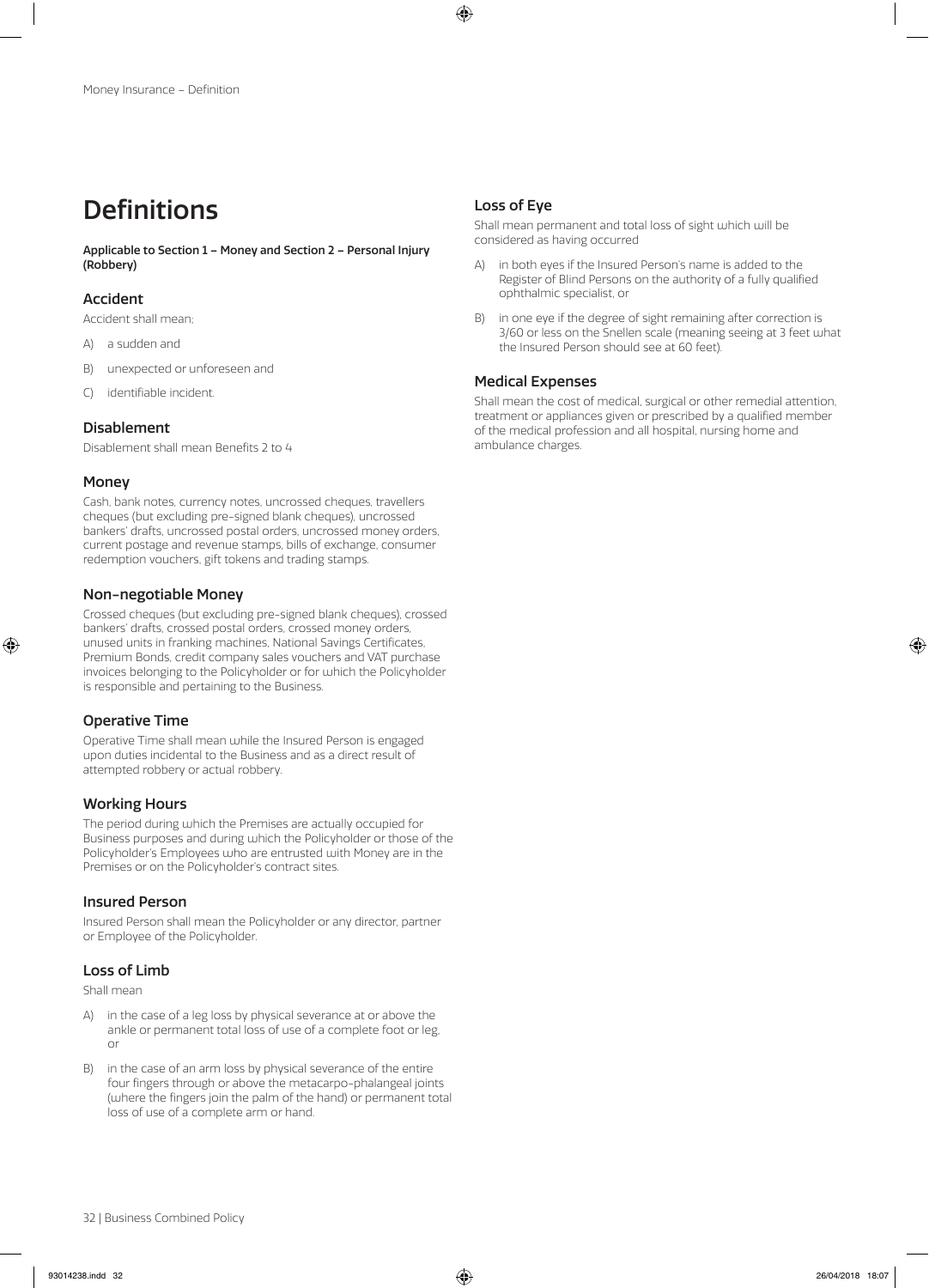# Terrorism Insurance

# THIS INSURANCE DOES NOT APPLY IF SHOWN AS NOT INCLUDED IN THE SCHEDULE

Notwithstanding any provisions to the contrary within this Policy, the cover in respect of all items insured by the Property Damage insurance are extended to include Terrorism Insurance as specified below.

This Policy includes Damage or loss resulting from Damage to Property and consequential loss resulting therefrom in so far and to the extent that it is insured by this **Policy** in the **Territory** stated below caused by or resulting from an **Act of Terrorism** provided always that Terrorism Insurance is:

- A) subject to the excluded causes detailed under 'what is not covered',
- B) not subject to any other excluded causes stated in this **Policy**,

provided also that **Our** liability in any one **Period of Insurance** shall not exceed:

- i) in the whole the total sum insured,
- ii) in respect of any item its sum insured or any other stated Limit of Liability specified in the Schedule or elsewhere in this Policy,

whichever is the lower subject always to the Limit of Liability applying to Terrorism Insurance shown against the Territory stated below after the application of all the provisions of the insurance including Your Contribution.

| <b>Territory</b> |               | <b>Limit of Liability</b>                    |
|------------------|---------------|----------------------------------------------|
| (A)              | Great Britain | As otherwise specified in this <b>Policy</b> |

B) Elsewhere in the world Not insured

# What is covered What is not covered

#### 1 Riot civil commotion War and Allied Risks

Any loss whatsoever or any consequential loss directly or indirectly occasioned by or happening through or in consequence of riot, civil commotion, war, invasion, act of foreign enemy, hostilities (whether war be declared or not), civil war, rebellion, revolution, insurrection or military or usurped power.

#### 2 Electronic Risks

Any loss whatsoever directly or indirectly caused by or contributed to by or arising from or occasioned by or resulting from;

- A) Damage to or the destruction of any Computer System; or
- B) any alteration, modification, distortion, erasure or corruption of Data

in each case whether **Your** property or not, where such loss is directly or indirectly caused by or contributed to by or arising from or occasioned by or resulting from Virus or Similar Mechanism or Hacking or Phishing or Denial of Service Attack.

#### 3 Nuclear Installation or Nuclear Reactor

Any loss whatsoever or any consequential loss resulting or arising from Damage to any Nuclear Installation or Nuclear Reactor and all fixtures and fittings situated thereon and attached thereto and all pipes, wires, cables, drains or other conduits or service media of any description which are affixed or connected to or in any way serve such **Nuclear Installation** or Nuclear Reactor.

4 Nuclear Risks and Chemical, Biological and Radiological Contamination in respect of Residential Property insured in the name of a Private Individual:

any loss whatsoever or any expenditure resulting or arising therefrom or any consequential loss directly or indirectly caused by or contributed to by or arising from

- A) the radioactive, toxic, explosive or other hazardous properties of any explosive nuclear assembly or nuclear component thereof,
- B) ionising radiation or contamination by radioactivity or from the combustion of any radioactive material
- C) chemical and/or biological and/or radiological irritants, contaminants or pollutants.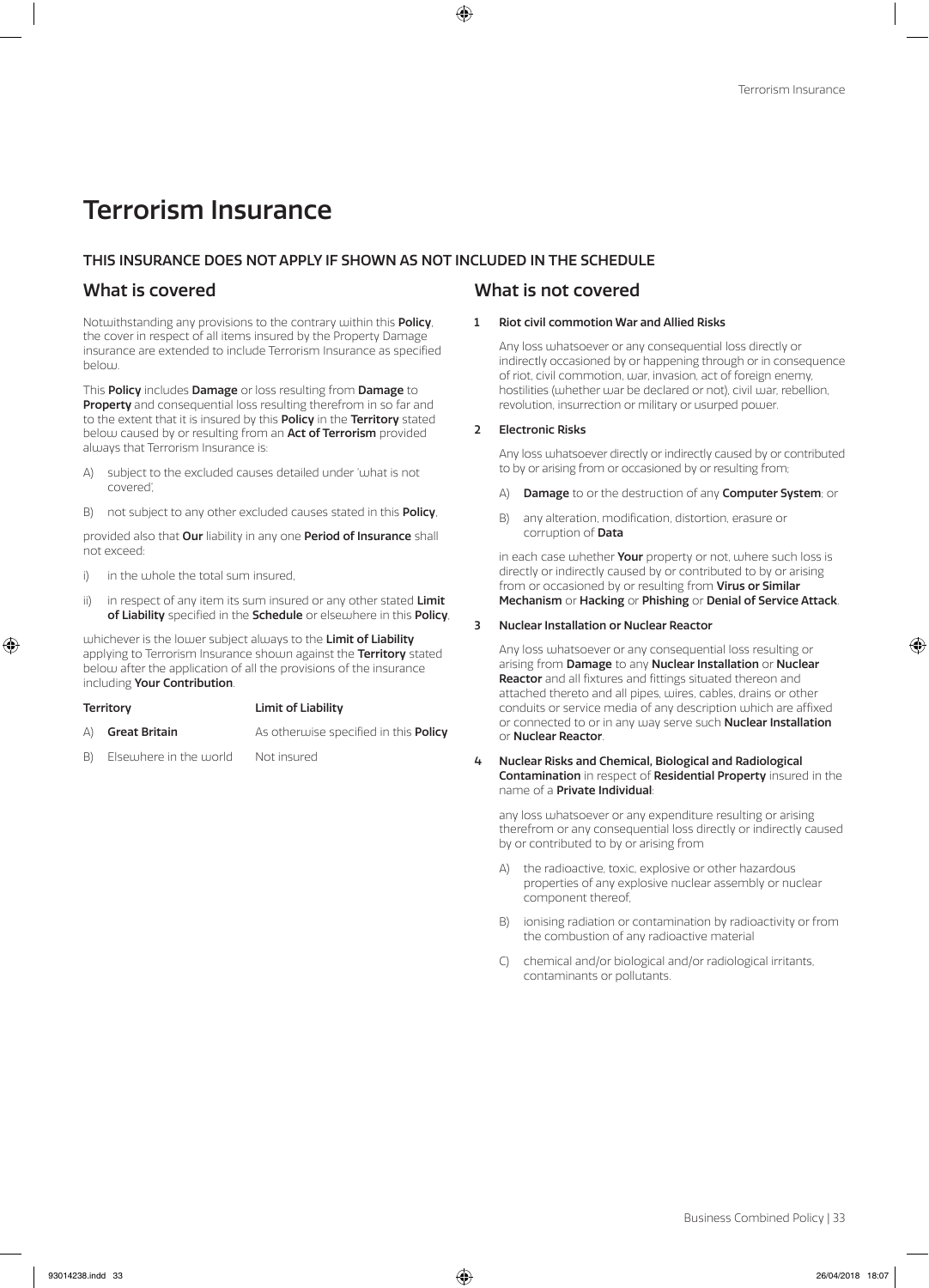# Conditions

- In any action, suit or other proceedings where We allege that any **Damage** or loss resulting from **Damage** is not covered by this **Policy** the burden of proving that such **Damage** or loss is covered shall be upon You.
- 2 Any terms in this **Policy** which provide for adjustments of premium based upon declarations on expiry or during the Period of Insurance do not apply to Terrorism Insurance.
- 3 If this **Policy** is subject to any Long Term Agreement/ Undertaking it does not apply to Terrorism Insurance.

All the terms, definitions, provisions, conditions and extensions of this Policy apply except in so far as they are hereby expressly varied.

# Special Provision

### 'Cyber Terrorism'

This Special Provision applies only to Property situated within Great Britain only.

Exclusion 2A) and 2B) above shall not apply to any **Covered Loss** provided that such Covered Loss:

results directly (or, solely as regards ii. c) below, indirectly) from fire, explosion, flood, escape of water from any tank, apparatus or pipe (including any sprinkler system), impact of aircraft or any aerial devices or articles dropped from them, impact of any sea-going or water-going vessel or of any vehicle whatsoever or of any goods or cargo carried in or on such vessel or vehicle, destruction of, damage to or movement of buildings or structures, plant or machinery other than any **Computer** System;

and

- ii) comprises;
	- the cost of reinstatement, replacement or repair in respect of damage to or destruction of **Property** insured by You;

or

- b) the amount of business interruption loss suffered directly by You by way of loss of or reduction in profits, revenue or turnover or increased cost of working as a direct result of either;
	- i) damage to or destruction of **Property** insured by You; or
	- as a direct result of denial, prevention or hindrance of access to or use of the **Property** insured by **You** by reason of an **Act of Terrorism** causing damage to other Property within one mile of the Property insured by You to which access is affected;

or

c) the amount of loss caused by the cancellation, abandonment, postponement, interruption, curtailment or relocation of an event as a result of damage to or destruction of **Property** and any additional costs or charges reasonably and necessarily paid by You to avoid or diminish such loss

and

iii) is not proximately caused by an Act of Terrorism in relation to which the relevant organisation or any persons acting on behalf of or in connection with that organisation are controlled by, acting on behalf of or part of any de jure or de facto government of any nation, country or state.

The meaning of **Property** for the purposes of this Special Provision shall (additionally to those exclusions within the definition of Property in Definitions - Words with special meaning) exclude:

A) any **Money** (as defined within this **Policy**), money, currency, electronic cryptographic or virtual currency including Bitcoin or anything similar, negotiable or non-negotiable instruments, financial securities or any other financial instrument or any sort juhatever; and

#### B) any Data.

Notwithstanding the exclusion of Data from Property, to the extent that **Damage** to or destruction of **Property** within the meaning of ii. within this Special Provision, indirectly results from any alteration, modification, distortion, erasure or corruption of Data, because the occurrence of one or more of the matters referred to in i. within this Special Provision results directly or indirectly from any alteration, modification, distortion, erasure or corruption of Data, that shall not prevent cost or business interruption loss directly resulting from Damage to or destruction of such Property from being recoverable under this Special Provision.

In no other circumstances than the previous paragraph, however, will any loss or losses directly or indirectly caused by, contributed to by or arising from or occasioned by or resulting from any alteration, modification, distortion, erasure or corruption of Data be recoverable under this Terrorism Insurance.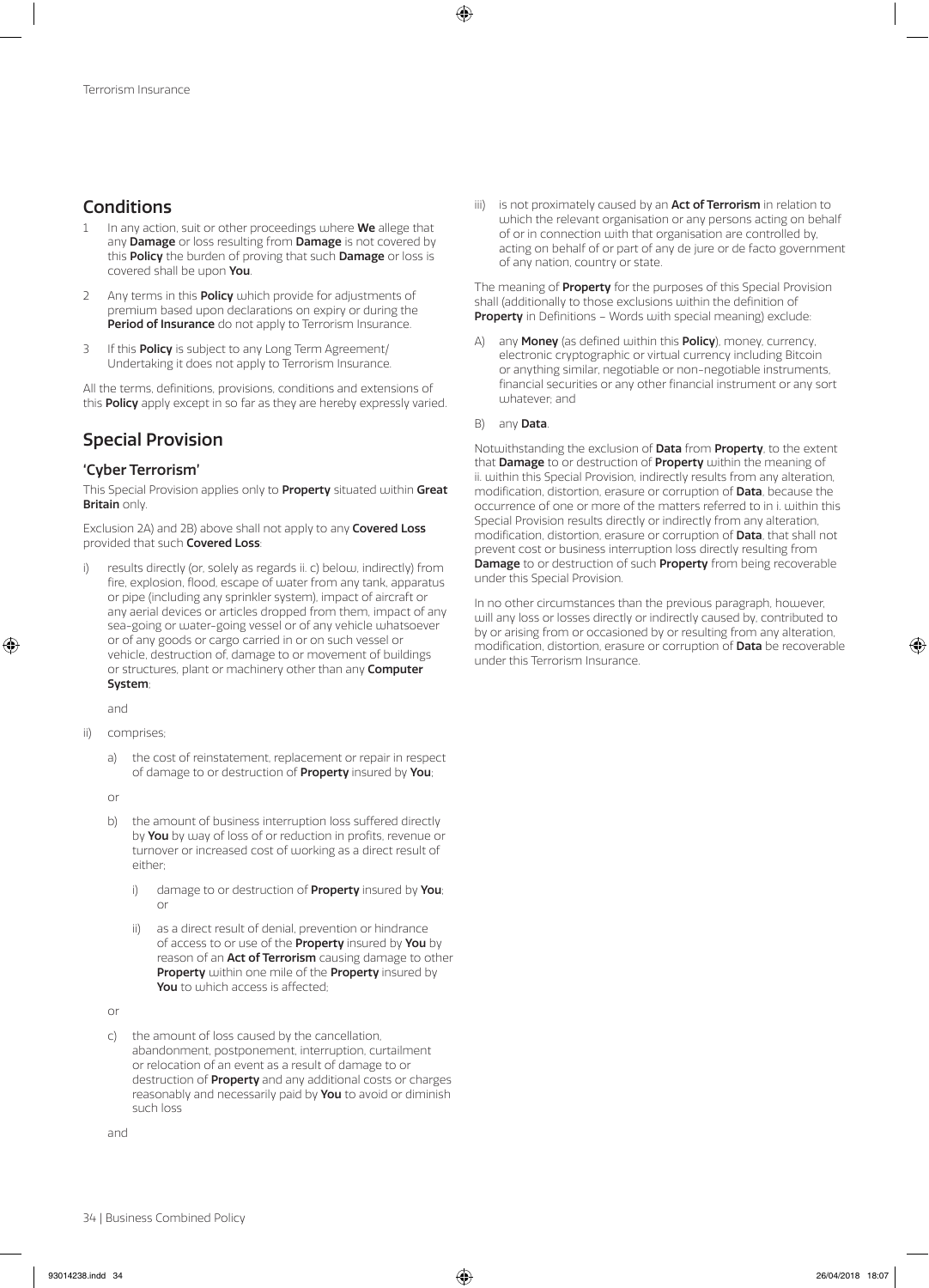# Liability Insurance

THIS INSURANCE DOES NOT APPLY IF SHOWN AS NOT INCLUDED IN THE SCHEDULE

# Section 1 – Employers' Liability

## THIS SECTION DOES NOT APPLY IF SHOWN AS NOT INSURED IN THE SCHEDULE

The insurance provided by Section 1 is on a costs inclusive basis whereby the costs and expenses of the claimant and the costs and expenses (incurred by the Company or with the Company's written approval) of any Person Entitled to Indemnity are included within the Limit of Indemnity stated in the Schedule

# The Insurance Provided

The Company will provide indemnity to any Person Entitled to Indemnity:

- 1 against legal liability for damages in respect of Injury of any Person Employed caused during the Period of Insurance:
	- A) in Great Britain, Northern Ireland, the Channel Islands or the Isle of Man,
	- or
	- B) while temporarily outside these territories,

arising out of and in the course of employment by the Policyholder in the Business.

- 2 in respect of:
	- A) claimants' costs and expenses which the Policyholder is legally liable to pay in connection with any claim,
	- B the costs of legal representation at any coroner's inquest or inquiry in respect of any death.
	- C) i) costs of legal representation at proceedings in any court arising out of any alleged breach of statutory duty, resulting in Injury which may be subject of indemnity under this Section including the defence of any criminal proceedings brought against the Policyholder, director or partner or Employee of the Policyholder for an offence of corporate manslaughter or corporate homicide or a breach of the Health and Safety at Work etc Act 1974 or the Health and Safety at Work (Northern Ireland) Order 1978.
		- ii) costs and expenses of legal representation at any appeal against conviction if in the opinion of counsel (appointed by mutual consent) such appeal could be contested with the probability of success.
	- D) all other legal costs and legal expenses in relation to any matter which may form the subject of a claim for indemnity under this Section of the Policy,

incurred with the Company's prior written approval.

# General Provisions

Provided that in respect of any one Event:

- 1 the total amount payable under this section of the Policy (including all Extensions, Clauses and Endorsements) shall not exceed the Limit of Indemnity,
- 2 the Company may at any time pay the Limit of Indemnity (less any sums already paid or incurred) or any less amount for which, at the absolute discretion of the Company, the claims arising out of such Event can be settled. The Company will then relinquish control of such claims and be under no further liability in respect thereof,
- 3 Where the Company is liable to indemnify more than one person the total amount payable in respect of damages, costs and expenses shall not exceed the Limit of Indemnity.

# Extensions to Section 1

(each of which is subject otherwise to the terms of this Policy)

1 Unsatisfied Court Judgments

In the event of a judgment for damages being obtained:

- A) by any Employee or the personal representatives of any Employee in respect of Injury of the Employee caused during any Period of Insurance and arising out of and in the course of employment by the Policyholder in the Business,
- B) against any company or individual operating from premises within Great Britain, Northern Ireland, the Channel Islands or the Isle of Man,

in any court situate in the territories specified in B) above and

C) remaining unsatisfied in whole or in part six months after the date of such judgment,

at the request of the Policyholder the Company will pay to the Employee or the personal representatives of the Employee the amount of any such damages and any awarded costs to the extent that they remain unsatisfied.

Provided that:

- A) there is no appeal outstanding,
- B) if any payment is made under the terms of this Extension the Employee or the personal representatives of the Employee shall assign the judgment to the Company.

### 2 Compensation for Court Attendance

In the event of any of the under-mentioned persons attending court as a witness at the request of the Company in connection with a claim in respect of which the Policyholder is entitled to indemnity under this Section the Company will provide compensation to the Policyholder at the following rates per day for each day on which attendance is required:

- A) any director or partner of the Policyholder  $£500$
- B) any Employee **EXECUTE EXECUTE:** EXECUTE EXECUTE EXECUTE EXECUTE EXECUTE EXECUTE EXECUTE EXECUTE EXECUTE EXECUTE EXECUTE EXECUTE EXECUTE EXECUTE EXECUTE EXECUTE EXECUTE EXECUTE EXECUTE EXECUTE EXECUTE EXECUTE EXECUTE EXE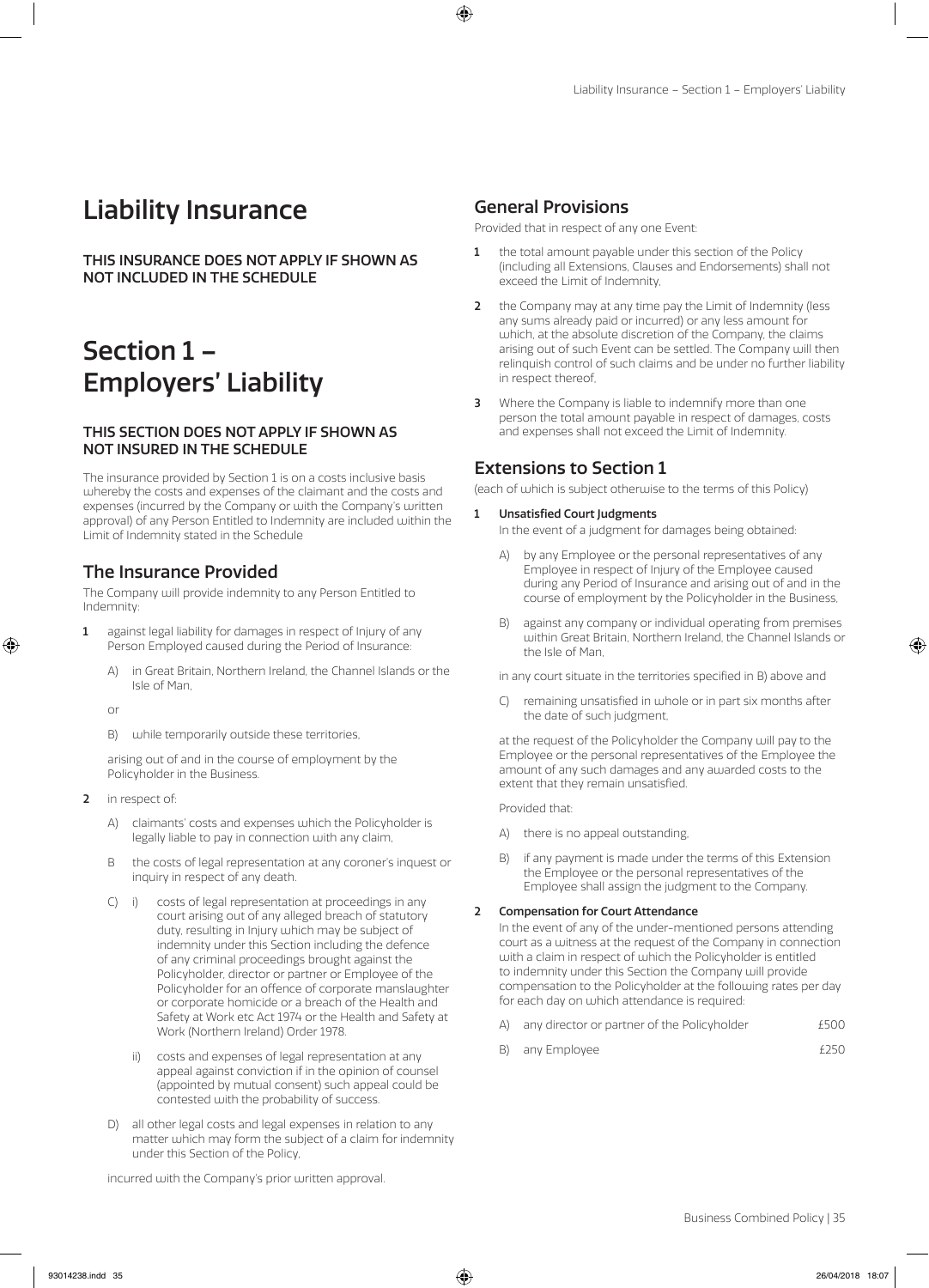# Exclusions to Section 1

The indemnity will not apply to legal liability:

### 1 Radioactive Contamination

of whatsoever nature directly or indirectly caused by or contributed to by or arising from:

- A) ionising radiations or contamination by radioactivity from any nuclear fuel or from any nuclear waste from the combustion of nuclear fuel,
- B) the radioactive toxic explosive or other hazardous properties of any explosive nuclear assembly or nuclear component thereof,

where such legal liability is:

- 1) that of any principal
- 2) accepted under agreement and would not have attached in the absence of such agreement.

### 2 Road Traffic Legislation

in respect of Injury for which the Policyholder is required to arrange motor insurance or security in accordance with any road traffic legislation within the European Union.

### 3 Fines or Penalties

for:

- A) fines or penalties:
- B) the costs of appeal against any improvement or prohibition notices,
- C) fees for intervention payable under the Health and Safety Fees (Regulations) 2012,
- D) compensation ordered or awarded by a Court of Criminal Jurisdiction.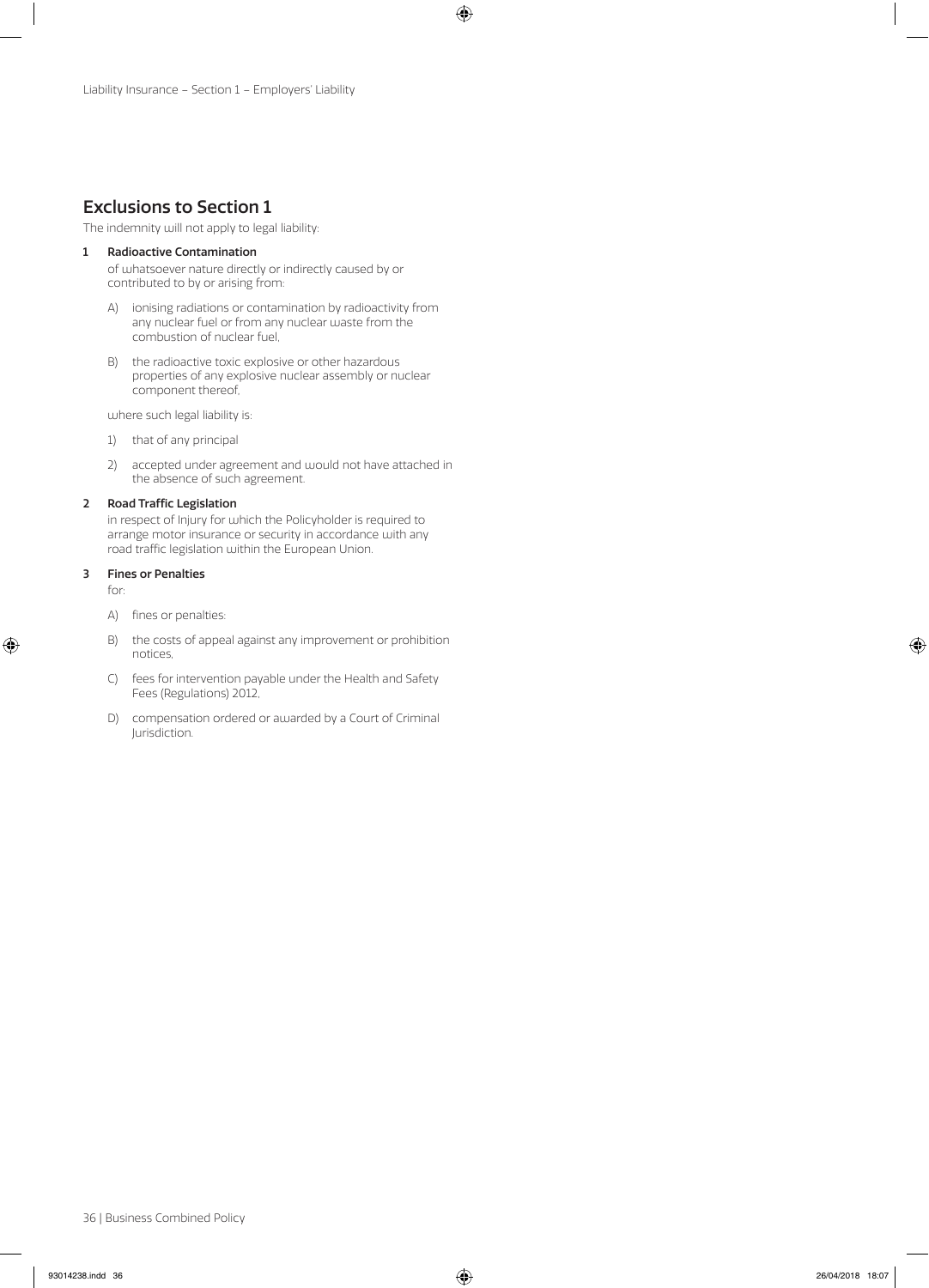# Section 2 – Public/Products Liability

## THIS SECTION DOES NOT APPLY IF SHOWN AS NOT INCLUDED IN THE SCHEDULE

# The Insurance Provided

The Company will provide indemnity to any Person Entitled to Indemnity:

- 1 up to the Limit of Indemnity against legal liability for damages in respect of:
	- A) accidental Injury of any person,
	- B) accidental loss of or Damage to Property,
	- C) nuisance, trespass to land or trespass to goods or interference with any easement, right of air, light, water or way other than legal liability for damages which result from a deliberate act or omission of the Policyholder or which is a natural consequence of the ordinary conduct of the Business and which could reasonably have been expected by the Policyholder, having regard to the nature and circumstances of such act or omission,
	- D) wrongful arrest or false imprisonment,

happening during the Period of Insurance in connection with the Business.

- 2 in respect of:
	- A) claimant's costs and expenses which the Policyholder is legally liable to pay in connection with any claim,
	- B) the costs of legal representation at any coroner's inquest or inquiry in respect of any death,
	- C) i) costs of legal representation at proceedings in any court arising out of any alleged breach of statutory duty resulting in Injury which may be subject of indemnity under this Section including the defence of any criminal proceedings brought against the Policyholder, director, partner or Employee of the Policyholder for an offence of corporate manslaughter or corporate homicide or a breach of the Health and Safety at Work etc Act 1974 or the Health and Safety at Work (Northern Ireland) Order 1978,
		- ii) costs and expenses of legal representation at any appeal against conviction if in the opinion of counsel (appointed by mutual consent) such appeal could be contested with the probability of success,
	- D) all other legal costs and legal expenses in relation to any matter which may form the subject of a claim for indemnity under this Section of Policy,

incurred with the Company's prior written approval.

# General Provisions

Provided that in respect of:

- A) any one Event,
- B) all Events happening during any Period of Insurance in respect of products supplied,
- C) all incidents considered by the Company to have occurred during any Period of Insurance in respect of pollution or contamination of buildings or other structures or of water or land or of the atmosphere,

the following shall apply:

- 1) the total amount payable by the Company in respect of 1 above and all Extensions, Clauses and Endorsements shall not exceed the Limit of Indemnity.
- 2) the Policyholder's Contribution will be payable before the Company shall be liable to make any payment.
- 3) the Company may at any time pay the Limit of Indemnity (less any sums already paid as damages) or any lesser amount for which, at the absolute discretion of the Company, the claims arising out of such Event can be settled.

The Company will then relinquish control of such claims and be under no further liability in respect thereof except for costs and expenses for which the Company may be responsible prior to the date of such payment.

- 4) where the Company is liable to indemnify more than one person the total amount of indemnity in respect of damages shall not exceed the Limit of Indemnity.
- 5) in respect of claims happening or where a claim is brought in North America, all costs and expenses of the claimant and the costs and expenses (incurred by the Company or with the Company's written consent) of any Person Entitled to Indemnity are included within the Limit of Indemnity stated in the Schedule.

# Extensions to Section 2

(each of which is subject otherwise to the terms of this Policy)

### 1 Cross Liabilities

If the Policyholder comprises more than one party the Company will provide indemnity to each in the same manner and to the same extent as if a separate Policy had been issued to each:

Provided that the total amount payable in respect of damages shall not exceed the Limit of Indemnity.

### 2 Compensation for Court Attendance

In the event of any of the under-mentioned persons attending court as a witness, at the request of the Company, in connection with a claim, in respect of which the Policyholder is entitled to indemnity under this Section the Company will provide compensation to the Policyholder at the following rates per day for each day on which attendance is required:

- A) any director or partner of the Policyholder  $£500$
- B) any Employee  $\epsilon$  250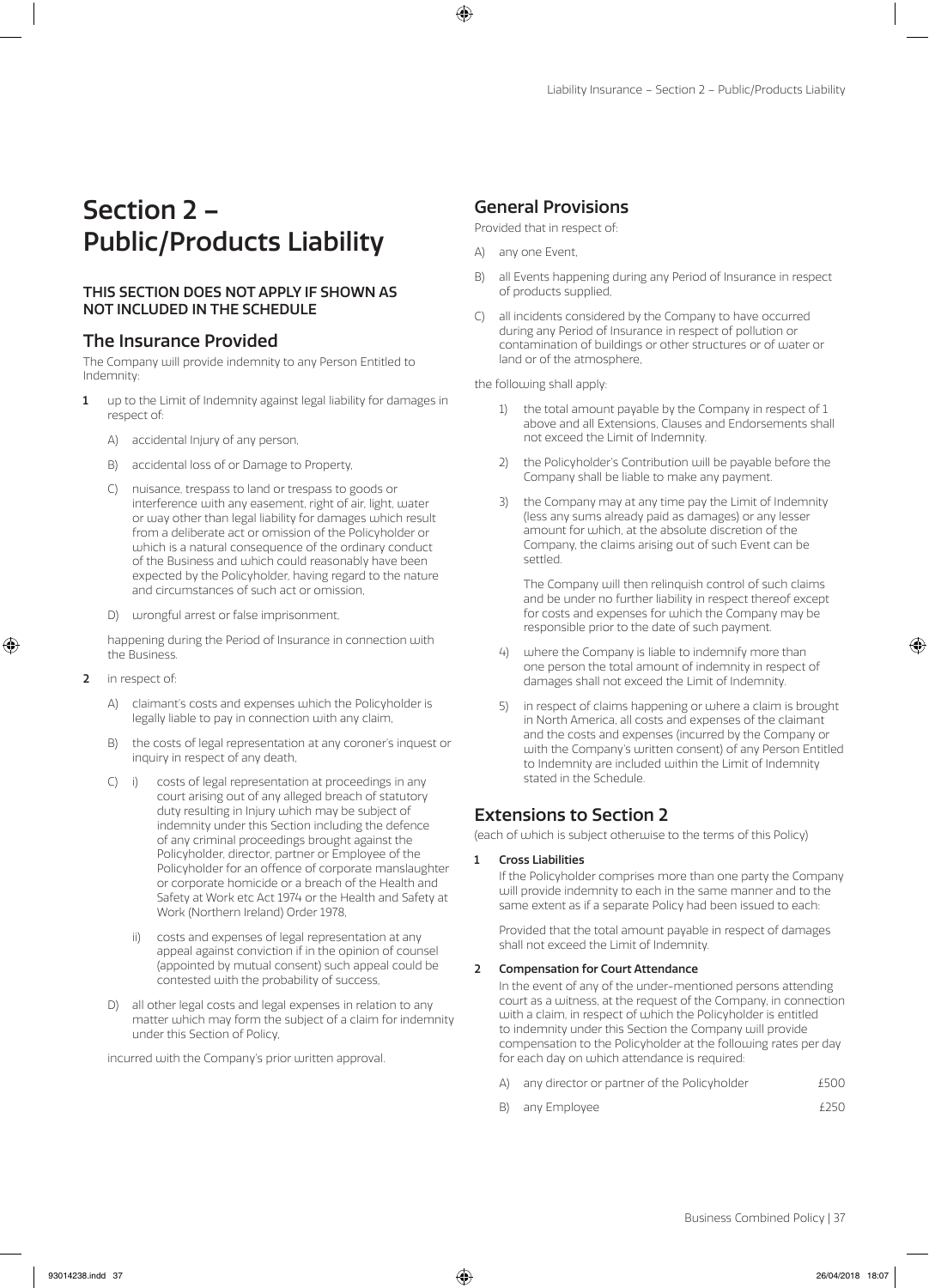### 3 Contingent Motor Liability

Notwithstanding Exclusion 1A) the Company will provide indemnity to the Policyholder against legal liability arising out of the use in the course of the Business by any Employee of any mechanically propelled vehicle not the property of nor provided by the Policyholder.

The indemnity will not apply to legal liability:

- A) in respect of loss of or damage to such vehicle or to property conveyed therein,
- B) arising while such vehicle is being driven by the Policyholder,
- C) in respect of which the Policyholder or Employee is entitled to indemnity under any other insurance,
- D) arising outside Great Britain, Northern Ireland, the Channel Islands or the Isle of Man.

### 4 Overseas Personal Liability

The Company will provide indemnity to the Policyholder and if the Policyholder so requests, any Employee or director or partner of the Policyholder against legal liability incurred in a personal capacity while temporarily outside Great Britain, Northern Ireland, the Channel Islands or the Isle of Man in connection with the Business.

The indemnity will not apply:

- A) to legal liability arising out of the ownership or occupation of land or buildings,
- B) where indemnity is provided by any other insurance.

#### 5 Data Protection Act 1998

The Business shall include the provision of any reciprocal arrangement for the storage or processing of computer data or for use of computer facilities;

Provided that the indemnity will not apply to legal liability in respect of any loss or damage sustained by any party to such an arrangement.

The Company will also provide an indemnity to the Policyholder and if the Policyholder so requests any Employee or director or partner of the Policyholder against legal liability to pay damages and claimant's costs and expenses for damage or distress as described in Section 13 of the Data Protection Act 1998.

Provided that the Policyholder is registered in accordance with the terms of the Act or has applied for such registration which has not been refused or withdrawn and has taken all reasonable care to comply with the requirements of the Data Protection Act 1998.

This Extension shall not apply in respect of:

- A) the payment of fines or penalties,
- B) the costs of replacing, reinstating, rectifying, erasing, blocking or destroying any personal data,
- C) liability arising from or caused by a deliberate or intentional act by or omission of any person eligible for indemnity by this Extension, if the result thereof could reasonably have been expected by the Policyholder or any other person having regard to the nature and circumstances of such act or omission,
- D) claims which arise out of circumstances notified to previous insurers or known to the Policyholder at inception of this Extension,

E) legal liability where indemnity is provided by any other insurance.

### 6 Defective Premises Act

This Section of the Policy will include an indemnity to the Policyholder in respect of Injury or damage to Property incurred under the provisions of Section 3 of the Defective Premises Act 1972 or Section 5 of the Defective Premises (Northern Ireland) Order 1975.

#### 7 Member to Member Liability

For the purposes of this Section the Policyholder shall be all members of the Club defined in the Schedule each of whom is separately the Policyholder

#### Special Condition

In the event of injury or loss of or damage to Property belonging to any of the Policyholder's members the Company agrees if so requested by the Policyholder not to raise the legal defence that the claimant is a member

### 8 Clean Up Costs

Notwithstanding Exclusion 4 (Pollution or Contamination) in the event of a Sudden Pollution or Contamination Incident the Company will provide indemnity to any Person Entitled to Indemnity in respect of:

- A) Clean up costs arising solely under a statutory provision that operates in any part of Great Britain, Northern Ireland, the Channel Islands or the Isle of Man,
- B) costs of expenses in relation to any matter which may form the subject of indemnity under this extension incurred with the Company's prior written approval,
- C) costs and expenses incurred with the Company's prior written approval in any appeal against any statutory notice served or to be served upon the Policyholder by any enforcing authority for any enforcement action which would be the subject of indemnity under this Extension.

The indemnity provided by this Extension will not apply to costs (including Clean up Costs):

- A) incurred in achieving any improvement, betterment or alteration in any original property,
- B) for remedial action carried out or in relation to property which at the time of the Sudden Pollution or Contamination Incident giving rise to such legal liability is owned by or held in trust by or in the custody or control of the Policyholder,
- C) incurred in relation to the reinstatement, reintroduction or provision of any living organism or natural habitat,
- D) arising out of a genetically modified organism,
- E) comprising the first 10% of any one Sudden Pollution or Contamination Incident subject to a minimum contribution by the Policyholder of £2,500 and a maximum contribution of £25,000,
- F) arising solely from the Policyholder's liability under legislation operating in any part of Great Britain or Northern Ireland which implements Directive 2004/35/EC on environmental liability with regard to the prevention and remedying of environmental damage including the Environmental Damage (Prevention and Remediation) Regulations 2009,
- G) for incidents happening in North America or where a claim is brought in a court of law in North America.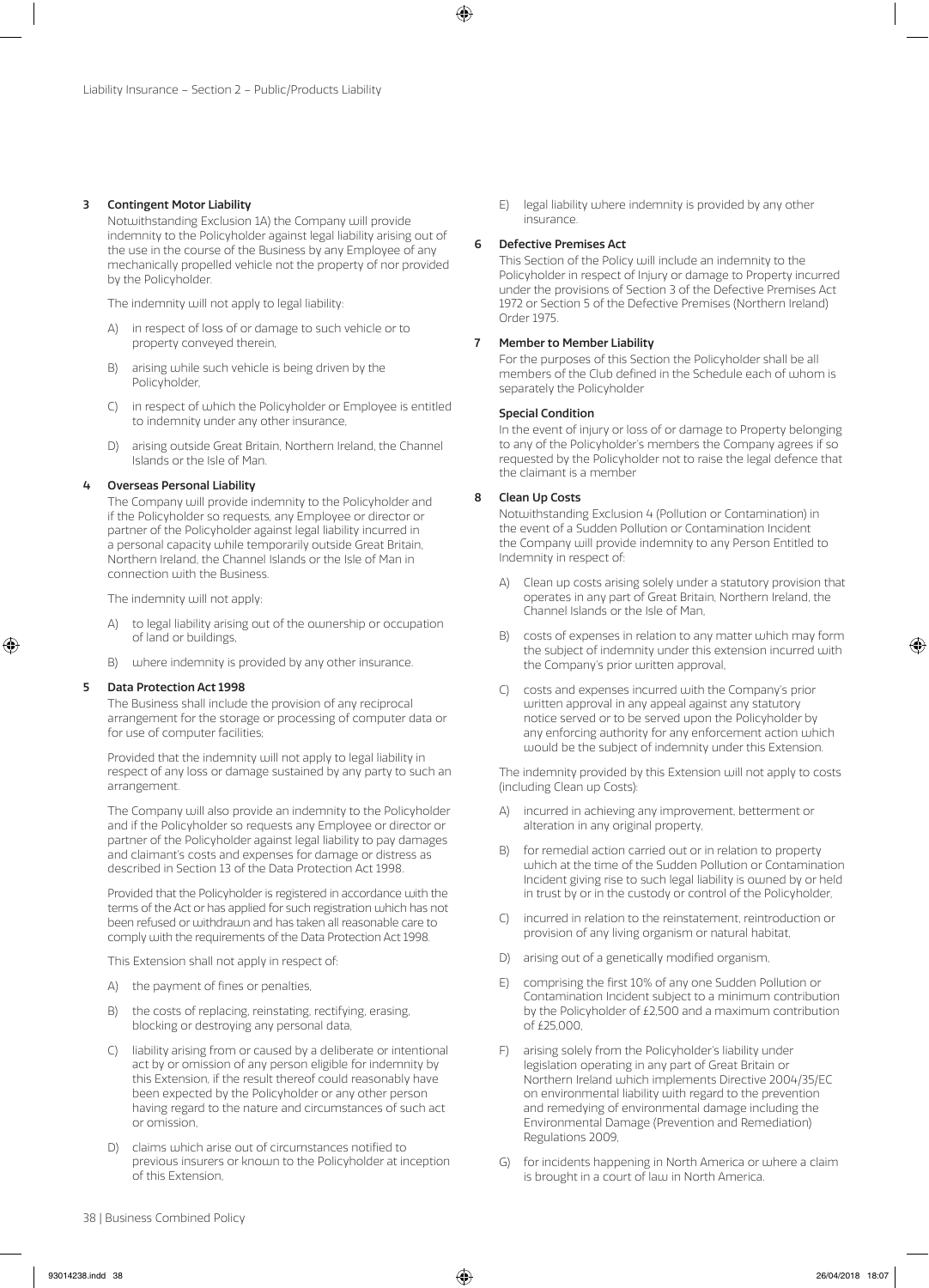### Provided that:

- 1) all pollution or contamination which arises out of one Sudden Pollution or Contamination Incident shall be considered by the Company for the purposes of this Section of the Policy to have occurred at the time such incident takes place,
- 2) all costs covered under this Extension will form part of and not exceed the Limit of Indemnity shown in the Schedule for all incidents considered by the Company to have occurred during the Period of Insurance in respect of pollution or contamination of buildings or other structures or of water or land or the atmosphere,
- 3) the total amount payable under this Extension shall not exceed £250,000 in respect of all damages and legal costs for all incidents.

#### 9 Financial Loss - Products Liability

The will cover the Policyholder in respect of legal liability for Financial Loss as a direct result of products supplied.

The maximum the Company will pay, including costs and expenses, in respect of all claims made against the Policyholder in any one Period of Insurance is £50,000

This cover only applies to claims made against the Policyholder during the currency of this Policy or within 30 days of its expiry.

This extension will not cover any legal liability:

In respect of Financial Loss as a result of

- A) circumstances which, at inception of this Policy, the Policyholder knew or ought to have known about and which were likely to give rise to a claim.
- B) non or late delivery of products supplied.
- C) fraud, dishonesty, insolvency, financial default, conspiracy, conversion, deceit, intimidation, inducement of breach of contract or injurious falsehood.
- D) passing off or infringement of any trademark, trade name, merchandise mark, registered design, copyright or patent right.
- E) liability under the Data Protection Act 1998 or any subsequent amending legislation.
- F) any diminution in value of any Property or products supplied.
- G) imposed on the Policyholder solely by reason of the terms of any contract conditions or agreement.
- H) any consequence caused by or contributed to or arising from
	- i) the presence of
	- ii) the release of

Asbestos including any product containing Asbestos.

- I) the transmission or impact of any Virus
	- i) any unauthorised access to a System
	- ii) interruption or interference with electronic means of communication used in the conduct of the Policyholder's Business including but not limited to any diminution in the performance of any website or electronic means of communication
	- iii) Failure of a System
	- iv) damage to Data but not limited to any
		- i) loss or destruction or corruption of Data whether in whole or in part
- ii) unauthorised appropriation use access to or modification of Data
- iii) unauthorised transmission of Data to any third party
- iv) misinterpretation use or misuse of Data
- v) operator error.
- J) being sustained outside Great Britain, Northern Ireland the Channel Islands or the Isle of Man.
- K) the cost of making good removal repair rectification replacement or recall of or refunding any loss in value of
	- i) any Products
	- ii) any defective work executed by the Policyholder.

### 10 Legionellosis

The insurance provided by this extension is on a claims made basis with the costs and expenses of the claimant and the costs and expenses (incurred by the Company or with the Company's written consent) of any Person Entitled to Indemnity included within the Limit of Indemnity stated in the Schedule.

The Insurance Provided

The Company will provide indemnity to any Person Entitled to Indemnity:

- 1 against legal liability for damages and claimants' costs and expenses:
	- in respect of accidental Injury caused by legionellosis arising out of the Business,

and

- B) arising out of:
	- i) any claim which is first made in writing to the Policyholder (or any other Person Entitled to Indemnity) during the Period of Insurance,

or

- ii) the first notification of any circumstance which:
	- a) has caused or is alleged to have caused injury

or

- b) can be reasonably expected to give rise to a claim and which may be the subject of indemnity in 1A) above and which is notified to the Company
	- 1) during

or

- 2) within thirty days after expiry of the same Period of Insurance.
- 2 in respect of:
	- A) claimant's costs and expenses which the Policyholder is legally liable to pay in connection with any claim,
	- B) the costs of legal representation at any coroner's inquest or inquiry in respect of any death,
	- C) i) costs of legal representation at proceedings in any court arising out of any alleged breach of statutory duty resulting in Injury which may be subject of indemnity under this Section including the defence of any criminal proceedings brought against the Policyholder, director or partner or Employee of the Policyholder for an offence of corporate manslaughter or corporate homicide or a breach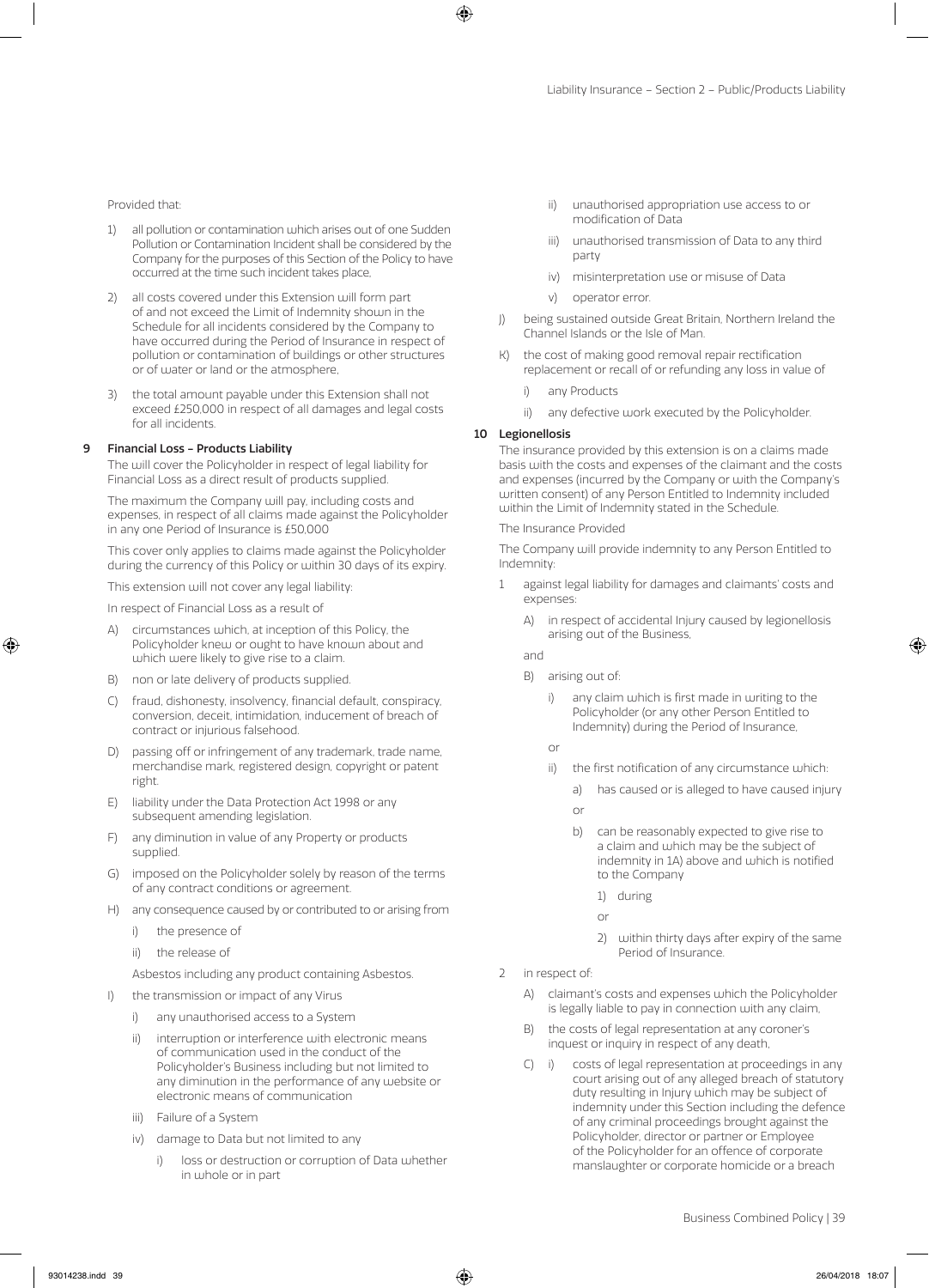of the Health and Safety at Work etc Act 1974 or the Health and Safety at Work (Northern Ireland) Order 1978,

- ii) costs and expenses of legal representation at any appeal against conviction if in the opinion of counsel (appointed by mutual consent) such appeal could be contested with the probability of success,
- D) all other legal costs and legal expenses in relation to any matter which may form the subject of a claim for indemnity under this Section of the Policy, incurred with the Company's prior written approval.

# General Provisions

Provided that:

- 1 The total amount payable under this extension (including all Extensions, Clauses and Endorsements) shall not exceed the Limit of Indemnity stated in the Schedule.
- 2 The Policyholder's Contribution (as specified in the Schedule) will be payable before the Company shall be liable to make any payment.
- 3 The Company may at any time pay the Limit of Indemnity (less any sums already paid) or any less amount for which at the absolute discretion of the Company the claim or claims can be settled.

The Company will then relinquish control of such claims and be under no further liability in respect thereof.

- 4 All claims arising out of the same isolated, repeated or continuing incidence of legionellosis shall be deemed to be made in the Period of Insurance when:
	- the first claim was first made in writing to the Policyholder or to any Person Entitled to Indemnity and notified to the Company,

or

- B) the first notification of any circumstance was first made to the Company.
- 5 Where the Company is liable to indemnify more than one person the total amount payable in respect of damages, costs and expenses shall not exceed the Limit of Indemnity.

Excluding

Retroactive Liability

in respect of any legionellosis which commenced prior to the Retroactive Date.

# Exclusions to Section 2

The indemnity will not apply to legal liability:

### 1 Mechanical Vehicles

arising from or out of the ownership, possession or use by or on behalf of the Policyholder or any Person Entitled to Indemnity of any:

- A) mechanically propelled vehicle other than legal liability arising out of:
	- i) the use of plant as a tool of trade on site,
	- ii) the use of plant at the premises of the Policyholder,
	- iii) the loading or unloading of any vehicle,

except where indemnity is provided by any motor insurance contract or where insurance or security is required by law.

- B) aircraft or other aerial device.
- C) aero-spatial device,
- D) hovercraft,
- E) water-borne craft (other than hand-propelled or sailing craft in inland or territorial waters).

### 2 Employers' Liability

for bodily injury or mental injury to or death, disease or illness of any Person Employed arising out of and in the course of employment by the Policyholder in the Business.

### 3 Property in the Policyholder's Custody or Control

for or arising from damage to any Property, which at the time of the Event giving rise to such legal liability is owned by or held in trust by or in the custody or control of the Policyholder other than:

- A) Employees', directors', partners' or visitors' personal effects including vehicles and their contents,
- B) premises and their contents not owned by or leased or rented to the Policyholder at which the Policyholder is undertaking work in connection with the Business,
- C) premises and their fixtures and fittings leased or rented to the Policyholder unless such legal liability:
	- i) has been accepted by agreement in which case the indemnity will only be provided to the extent that such liability would have attached in the absence of such agreement,
	- ii) arises from an agreement to maintain in force insurance in respect of loss of or damage to such premises and their fixtures and fittings.

### 4 Pollution or Contamination

caused by or arising out of pollution or contamination of buildings or other structures or of water or land or the atmosphere:

- A) happening in North America or where a claim is brought in a court of law in North America,
- B) happening anywhere in the world other than North America unless the pollution or contamination is caused by a sudden identifiable unintended and unexpected incident which takes place in its entirety in a specific moment in time and place during the Period of Insurance.

Provided that all pollution or contamination which arises out of one incident shall be considered by the Company for the purposes of this Section of the Policy to have occurred at the time such incident takes place.

### 5 Product Defects and Recall

- A) in respect of loss of or damage to any:
	-
	-

i) product supplied by the by the by the by the supplied the secured by the secure  $\left\{\begin{array}{cc} \text{by the} \end{array}\right.$ 

- caused by any defect therein or the unsuitability thereof for its intended purpose.
- B) for the costs of recall, removal, repair, alteration,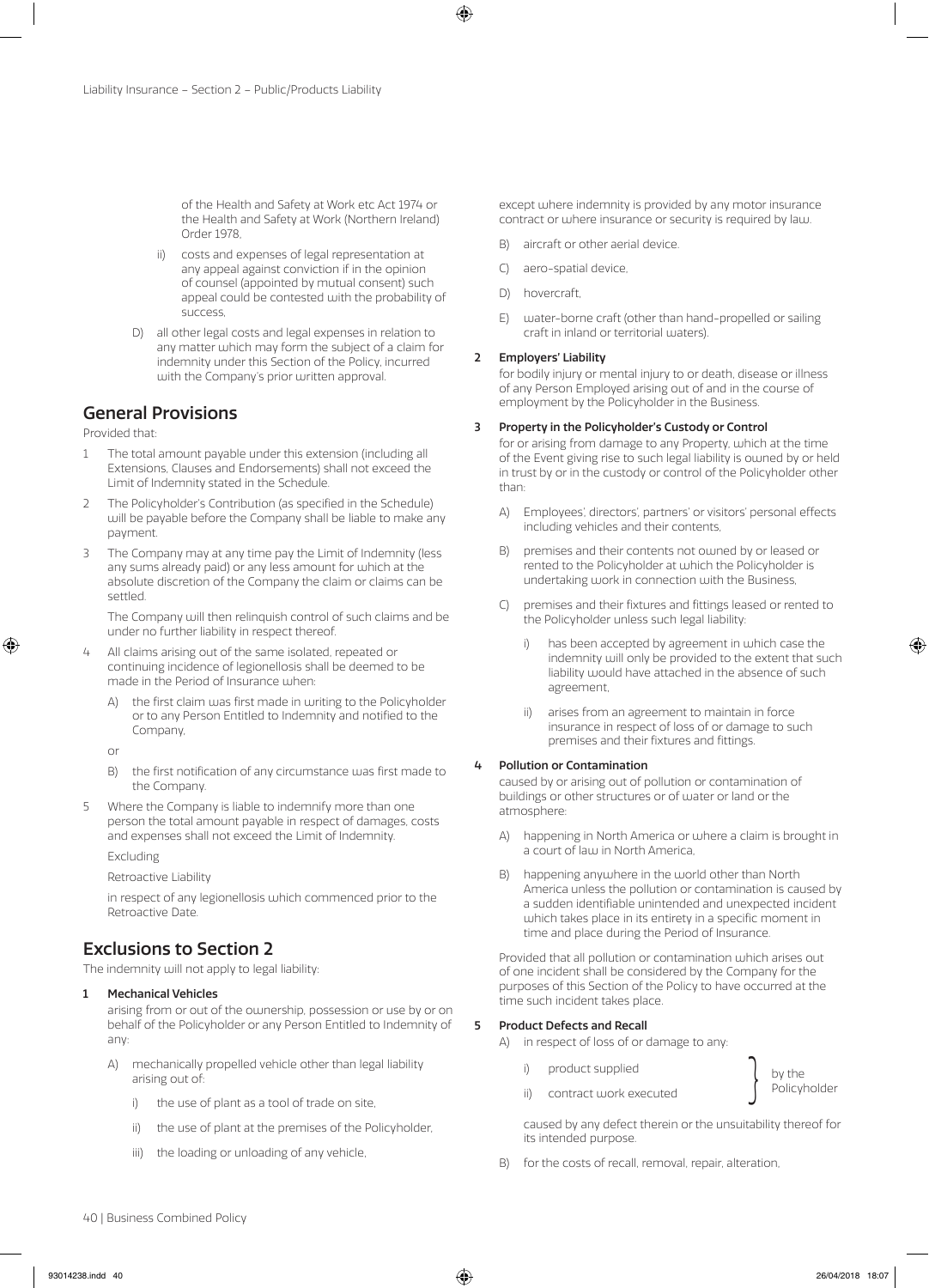replacement or reinstatement of any:

- 
- i) product supplied by the by the by the by the same of the secured by the secure  $\left\{\begin{array}{cc} \text{by the} \end{array}\right.$

necessitated by any defect therein or the unsuitability thereof for its intended purpose.

#### 6 Professional Risks

arising from or in connection with:

- A) advice
- B) design a set of the set of the set of the set of the set of the set of the set of the set of the set of the set of the set of the set of the set of the set of the set of the set of the set of the set of the set of the s
- C) specification

### 7 Contractual Liability

arising from or in connection with any:

- 
- A) product supplied by the by the by the secured by the secured by the secured by the secured by the secured by  $\left\{\begin{array}{c} p \text{ is a positive number, and the number of vertices in the image.} \end{array}\right\}$

provided<br>for a fee

where such legal liability has been accepted by agreement except to the extent that such liability would have attached in the absence of such agreement.

### 8 Disposed Premises

for the costs of remedying:

- A) any defect or alleged defect,
- B) the presence of Asbestos, Asbestos Dust or Asbestos Containing Materials,

in premises disposed of by the Policyholder.

### 9 Fines or Penalties

for:

- A) fines or penalties,
- B) the costs of appeal against any improvement or prohibition notices,
- C) fees for intervention payable under the Health and Safety Fees (Regulations) 2012,
- D) compensation ordered or awarded by a Court of Criminal Jurisdiction,
- E) aggravated exemplary or punitive damages awarded by any court outside Great Britain, Northern Ireland, the Channel Islands or the Isle of Man.

#### 10 Fear of Asbestos

for mental injury or fear of suffering bodily injury, death, disease or illness arising out of actual or suspected exposure to Asbestos, Asbestos Dust or Asbestos Containing Materials.

### 11 Asbestos Removal Costs

for the costs of management (including those of any persons under any statutory duty to manage), removal, repair, alteration, recall, replacement or reinstatement of any property or part thereof arising out of the presence of Asbestos, Asbestos Dust or Asbestos Containing Materials.

#### 12 Asbestos in North America

arising directly or indirectly caused or contributed to or occurring by the presence of Asbestos, Asbestos Containing Materials or Asbestos Dust or the release of Asbestos Dust happening in North America or where a claim is brought in a court of law in North America.

### 13 Aircraft Products

arising from Aircraft Products.

### 14 Products to Offshore industry

in respect of loss of or damage arising from any product supplied by the Policyholder to the Offshore industry.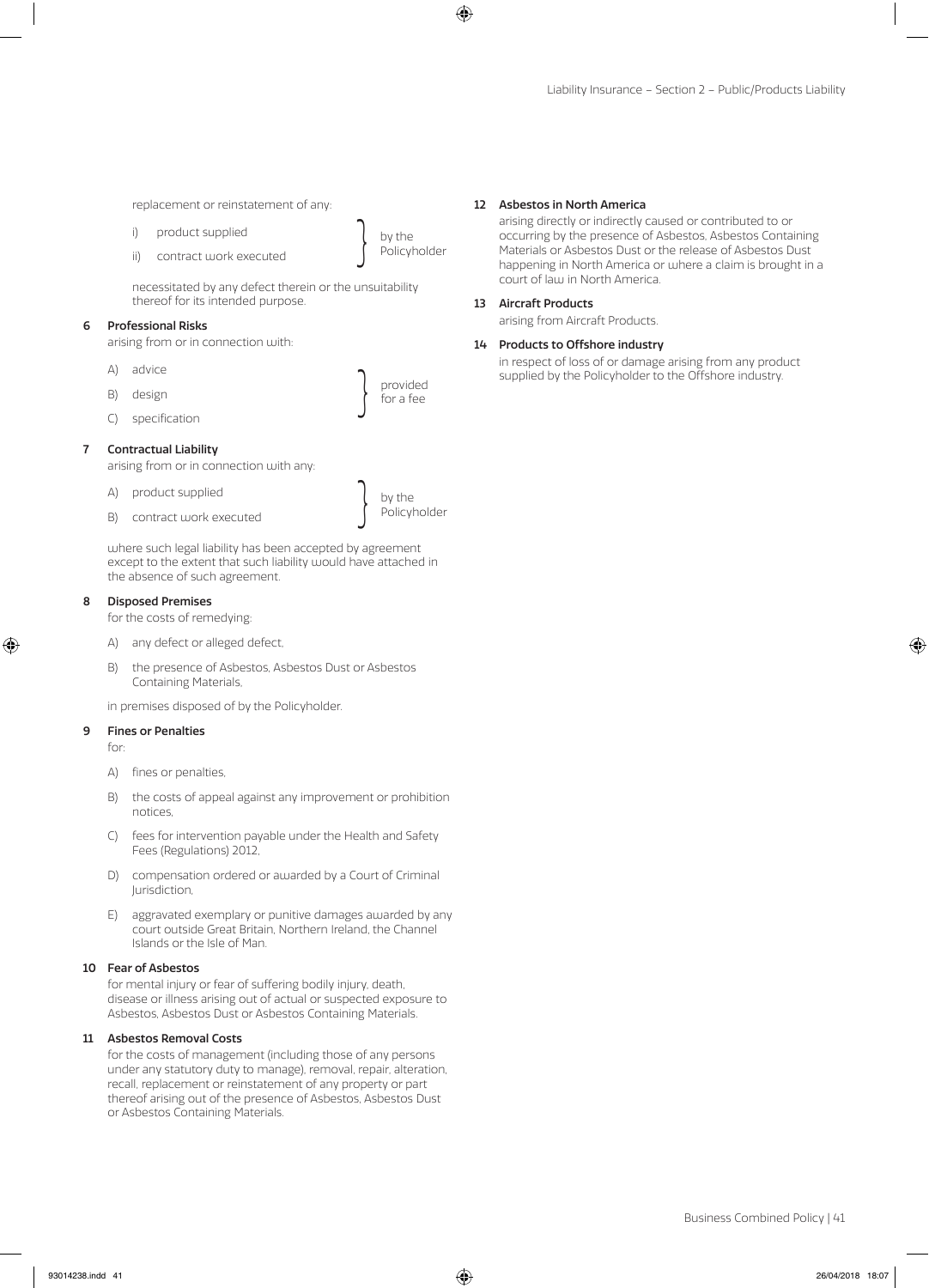# Section 3 – Legal Defence Costs

## THIS SECTION DOES NOT APPLY IF SHOWN AS NOT INCLUDED IN THE SCHEDULE

Where Injury of any person or loss of or damage to Property has not occurred the Company will provide indemnity to the Policyholder and if the Policyholder so requests any Employee or director or partner of the Policyholder up to the Limit of Indemnity in respect of:

- 1 legal costs and other expenses incurred with the Company's prior written approval,
- 2 costs awarded against the Policyholder or any director, partner or Person Employed,

in connection with the defence of criminal proceedings brought or in appeal against a conviction, arising from such proceedings, relating to an offence alleged to have been committed during the Period of Insurance, in the course of the Business but only in respect of proceedings brought as stated in Part A and B below.

# The Insurance Provided

### Part A

In respect of a breach of:

1 the Health and Safety at Work etc. Act 1974 or the Health and Safety at Work (Northern Ireland) Order 1978, where the proceedings relate to the health, safety and welfare of any Person Employed, director or partner of the Policyholder.

### Part B

In respect of a breach of:

- 1 the Health and Safety at Work etc. Act 1974 or the Health and Safety at Work (Northern Ireland) Order 1978, where the proceedings relate to the health, safety and welfare of any person other than a Person Employed, director or partner of the Policyholder,
- 2 Part II of the Consumer Protection Act 1987,
- 3 Part II of the Food Safety Act 1990.

# General Provisions

Provided that in respect of Part A and B:

- 1 the indemnity will not apply:
	- A) to fines or penalties of any kind,
	- B) to the costs of appeal against any improvement or prohibition notices,
	- C) to fees for intervention payable under the Health and Safety Fees (Regulations) 2012,
	- D) where indemnity is provided by any other insurance,
	- E) to proceedings consequent upon any deliberate act or omission by:
		- i) the Policyholder,
		- ii) any partner or director of the Policyholder,
		- iii) any Employee with any specific responsibility for compliance with the legislation specified in this Section,

which could reasonably have been expected to constitute a breach of the legislation specified in this Section.

- F) to any costs or expenses incurred arising out of or in connection with criminal proceedings relating in any way to Asbestos, Asbestos Dust or Asbestos Containing Materials.
- 2 the Company may at any time pay the Limit of Indemnity (less any sums already paid) or any less amount for which, at the absolute discretion of the Company, the claims arising can be settled but including any amount for which the Company may be responsible prior to the date of such payment.

The Company will then relinquish control of such claims and be under no further liability in respect thereof.

3 where the Company is liable to indemnify more than one person the total amount of indemnity shall not exceed the Limit of Indemnity.

# Special Provision

The Company shall pass notification to an independent third party service provider with whom the Company has an agreement which shall thereafter administer claims settlement on the Company's behalf.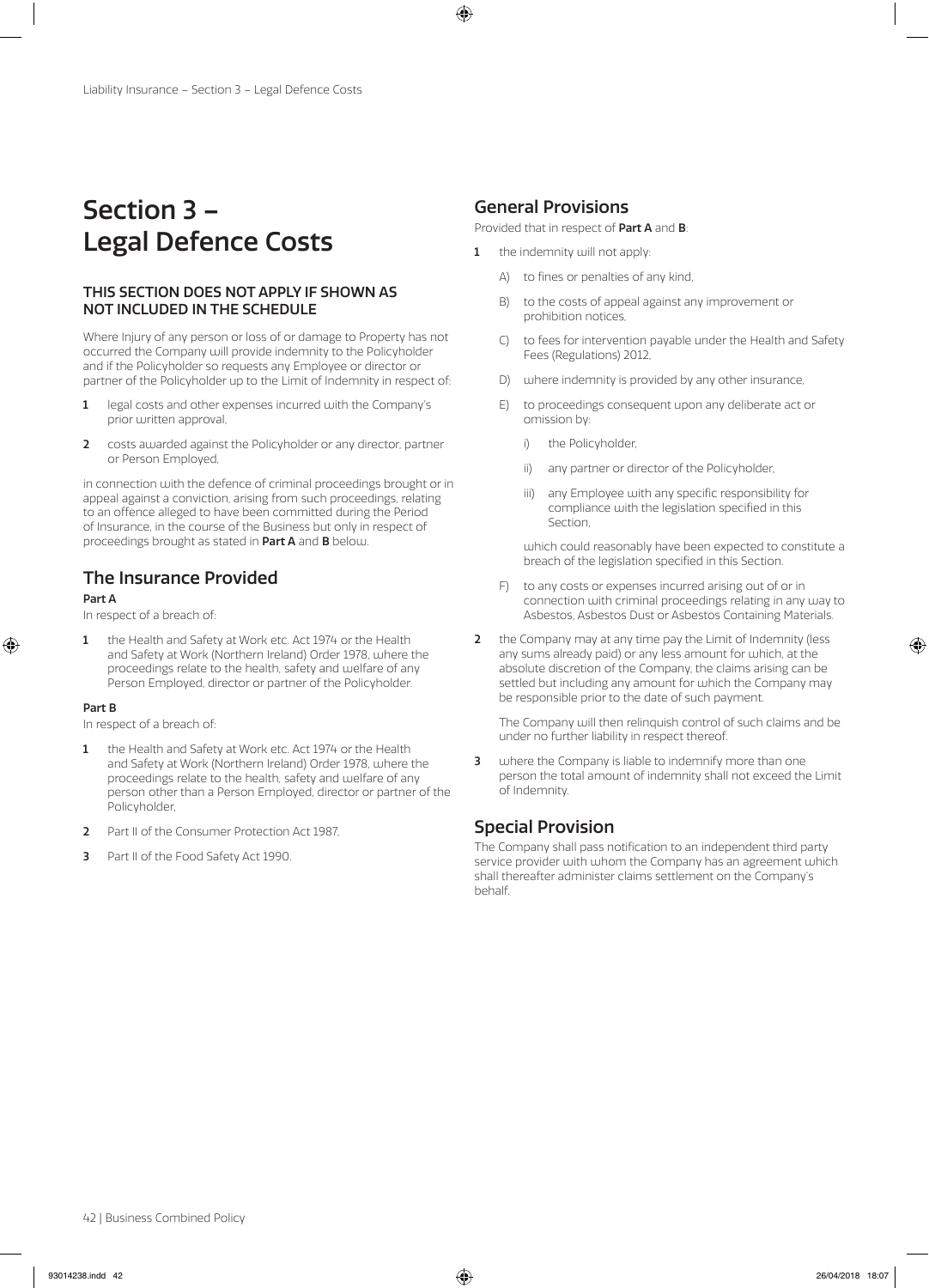# Definitions

# Applicable to Liability Insurance (Sections 1–3).

### Aircraft Products

Aircraft or any aerial device (including missiles or spacecraft) and any other goods or products manufactured, sold, handled or distributed or services provided or recommended by the Policyholder or by others trading under their name for use in the manufacture, repair, operation, maintenance or use of any aircraft or aerial device.

### Asbestos

Crocidolite, amosite chrysotile, fibrous actinolite, fibrous anthophyllite, or fibrous tremolite or any mixture containing any of those minerals.

### Asbestos Containing Materials

Any material containing Asbestos or Asbestos Dust.

### Asbestos Dust

Fibres or particles of Asbestos.

### Business

That which is specified in the Schedule and conducted solely from premises in Great Britain, Northern Ireland, the Channel Islands or the Isle of Man and shall include:

- A) ownership, repair and maintenance of the Policyholder's own property,
- B) provision and management of canteen, social, sports and welfare organisations and first aid, ambulance and medical services for the benefit of any Person Employed,
- C) fire and security services maintained solely for the protection of premises owned or occupied by the Policyholder,
- D) private work undertaken by any Person Employed for any director or partner of the Policyholder or Employee with the prior consent of the Policyholder,
- E) attendance at or participation in trade fairs, shows and exhibitions by any Employee or director in connection with their employment,
- F) the sponsorship of events and sponsorship of individuals,

but in respect of Section 1 shall not include any work undertaken **Offshore** 

### Clean Up Costs

The costs incurred by:

- A) a government agency or regulatory body,
- B) the Policyholder with the written consent of the Company where a government agency or regulatory body would have required remediation,

in each case in carrying out action to curtail or minimise or remediate a Sudden Pollution or Contamination Incident in respect of which the Policyholder is legally responsible.

### Employee

any individual under a contract of service or apprenticeship with the Policyholder.

### Financial Loss

A financial loss suffered by any

- 1) customer of
- 2) user of any products supplied by

the Policyholder and not caused by Injury or Damage to Property.

### Injury

Sections 1 and 3 (Part A)

bodily injury, death, disease or illness

### Sections 2 and 3 (Part B)

bodily injury, mental injury, death, disease or illness

### North America

The United States of America or Canada or any other territory within the jurisdiction of either such country.

### **Offshore**

Embarkation onto a vessel or aircraft for conveyance to an offshore rig or platform until disembarkation from the conveyance onto land upon return from such offshore rig or platform.

### Person Employed

Any:

- A) Employee
- B) labour master and individuals supplied by him
- C) individual employed by labour only sub-contractors
- D) self-employed individual (not being in partnership with the Policyholder)
- E) individual hired to or borrowed by the Policyholder
- F) individual undertaking study or work experience

### Person Entitled to Indemnity

- A) the Policyholder,
- B) the personal representatives of the Policyholder in respect of legal liability incurred by the Policyholder,
- C) at the request of the Policyholder:
	- i) any principal,
	- ii) any director or partner of the Policyholder,
	- iii) any Person Employed,

against legal liability in respect of which the Policyholder would have been entitled to indemnity under this Section of the Policy if the claim had been made against the Policyholder,

iv) the officers, committees and members of the Policyholder's canteen, social, sports and welfare organisations and first aid, fire, ambulance, medical and security services in their respective capacities as such but this shall not include medical or dental practitioners in relation to medical services provided,

while<br>
under<br>
super<br>
of the<br>
Policy<br>
Policy

under the supervision of the Policyholder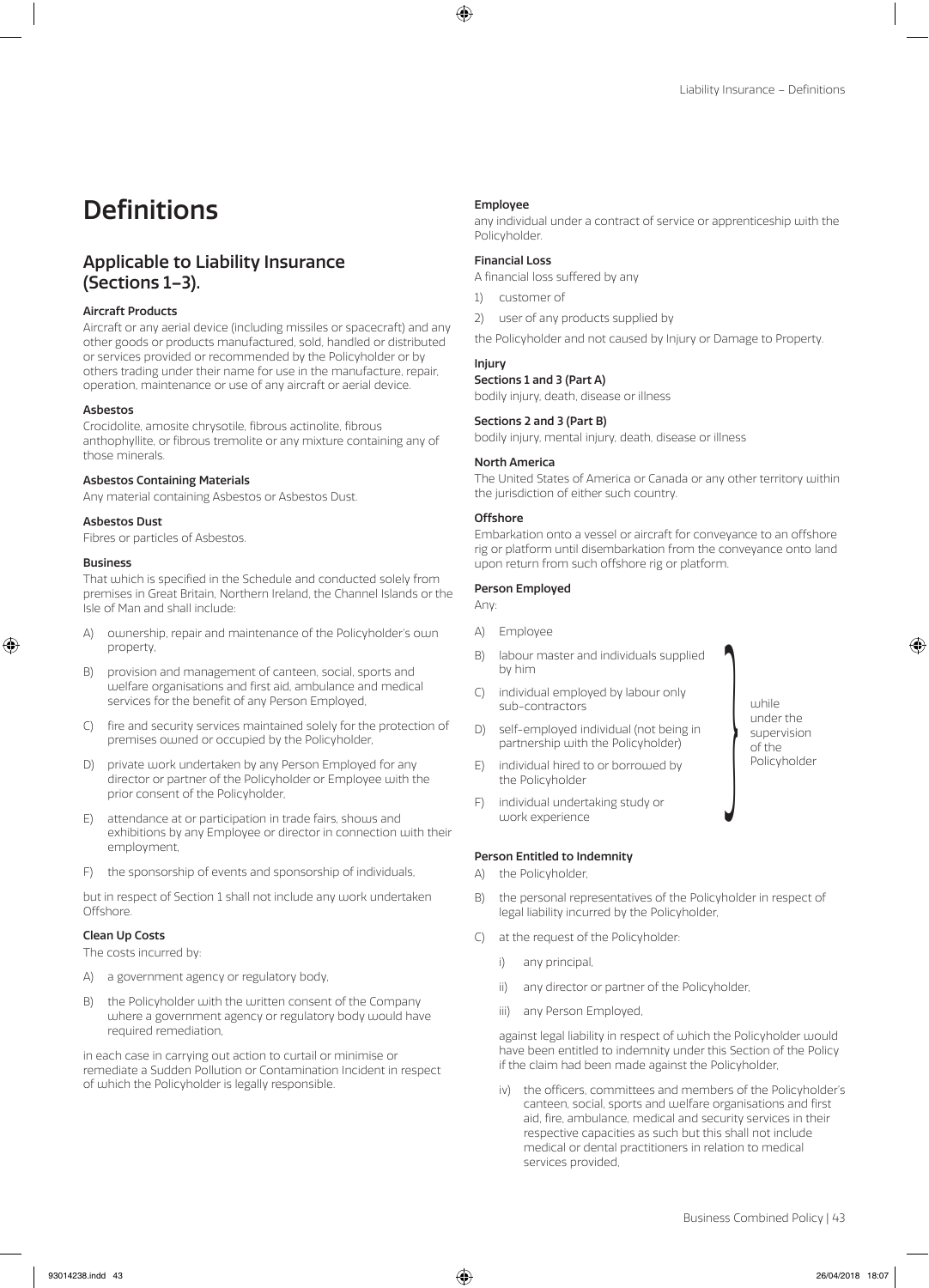v) any director or partner of the Policyholder or Employee in respect of private work undertaken by any Person Employed for such director, partner or Employee with the prior consent of the Policyholder,

each of whom shall as though the Policyholder be subject to the terms of this Section of the Policy so far as they can apply.

### Policyholder's Contribution

The amount or amounts specified in the Schedule which the Policyholder agrees to pay in respect of:

- A) the claimant's damages,
- B) the claimant's costs and expenses.

### Property

Material property but shall not include Data.

### Sudden Pollution or Contamination Incident

Pollution or contamination of buildings or other structures or of water or land or of the atmosphere caused by a sudden identifiable, unintended and unexpected incident which takes place in its entirety at a specific moment in time and place in Great Britain, Northern Ireland and the Channel Islands or the Isle of Man during the Period of Insurance.

### Terrorism

Acts of persons acting on behalf of or in connection with any organisation which carries out activities directed towards the overthrowing or influencing by force or violence of Her Majesty's government in the United Kingdom or any other government de jure or de facto.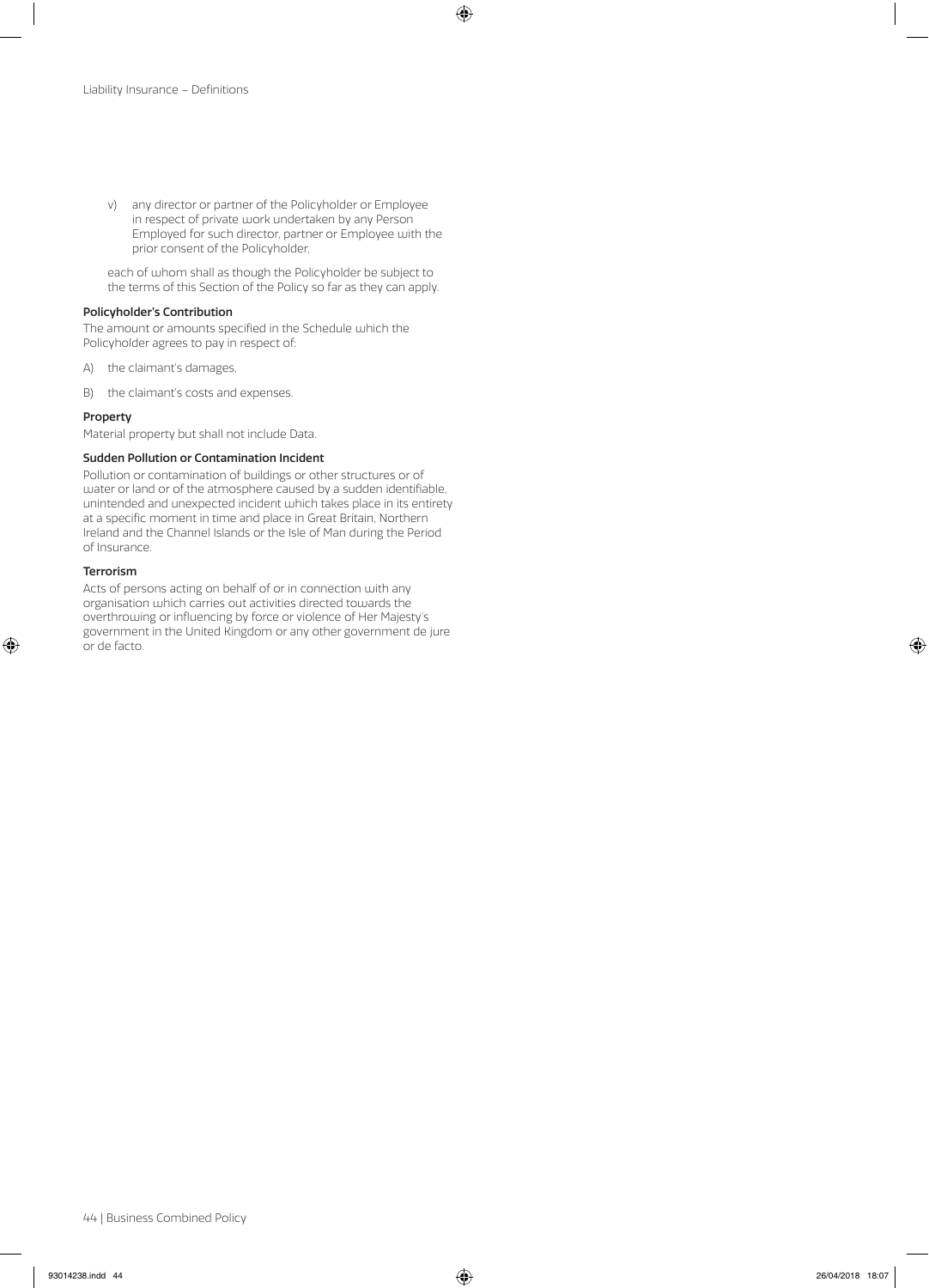# Fidelity Insurance

THIS INSURANCE DOES NOT APPLY IF SHOWN AS NOT INCLUDED IN THE SCHEDULE

This is a loss discovered Policy wording. No cover exists for any loss first discovered before the Period of Insurance or after the end of the Period of Insurance unless and to the extent that a Discovery Period applies.

# The Insurance Provided

The Company shall indemnify the Insured for:

1 Employee Fraud

loss of Money, Securities or Property owned or leased by the Insured directly resulting from a Fraudulent Act,

2 Third Party Computer Fraud

loss of Money, Securities or Property owned or leased by the Insured directly resulting from Third Party Computer Fraud,

- 3 Third Party Funds Transfer Fraud loss directly resulting from Third Party Funds Transfer Fraud,
- 4 Forgery of Cheques and other Financial Instruments loss directly resulting from Forgery by a Third Party of any Financial Instrument,
- 5 Counterfeit Paper Currency

loss directly resulting from the acceptance in good faith of any Counterfeit money orders or current paper currency,

6 Corporate Card Fraud

loss directly resulting from the fraudulent use by a Third Party of any Corporate Card,

### 7 Telecommunications Fraud

charges for which the Insured is legally liable, directly resulting from the fraudulent and unauthorised access and use by a Third Party of a Telecommunications System provided that:

- A) the Company shall not be liable for any loss or part of a loss occurring more than 30 days prior to the date of Discovery and
- B) the maximum liability of the Company for Any One Claim under this insuring clause shall not exceed £50,000, such amount being part of and not in addition to the Limit of Indemnity,

### 8 Public Utilities Fraud

charges for which the Insured is legally liable, directly resulting from the theft or abstraction by a Third Party of Public Utilities provided that:

- the Company shall not be liable for any loss or part of a loss occurring more than 90 days prior to the date of Discovery and
- B) the maximum liability of the Company for Any One Claim under this insuring clause shall not exceed £50,000, such amount being part of and not in addition to the Limit of Indemnity,

first Discovered during the Period of Insurance.

# **Conditions**

- 1 Notice and Proof of Claims
	- A) It is a requirement to the obligations of the Company under this section of the Policy, that the Policyholder shall give the Company written notice as soon as practicable after Discovery of a loss and in any event no later than 60 days after such Discovery which notice must be sent to the Company at The Claims Department, Professional and Financial Risks, St Mark's Court, Chart Way, Horsham, West Sussex, RH12 1XL for the attention of the Professional & Financial Risks Claims Manager,
	- B) Within 6 months after Discovery of any such loss, the Policyholder shall at their own expense (except as otherwise provided for by this section of the Policy) provide to the Company, at the address set out above, proof of loss with full particulars including all relevant information in their possession in relation to the loss and such further information as may be required by the Company.

### 2 Cancellation of cover in respect of any Employee

All cover shall be cancelled in respect of any Employee from the time a director, partner, Member, departmental director or senior manager of the Insured (not acting In Collusion with the Employee) first becomes aware of facts which would cause a reasonable person to believe that any act of fraud or dishonesty has been or is likely to be committed by such Employee, irrespective of whether such act occurred before or after the commencement of employment with the Insured.

### 3 Acquisition, Merger or Winding-up of the Policyholder

Unless otherwise agreed in writing by the Company and the Insured, this section of the Policy shall terminate for all Insured upon:

- A) the acquisition of the entire issued share capital of the Policyholder, or of all or substantially all of its assets by another entity or the merger or consolidation of the Policyholder into or with another entity such that the Policyholder is not the surviving entity or
- B) the obtaining by any person, entity or affiliated group of persons or entities of the right to elect, appoint or designate at least 50% of the directors of the Policyholder or
- C) the appointment of a liquidator, provisional liquidator, receiver, administrative receiver, administrator, supervisor, trustee or other similar insolvency appointee or fiduciary to the Policyholder.

Following termination the Insured may continue to notify loss first Discovered during the latter of the Discovery Period noted in the Schedule or the Period of Insurance provided that:

- i) cover shall only apply to loss or that part of a loss occurring prior to the event described in A), B) or C) above and
- ii) cover for that Insured is not replaced by a similar policy of insurance issued by the Company or by another insurer, irrespective of whether such other insurance provides cover for loss sustained prior to its effective date.

### 4 Disposal or Winding-up of Subsidiaries

Unless agreed in writing by the Company and the Insured, this section of the Policy shall terminate for a Subsidiary:

A) upon the appointment of a liquidator, provisional liquidator, receiver, administrative receiver, administrator, supervisor, trustee or other similar insolvency appointee or fiduciary, or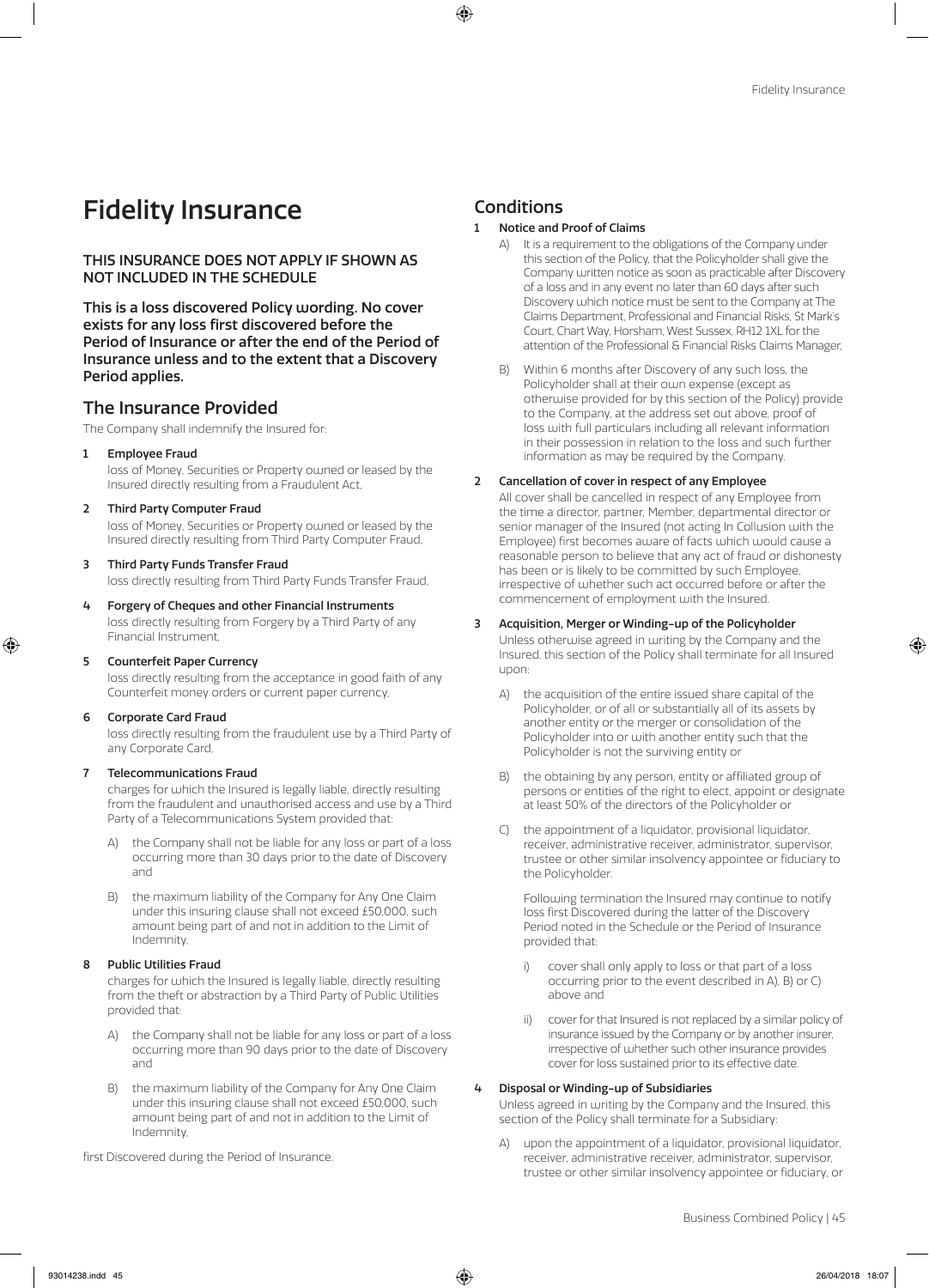B) upon falling outside the definition of Subsidiary.

Following termination, such Insured may continue to notify loss first Discovered during the latter of the Discovery Period noted in the Schedule or the Period of Insurance provided that:

- i) cover shall only apply to loss or that part of a loss occurring prior to the event described in A) or B) above and
- ii) cover for that Insured is not replaced by a similar policy of insurance issued by the Company or by another insurer, irrespective of whether such other insurance provides cover for loss sustained prior to its effective date.

### 5 Limit of Indemnity

The liability of the Company shall not exceed the Limit of Indemnity.

If Any One Claim under this section of the Policy falls to be covered by more than one insuring clause, the maximum liability of the Company shall not exceed the Limit of Indemnity stated in the Schedule.

Any applicable Discovery period shall not increase or reinstate the Limit of Indemnity, which shall be the maximum liability of the Company for the Period of Insurance and Discovery Period combined.

The Contribution does not form part of the Limit of Indemnity and it shall be payable by the Insured before the application of the Limit of Indemnity.

### 6 Termination of Prior Policies

The commencement of cover under this section of the Policy shall terminate, if not already terminated, all previous liability of the Company to the Insured under any prior policies including liability arising by reason of any discovery period stated in such policies.

### 7 Single Insured

This section of the Policy is a single contract of insurance irrespective of the number of Insureds covered.

Where there is more than one Insured:

- A) the Policyholder shall act on behalf of all Insureds with respect to:
	- i) the giving of and receiving of notice of Discovery of loss,
	- ii) the payment of premiums and the receiving of any return premiums that may become due under this section of the Policy,
	- iii) the negotiation, agreement to and payment of claims,
	- iv) the negotiation agreement to and acceptance of Clauses and
	- v) the giving or receiving of any notice provided for in this section of the Policy,

and the Insureds agree that the Policyholder shall so act on their behalf.

B) all amounts payable under this section of the Policy shall be made to the Policyholder.

The Company shall not be liable for the application or distribution of such amounts between Insureds and shall be released from all liability in respect of such payment by virtue of its payment to the Policyholder.

- C) Discovery made by one Insured shall constitute Discovery made by every Insured,
- D) the Company's liability for loss sustained by any or all Insureds shall not exceed the amount for which the Company would have been liable had all such loss been suffered by any one Insured.
- E) the Limit of Indemnity does not apply separately for each Insured.
- F) the Company shall not be liable for loss sustained by one Insured to the advantage of any other Insured.

### 8 Acquisitions Prior to the Period of Insurance

If a Subsidiary has been acquired by the Insured prior to the Period of Insurance, such Subsidiary shall only be covered under this section of the Policy in relation to loss occurring after the date on which such Subsidiary was acquired by the Insured unless agreed in writing by the Company.

### 9 Partial Invalidity

Should any provision of this section of the Policy be or become invalid or unenforceable pursuant to the law to which this section of the Policy is subject, such provision shall be deemed to be deleted and all other terms and conditions of this section of the Policy shall remain in full force and effect.

### 10 Alteration and Assignment

No change in modification of or assignment of interest under this section of the Policy shall be effective unless agreed in writing by the Company.

### 11 Termination of Employment

It is a requirement of this Insurance that if the employment of an Employee is terminated the Policyholder must take all reasonable precautions to prevent fraud or dishonesty by that Employee.

### Failure to comply with this requirement may result in the Company not paying the Policyholder's Fidelity claim.

### 12 Recoveries

All recoveries made by either the Insured or the Company shall be allocated after deducting the costs of recovery as follows:

- A) firstly, to the benefit of the Insured to reduce or extinguish the amount of the loss to the extent that it would have been paid under this section of the Policy but for the fact that such loss exceeds the Limit of Indemnity together with any Contribution where applicable,
- B) secondly, to the benefit of the Company for all sums paid in settlement of loss arising under this section of the Policy and
- C) thirdly, to the benefit of the Insured for the amount of the Contribution under this section of the Policy.

All recoveries made prior to or after settlement of any claim under this section of the Policy shall be held for the benefit of the Company and applied as stated above.

### 13 Other Insurances

If at the time any claim arises under this section of the Policy there is any other insurance, indemnity or guarantee covering the same loss, the Company shall not be liable except to the extent of any excess beyond the amount payable, under such other insurance, indemnity or guarantee had this section of the Policy not been effected.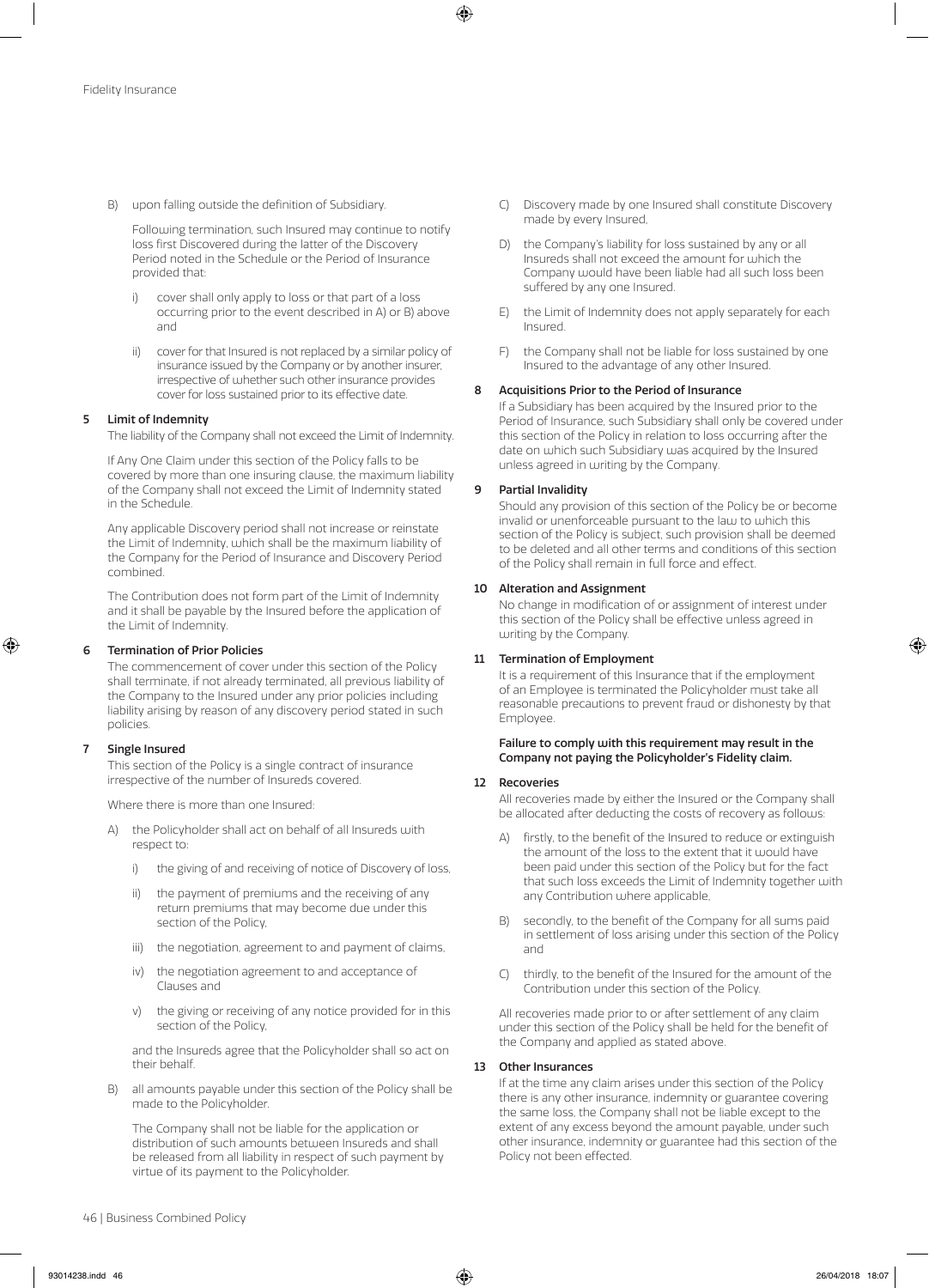### 14 Valuation

The Company shall not be liable for more than:

- the actual market value of Securities, at the close of business on the business day immediately preceding the day on which the loss was discovered or the actual cost of replacing Securities, whichever is less,
- B) the cost of blank material such as blank pages, tapes or other materials, plus the cost of labour and computer time for the actual transcription or copying of Data, which shall have been furnished by the Insured in order to reinstate such electronic Data,
- C) the value of foreign currency calculated in pounds sterling at the rate of exchange published as The Financial Times closing mid point rate on the date of Discovery,
- the actual cash value of Property at the time of loss or the actual cost of repairing or replacing the Property with property of similar quality or value, whichever is less.

# Extensions

Subject to all of the terms and conditions of this section of the Policy, cover is extended to include the following:

### 1 Care, Custody and Control

Where a loss which is covered under any insuring clause of this section of the Policy includes a direct loss of Money, Securities or Property:

- A) held for others while in the care, custody and control of the Insured or
- B) for which the Insured is legally liable,

such Money, Securities or Property shall be included in the cover provided by this section of the Policy. Such amount shall be part of and not in addition to the Limit of Indemnity.

### **Expenses**

The cover provided under this section of the Policy shall include the following costs and expenses incurred with the prior written consent of the Company:

- A) Auditors' Fees,
- B) Computer Clean-up Costs,
- C) Defence Costs and
- D) Public Relations Consultancy Fees.

The maximum payable by the Company under this Extension for Any One Claim shall not exceed 10% of the Limit of Indemnity stated in the Schedule or £250,000 whichever is the lesser. Such amount shall be payable in addition to the Limit of Indemnity.

### 3 Acquisitions

- A) If during the Period of Insurance the Insured acquires or creates any new Subsidiary, either directly or through one or more of its Subsidiaries, cover shall apply provided that the new Subsidiary:
	- has no more than 20% of the total number of Employees previously declared by or on behalf of all the Insured and
	- ii) does not undertake activities which vary materially from those previously declared to the Company and
- iii) has not in the preceding 3 years suffered any loss of a type covered by this section of the Policy (whether insured or not and before the application of any retention, contribution, deductible or excess) greater than 25% of the amount of the Contribution and
- adheres to controls and procedures which are as effective as those most recently advised to the Company by the Insured creating or acquiring such Subsidiary.
- B) If the new Subsidiary acquired or created falls outside the conditions stated above, the Company shall provide cover for a period of 30 days, during which time the Policyholder shall provide any additional information and pay any additional premium and carry any increased Contribution as may be reasonably required by the Company.
- C) Cover provided in relation to any new Subsidiary shall only apply with respect to any loss which occurs after the date of their creation or acquisition unless agreed in writing by the Company.

### 4 Discovery Period

Following expiry or earlier termination of this section of the Policy for any Insured, the Insured may continue to notify loss first Discovered during the Discovery period noted in the Schedule provided that:

- A) cover shall only apply to loss or that part of a loss occurring prior to the expiry of the Period of Insurance or earlier termination and
- B) cover for that Insured is not replaced by a similar policy of insurance issued by the Company or by another insurer, irrespective of whether such other insurance provides cover for loss sustained prior to its effective date.

Any loss first Discovered during the period provided under this Extension shall be deemed to have been Discovered during the immediately preceding Period of Insurance.

### 5 Loss of Interest

The cover provided under this section of the Policy shall include the amount of any interest that would have been receivable by the Insured but for a loss covered by this Policy, provided that the liability of the Company for such interest shall be limited to simple interest on the principal amount of any Money (for which it can be proved that interest would have been received), calculated at the London Inter Bank Offered Rate, as published in the Financial Times, on the date of Discovery of loss.

The maximum amount payable under this Extension for Any One Claim shall not exceed 15% of the Limit of Indemnity stated in the Schedule. Such amount being part of and not in addition to the Limit of Indemnity stated therein.

### 6 Computer Violation

The cover provided under this section of the Policy shall include Computer Clean-up Costs directly resulting from a Computer Violation committed by an Employee. Such amount being part of and not in addition to the Limit of Indemnity stated therein.

### 7 Contractual Penalties

The cover provided under this section of the Policy shall include the amount for which the Insured is contractually required to pay (excluding damages for breach of contract) as a result of a loss covered by this section of the Policy, provided that such amount for Any One Claim shall not exceed 15% of the Limit of Indemnity stated in the Schedule. Such amount being part of and not in addition to the Limit of Indemnity stated therein.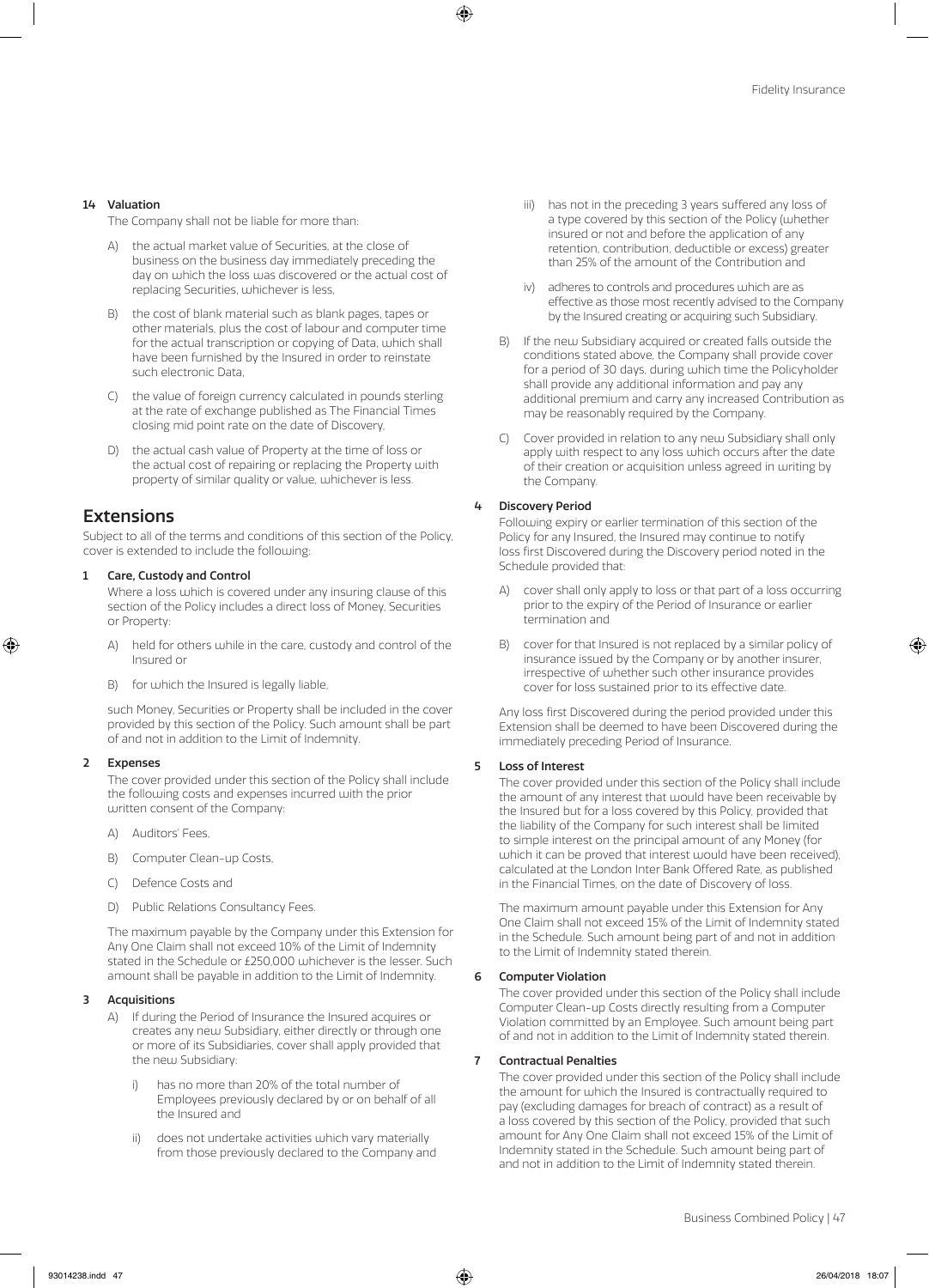### 8 Benefit Plans

The definition of Subsidiary under this section of the Policy shall include any Benefit Plan declared to the Company prior to the commencement of the Period of Insurance or as acquired or created during the Period of Insurance under the terms of the Acquisitions Extension.

For the purposes of this Extension the definition of Employee shall include any natural person who acts as a trustee of any Benefit Plan.

# **Exclusions**

The Company shall not be liable for:

### 1 Taxes, Penalties, Fines and Damages

any taxes, penalties, fines or damages except for direct compensatory damages or contractual penalties as specifically covered under this section of the Policy.

### **Indirect Loss**

any loss which amounts to indirect loss of any kind including but not limited to payment of costs, fees or other expenses except as specifically covered under this section of the Policy.

### 3 Profits Dividends or other Income or Interest

profits, dividends or other income or interest except as specifically covered under this section of the Policy.

### 4 Insured's Contribution

the Contribution stated in the Schedule.

### 5 Confidential Information

any loss of and/or damage to proprietary information, confidential processing methods, trade secrets, intellectual property or other confidential information of any kind.

### 6 Discovery Outside the Period of Insurance

any loss first Discovered:

- A) prior to the commencement of the Period of Insurance or
- B) after the expiry of the Period of Insurance unless provided by the Discovery Period Extension.

### 7 Retroactive Date

any loss or part of loss sustained prior to the Retroactive Date stated in the Schedule.

### 8 Profit and Loss Computation and Inventory Comparison

any loss which is dependent solely upon:

- A) a profit and loss comparison or
- B) a comparison of inventory records with an actual physical count,

provided that where the Insured establishes wholly, apart from such comparison, that it has sustained a loss covered under this section of the Policy by an identifiable Employee, then it may offer its profit and loss comparison or comparison of inventory records with an actual physical count in support of the amount of loss claimed.

### **Major Shareholders**

a Fraudulent Act committed by:

- A) an Employee controlling more than 5% of the voting share capital of any Insured at the time of committing such act or
- B) any equity partner or Member of the Insured,

whether acting alone or In Collusion with another Employee or with other persons.

### 10 Contractual Liability

any loss resulting from an agreement by the Insured whereby the amount of their liability exceeds the amount of the liability which would have attached to the Insured in the absence of such an agreement, except as specifically covered under this section of the Policy.

### 11 Geographical Limits

any Fraudulent Act committed by an Employee normally resident outside Great Britain, Northern Ireland, the Isle of Man and the Channel Islands.

### 12 Terrorism

any loss arising directly or indirectly out of Terrorism.

# **Definitions**

### Any One Claim

All loss as specifically covered under this section of the Policy directly or indirectly resulting from an act or number of acts of one or more persons acting alone or In Collusion.

### Auditors Fees

Independent professional auditor's fees necessarily incurred by the Insured to substantiate the amount of a loss covered by this section of the Policy.

### Benefit Plan

Any pension or benefit plan established by the Insured for the benefit of its past and present Employees.

### Clause

An alteration to the terms of this section of the Policy agreed in writing.

### Computer Clean-up Costs

The costs stated in 1 and 2 below following the fraudulent use of computer hardware, software or Computer System which are the subject of a loss covered by this section of the Policy.

- 1 Rewriting or amending the software, programs or systems where such rewriting or amending is necessary to correct the programs systems or the security codes.
- 2 Duplicating destroyed or damaged electronic data or computer programs from other electronic data or computer programs, which shall have been furnished by the Insured and in the event that destroyed or damaged computer programs cannot be duplicated from other computer programs, the cost incurred for computer time, computer programmers, consultants or other technical specialists, as is reasonably necessary to restore the computer programs to substantially the previous level of operational capability, but shall not include costs arising:
	- A) as a result of the reconstitution of Data recorded on magnetic or optical media, if there are no analysis files specifications or backups of software or Data held outside the Insured's premises, or
	- B) as a result of the reconstitution of Data, if the Insured knowingly uses illegal copies of programs:
		- i) to render the information usable by replacement processing equipment, or
		- ii) to design, update or improve the software or programs or to perfect their operation or performance, or
	- C) as a result of an alteration in Data held on magnetic media due to the effect of magnetic fields, their incorrect use or the obsolescence of the Computer System.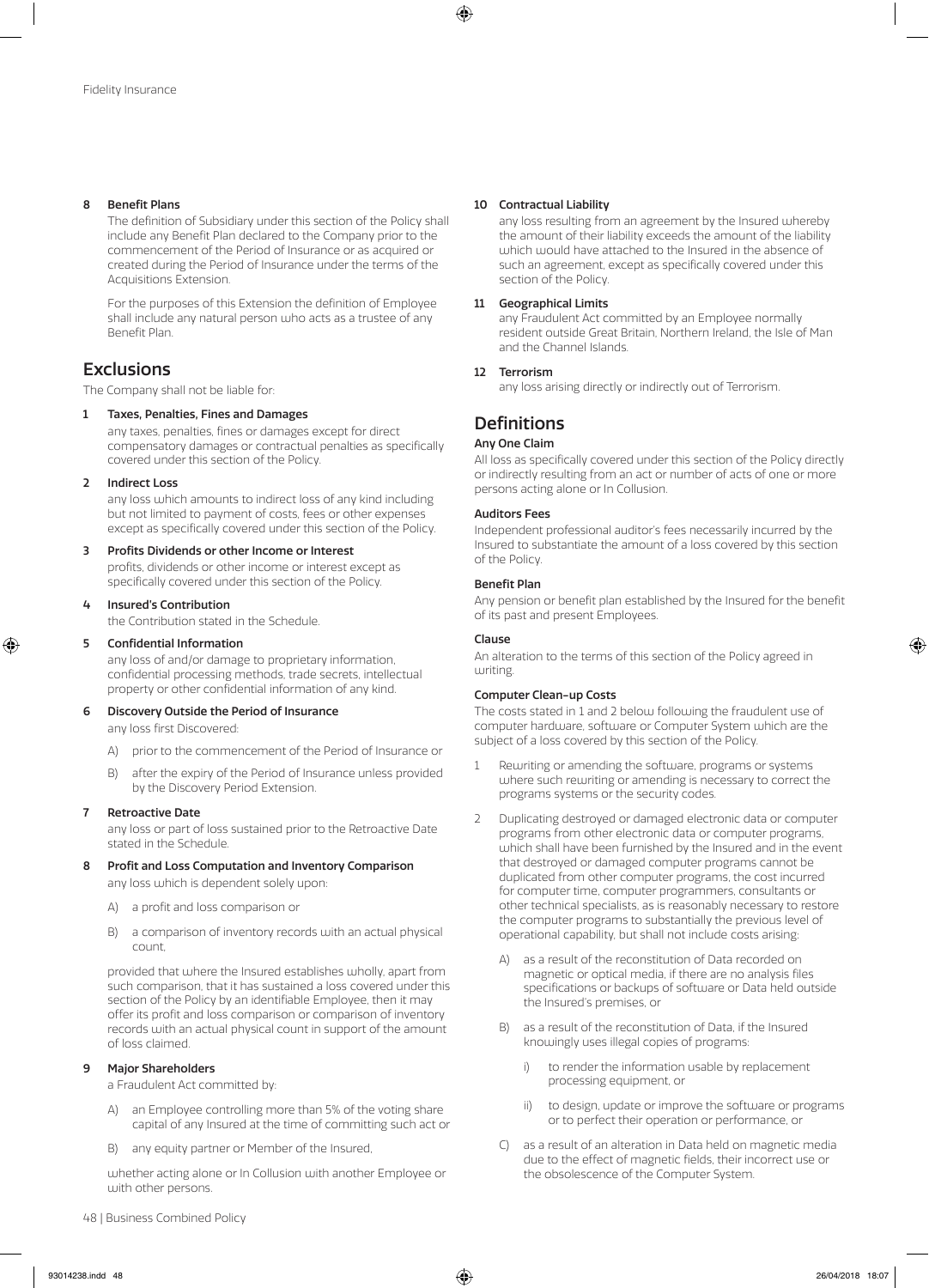### Computer System

A computer or network with its input, output, processing, storage and communication facilities and shall include off-site media libraries.

### Computer Violation

An intentional, unauthorised and malicious:

- 1 entry of Data into a Computer System, or
- 2 change to data elements or software which is kept in machine readable format, or
- 3 introduction of instructions, programmatic or otherwise, which propagate themselves through a Computer System.

### Contribution

The first part of Any One Claim borne by the Insured.

### Corporate Card

Any corporate, credit, debit or charge card issued to an Employee, equity partner or Member of the Insured for Business purposes, other than such cards issued by the Insured.

### Corporate Card Fraud

The fraudulent use of any Corporate Card provided that:

- the Insured has complied fully with the provisions, conditions or other terms under which the card was issued and
- 2 the Insured is legally liable for such loss.

### Counterfeit

An imitation of an original which is intended for fraudulent purposes to cause a reasonable person familiar with the appearance of the original to believe that the imitation is the original.

### Data

Information contained in a manuscript, record, account, microfilm, tape or other record, whether or not contained in a Computer System.

### Defence Costs

Reasonable legal fees, costs and expenses incurred by the Insured, in defence of any claim resulting from the refusal to pay any Financial Instrument in which refusal it is alleged that such instrument is forged or fraudulently altered and in which proceedings are brought against the Insured to enforce payment of any such instrument.

### Discovered or Discovery

When a director, partner, Member, departmental director or senior manager of the Insured (not acting In Collusion with an Employee) first becomes aware of facts which would cause a reasonable person to believe that a loss has been or is likely to be incurred, regardless of when the act or acts causing or contributing to such loss occurred, even though the exact amount or details of such loss may not then be known. Discovery also occurs when a person named above receives notice of an actual or potential claim alleging facts that if true, would constitute a loss covered by this section of the Policy.

### Employee

A natural person:

whilst employed under a contract of service or apprenticeship with the Insured (other than members of the board of directors or equivalent management board of the Insured) in the ordinary course of its business whether temporary, permanent, full-time, part-time or seasonal,

- 2 who personally performs duties or services under the control and direction of the Insured in the ordinary course of its business who is:
	- A) a student, secondee or on a work experience or training placement,
	- B) working exclusively for the Insured and for no other party, under a contract for services as a consultant having previously been employed by the Insured,
	- C) provided to the Insured by an agency on a permanent or temporary basis,
	- D) engaged by the Insured to develop a Computer System or computer programs,
- 3 who is a member of the board of directors or equivalent management board, other than equity partners or Members of the Insured.
- who is employed by an organisation to whom the Insured Outsource any administrative function, other than where such person is or acts on behalf of any external auditor, accountant, broker, investment adviser or investment manager, factor, commission merchant, consignee or other similar agent or representative, unless specifically agreed by the Company,
- 5 who falls into any of the categories 1 to 4 above and whom the Insured is unable to identify by name, but whose acts have caused a loss, provided that the evidence submitted proves beyond reasonable doubt that the loss was due to the act of such person and
- 6 who falls into any of the categories 1 to 4 above for the first 60 days following termination of service.

An Employee of any Insured is considered to be an Employee of every Insured.

#### Financial Instrument

Any cheque, draft promissory note or similar written promise, order or direction to pay a sum certain in money made, or drawn by, or drawn upon, the Insured or made by one acting as agent of the Insured on the Insured's behalf or purporting to have been so made or drawn.

### Forgery

A counterfeit, reproduction or alteration of an original, or the signing by hand of another natural person's signature with the intent to deceive, but does not mean the signing of one's own name with or without authority, in any capacity for any purpose. Mechanically or electronically produced or reproduced signatures shall be treated as hand-written signatures.

### Fraudulent Act

An act of fraud or dishonesty committed by an Employee with the clear intent of obtaining an improper personal financial gain for themselves or for any other person or organisation intended to receive such gain. For the purposes of this definition, "improper personal financial gain" shall not include salary, commissions, fees, bonuses, promotions, awards, profit sharing, pensions or other emoluments or benefits earned in the normal course of employment.

#### In Collusion

Two or more persons who are connected, involved, acting or implicated together or materially assist each other.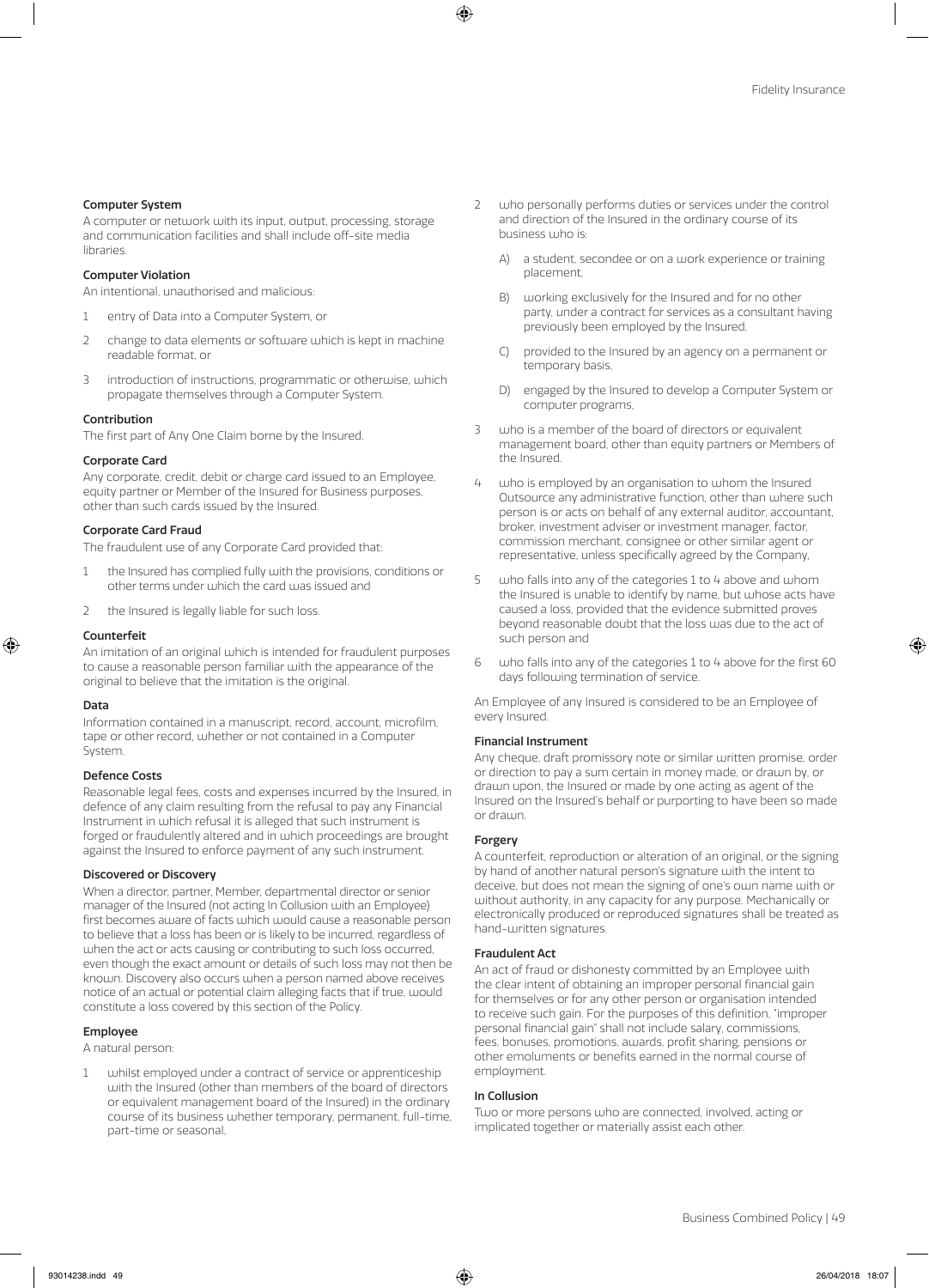### Insured

The Policyholder set out in the Schedule and all of its Subsidiaries, declared to the Company, prior to the commencement of the Period of Insurance, or as acquired or created during the Period of Insurance under the terms of the Acquisitions Extension.

### Limit of Indemnity

The maximum liability of the Company for Any One Claim, provided always that if an aggregate limit is shown in the Schedule, the amount shown shall be the maximum liability of the Company for all claims (other than that detailed in the Expenses Extension) under this section of the Policy during the Period of Insurance and under the terms of the Discovery Period Extension.

### Member

A member of a Limited Liability Partnership.

### Money

- 1 currency, coins and bank notes in current use and bullion.
- 2 travellers cheques, postage stamps, luncheon vouchers, consumer redemption vouchers, gift tokens, trading stamps, phone cards, VAT stamps, petrol cards, all in current use and unused credits in franking machines.
- 3 monetary balances held at a financial institution to the credit of the Insured.

### **Outsource**

The retention and authorisation by the Insured of a person or organisation to perform an administrative function on behalf of the Insured provided that:

- 1 such function is performed under a written contract, and
- 2 the Insured retain the right to audit the performance of such function, and
- 3 the Insured can demonstrate that they have vetted the person or organisation for competency, financial stability and honesty prior to the retention and authorisation by the Insured of such person or organisation to perform such function.

### Policyholder

The organisation set out in the Schedule. Where there is only one Insured, a reference to the Policyholder shall be deemed a reference to the Insured and where there is more than one Policyholder, the Policyholder shall be the first named Insured in the Schedule.

### Property

Tangible property, other than Money or Securities.

### Public Relations Consultancy Fees

Fees necessarily incurred by the Insured to employ the services of an external public relations consultant, solely to provide advice to minimise adverse publicity following Discovery of a loss covered by this section of the Policy.

## Public Utilities

Electricity, gas and water services.

### **Securities**

Negotiable and non-negotiable instruments representing either Money or Property, but does not include Money.

### Subsidiary

Any company in which the Policyholder:

- 1 holds directly or indirectly more than 50% of the voting rights, or
- 2 has the right to appoint or remove a majority of the board of directors, or
- 3 holds more than half of the issued share capital,

and where the Policyholder is a partnership, a company shall be a Subsidiary of the partnership where such holding or right is held for the benefit of the partnership.

#### Telecommunications System

A landline telephone system that is:

- 1 owned or leased by the Insured and
- 2 on the premises of the Insured and
- 3 protected by a feature to prevent access to the system following a maximum of three unsuccessful attempts being made to use an access code, PIN, password or other similar code which is changed at regular intervals.

### Terrorism

An act of any person acting on behalf of or in connection with any individual or organisation which carries out activities directed towards the overthrowing or influencing by force or violence of, Her Majesty's government in the United Kingdom or any other government de jure or de facto.

### Third Party

Any person other than:

- 1 an Employee, equity partner, Member or director of the Insured,
- 2 any person who is, or acts on behalf of the Insured as any external auditor, accountant, broker, investment adviser or investment manager, factor, commission merchant, consignee or other similar agent or representative, or
- 3 any person who provides a service pursuant to and under a contract with the Insured.

### Third Party Computer Fraud

The unlawful taking of Money, Securities or Property due to any fraudulent or dishonest manipulation by a Third Party of the Insured's computer hardware, software, programmes or Computer System.

Third Party Computer Fraud does not include:

- 1 the use of any computer to fraudulently cause a transfer of funds belonging to the Insured or for which the Insured is responsible from an account maintained by the Insured at a financial institution or
- 2 charges for which the Insured is legally liable directly resulting from the fraudulent and unauthorised access and use of a Telecommunications System.

### Third Party Funds Transfer Fraud

The loss of the funds from an account maintained by the Insured at a financial institution (from which the Insured or their authorised representatives may request the transfer payment or delivery of funds) following fraudulent, electronic, telegraphic, cable, facsimile, teletype, telephone or written instructions to debit such account and to transfer, pay or deliver funds from such account and which instructions purport to have come from the Insured, but which are fraudulently transmitted or issued by a Third Party are a forgery or fraudulently altered by a Third Party.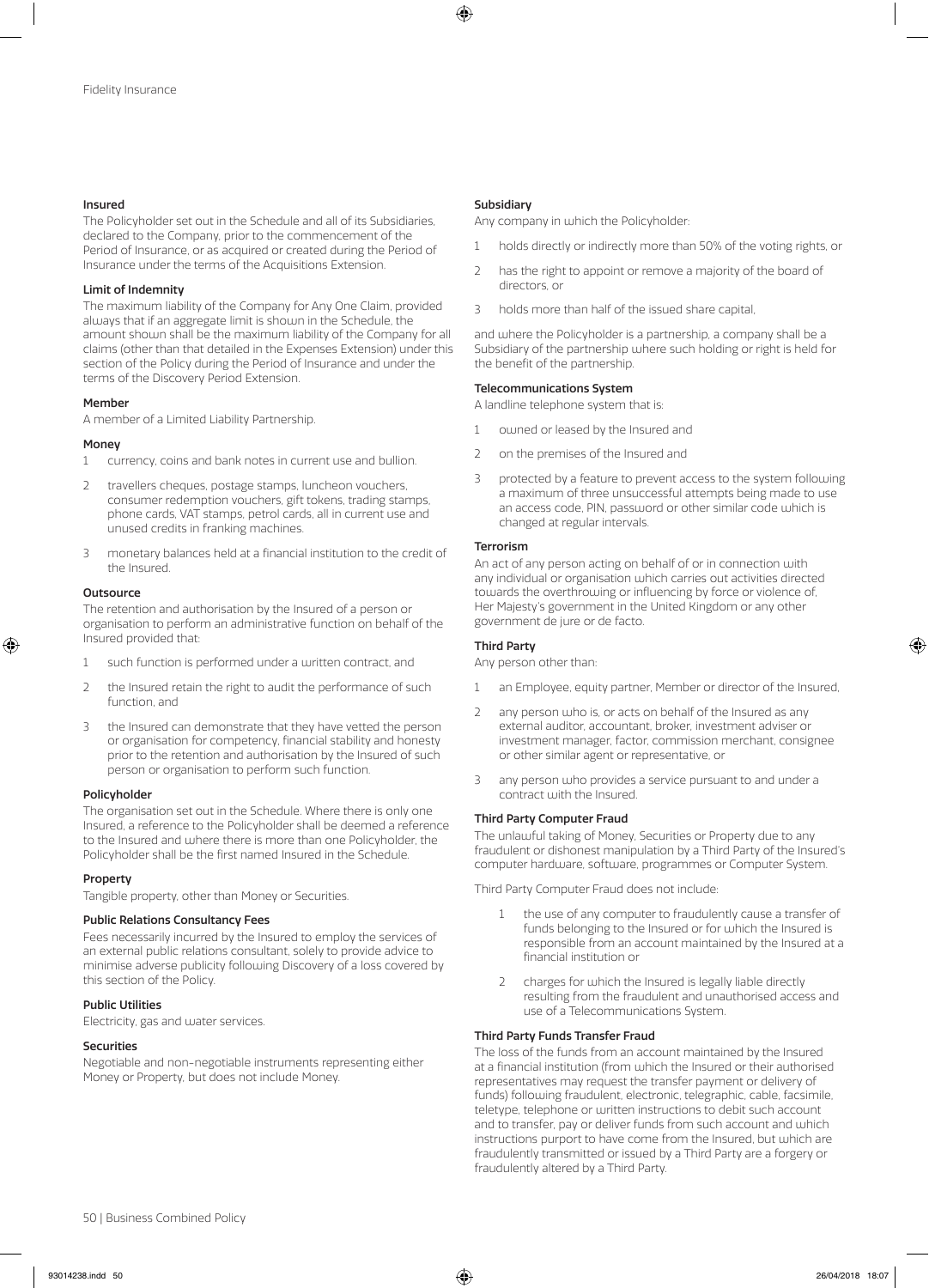# Personal Accident Insurance

## THIS INSURANCE DOES NOT APPLY IF SHOWN AS NOT INCLUDED IN THE SCHEDULE

The Company will pay The Policyholder the appropriate Benefit if during the Operative Time as shown in the Schedule an Insured Person sustains bodily injury following an Accident which within two years is the sole and independent cause of Death, Disablement or the incurring of Medical Expenses for which the Benefit is claimed.

The appropriate Benefit below is payable in line with the amounts per Unit of cover and number of Units per Employee Type detailed in the Schedule, subject to the Aircraft Accumulation Limits and Maximum Incident Limit shown.

# Benefits

- 1 Death
- 2 Loss of Limb or Loss of Eye
	- A) two or more limbs or both eyes or one of each
	- B) one limb or one eye
- 3 A) Permanent total loss of speech
	- B) Permanent total loss of hearing in both ears
	- C) Permanent total loss of hearing in one ear
- 4 Permanent Total Disablement from gainful employment of any and every kind
- 5 Temporary Total Disablement from the Insured Person's usual occupation in the Business
- 6 Temporary Partial Disablement from at least 50% of the Insured Person's usual occupation in the Business
- 7 Medical Expenses necessarily incurred in the treatment of the Insured Person (regardless of the number of Units purchased).

# **Exclusions**

The Company will not pay any Benefit where bodily injury following an Accident is the result of or is contributed to by

- 1 A) the Insured Person engaging in or practicing for any of the following excluded activities
	- i) Flying other than as a passenger
	- ii) Motorcycling as a rider or passenger
	- iii) Parachuting
	- iv) Racing other than on foot or in dinghies
	- v) Winter Sports other than curling or skating
	- B) the Insured Person committing or attempting to commit suicide or as a result of self- inflicted injury
	- C) post traumatic stress disorder or any psychological or psychiatric condition (not resulting from bodily injury following an Accident)
- D) the Insured Person having a physical or mental defect of any sort which was known to them when the Policy was issued or at renewal unless the defect has been notified to and been accepted in writing by Us
- E) any sickness or disease or any naturally occurring condition or degenerative process or the result of a gradually operating cause
- 2 Terrorism

any act including but not limited to the use of force or violence and/or threat thereof of any person or group(s) of persons whether acting alone or on behalf of or in connection with any organisation(s) or government(s) committed for political, religious, ideological or similar purposes including the intention to influence any government and/or to put the public or any section of the public in fear

- 3 A) the Insured Person being permanently seconded overseas or seconded to the UK from overseas on a temporary basis
	- B) any Business trip exceeding 31 days in duration
	- C) regular visits to overseas installations
	- D) any manual work undertaken whilst travelling
	- E) Business travel to an area of unrest (where the Foreign & Commonwealth Office advise against all travel to a particular country or an area within that country)
	- F) the Insured Person being 80 years or older

# **Extensions**

The following extensions are payable in addition to any Benefit paid under Benefits 1- 7 of the Insurance subject to the Maximum Incident Limit shown in the Schedule.

1 Coma Benefit

If during the Operative Time the Insured Person sustains bodily injury following an Accident which within 90 days is the sole and independent cause of the Insured Person being in a continuous unconscious state The Company will pay £25 per full 24 hours regardless of the number of Units purchased up to a maximum of 52 weeks any one Insured Person while they remain in a continuous unconscious state.

2 Commuting Expenses

If during the Operative Time the Insured Person sustains bodily injury following an Accident which within two years is the sole and independent cause of the Insured Person sustaining disablement from at least 50% of the Insured Person's usual occupation in the Business The Company will pay necessary expenses for additional commuting costs necessitated to aid the Insured Person's return to work at The Policyholder request up to £50 per week up to a maximum £250 any one Insured Person regardless of the number of Units purchased.

3 Dependents Benefit

If during the Operative Time the Insured Person sustains bodily injury following an Accident which within two years is the sole and independent cause of Death for which Benefit 1 is paid The Company will pay an additional 2% per child provided they are

- A) unmarried and dependent
- and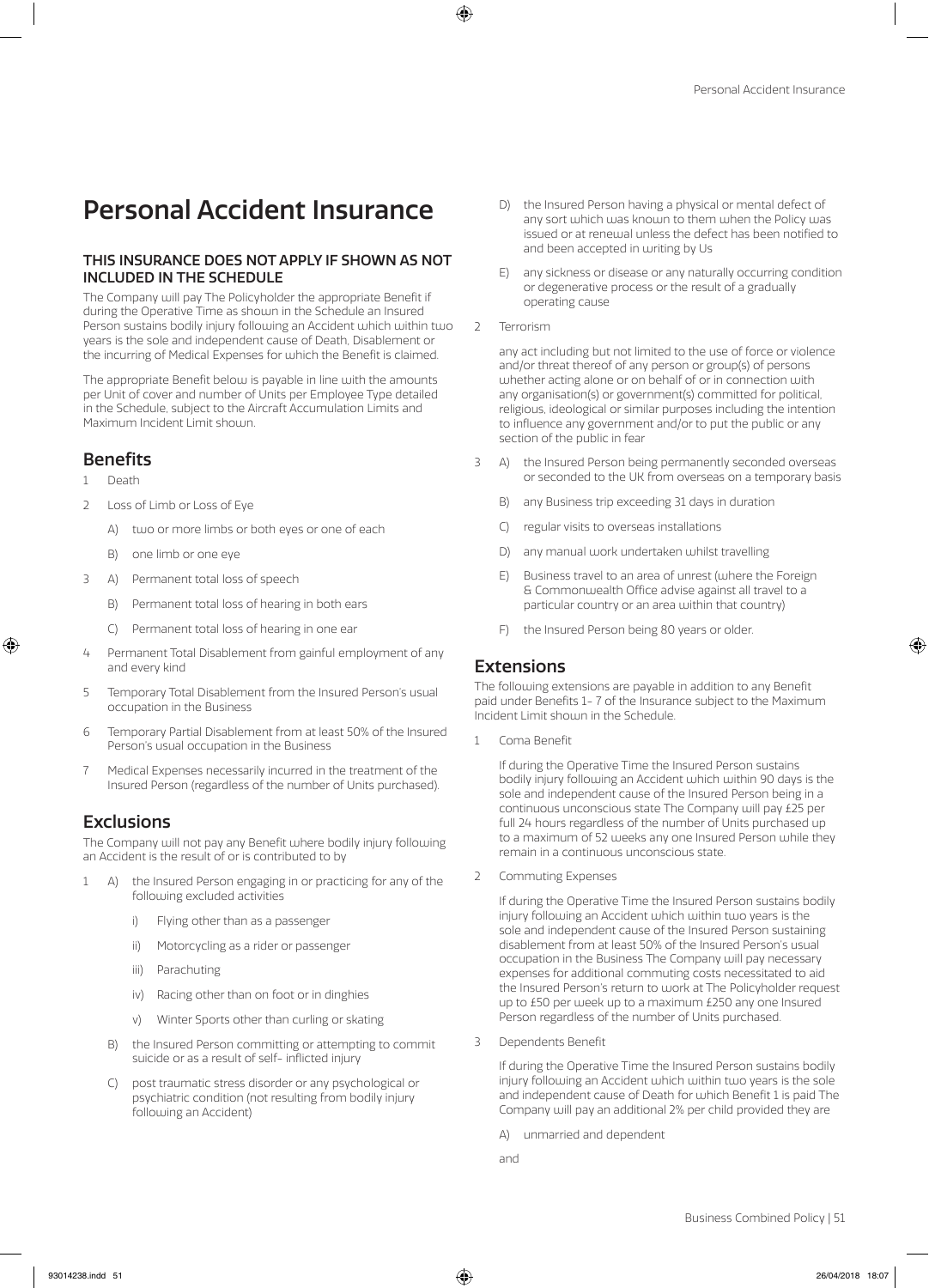B) under 18 years of age or under 25 years of age if in full-time education

subject to a maximum of £5,000 regardless of the number of Units purchased.

4 Hospitalisation

If during the Operative Time the Insured Person sustains bodily injury following an Accident which within 2 years is the sole and independent cause of the Insured Person being admitted to Hospital on the recommendation of a Medical Practitioner The Company will pay £25 per full 24 hours regardless of the number of Units purchased up to a maximum of 52 weeks any one Insured Person while they are a Hospital in-patient.

5 Paralysis

If during the Operative Time the Insured Person sustains bodily injury following an Accident which within two years is the sole and independent cause of the Insured Person suffering paralysis The Company will pay the following Benefit

- A) total loss of use of all four limbs, bladder and rectum an additional 20% of the amount paid under Benefits 2 or 4
- B) total loss of use of two legs, bladder and rectum an additional 10% of the amount paid under Benefit 2 or 4 regardless of the number of Units purchased.

# **Conditions**

### **Application of Benefits**

- A) The Company will not pay in respect of any one Insured Person under more than one of the Benefits 1 – 4 in connection with the same Accident.
- B) Any Disablement under Benefits 2 4 must be proved to the reasonable satisfaction of the Company to be permanent and without expectation of recovery before the Company will pay the Benefit.
- C) The Company will pay any amount claimed for Benefits 5 or 6 in addition to any amount claimed under Benefits 1 – 4 in connection with the same Accident.

Any payment under Benefits 5 or 6 will cease as soon as any Benefit is paid under Benefits 1 – 4.

Benefits 5 and 6 are payable per week for a maximum of 104 weeks in all not necessarily consecutive.

### 2 Exposure

If an Insured Person suffers Death or Disablement as a result of exposure to the elements the Company will consider that as having been caused by bodily injury following an Accident.

### 3 Disappearance

In the event of disappearance of the Insured Person if after a suitable period of time it is reasonable to believe that death has occurred as a result of accidental bodily injury the Death Benefit shall become payable subject to a signed undertaking that if the belief is subsequently found to be wrong such Death Benefit shall be refunded to the Company.

### 4 Minors

If the Insured Person is under the age of 16

the maximum amount the Company will pay in respect of Benefit 1 will be limited to a maximum of £10,000

B) no amount will be payable under Benefit 5 or 6 regardless of the number of Units purchased and shown in the Schedule.

# Special Provisions

### Assignment

The Company will not be bound to accept or be affected by any trust, charge, lien, assignment or other dealing with or relating to this Insurance.

### Interest

Interest will not be added to any amount paid under this Insurance.

### Other Interests

The Policyholder's receipt shall discharge the Company's liability to pay any amount in respect of a claim. The Insured Person or the Insured Person's personal representatives shall have no right to claim from or sue the Company. If there is more than one Policyholder specified in the Schedule having an interest in the Insured Person the settlement made by the Company shall represent the total amount payable in respect of that Insured Person

# **Definitons**

### Accident

A sudden unexpected unforeseen and identifiable Incident.

### Aircraft Accumulation

All Insured Persons travelling in any aircraft or airship.

### Commuting

While in the course of daily travel directly between residence (normal or temporary) and place of Business (normal or temporary).

### Disablement

Benefits 2 to 6.

### Employee

Any person under a contract of service or apprenticeship with the Policyholder.

### Hospital

Any institution which meets fully every one of the following criteria:

- A) maintains permanent and full time facilities for the care of overnight resident patients and
- B) has diagnostic and therapeutic facilities for the surgical and medical diagnosis, treatment and care of injured and sick persons by or under the supervision of a staff of Medical Practitioners and
- C) continuously provides a 24 hours a day nursing service supervised by state registered nurses or by persons with equivalent qualifications and
- D) is not other than incidentally an institution which provides full time facilities for:
	- i) mentally ill or mentally handicapped persons
	- ii) nursing or convalescing
	- iii) persons aged 70 years or more
	- iv) drug addicts
	- v) alcoholics.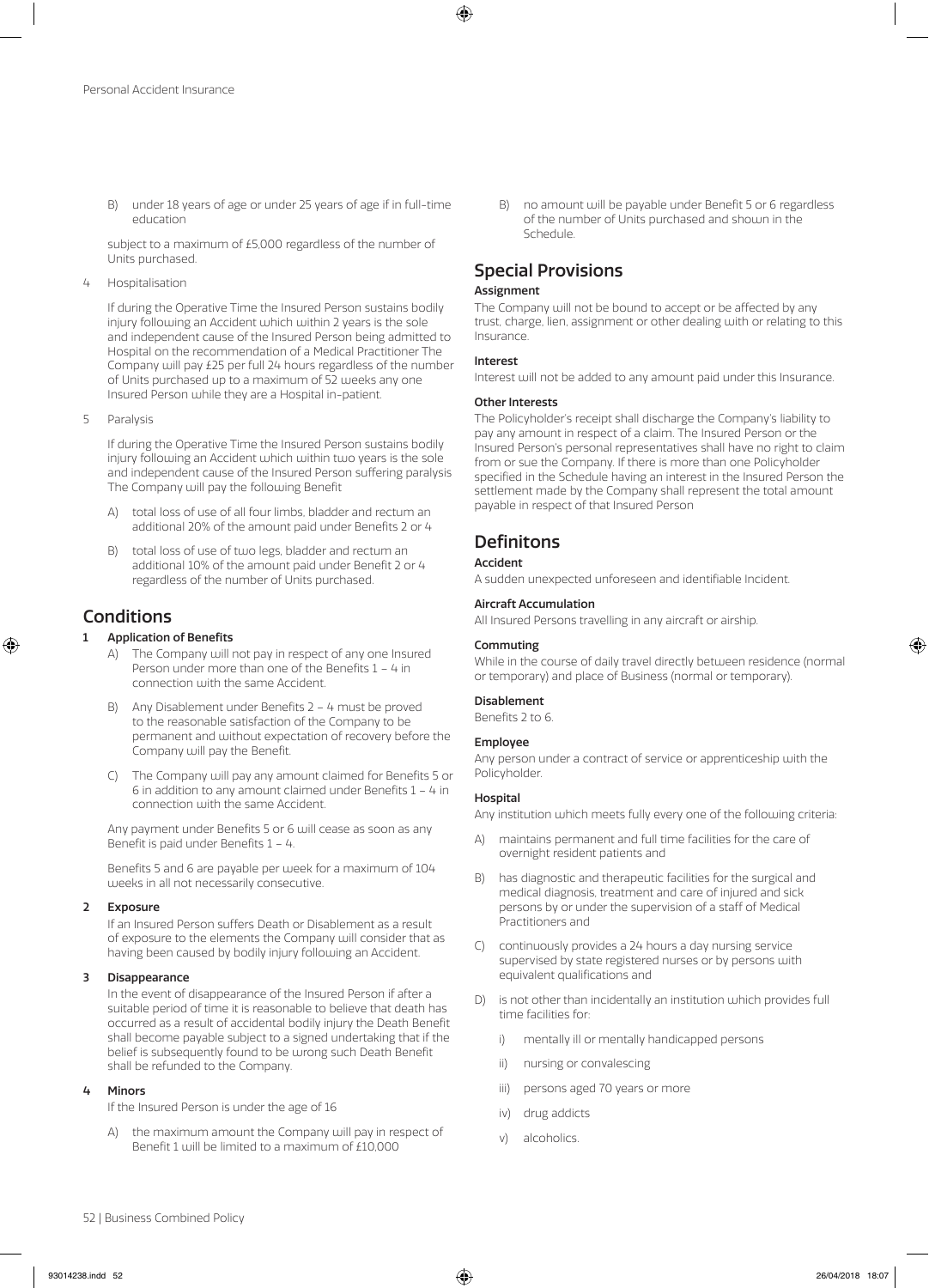### Incident

All individual losses arising out of and directly occasioned by one sudden unexpected specific event occurring at an identifiable time and place.

### Insured Person

Any principal, partner, proprietor, director or Employee of the Business resident in Great Britain, Northern Ireland, the Channel Islands or the Isle of Man as shown in the Schedule with one of the following Employee Types

### Clerical

Manual (excluding Bona Fide or Labour Only Sub-Contractors)

### Woodworking

Collection and Delivery.

Cover applies until the expiry of the Period of Insurance in which the Insured Person attains the age of 75 years.

### Loss of Eye

Permanent and total loss of sight which will be considered as having occurred:

- A) in both eyes if the Insured Person's name is added to the Register of Blind Persons on the authority of a fully qualified ophthalmic specialist
- B) in one eye if the degree of sight remaining after correction is 3/60 or less on the Snellen scale (meaning seeing at 3 feet what the Insured Person should see at 60 feet)

### Loss of Limb

- in the case of a leg loss by permanent physical severance at or above the ankle or permanent and total loss of use of a complete foot or leg
- in the case of an arm loss by permanent physical severance of the four fingers at or above the metacarpophalangeal joints (where the fingers join the palm of the hand) or permanent total loss of use of a complete arm or hand.

### Maximum Incident Limit

The maximum amount the Company will pay under this Insurance or any other policy of Personal Accident insurance issued by the Company in the Policyholder's name in respect of all losses and all Insured Persons arising out of the same Incident, inclusive of the Aircraft Accumulation Limits shown in the Schedule.

The duration and radius of any one Incident is limited to

- A) 72 consecutive hours
- B) 100 miles.

No loss which occurs outside this distance or period will be included in that Incident.

### Medical Expenses

The cost of medical, surgical or other remedial attention, treatment or appliances given or prescribed by a Medical Practitioner and all Hospital, nursing home and ambulance charges.

### Medical Practitioner

Any legally qualified medical practitioner other than:

- A) an Insured Person,
- B) a member of the immediate family of an Insured Person,
- C) an Employee of the Policyholder.

#### Operative Times

The Operative Time as shown in the Schedule shall mean:

### 24 Hour Cover

At any time,

## Employment Only

A) while engaged on the Insured Person's occupation in the Business or

or

or

B) While the Insured Person is engaged upon duties incidental to the Business and as a direct result of assault other than by the explosion of any bomb or explosive device. Cover will also apply where the assault is a direct consequence of the Insured Person's employment with the Policyholder

or

C) At any time while travelling on the Business of the Policyholder

Insurance operates from the departure of the Insured Person from residence or normal place of Business (whichever occurs first) until arrival back at such residence or normal place of Business (whichever occurs last) at the end of the journey excluding **Commuting** 

### Employment including Commuting Cover

- A) While engaged on the Insured Person's occupation in the Business or
- B) While the Insured Person is engaged upon duties incidental to the Business and as a direct result of assault other than by the explosion of any bomb or explosive device. Cover will also apply where the assault is a direct consequence of the Insured Person's employment with the Policyholder or
- C) at any time while travelling on the Business of the Policyholder.

Insurance operates from the departure of the Insured Person from their residence or normal place of Business (whichever occurs first) until arrival back at such residence or normal place of Business (whichever occurs last) at the end of the journey including Commuting.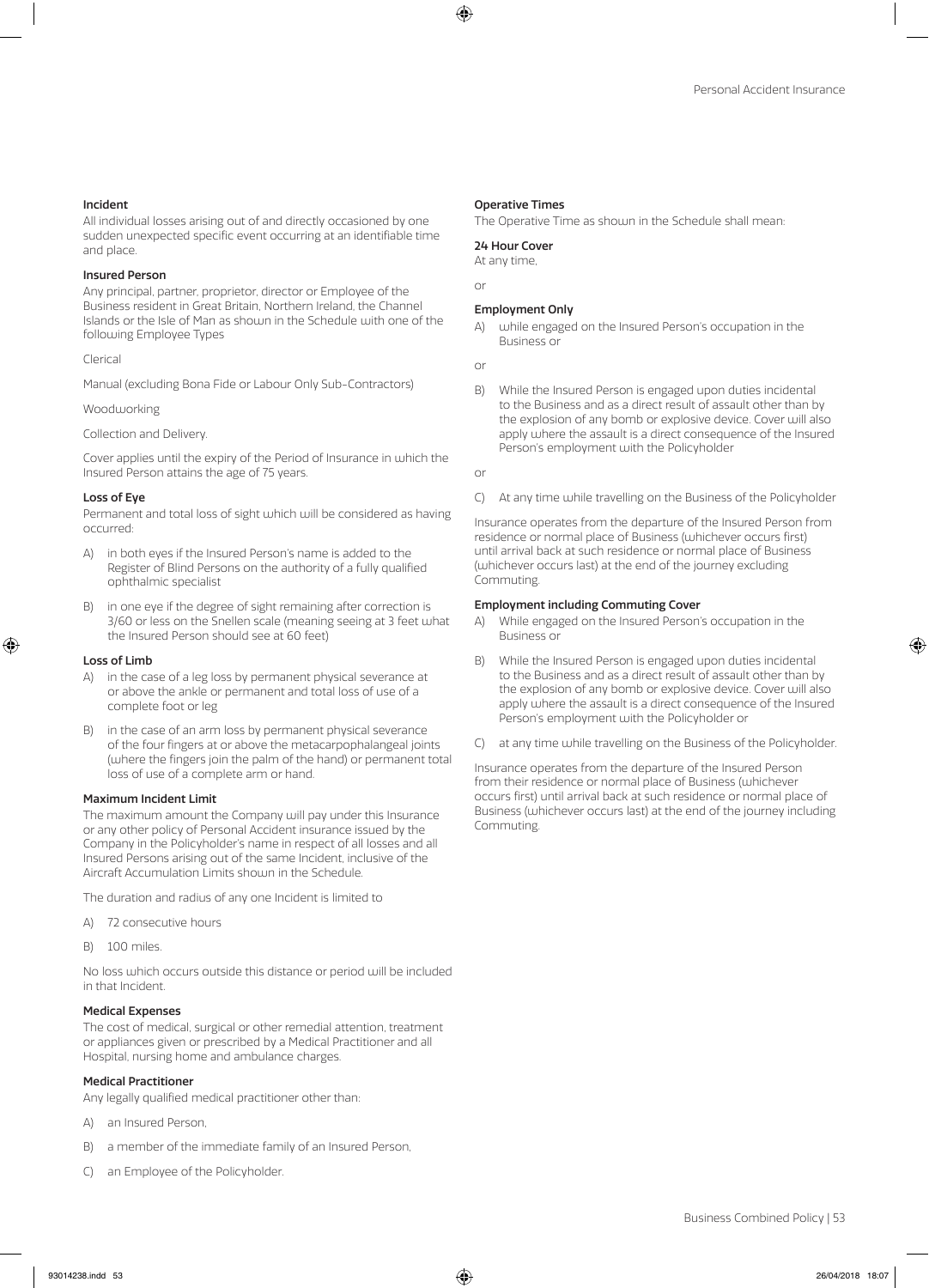# Loss of Liquor Licence Insurance

## THIS INSURANCE DOES NOT APPLY IF SHOWN AS NOT INCLUDED IN THE SCHEDULE

# The cover provided

The loss of Gross Profit suffered by the Policyholder if the Premises Licence in force is forfeited, suspended or withdrawn due to the operation of the Licensing Act, together with any resulting depreciation in value of the Premises should the Policyholder be unable to obtain a further Premises Licence within 12 months and the Policyholder sells the Premises.

# Excluding

- Loss arising from
	- A) partial removal
	- B) suspension or
	- C) any failure by the Licensing Authorities to grant any requested alterations of the Premises Licence unless such partial removal, suspension or alteration is ancillary to the Premises Licence being fully removed or suspended.
- 2 Loss arising from
	- A) actual or proposed compulsory acquisition of any of the Premises
	- B) scheme or town or country planning improvement or redevelopment

whether such loss is direct or indirect.

- 3 Loss arising from alteration after the inception of this Insurance of the law governing the grant, suspension, surrender, renewal, forfeiture,withdrawal or transfer of the Premises Licence unless the Company confirms in writing that the Insurance will apply after such alteration.
- 4 Loss arising from such refusal to renew a Premises Licence as entitles the Policyholder to claim compensation under any statute.
- 5 Loss arising from failure
	- A) other than for good cause to keep open the Premises during the times stated on the operating schedule of the Premises Licence
	- B) to maintain the Premises in good sanitary and general repair
	- C) to comply with any direction or requirement of the Licensing Authorities.
- 6 Loss arising from forfeiture of the Premises Licence occasioned wholly or in part by any act or omission by the Policyholder or by the Policyholder's failure to take all reasonable action to maintain the Premises Licence in force.
- 7 Loss arising from the Policyholder's failure to apply for or follow the correct procedures for applying for a Premises Licence under the regulations of the Licensing Act.

### 8 Terrorism

Loss caused by or happening through or in consequence directly or indirectly of

A) Terrorism regardless of any other cause or event contributing concurrently or in any other sequence to the loss

and

- B) in Northern Ireland
- 1) riot or civil commotion
- 2) strikers, locked-out workers or persons taking part in labour disturbances or malicious persons but this shall not apply to Damage by fire or explosion.

This Insurance also excludes Damage or loss resulting from Damage directly or indirectly caused by resulting from or in connection with any action aimed at controlling, preventing, suppressing or in any way relating to an act of Terrorism.

In Great Britain and Northern Ireland Terrorism means acts of persons acting on behalf of or in connection with any organisation which carries out activities directed towards the overthrowing or influencing by force or violence of Her Majesty's government in the United Kingdom or any other government de jure or de facto.

In so far that this Insurance is extended to include any situation elsewhere than in Great Britain and Northern Ireland, Terrorism means any act including but not limited to the use of force or violence or the threat of any person or group of persons whether acting alone or on behalf of or in connection with any organisation or government committed for political, religious, ideological or similar purposes including the intention to

- A) influence any government or any international governmental organisation or
- B) put the public or any section of the public in fear.

In any action, suit or other proceedings where the Company allege that by reason of this exclusion any Damage or loss resulting from Damage is not covered by this Insurance the burden of proving that such Damage or loss is covered shall be upon the Policyholder

9 Electronic Risk

Loss resulting from

- A) Damage to Data which shall include but shall not be limited to
	- i) Damage to or corruption of Data whether in whole or in part
	- ii) unauthorised appropriation of use of access to or modification of Data
	- iii) unauthorised transmission of Data to any third parties
	- iv) Damage arising out of any misinterpretation, use or misuse of Data
	- v) Damage arising out of any operator error in respect of Data.
- B) Damage to the Property Insured arising directly or indirectly from
	- i) the transmission or impact of any Virus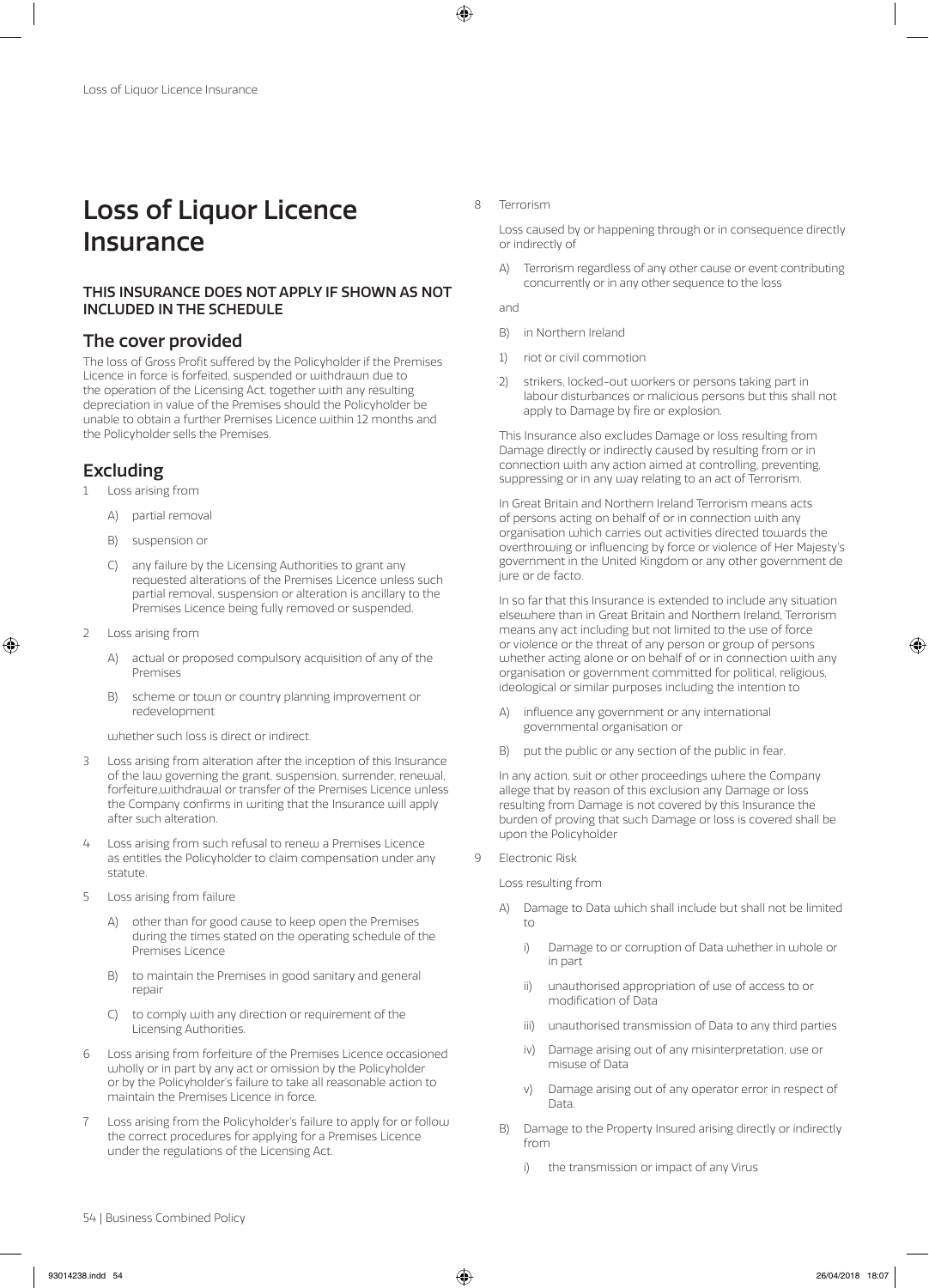- ii) unauthorised access to a System
- iii) interruption of or interference with electronic means of communication used in the conduct of The Policyholder's Business

including but not limited to any diminution in the performance of any website or electronic means of communication

- iv) Failure of a System
- v) anything described in A) above

but in respect of B) i), B) ii), B) iii) and B) iv) this shall not exclude subsequent Damage which itself results from a cause not otherwise excluded provided that such Damage does not arise by reason of any malicious act or omission.

# Conditions

The Company will pay the Policyholder in accordance with Cover A and Cover B below if during the Period of Insurance the Premises Licence is forfeited, suspended or withdrawn due to the operation of the Licencing Act.

### Cover A

The loss of Gross Profit suffered by The Policyholder during the Indemnity Period and the amount payable shall be the aggregate of

- 1 Shortage in Turnover less Turnover from Alternative Trading multiplied by the Rate of Gross Profit
- 2 Additional Expenditure less Savings in Costs but shall be subject to any trend of the Business and other circumstances affecting the Business either before or after the loss of the Premises Licence or which would have affected the Business had the loss of the Premises Licence not occurred
- 3 Professional Accountants' Charges being the reasonable charges payable by the Policyholder to their professional accountants for producing information required by The Company under the terms of the Claims Conditions and for reporting that such information is in accordance with the Policyholder's accounts.

### Cover B

The depreciation in value of the Premises solely as a result of the Policyholder selling the Premises without a Premises Licence, provided that the Policyholder has been unable to obtain a Premises Licence within twelve months of the date of the forfeiture, suspension or withdrawal of the Premises Licence.

### Reducing the chance of loss

What the Company will do

The Company shall be entitled to appeal in the Polcyholder's name against any such forfeiture, suspension or withdrawal and shall have full discretion in the conduct of any proceedings. The Policyholder shall give all such assistance as the Company may require.

What the Company expects of the Policyholder

The Policyholder shall give written notice to the Company as soon as reasonably practicable of the forfeiture, suspension or withdrawal of any Premises Licence or of any Event likely to prejudice the Premises Licence coming to the Policyholder's knowledge stating (as far as is practicable) the grounds on which any order was made or the particulars of such Event.

As soon as practicable after the forfeiture or withdrawal of a Premises Licence the Policyholder shall deliver to the Company a detailed statement of the loss with all such proofs and information as may reasonably be required together with (if required) a Statutory Declaration of the truth and accuracy of such statement. The Policyholder shall permit the Company to take proceedings at the Company's expense to recover compensation or secure indemnity from any party in respect of anything covered by this Insurance.

The Policyholder shall give written notice to the Company of any alteration in the risk which renders void, voidable or liable to be forfeited, suspended or withdrawn any Premises Licence or which does or might occasion any disqualification. Subject to such notice the Policyholder shall be deemed to have reaffirmed at each Renewal Date the information the Policyholder provided at the inception of cover and contained in the Statement of Fact.

The Policyholder shall use due diligence to

- 1 comply with the terms of the Premises Licence in the provision of accommodation, food, refreshments and entertainment
- 2 comply with the standards required by the fire, planning and food hygiene authorities.

The Policyholder shall exercise against any Employee or agent who is responsible for the day-to-day running of the licensed Premises all rights powers and privileges which the Policyholder may be entitled to exercise to protect any Premises Licence against loss or to protect the Policyholder's interest in the Premises. The Policyholder shall make all such applications as the Policyholder may be entitled to do under the Licensing Act to prevent the loss of the Premises Licence by non-renewal, forfeiture or withdrawal of the Premises Licence.

In the event of the death, bankruptcy or incapacity of any Employee or agent responsible for the day-to-day running of the licensed Premises or if such person shall abscond or be convicted of any offence the Policyholder shall produce a suitable person to replace them.

No alterations shall be made to the Premises without the sanction of the Licensing and other competent authorities nor shall any offer be made to surrender or discontinue any Premises Licence without the Company's written consent.

### Settlement of a claim under Cover A

If the Policyholder wishes to make claim under this Insurance the Policyholder shall

- 1 notify the Company as soon as reasonably practicable
- 2 take and permit to be taken any action which may be reasonably practicable to minimise or check any interruption of or interference with the Business or to avoid or diminish the loss
- 3 at the Policyholder's own expense provide the Company within 30 days after the expiry of the Indemnity Period or within such further time as the Company allow full details in writing of the claim
- 4 at the Policyholder's own expense provide the Company with all such books of account, documents, accounting and other information, proofs, explanations and evidence as may reasonably be required by the Company for the purpose of verifying the claim. Any such accounting information required may be produced by professional accountants if at the time they are regularly acting as such for the Policyholder and their report shall be prima facie evidence of the information to which the report relates.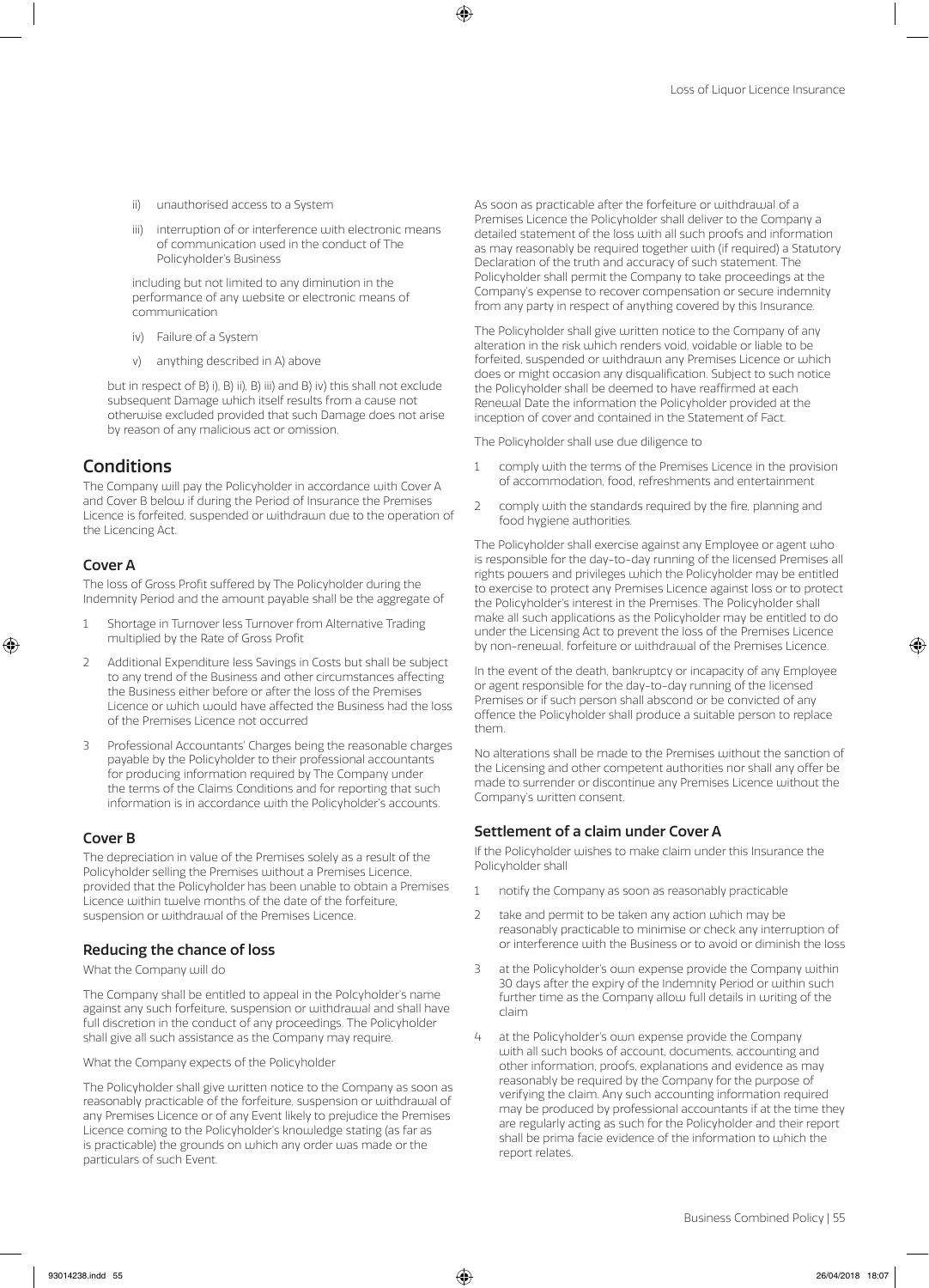### Penalty for not complying

If the Policyholder do not comply with what the Company require of the Policyholder in Settlement of a claim under Cover A

- 1 no claim under this Insurance shall be payable and
- 2 any payment on account of the claim already made shall be repaid to the Company forthwith

### Special Provisions

If any difference arises as to the amount to be paid under this Insurance (liability being otherwise admitted) such difference shall be referred to an arbitrator to be appointed by the parties in accordance with the Arbitration Act 1996 or any subsequent legislation replacing that. Where any difference is to be referred to arbitration the making of an award shall be a condition precedent to any right of action against the Company.

If any claim under this Insurance is in any respect fraudulent or if any fraudulent means or devices are used by the Policyholder or anyone acting on the Policyholder's behalf to obtain any benefit under this Insurance all benefit hereunder shall be forfeited.

If at the time of the forfeiture or withdrawal of any Premises Licence there is any other insurance covering the same loss the Company shall not pay more than its rateable portion of any claim.

The Company shall in no case be bound to accept notice of the transfer of interest arising hereunder and nothing herein contained shall give any right against the Company to any person other than the Policyholder except the transferee approved by the Company which approval shall not be unreasonably withheld.

In connection with any claims against the Policyholder, the Company may at any time pay to the Policyholder the Limit of Indemnity or any lesser amount for which such claims can be settled and after that the Company shall relinquish the control of such claims and be under no further liability in connection with them except for costs and expenses for which We may be responsible in respect of matters prior to the date of such payment.

# Current Cost Accounting

For the purpose of the Definitions referred to in this Insurance any adjustment implemented in current cost accounting shall be disregarded.

# **Definitions**

### Act

The Licensing Act 2003 in England and Wales.

### Additional Expenditure

The additional expenditure necessarily and reasonably incurred for the sole purpose of avoiding or diminishing the Shortage of Turnover which would have occurred but for that expenditure during the Indemnity Period in consequence of the loss of the Premises Licence but not exceeding the amount of the reduction in Gross Profit thereby avoided.

### First Insured

As stated in the Schedule.

### Gross Profit

The amount by which the sum of the amounts of the Turnover and closing stock shall exceed the sum of the amounts of the Uninsured Working Expenses and opening stock. The amounts of the opening and closing stocks shall be arrived at in accordance with the Policyholder's normal accountancy methods, due provision being made for depreciation.

#### Indemnity Period

The period beginning with the loss of the Premises Licence and ending not later than the date a Premises Licence is re-obtained or 12 months after the date of the loss of the Premises Licence (whichever shall be the earlier) during which the results of the Business shall be affected in consequence of the loss of the Premises Licence provided that if the Premises are disposed of within 12 months after the loss of the Premises Licence the Indemnity Period shall terminate upon disposal.

### Mortgagee

As stated in the Schedule.

### Premises

The premises in respect of which the Premises Licence is indemnified hereunder and as specified in the Schedule.

### Premises Licence

As stated in the Schedule.

### Professional Accountants' Charge

The reasonable charges payable by the Policyholder to their professional accountants for producing information required by the Company under the terms of the Conditions and for reporting that such information is in accordance with the Policyholder's accounts.

### Rate of Gross Profit

The rate which but for the loss of the Premises Licence Gross Profit would have borne to Turnover during the Indemnity Period subject to the Other Circumstances Clause.

### Savings in Costs

Any of the charges or expenses of the Business payable out of Gross Profit which cease or reduce in consequence of the loss of the Premises Licence during the Indemnity Period.

### Shortage of Turnover

The amount by which the Turnover during the Indemnity Period shall in consequence of the forfeiture, suspension or withdrawal of the Premises Licence fall short of the Turnover which but for the loss of the Premises Licence would have been achieved during the Indemnity Period subject to the Other Circumstances Clause.

### Turnover

The money paid or payable to the Policyholder for goods sold and delivered and for services rendered in course of the Business at the **Premises** 

### Turnover from Alternative Trading

The money paid or payable for goods sold and delivered and for services rendered during the Indemnity Period elsewhere than at the Premises either by or on behalf of the First Insured for the benefit of the Business.

### Uninsured Working Expenses

Purchases and discounts relative thereto and bad debts (unless otherwise stated in the Policy). The words and expressions used in the definition of Uninsured Working Expenses shall have the meaning usually attached to them in the books and accounts of the Policyholder.

The following notes refer to the above definitions:

- A) To the extent that the Insured is accountable to the tax authorities for Value Added Tax all terms in this insurance shall be exclusive of such tax.
- B) For the purpose of the interpretations contained in this section of the Policy any adjustment implemented in current cost accounting shall be disregarded.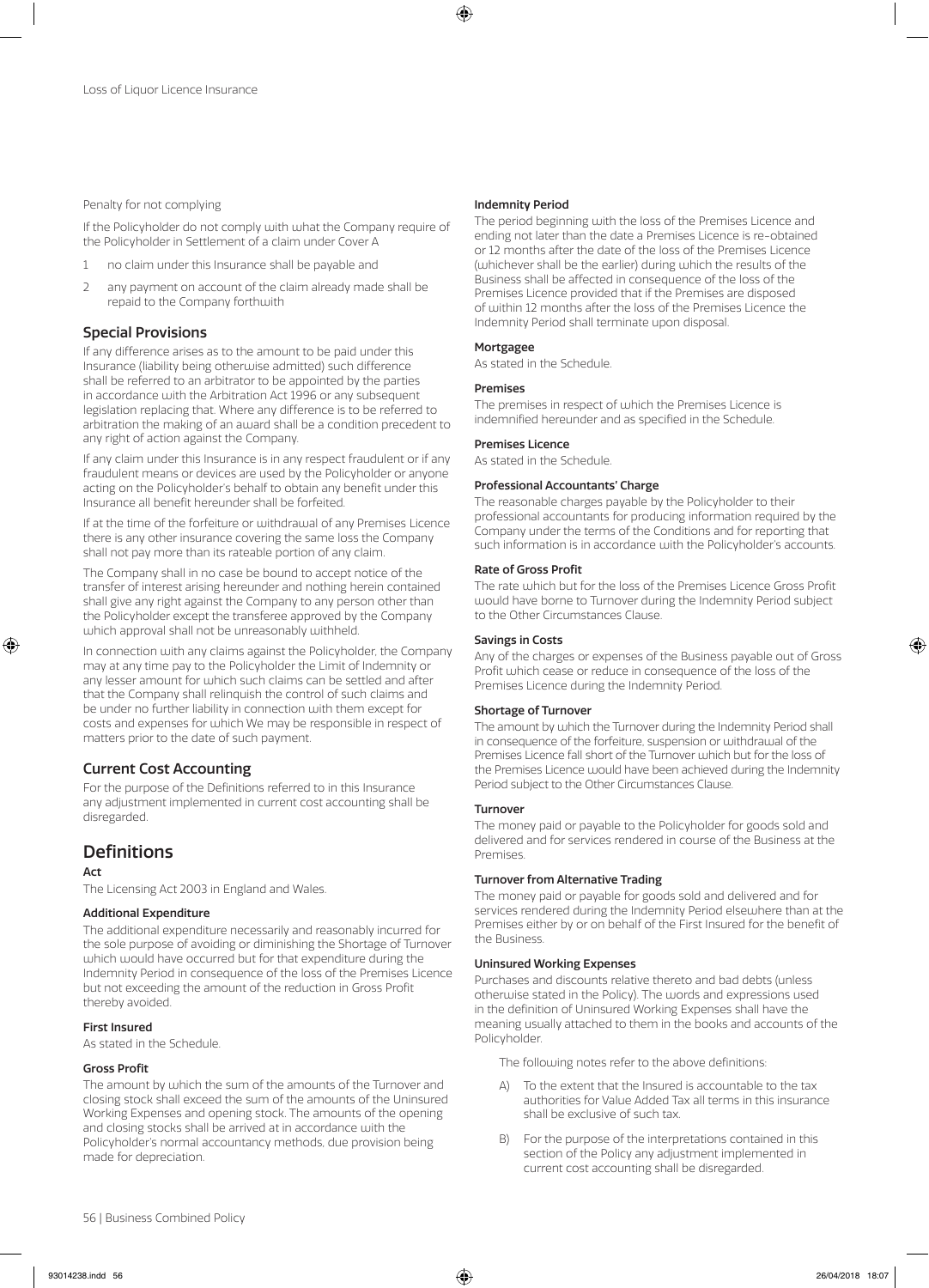# Legal Expenses Insurance

# THIS INSURANCE DOES NOT APPLY IF SHOWN AS NOT INCLUDED IN THE SCHEDULE

This is a 'claims made' insurance.

This insurance covers claims or circumstances notified to the Company during the Period of Insurance.

# The Insurance Provided

The Company will indemnify the Policyholder in respect of Legal Expenses which arise from Legal Proceedings that:

- 1 are notified to Us during the Period of Insurance and
- 2 arise from the usual conduct of the Policyholder's Business and
- 3 are brought by or against the Policyholder within the jurisdiction of a court within the Territorial Limits,

in respect of

# Insured Incident 1 – Employment

- the defence of any Legal Proceedings, brought in an employment tribunal, arising from a dispute with an Employee, ex-Employee or prospective Employee relating to:
	- A) their contract of employment with the Policyholder,
	- B) actual or alleged breaches of their statutory rights under employment legislation.
- 2 the pursuit of any Legal Proceedings to recover possession of Premises which are owned by the Policyholder but occupied by an Employee or ex-Employee,

### provided that:

- the Policyholder has sought and followed advice from Our Legal Consultants before materially changing or attempting to change the particulars of an Employee's contract of employment or dismissing an Employee (whether or not by reason of redundancy),
- 2 the Policyholder agrees to the appointment of the legal personal representative in accordance with Claims Settlement Condition 7a).

## Insured Incident 2 – Prosecution Defence

the defence of any Legal Proceedings arising from:

- 1 any actual or alleged act or omission by the Policyholder relating to an appeal against the service of an improvement, prohibition or suspension notice under the:
	- A) Health and Safety at Work etc Act 1974 or the Health and Safety (Northern Ireland) Order 1978,
	- B) Food Safety Act 1990,
	- C) Consumer Protection Act 1987.
- 2 civil action taken against the Policyholder for:
	- A) wrongful arrest in respect of an accusation of theft,
	- B) any activities as a trustee of a pension fund set up for the benefit of the Policyholder's employees,

3 the Policyholder's prosecution in a court of criminal jurisdiction.

# Insured Incident 3 – Taxation

- 1 entering a response to a full enquiry by HM Revenue & Customs into a self-assessment tax return following the issue of a formal notice. This includes representation at a first tier tribunal hearing,
- 2 entering a response to an examination by HM Revenue & Customs following an Employer Compliance Review which arose from and related to an expression of dissatisfaction with the Policyholder's PAYE or National Insurance Contribution affairs,
- 3 an appeal against a written VAT decision or assessment issued by HM Revenue & Customs. This includes the local review procedure and any VAT tribunal.

## Insured Incident 4 – Property

the pursuit or defence of Legal Proceedings relating to the Policyholder's rights as the owner or occupier of land or buildings physically occupied by the Policyholder.

Provided that:

- 1 the Policyholder has suffered or could suffer a financial loss if Legal Proceedings are not pursued or defended,
- 2 the property has been disclosed to Us in writing as part of the insurance proposal and accepted by the Company.

### Insured Incident 5 – Contract Disputes

the pursuit or defence of Legal Proceedings arising from a dispute with a customer or supplier, in respect of a contract with that customer or supplier, for the sale, purchase, hire or supply of goods or services.

Provided that:

the Policyholder entered into the contract or alleged contract during the Period of Insurance.

### Insured Incident 6 – Data Protection

1 the defence of any Legal Proceedings brought against the Policyholder for compensation under Section 13 of the Data Protection Act 1998;

provided that the Policyholder is already registered with the Data Protection Commissioner,

- 2 an appeal by the Policyholder against:
	- A) the refusal of the Policyholder's application for registration by the Data Protection Commissioner,
	- B) the refusal of an application for alteration of registered particulars by the Data Protection Commissioner,
	- C) an enforcement notice,
	- D) a de-registration notice,
	- E) a transfer prohibition notice.

In respect of 1 and 2 above the Policyholder must agree to the appointment of the Legal Representative in accordance with Claims Settlement Condition 7A).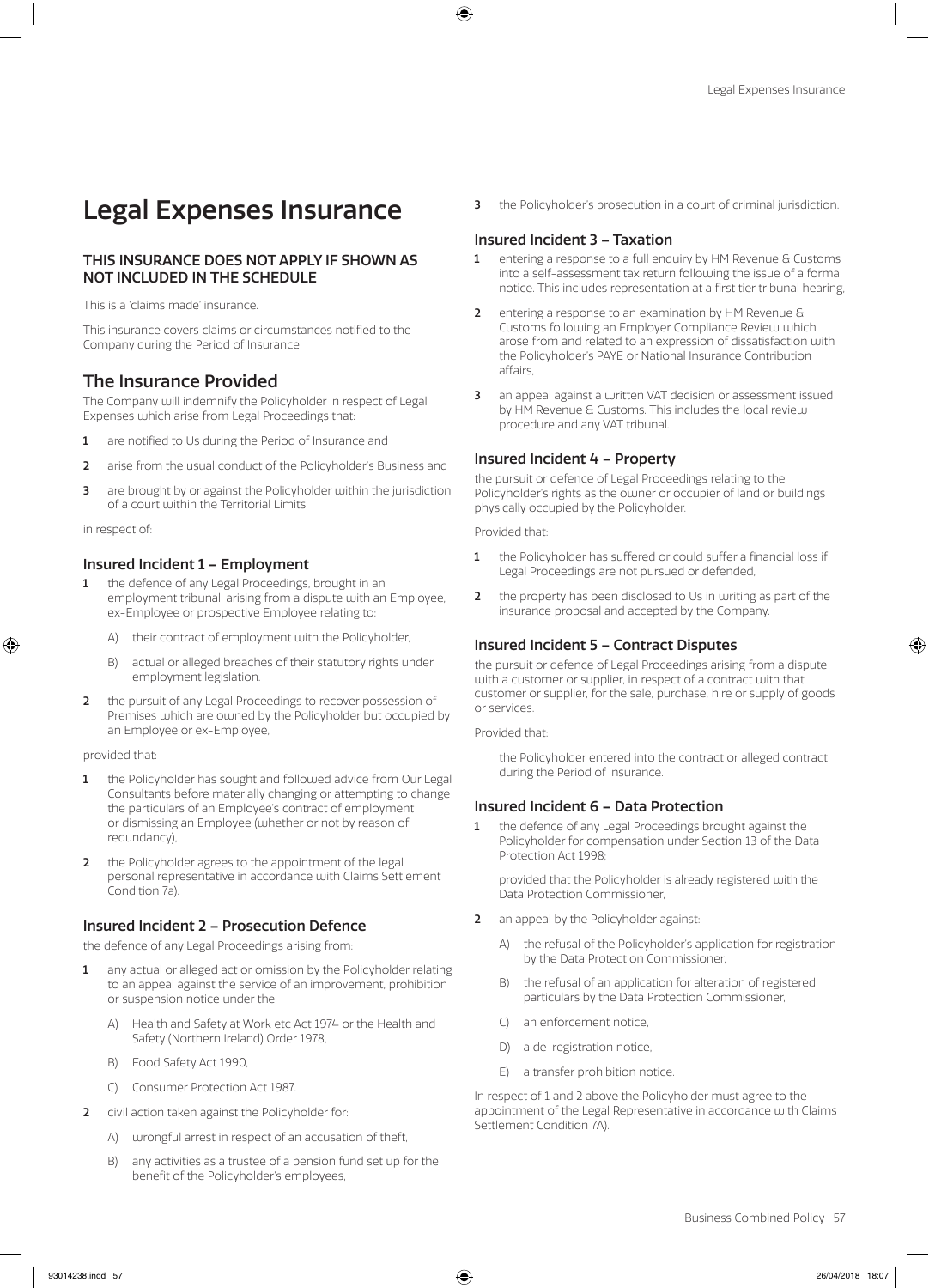### Insured Incident 7 – Bodily Injury

the pursuit of compensation following an event which causes death of or bodily injury to the Policyholder.

This section extends to cover members of the Policyholder's family who suffer bodily injury following an event that also causes bodily injury to the Policyholder.

### Insured Incident 8 – Statutory Licence

an appeal to the relevant statutory body or court concerning a decision by a registration authority where the authority suspends, revokes, alters the terms of or refuses to renew a statutory licence:

Provided that:

- 1 no appeal was made in the twelve months prior to the inception of this section of the Policy,
- 2 the Policyholder has suffered or would suffer a pecuniary loss if Legal Proceedings are not pursued.

# Conditions

# THE FOLLOWING CONDITIONS SPECIFICALLY APPLY IN RESPECT OF LEGAL EXPENSES INSURANCE

### Record Keeping

The Policyholder must take all reasonable care in keeping business books, records and accounts. Tax returns are to be submitted without undue delay and accounts and related taxation computations are to be submitted to the proper government department within the statutory period laid down at the end of the relevant period of account.

Failure to comply with this requirement may result in the Company not paying the Policyholder's Legal Expenses claim.

# Claims Settlement Conditions

The following claims conditions are specific to Legal Expenses Insurance:

### 1 Consent

Our consent to pay Legal Expenses must be obtained in writing. Legal expenses incurred before such consent is given will not be covered. Any consent given will remain effective whilst the Policyholder can satisfy Us that:

A) there are reasonable prospects of successfully pursuing or defending the Legal Proceedings,

and

B) it is reasonable in all the specific circumstances of the case for Legal Expenses to be provided.

In circumstances where We have chosen a representative to act on the Policyholder's behalf We will pay Legal Expenses incurred for providing the initial assessment of the claim irrespective of the prospects of success or whether the claim is covered under this Policy.

Where the Policyholder has chosen their own representative any Legal Expenses incurred in providing initial assessment shall only be covered where there are reasonable prospects of successfully pursuing or defending the Legal Proceedings and the claim is covered under all other terms and conditions of the Policy.

The decision to grant consent will take into account the advice of the Policyholder's Legal Representative as well as that of Our own advisers. We may require, at the Policyholder's expense, an opinion of counsel on the merits of the Legal Proceedings. If the claim is subsequently admitted the Policyholder's costs in obtaining such an opinion and providing such advice will be covered under this insurance.

If the Policyholder decides to commence or continue Legal Proceedings for which We have denied support under Claims Settlement Condition 1A) and is successful, We will pay Legal Expenses as if We had given Our consent in the first instance.

### 2 Minimising Claims or Legal Proceedings

The Policyholder must take all reasonable measures to minimise the risk or likelihood of claims, and the cost of Legal Proceedings.

### Failure to comply with this requirement may result in the Company not paying the Policyholder's Legal Expenses claim.

### 3 Arbitration

Any dispute between the Policyholder and Us or the Company in respect of this section of the Policy may be referred to a single arbitrator who shall be either a solicitor or barrister agreed upon by both parties. Failing agreement, the arbitrator shall be nominated by the President of the appropriate Law Society, Bar Council or professional body within the Territorial Limits.

The party against whom the decision is made shall meet the costs of the arbitration in full. If the decision is not clearly made against either party the arbitrator shall have the power to apportion costs. If the decision is made in favour of Us or the Company, the Policyholder's costs shall not be recoverable under this Policy.

### 4 Insolvency of Policyholder

If the Policyholder is insolvent when a claim is notified to Us or becomes insolvent during the course of any Legal Proceedings, to which the Company has given support, the Company has the right to refuse to admit a claim or immediately to withdraw its support from a claim. The Policyholder shall be deemed insolvent upon the appointment of an office-holder within the meaning given by section 233 (1) or 372 (1) of the Insolvency Act 1986.

### 5 Notification of Claims

It is a requirement of the Company's liability that We must be notified in writing immediately the Policyholder is aware of any actual or alleged act, omission or dispute which has given or may give rise to any Legal Proceedings involving the Policyholder. If the Policyholder fails to notify Us of any actual or alleged act, omission or dispute during the Period of Insurance any claim arising from such actual or alleged act, omission or dispute will not be admitted.

Where such notification has been given, the Company agrees to treat any subsequent Legal Proceedings in respect of the circumstances notified as though the Legal Proceedings had been made or brought during the Period of Insurance.

### Failure to comply with this requirement may result in the Company not paying the Policyholder's Legal Expenses claim.

### Special Procedure

If a form ET1 (Originating Application) is received from an employment tribunal the Policyholder must immediately forward it to Us with form ET3 (Notice of Appearance by Respondent) which should be left blank.

In view of the 21 days' statutory time limit this must be done immediately.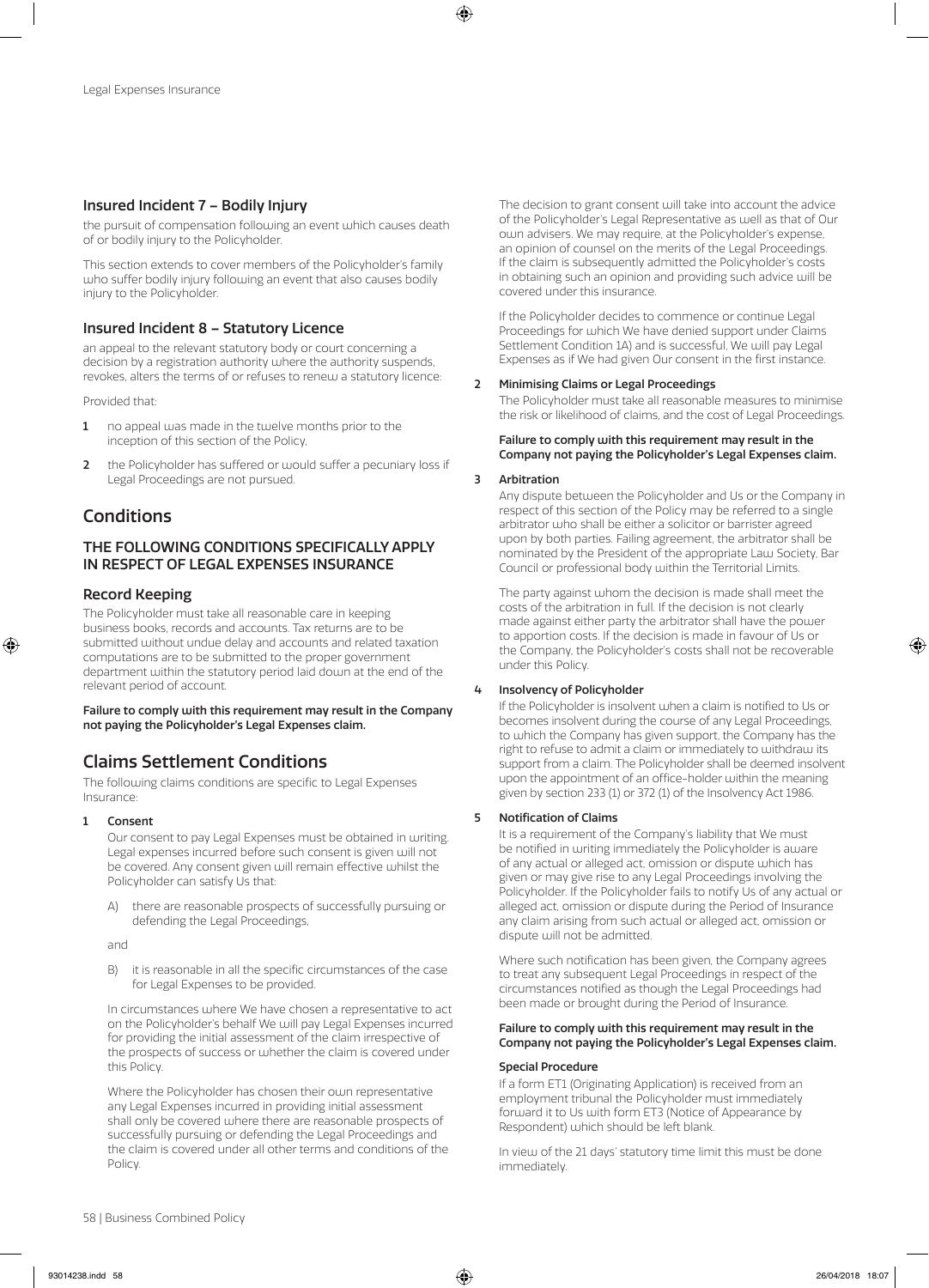### Failure to comply with this Special Procedure may result in the Company not paying the Policyholder's Legal Expenses claim.

### 6 Appeal Procedure

Our consent must be obtained if the Policyholder wishes to appeal against the judgment of a court. A written application must be submitted to Us at least 10 working days before the final date for lodging the appeal. The application must state the reasons for bringing the appeal. We will inform the Policyholder of Our decision.

The Policyholder must co-operate in an appeal against the judgment of a court at Our request.

### 7 Conduct of Legal Proceedings

- A) Nomination of the Legal Representative
	- In respect of any and all claims where the Company may be liable to pay an award of compensation, We have the right to choose the Legal Representative.
	- ii) In respect of all other claims covered by the Policy:

Where court papers have been issued (or received), or where there is a conflict of interest, the Policyholder is free to choose a suitably qualified Legal Representative.

Where the Policyholder has selected a Legal Representative of the Policyholder's own choice, We will only pay Legal Expenses up to the limit specified by the Standard Legal Expenses. Any Legal Expenses in excess of the Standard Legal Expenses will be the responsibility of the Policyholder.

In selecting the Legal Representative the Policyholder shall have a duty to minimise the cost of Legal Proceedings.

We may choose not to accept a representative chosen by the Policyholder. If this occurs We will explain why. If there is a disagreement over the choice of representative in these circumstances, the Policyholder may choose another suitably qualified person and submit the name of that person to Us for consideration. If We cannot agree on a representative or whether Legal Proceedings are necessary the Policyholder can take the matter to an independent arbitrator. The arbitration process is set out in Claims Settlement Condition 3.

In all circumstances except those described in 7a)ii) above, We shall choose a representative to act on the Policyholder's behalf.

If the Policyholder's choice of representative has to undertake work to familiarise themselves with the work already undertaken on the case, We will not pay for this work to be done. We will not pay the Policyholder's choice of representative more than We would pay Our own choice of representative.

iii) In the period before We agree that Legal Proceedings are necessary We reserve the right to seek to obtain a settlement on the Policyholder's behalf. The settlement will be subject to the Policyholder's agreement, which the Policyholder will not unreasonably refuse.

Any representative is appointed in the Policyholder's name to act for the Policyholder.

B) All information to be given to the Legal Representative

The Legal Representative must be given all information and assistance required. This must include a complete and truthful account of the facts of the case and all relevant documentary or other evidence in the Policyholder's possession. The Policyholder must obtain or execute all documents as may be necessary and attend any meetings or conferences when requested. The Policyholder owes the same obligations to Us as to the Legal Representative.

C) Access to the Legal Representative

We are entitled to obtain from the Policyholder's Legal Representative any information, document, or advice relating to a claim under this insurance, whether or not privileged. On request the Policyholder will give any instructions necessary to ensure such access.

D) Instruction of counsel or appointment of expert witnesses

If the Legal Representative wishes to instruct counsel or appoint expert witnesses We will not unreasonably withhold Our consent. The names of counsel or the expert witnesses must be submitted to Us together with an explanation of the necessity for such action.

E) Our right to pay the Policyholder instead of indemnifying Legal Expenses

We may elect to pay the Policyholder a reasonable sum not exceeding the realistic estimated value of any claim instead of indemnifying any Legal Expenses. Such a decision will be entirely at Our discretion and will be in full and final settlement of the Policyholder's claim.

F) Offer of settlement

The Policyholder must inform Us in writing as soon as an offer to settle Legal Proceedings is received or a payment into court is made. The Policyholder will not unreasonably withhold consent to the Legal Representative making an offer to settle the Legal Proceedings.

The Policyholder must not enter or offer to enter into any agreement to settle without Our prior written consent. Any such agreement must take into account the Company's interest in the recovery of costs.

If the Policyholder unreasonably withholds agreement to a settlement We reserve the right to withdraw Our support.

G) Withdrawal by the Policyholder

Where the Company has provided an indemnity for Legal Expenses and the Policyholder withdraws from the Legal Proceedings without Our agreement, the Company shall be entitled to reimbursement for all Legal Expenses paid.

H) Payment of Legal Expenses

All bills relating to any Legal Proceedings which the Policyholder receives from the Legal Representative should be forwarded to Us without delay.

Bills must be certified by the Policyholder to the effect that the charges have been properly incurred and that We are authorised to settle on the Policyholder's behalf. Gross sum bills must be accompanied by a breakdown setting out the work done and rates applied.

If requested the Policyholder must ask the Legal Representative to submit the bill of costs for assessment or audit.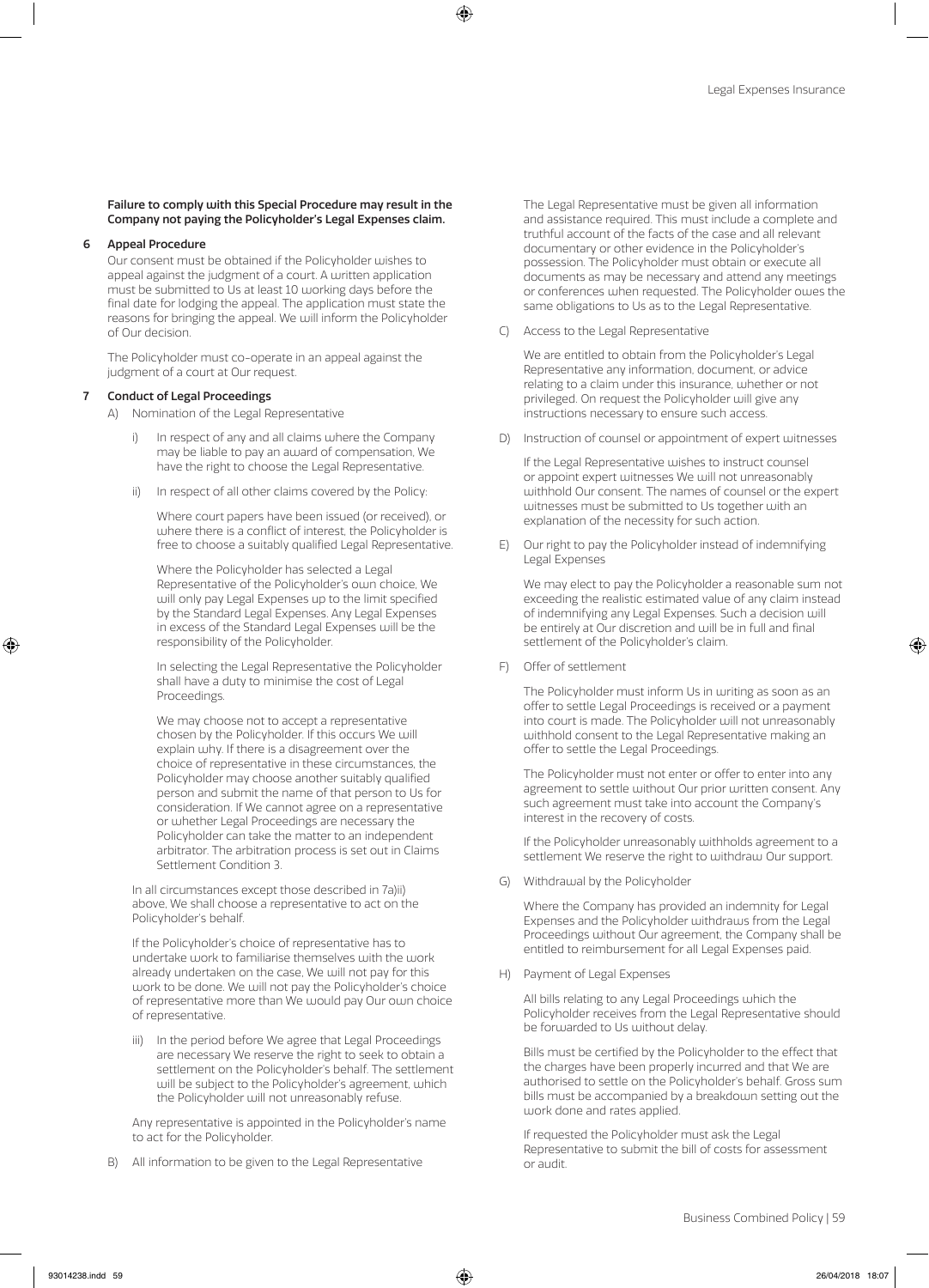The provision of indemnity for any Legal Expenses does not imply that all Legal Expenses will be paid. If the Policyholder is in doubt We should be consulted.

The Policyholder must not, without Our written consent, enter into any agreement with the Legal Representative as to the payment of Legal Expenses.

I) Recovery of costs and expenses

The Policyholder through the Legal Representative shall be responsible for the repayment to the Company of any:

i) award of costs in favour of the Policyholder,

or

ii) costs agreed to be paid to the Policyholder as part of any settlement.

When the total amount of Legal Expenses incurred is within the Limit of Indemnity, the Policyholder and the Company will share any Legal Expenses that are recovered according to the proportion paid.

Where the total cost of the legal action exceeds the Limit of Indemnity, the Policyholder and the Company shall have priority over any other parties with an interest in any costs recovery. The Policyholder and Company shall share such recovery according to the proportion paid, subject to the Company's right of recovery being restricted to the Limit of Indemnity

# Extensions

### 1 Jury Service Allowance

The Company will indemnify the Policyholder in respect of Jury Service Allowance provided that such attendance commences during the Period of Insurance and within the Territorial Limits.

Limit of Indemnity entity and the E150 per person per day

### 2 Witness Attendance Allowance

The Company will indemnify the Policyholder in respect of Witness Attendance Allowance provided that such attendance commences during the Period of Insurance and within the Territorial Limits.

Limit of Indemnity £150 per day,

subject to a Limit of Indemnity of £10,000 in total in respect of all Events notified during any Period of Insurance.

### 3 Taxation Proceedings

Limit of Indemnity £25,000 in respect of Any One Event for Legal Expenses arising out of Taxation Proceedings,

subject to a Limit of Indemnity of £100,000 in total in respect of all Events notified during any Period of Insurance arising out of Taxation Proceedings.

### 4 Legal Advice

The Company will provide the Policyholder with confidential advice and guidance on legal matters affecting the business. To access this service contact the Company's legal consultants on 0845 078 7543 quoting 70201.

This service is available 24 hours a day, 365 days a year. The Company accepts no responsibility for failure of this service for reasons outside of the Company's control.

# **Exclusions**

The Company shall not be liable for Legal Expenses in respect of:

- 1 the period before We have agreed in writing to support the Legal Proceedings,
- 2 work undertaken without our prior written agreement
- 3 the defence of any Legal Proceedings made or brought against the Policyholder arising from any actual or alleged:
	- A) death, bodily injury, disease or illness of any person,
	- B) loss, destruction or Damage to any property,
	- C) breach of any professional duty,
	- D) breach of any duty owed as a director or officer of any company. This does not apply where the breach or alleged breach relates to taxation disputes and cover is provided under Insured Incident 3 - Taxation.
- 4 any Legal Expenses that are in excess of the Standard Legal Expenses where the Policyholder has nominated their own representative to act as the Legal Representative.
- 5 any Legal Proceedings brought outside the Territorial Limits,
- 6 any Legal Proceedings where a reasonable estimate of the likely irrecoverable element of any Legal Expenses to be paid would exceed a realistic financial valuation of the Policyholder's claim,
- 7 any Legal Proceedings where the Policyholder is, or but for the existence of this section of the Policy would be, entitled to cover under any other insurance policy actually held or would be entitled to cover under any policy which the Policyholder is required to hold by law,
- 8 any actual or alleged act, omission or dispute occurring prior to, or existing at inception or renewal of this Policy and which the Policyholder knew (or ought reasonably to have known) was likely to give rise to Legal Proceedings,
- 9 any Legal Proceedings arising from:
	- A) the Policyholder's intentional wrongdoing or
	- B) an act or omission with reckless disregard as to its consequences.
- 10 any dispute between the Policyholder and any subsidiary, parent, associated or sister company or between shareholders, directors, partners or any other person who is or would be entitled to indemnity at the Policyholder's request,
- 11 damages, fines or penalties of any nature incurred by the Policyholder in Legal Proceedings,
- 12 any VAT attaching to Legal Expenses incurred with Our consent which is recoverable by the Policyholder,
- 13 the defence of any Legal Proceedings arising from or relating to any actual or alleged dishonesty, fraud or malicious conduct of the Policyholder unless such proceedings are successfully defended,
- 14 the pursuit or defence of any action alleging defamation or malicious falsehood,
- 15 the pursuit or defence of any Legal Proceedings relating to patents, copyrights, design rights, moral rights, trade or service marks, registered designs, passing off, trade secrets or confidential information,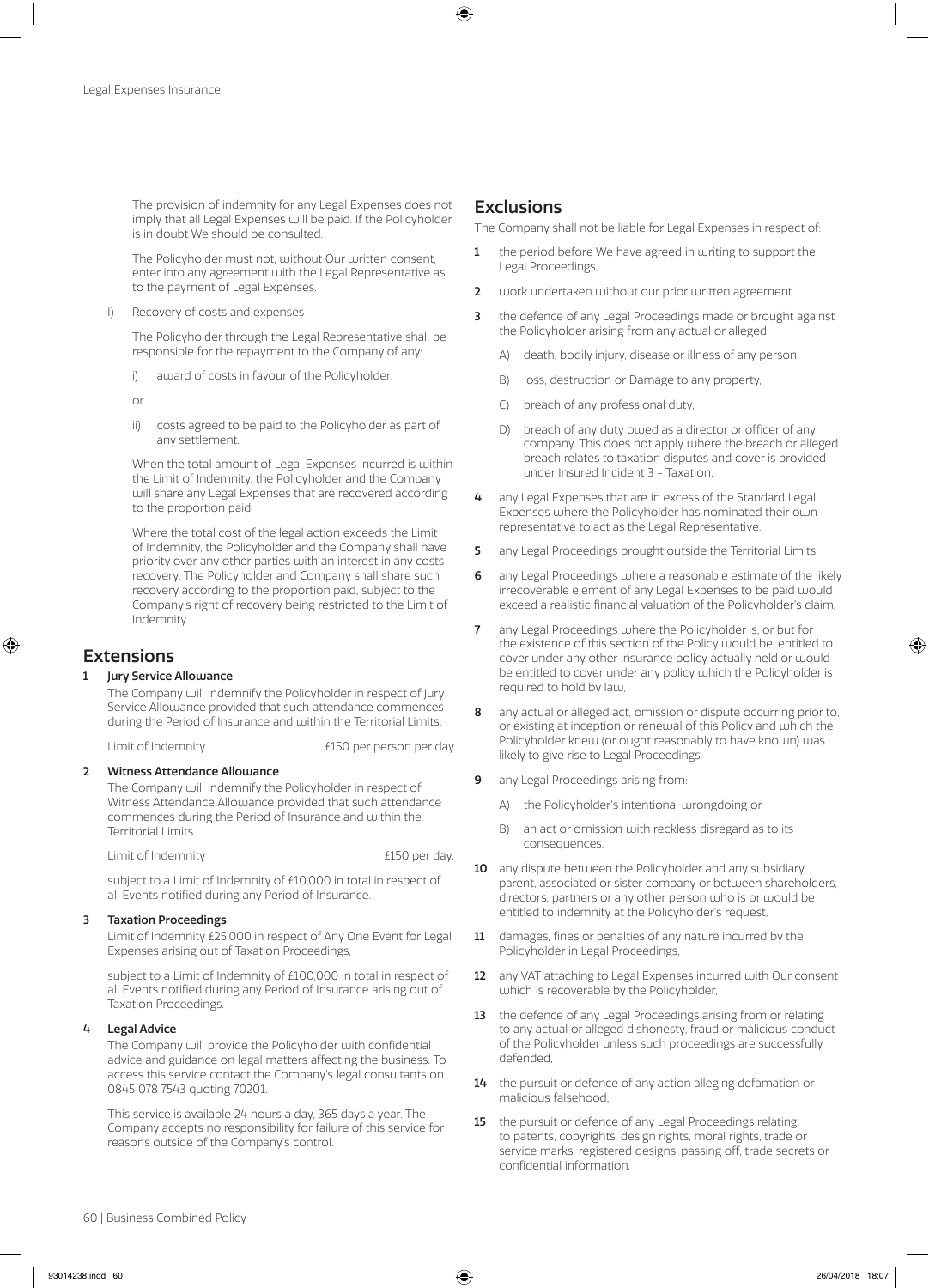- 16 the pursuit or defence of Legal Proceedings between the Policyholder and a central or local government authority concerning the imposition of statutory charges except where an appeal is allowed at law,
- 17 an application for judicial review,
- 18 any alternative funding arrangement or insurance or costs which are only payable where a successful outcome to a legal action is achieved,
- 19 the defence of any Legal Proceedings arising from or relating to seepage, pollution or contamination of any kind,
- 20 any Legal Proceedings arising directly or indirectly from:
	- A) equipment failing correctly to recognise data representing year 2000 or any other date in such a way that it does not work properly or at all,
	- B) computer viruses, including any program or software which prevents any operating system, computer program or software working properly or at all.

This does not apply to any claim relating to compensation for bodily injury.

- 21 any Legal Proceedings directly or indirectly caused by, contributed to, or arising from:
	- ionising radiations or contamination by radioactivity from an irradiated nuclear fuel or from any nuclear waste from the combustion of nuclear fuel,
	- B) the radioactive, toxic, explosive or other hazardous properties of any explosive nuclear assembly or nuclear component thereof.
- 22 any cause, event or circumstance occurring prior to or existing at the inception of this Policy and which the Policyholder knew, or ought reasonably to have known, may give rise to a claim by or against the Policyholder.

# Additional Exclusions Specific to Insured Incidents 1 to 8

## Exclusions Specific to Insured Incident 1 - Employment

The Company will not pay Legal Expenses arising from or relating to:

- 1 any benefit due under a contract of employment,
- 2 any payment made in respect of redundancy,
- 3 the Transfer of Undertakings (Protection of Employment) Regulations 1981 or the Equal Pay Act 1970,
- 4 any claim where the Policyholder does not appoint the Legal Representative in accordance with Claims Settlement Condition 7a),
- 5 any dispute that arises within three months of the inception of the Policy,
- a dispute within the first six months of the Policy where a warning was given to an Employee six months prior to the Policy's inception,
- any compensatory award made against the Policyholder relating to:
	- A) trade union activities including membership or non-membership,
	- B) pregnancy, maternity or paternity rights.
- 8 any award made because of the Policyholder's failure to provide written reasons for dismissal,
- **9** any compensatory award specified in a reinstatement or re-engagement order or made because of the Policyholder's failure to provide written reasons for a dismissal,
- 10 any awards to the extent that they relate to contractual rights accruing to the Employee, ex-employee or prospective Employee prior to the actual or alleged breach of the actual or alleged contract of employment,
- 11 a matter which is more specifically covered by another section of this Policy or would have been had it not been for an exclusion or proviso applying to that section.

## Exclusions Specific to Insured Incident 2 – Prosecution Defence

The Company will not pay Legal Expenses:

- 1 arising from or relating to any Legal Proceedings involving the ownership, possession, hiring or use of a motor vehicle, aircraft or water craft,
- 2 arising from or relating to any Legal Proceedings concerning to any alleged deliberate or intentional act unless charges are dismissed or the Policyholder is acquitted,
- 3 incurred in a Magistrates' Court that are in excess of what would be allowed should a full Representation Order have been granted,
- 4 incurred in the Crown Court that are in excess of any contribution required under the terms of the Representation Order,
- 5 in respect of a claim where it is alleged that the Policyholder has breached the terms and conditions of a Representation Order,
- 6 arising from or relating to a matter which is more specifically covered by another section of this Policy or would have been had it not been for an exclusion or proviso applying to that section.

### Exclusions Specific to Insured Incident 3 – Taxation

The Company will not pay Legal Expenses arising from or relating to:

- 1 any claim where a Tax Avoidance Scheme has been used by the Policyholder,
- 2 an enquiry undertaken under Section 60 or 61 of the VAT Act 1994 or any investigation or enquiry by the Investigations Division of HM Revenue & Customs, HM Revenue & Customs Internal Governance or Criminal Investigations,
- 3 any investigation or inspection by HM Revenue & Customs that commenced prior to the inception of this Policy,
- 4 any work in connection with the normal reconciliation of the annual accounts and VAT returns where such reconciliation has not been undertaken prior to the dispute or investigation arising,
- 5 the Policyholder's actual or alleged misstatement with intent to deceive contained in any relevant business books, records or returns. If such intent to deceive is shown the Company shall be entitled to recover such indemnity as it has actually provided,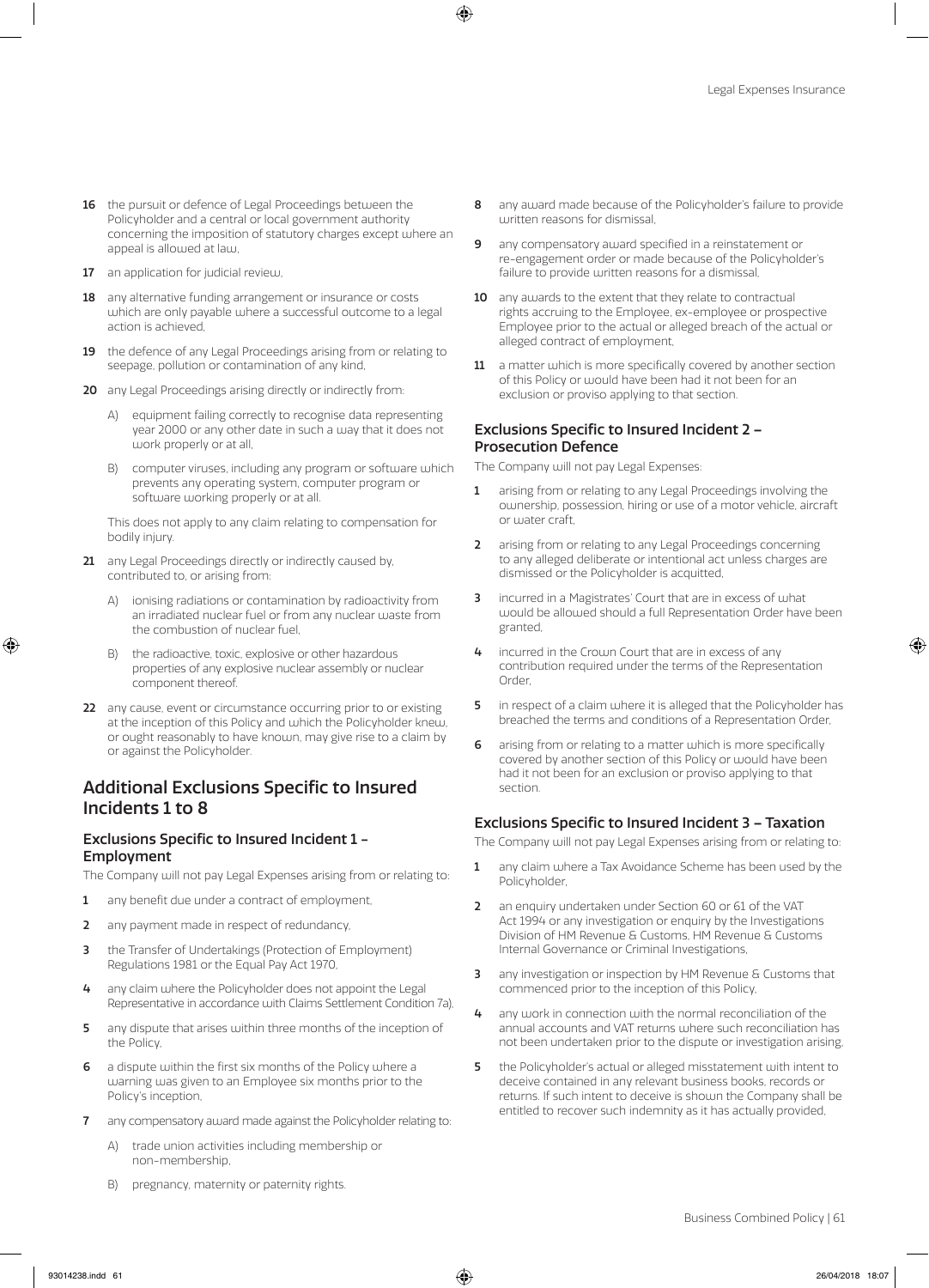- 6 any issue of law, practice, or procedure not directly connected with the particular investigation, dispute or Legal Proceedings which are the subject of an indemnity under this section of the Policy,
- 7 any enquiry born out of an enquiry into earlier years' tax return(s) or a tax return already under enquiry,
- enquiries into tax returns that were filed after the statutory filing date and where no reasonable excuse has been accepted by HM Revenue & Customs for late filing,
- **9** any criminal prosecution,
- 10 a matter which is more specifically covered by another section of this Policy or would have been had it not been for an exclusion or proviso applying to that section.
- 11 in an investigation to Research and Development relief for Corporation Tax or where Patent Box has been used,
- 12 any clam involving an enquiry by Special Civil Investigation Office under Code of Practise 8 unless that at the culmination of such enquiry it is provided that the Insured Person is not guilty of any fraud, fraudulent intent or serious irregularities.

### Exclusions Specific to Insured Incident 4 - Property

The Company will not pay Legal Expenses arising from or relating to:

- 1 rent payable for leasehold property,
- 2 the recovery of rent payable,
- **3** freehold title, lease, tenancy or licence disputes,
- 4 mining or other subsidence or heave,
- 5 a matter which is more specifically covered by another section of this Policy or would have been had it not been for an Exclusion or proviso applying to that section,
- 6 a contract entered into by the Policyholder,
- 7 the construction, extension, alteration, demolition, repair, renovation or refurbishment of any property,
- 8 A) any dispute arising from the compulsory purchase, confiscation, nationalisation, requisition, destruction of or damage to any freehold or leasehold property,
	- B) any disputes over restrictions or controls placed on any freehold or leasehold property,
	- C) any disputes arising from actual, planned, or proposed construction, closure, adaptation or repair of roads, buildings, housing or other works,

by or on behalf of any government, public or local authority, except in so far as the claim relates to accidental damage arising from such activities.

## Exclusions Specific to Insured Incident 5 – Contract and Disputes

The Company will not pay Legal Expenses arising from or relating to:

an undisputed debt owed to the Policyholder:

- 1 any licence or franchise agreements,
- 2 a dispute about either the amount an insurance company should pay to settle an insurance claim or the way a claim should be settled,
- **3** the letting or tenancy of property,
- 4 any computer software or hardware that has been tailored by or on behalf of a supplier or the Policyholder,
- 5 the construction, extension, alteration, demolition, repair, renovation or refurbishment of any property,
- 6 the ownership, possession, hiring or use of a motor vehicle, aircraft or water craft.

## Exclusions Specific to Insured Incident 6 – Data Protection

The Company will not pay Legal Expenses arising from or relating to:

- 1 any criminal prosecution,
- 2 any legal action concerning the grant and/or execution of a warrant of entry,
- 3 a matter which is more specifically covered by another section of this Policy or would have been had it not been for an exclusion or proviso applying to that section.

# Exclusions Specific to Insured Incident 7 - Bodily Injury

The Company will not pay Legal Expenses arising from or relating to:

- 1 any illness or bodily injury which develops gradually or is not caused by a specific or sudden accident,
- 2 the defence of any claim,
- 3 a matter which is more specifically covered by another section of this Policy or would have been had it not been for an Exclusion or proviso applying to that section.

# Exclusions Specific to Insured Incident 8 – Statutory Licence

The Company will not pay Legal Expenses arising from or relating to:

- 1 an original application for a statutory licence,
- 2 the standard renewal of a licence.

# **Definitions**

### Acts of Parliament

All Acts of Parliament referred to in this Policy include any subsequent amendments or re-enactments of those Acts and any equivalent legislation which is enforceable within the Territorial Limits.

### Any One Claim

All Legal Proceedings (including any appeal against judgment) arising from or relating to the same original cause, event, series of events or circumstance shall be regarded as one claim.

### Courts

A court, or other competent authority.

### Employee

Any person under a contract of service or apprenticeship with the Policyholder in connection with the Business. This includes any trainee under the Policyholder's control in connection with a government-approved training scheme.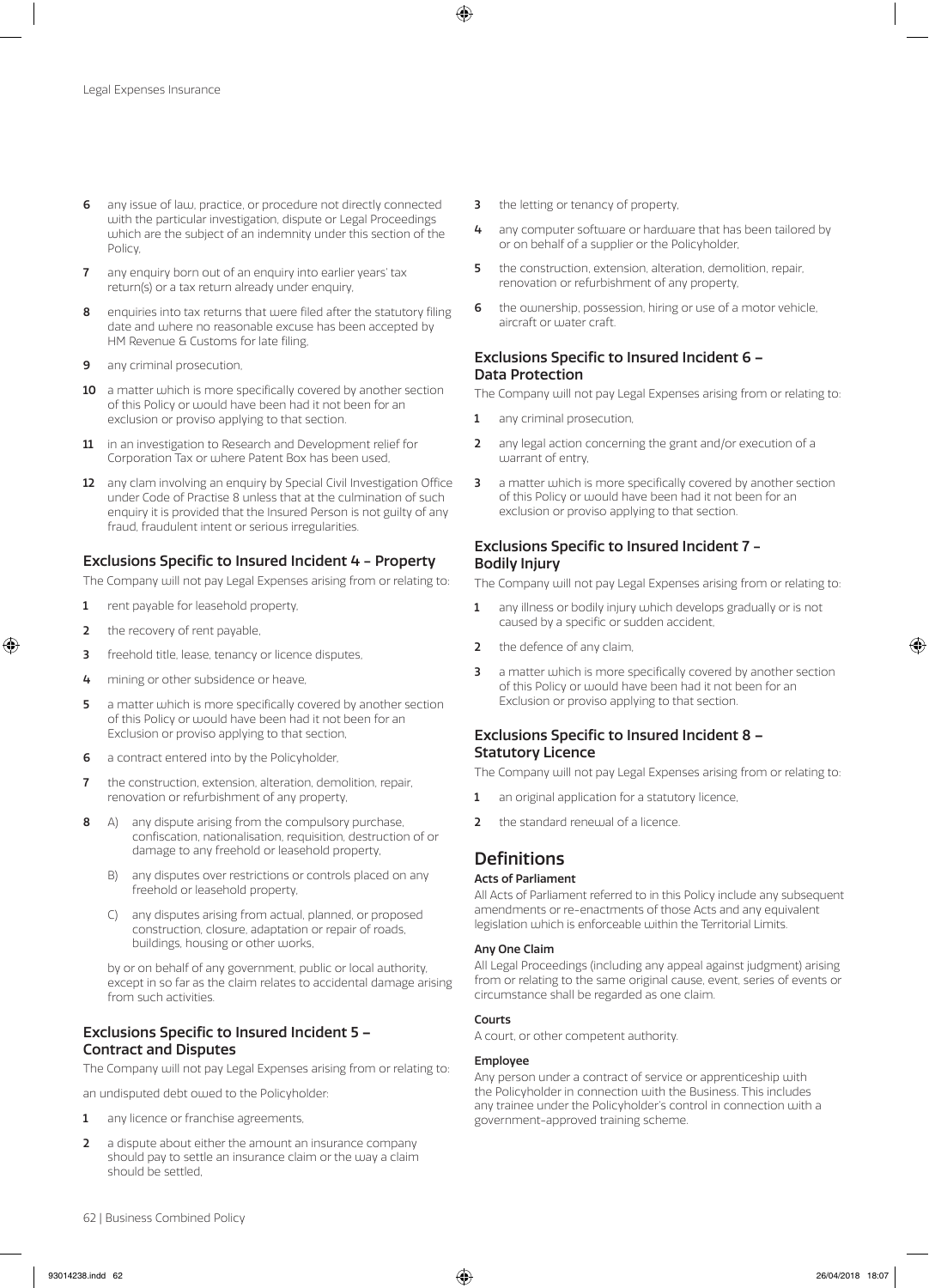### Equipment

Computers and anything else which contains a microchip. Computers include hardware, software, data, electronic data processing equipment, microchips (including integrated circuits) and micro-controllers, and any other computing and electronic equipment linked to a computer.

### Legal Expenses

Fees and Costs, Witness Attendance Allowance and in respect of:

- A Employment Basic and Compensatory Awards,
- E Data Protection Data Protection Awards.
- 1 Fees

Any fees and disbursements reasonably and properly incurred by Legal Representative, or by Us, in connection with any Legal Proceedings.

These will not exceed costs which are reasonable and proportionate in accordance with the rules on costs such as those contained within the Civil Procedure Rules of England and Wales and rules on judicial expenses in Scotland. Where any such rules prescribe or restricts the level of costs which can be recovered from an opponent, reasonable own costs shall not exceed this amount.

We may instruct cost experts to agree with the representative which costs are reasonable and proportionate.

2 Costs

Any costs payable by the Policyholder following:

A) an award of costs by any court;

or

- B) an out-of-court settlement made in connection with any Legal Proceedings. The Policyholder must have obtained Our agreement to any such settlement in accordance with Legal Expenses - Claims Settlement Condition 7G).
- 3 Witness Attendance Allowance The actual loss of earnings incurred when the Policyholder is absent from work attending court as a:
	- A) witness for the Policyholder at the request of the Legal Representative,

or

B) defendant,

provided that a claim has been admitted under Insured Incidents 1–8 this Policy. The sum payable shall not exceed the amounts stated in Extension 2 Witness Attendance Allowance.

- 4 Data Protection Awards
	- A) an award of compensation made against the Policyholder under Section 13 of the Data Protection Act 1998,

or

B) an out-of-court settlement of a claim under 4A) above to which We have given Our prior written consent.

### Basic and Compensatory Awards

A) a basic or compensatory award of compensation which the Policyholder must pay as a result of judgment in a dispute under employment legislation,

or

B) an out-of-court settlement of a claim under 5A) above to which We have given Our prior written consent.

#### Jury Service Allowance

The income, salary or wages of the Policyholder or any director of partner in or Employee of the Policyholder in respect of that individual's obligation to attend court for jury service in so far as it is not recoverable from the relevant court. The sum payable shall not exceed the amounts shown in Extension 1 Jury Service Allowance.

### Legal Proceedings

The pursuit or defence of legal or taxation disputes.

### Legal Representative

A solicitor, Our Employment Advocacy Service or any appropriately qualified person approved by Us and who is appointed to act in a professional capacity for the Policyholder in the name of the Policyholder in accordance with the terms and conditions of this section of the Policy. Where the Policyholder has chosen their own representative We will only pay Legal Expenses up to the limit specified by the Standard Legal Expenses (see Legal Expenses - Claims Settlement Condition 7).

### Policyholder

### 1 In respect of Insured Incidents 1–6 and 8

The person or company named as Policyholder in the Schedule and at the request of the Policyholder in respect of Insured Incidents 1 – Employment, and 2 – Prosecution, a director, partner or Employee of the Policyholder.

2 In respect of Insured Incident 7 – Bodily Injury Any director, partner or Employee of the Policyholder, if requested by the Policyholder.

### Standard Legal Expenses

The level of costs that would be incurred by Us in nominating the Legal Representative of Our choice.

### Territorial Limits

The United Kingdom of Great Britain and Northern Ireland, the Isle of Man and the Channel Islands.

### We/Us/Our

A third party provider approved by Royal & Sun Alliance Insurance plc.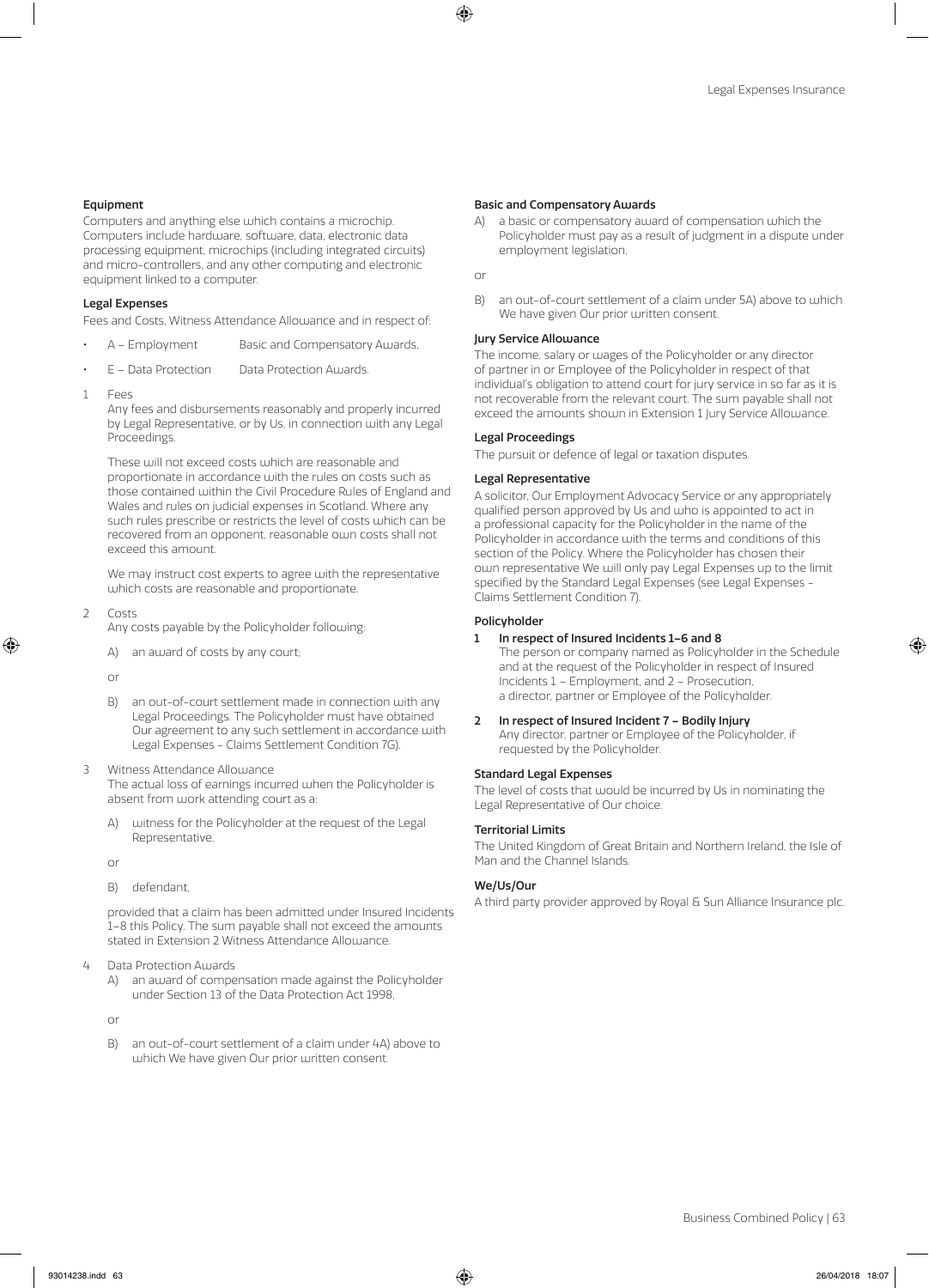# Transit Insurance

# THIS INSURANCE DOES NOT APPLY IF SHOWN AS NOT INCLUDED IN THE SCHEDULE

The Company will by payment (or at the Company's option by repair, reinstatement or replacement) indemnify the Policyholder if any part of the Property suffers Damage within the Territorial Limits during any Period of Insurance

# The Insurance Provided

# Section 1

In Vehicles owned or operated by the Policyholder while being loaded upon, carried by, temporarily housed upon or being unloaded from any such vehicle.

In the custody of the Policyholder's Travellers or Agents:

- 1) while travelling on business including while contained in vehicles,
- 2) while deposited in any building not owned or occupied by the Policyholder but only in respect of Damage as a result of fire, explosion, water damage, aircraft or articles dropped therefrom or theft involving entry to or exit from the building by forcible and violent means.

# Section 2

Despatched by Post, Rail or Road Carrier while in the custody or control of the postal authority, railway board or any road carrier until delivered to the consignee's premises or in course of return transit to the Policyholder's Premises.

Provided that the liability of the Company in respect of any claim arising out of any one happening or Event shall not exceed the Limits of Liability.

# Section 3

# Exhibitions

Damage by any cause to Goods while at Exhibitions within the Territorial Limits excluding

- 1 The Policyholder's Contribution as shown in the Schedule.
- 2 Damage resulting from dishonesty or insolvency of persons to whom Goods are entrusted.
- 3 Money and securities.
- 4 Goods left at any Exhibition premises for longer than 7 days.
- 5 Damage to
	- A) machinery due to its own running or operation
		- B) Goods by atmospheric or climatic conditions in respect of Exhibitions held in the open or in marquees or in tents
	- Goods whilst being demonstrated, tested or worn.
- Damage as a result of theft of Goods left unattended at the Exhibition premises
	- A) during Exhibition opening hours
	- B) outside Exhibition opening hours unless theft involves entry to or exit from the room containing the Goods by forcible and violent means or the Exhibition premises or site is patrolled by security personnel.
- 7 Any amount in excess of the Limit of Liability for any one Exhibition as shown in the Schedule.

Provided that the liability of the Company in respect of any claim arising out of any one happening or Event shall not exceed the Limits of Liability.

### Plus in addition to Section 1 above:

The Company will indemnify the Policyholder in addition to the Limits of Liability shown in the Schedule provided that vehicles owned or operated by the Policyholder, his Travellers or Agents are included in this insurance, in respect of:

- 1 additional costs reasonably incurred in:
	- A) transhipping Property to another vehicle, delivering it to the original destination or returning it to the place of despatch following Damage to the Property or an accident to the conveying vehicle,
	- B) removal of debris following Damage to the Property or an accident to the conveying vehicle,
	- C) reloading onto any vehicle any Property if it falls from such vehicle

Limit of Liability any one Event **Example 21,000** 

2 Damage to sheets, ropes, packing materials, dunnage, securing chains and toggles owned by the Policyholder or in the charge or control of the Policyholder whilst carried on any such vehicle

Limit of Liability any one Event **Example 2018** E1,000

3 Damage to the personal effects belonging to the driver or attendant whilst carried by any such vehicle in the course of the employment of the driver or attendant with the Policyholder

 Limit of Liability any one Event in respect of any one person **Election** 2000

# **Conditions**

# 1 Underinsurance

- A) If the Property shall at the commencement of any Damage hereby insured against be collectively of greater value than the Limit of Liability then the Policyholder will be considered as being his own insurer for the difference and shall bear a proportionate share of the loss accordingly
- B) If the Schedule specifies the number of vehicles owned or operated by the Policyholder or the number of travellers or agents and at the commencement of any Damage hereby insured against the Policyholder owns or operates more vehicles than shown then the Policyholder will be considered as being his own insurer for the difference and shall bear a proportionate share of the loss accordingly.

If both sub-clauses A) and B) above are applicable then the Company will pay the lesser of the amounts calculated under sub-clause A) and B) (less the Policyholder's Contribution and any applicable co-insurance).

# **Exclusions**

### 1 Unattended Vehicle Security Requirements (in respect of Vehicles owned or operated by the Policyholder or in the custody of the Policyholder's Travellers or Agents)

The Company shall not be liable for theft of or from any unattended vehicle unless at the time of theft:

### 1) Immobiliser

Any immobiliser and/or alarm system fitted to the vehicle was set in operation

### 2) Keys

All keys were removed from the vehicle

### 3) Enclosed Area

The stolen Property was contained within a fully enclosed area of the vehicle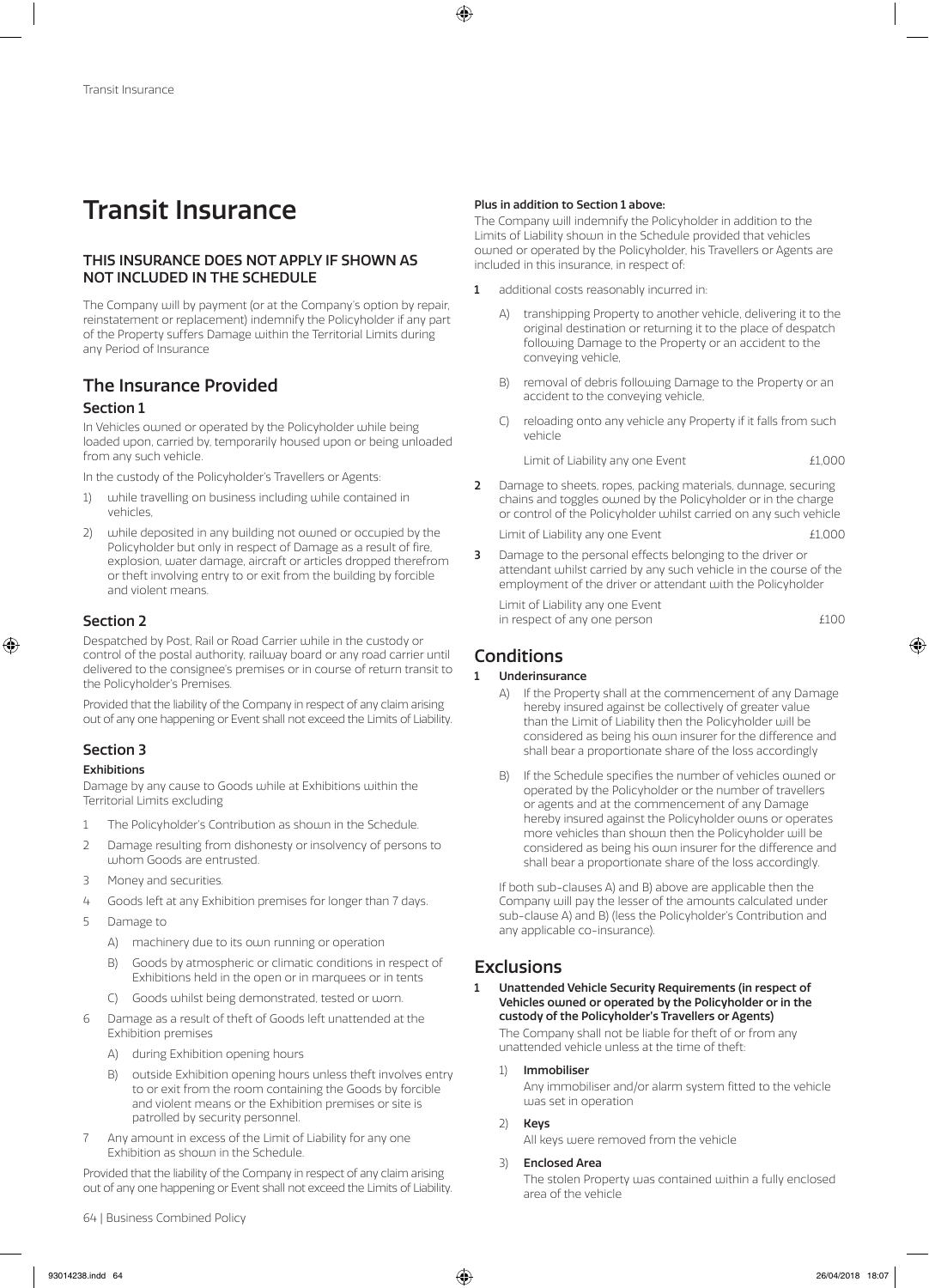### 4) Unattended Vehicle

- A) all doors, windows and other openings were left closed, securely locked and properly fastened and
- B) entry or access to the vehicle was effected by forcible and violent means.

### 5) Overnight Requirement

Property left in or on any unattended vehicle for the night was protected in accordance with any other Vehicle Security Requirement(s) specified herein and the vehicle was either garaged in a building which was securely closed and locked or parked in a compound secured by locked gates.

### 6) Coinsurance

In the event of non-compliance with one or more of Vehicle Security Requirements numbered 1 to 5, if specified in the Schedule, the Company agrees to provide indemnity subject otherwise to the Policy terms and conditions provided;

- A) that the Policyholder shall bear 20% of each and every agreed claim; and
- B) that all drivers, attendants, travellers and agents have been instructed in writing prior to entrusting them with any Property or at inception of this Policy as to their responsibility for compliance with such Vehicle Security Requirements.

### 2 Climatic Conditions

The Company shall not be liable in respect of vehicles owned or operated by the Policyholder in respect of physical damage to Property caused by atmospheric or climatic conditions unless the Property was contained within a fully enclosed area of the vehicle or protected by vehicle sheets.

### Despatches by Post, Rail or Road Carrier

The Company shall not be liable in respect of Property despatched by post, rail or road carrier:

- A) consigned to or from any address outside the Territorial Limits.
- B) originally despatched from outside the Territorial Limits unless such Property was unpacked and checked for quantity and quality prior to the commencement of any transit for which insurance is provided under this Policy.
- C) damage caused by or arising as a result of insufficient labelling or incorrect addressing or failure to make proper and complete declarations required by carriers unless the labelling or addressing was carried out by a party other than You or Your Employees and such insufficiency, error or failure arose entirely without Your knowledge.

### **Excluded Property**

The Company shall not be liable in respect of:

- A) Excluded Property.
- B) Hi-tech Equipment unless shown as "Insured" in the Schedule.

### 5 Excluded Causes

The Company shall not be liable:

- for loss or damage caused by or arising as a result of packing which was inadequate to withstand normal handling during transit.
- B) for Property carried by You for hire or reward.
- C) for Property whilst being driven under its own motive power or whilst being towed on its own road wheels.
- D) for mechanical, electrical and/or electronic breakdown, failure and/or derangement of Property unless external damage to that Property has occurred and such damage is covered under this Policy.
- E) for Property whilst being dismantled, erected, commissioned or tested.
- F) for loss, damage or expense caused by or arising from depreciation, deterioration, mildew, mould, moth, vermin, ordinary wear and tear and/or any characteristic of the Property which in itself causes or gives rise to loss or damage irrespective of any other cause.
- G) for loss of market, loss of profits, delay, business interruption, increased cost of working or loss of production and any other losses unless specifically stated in the Policy.

### 6 Used and/or Previously Damaged and/or Second-hand Property

The Company shall not be liable for rust, oxidisation, discolouration, corrosion, breakage, scratching, denting, bruising, chipping, twisting, bending and distortion to used and/or damaged and/or second-hand Property unless attributable to the carrying conveyance being involved in an accident or casualty.

### 7 Acts of Authorities

The Company shall not be liable for loss caused by, or contributed to by, or arising from destruction, damage, confiscation, seizure, expropriation, nationalisation, detention or requisition by any central or local government or agency of such government.

### 8 Policyholder's Contribution

The Company shall not be liable for the Policyholder's Contribution being the first £25 of each and every claim (as ascertained after the application of the Underinsurance Condition) except in respect of Property despatched by post, rail or road carrier which shall be the first £10 of each and every claim.

### 9 Warehoused Property

The Company shall not be liable for Property warehoused at a rental or under a contract for storage and distribution.

### 10 Radioactivity and Bio-chemical weapons

The Company shall not be liable for any Damage caused by, or contributed to by, or arising from:

- A) ionising radiation from or contamination by radioactivity from any nuclear fuel or from any nuclear waste or from the combustion of nuclear fuel.
- B) any weapon or device employing atomic or nuclear fusion and/or fusion or other like reaction or radioactive force or matter
- C) the radioactive, toxic, explosive or other hazardous or contaminating properties of any:
	- i) nuclear installation, reactor or other nuclear assembly or nuclear component thereof.
	- ii) radioactive matter, but not radioactive isotopes, other than nuclear fuel, where such isotopes are carried, stored, or used for commercial, agricultural, medical, scientific or other similar peaceful purposes.
- D) any chemical, biological, biochemical or electromagnetic weapons.

### 11 Terrorism

The Company shall not be liable for any Damage caused by, or contributed to by, or arising from Terrorism.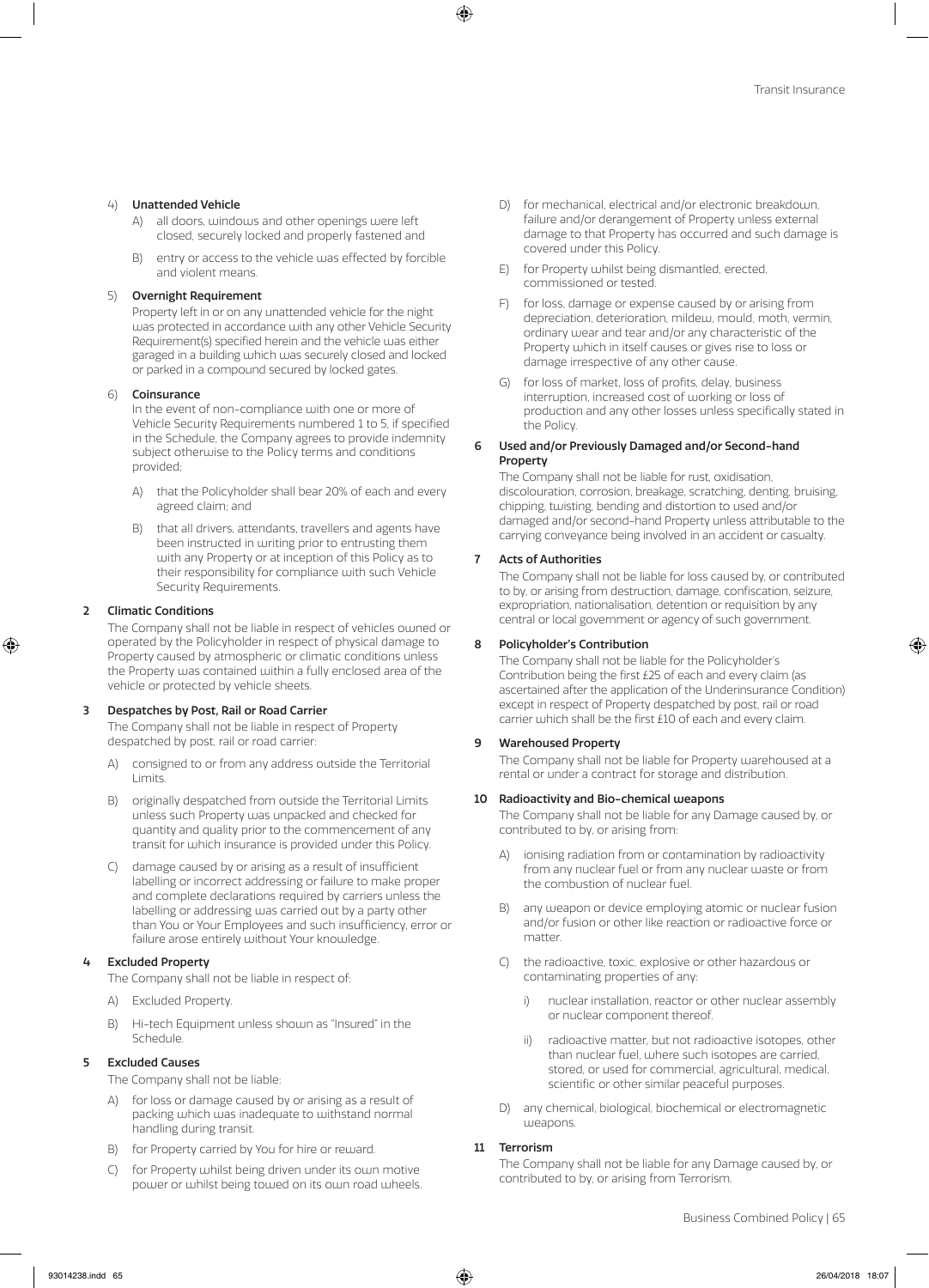# **Definitions**

### Damage

Physical loss damage or destruction

### Excluded Property

- A) Money, securities for money, negotiable instruments, savings stamps, unused postage stamps and/or anything of a similar nature,
- B) cash, credit, debit and/or charge cards,
- C) documents, business records and/or information represented and/or stored in electronic form,
- D) mobile telephones,
- E) portable satellite navigation equipment
- F) microchips; microprocessors; central processing units; system boards; memory boards; memory, sound and/or video cards and components of a similar nature.

### Exhibition(s)

Includes demonstration, trade fair or show.

### Hi-tech Equipment

- A) Lap-top and/or palm-top computers,
- B) plasma screens,
- C) electronic organisers, digital cameras, camcorders and/ or any other hand held devices designed for the recording, transmission and/or playing of sound and/or images and/ or for the storage, management, use or communication of information and/or Data.

### Limit of Liability

The maximum amount the Company will pay under this section of the Policy for any claim or series of claims arising out of any one Event.

### Property

Property belonging to or for which the Policyholder is responsible incidental to the Business.

### Territorial Limits

Great Britain, Northern Ireland, the Channel Islands or the Isle of Man including sea or air transits between these territories.

### Terrorism

Any act including the use of force or violence or the threat thereof, by any person or group of persons (whether acting alone or on behalf of or in connection with any organisation or government) committed for political, religious, ideological or similar purposes (including the intention to influence any government or to put the public or any section of the public in fear).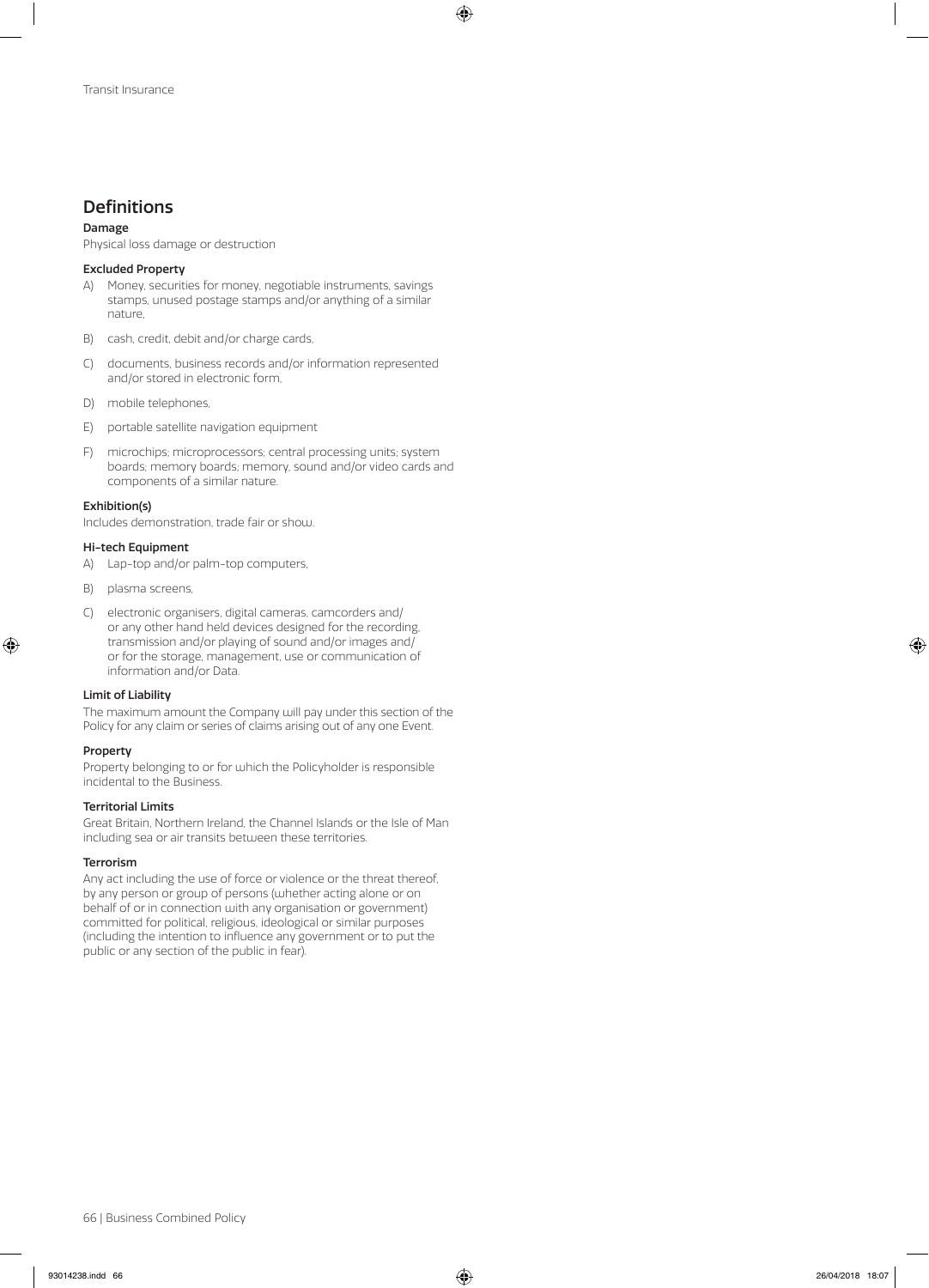# Deterioration of Stock Insurance

## THIS INSURANCE DOES NOT APPLY IF SHOWN AS NOT INCLUDED IN THE SCHEDULE

In the event of Damage by deterioration or putrefaction of Stock in the Cold Chamber of any refrigeration unit detailed in the Schedule while at the Premises:

- 1 due to the rise or fall in temperature resulting from any cause not hereunder excluded or
- 2 due to the action of refrigerant fumes which have escaped from the refrigerated unit,

during any Period of Insurance.

The Company will pay to the Policyholder the amount of such loss or Damage but not exceeding as far as each item is concerned the Sum Insured or in all the Total Sum Insured.

# The Insurance Provided

In consideration of the Policyholder agreeing to pay the Company an appropriate additional premium the Company will automatically reinstate the Sum Insured in full after Damage as insured by the Policy has occurred subject to:

- 1 the cause of such loss or Damage being rectified before reinstatement of the Sum Insured is effective,
- 2 such reinstatement not applying to the original loss or Damage nor to any succeeding loss or Damage arising out of the same continuous cause,
- 3 the Company not giving the Policyholder notice within 30 days of the Policyholder reporting the loss or Damage to the Company that the Company will not reinstate the Sum Insured.

### Stock in the Cold Chamber

The term 'stock in the cold chamber' shall be deemed to include the stock which at the time of Damage giving rise to such deterioration or putrefaction is elsewhere on the Premises but which would in the normal course be placed in the said cold chamber.

### **Underinsurance**

The Sum Insured by each Item is separately but similarly subject to the following Condition:

If the Sum Insured on stock shall at the commencement of any loss or Damage be less than 85% of the Sum Insured the Policyholder will be responsible for the difference and the Policyholder will bear a proportionate share of the loss.

# **Exclusions**

This section of the Policy does not cover:

### 1 Property Damage Covers

Deterioration or putrefaction resulting from Damage at the Premises by fire, lightning, explosion, flood, earthquake, aircraft or other aerial devices or articles dropped therefrom or by leakage from a sprinkler installation,

### 2 Deliberate Act

Damage resulting from the deliberate act of any public electricity supply authority or the exercise by any such authority of its power to withhold or restrict supply or from the wilful neglect of the Policyholder,

### 3 Loss of goodwill or other consequential loss Of any nature whatsoever,

### 4 The Policyholder's Contribution

The first £50 of each and every loss borne by the Policyholder or otherwise specified in the Schedule as ascertained after the application of the Underinsurance Condition,

### 5 Riot or civil commotion in Northern Ireland

### 6 Electronic Risk

- A) Damage to Data which shall include but shall not be limited to:
	- i) Damage to or corruption of Data whether in whole or in part,
	- ii) unauthorised appropriation of use of access to or modification of Data,
	- iii) unauthorised transmission of Data to any third parties,
	- iv) Damage arising out of any misinterpretation, use or misuse of Data,
	- v) Damage arising out of any operator error in respect of Data.
- B) Damage to the Stock in the Cold Chamber arising directly or indirectly from:
	- i) the transmission or impact of any Virus
	- ii) unauthorised access to a System,
	- iii) interruption of or interference with electronic means of communication used in the conduct of the Policyholder's Business including but not limited to any diminution in the performance of any website or electronic means of communication,
	- iv) Failure of a System,
	- v) anything described in 6A) above,

but in respect of 6 B)i), B)ii), B)iii) and B)iv) this shall not exclude subsequent Damage which itself results from a cause not otherwise excluded provided that such Damage does not arise by reason of any malicious act or omission.

### 7 Age of the refrigeration unit

Damage to the Property Insured arising from a refrigeration unit that is more than 15 years of age.

### 8 Terrorism

Damage occasioned by or happening through or in consequence directly or indirectly of:

A) Terrorism regardless of any other cause or event contributing concurrently or in any other sequence to the loss,

and

B) in Northern Ireland civil commotion.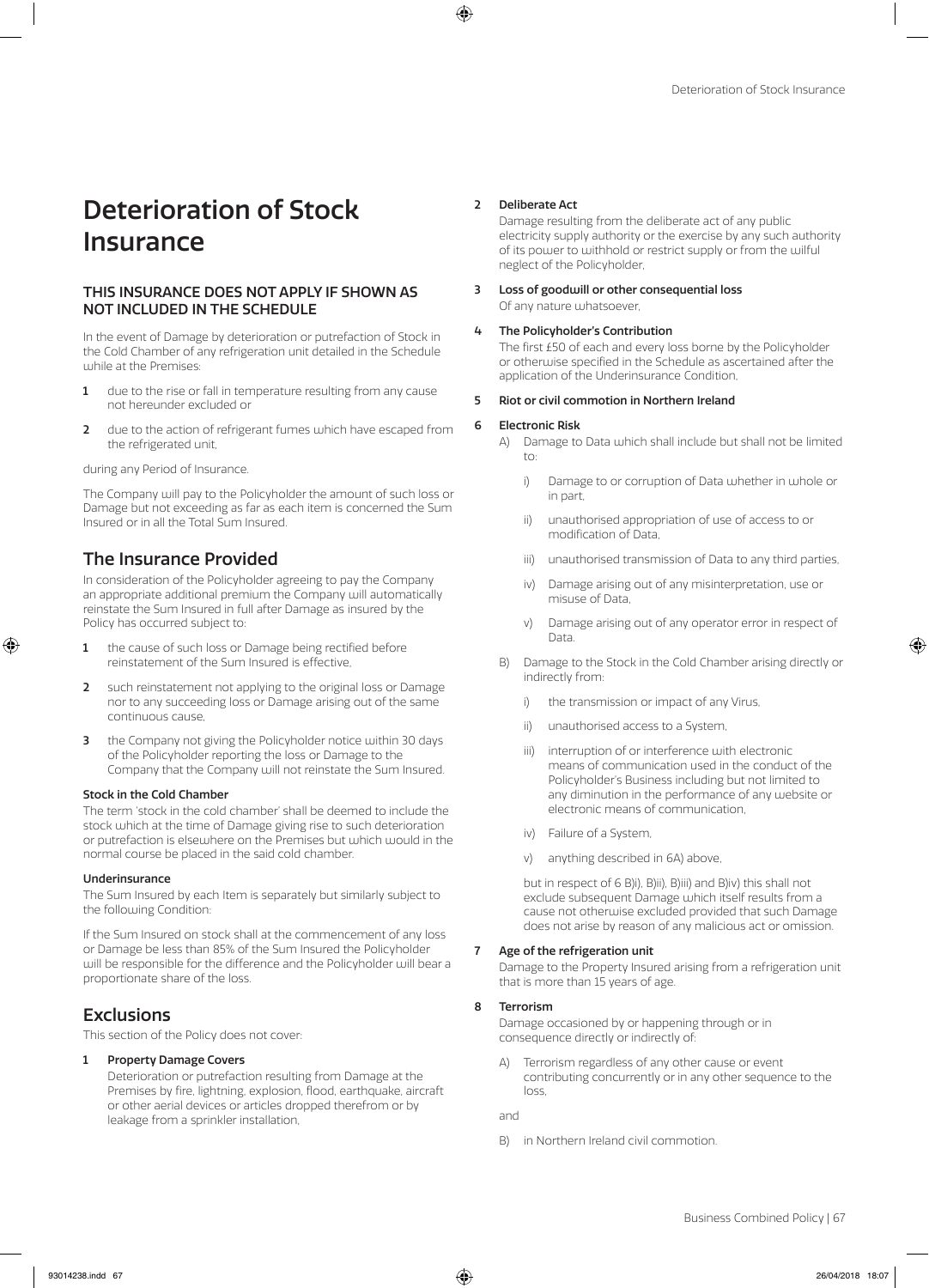This Policy also excludes Damage or loss resulting from Damage directly or indirectly caused by, resulting from or in connection

with any action aimed at controlling, preventing, suppressing or in any way relating to an act of Terrorism.

In Great Britain and Northern Ireland Terrorism means:

acts of persons acting on behalf of or in connection with any organisation which carries out activities directed towards the overthrowing or influencing by force or violence of Her Majesty's government in the United Kingdom or any other government de jure or de facto.

In so far that the insurance by this Policy is extended to include any situation elsewhere than in Great Britain and Northern Ireland Terrorism means:

any act including but not limited to the use of force or violence or the threat of any person or group of persons whether acting alone or on behalf of or in connection with any organisation or government committed for political, religious, ideological or similar purposes including the intention to:

- A) influence any government or any international governmental organisation or
- B) put the public or any section of the public in fear.

In any action, suit or other proceedings where the Company alleges that by reason of this Exclusion any Damage or loss resulting from Damage is not covered by this Policy the burden of proving that such Damage or loss is covered shall be upon the Policyholder.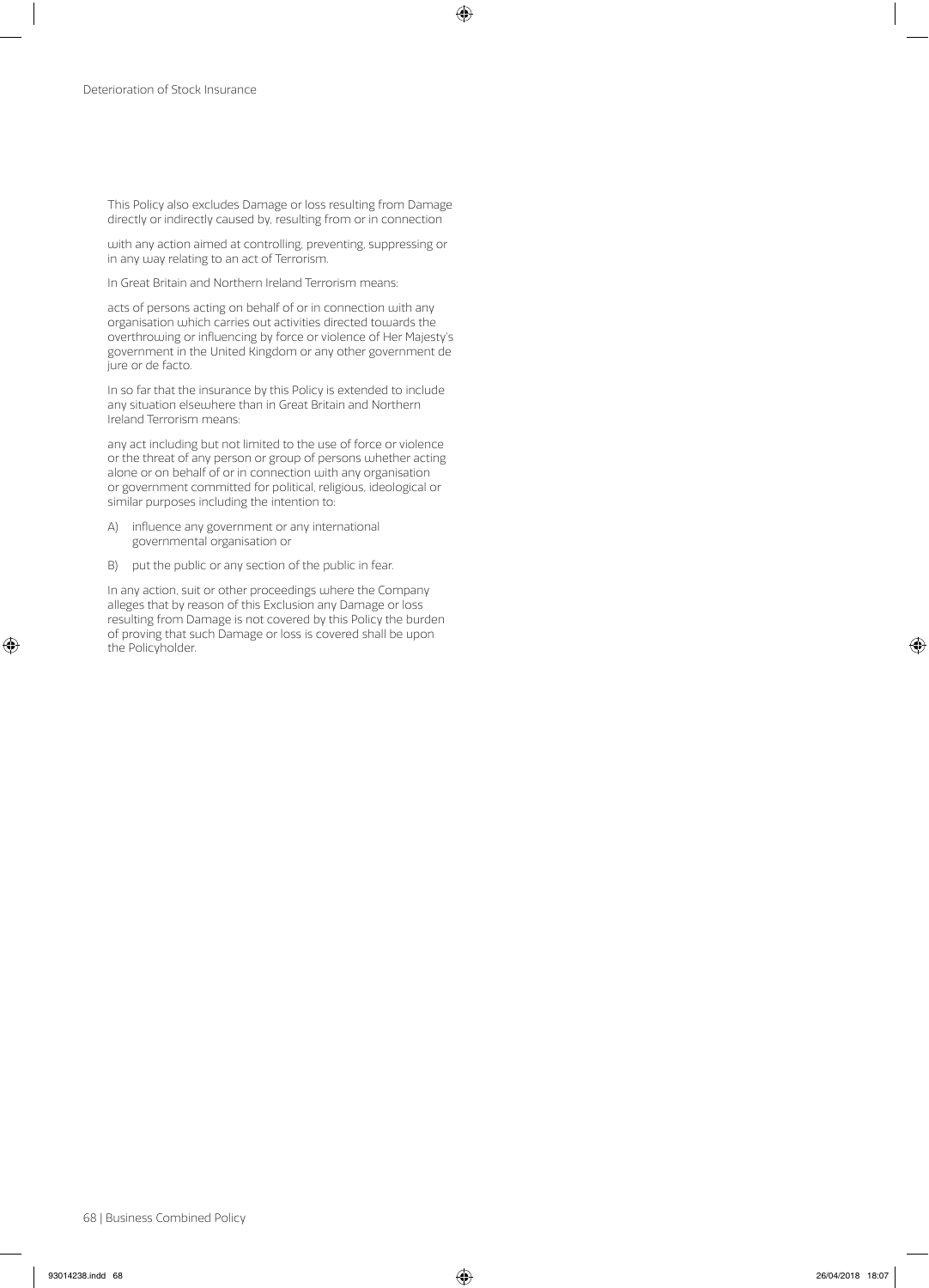# Machinery Breakdown Insurance

# THIS INSURANCE DOES NOT APPLY IF SHOWN AS NOT INCLUDED IN THE SCHEDULE

# The Insurance Provided

In the event of Property owned by the Policyholder or for which they are responsible suffering Damage whilst situated anywhere within the Territorial Limits during the Period of Insurance the Company will in accordance with the provisions of this Insurance pay:

- 1 in respect of Property which at the time of Damage is less than or equal to two years old from the date of sale as new the cost of Reinstatement,
- 2 in respect of Property which at the time of Damage is greater than two years old from the date of sale as new, the value of the Property at the time of the Damage or the cost of repair of the Damage to a condition substantially the same as but not better or more extensive than the condition at the time of the Damage or at the option of the Company the cost of Reinstatement or replacement of such Property,

### plus

such additional cost of Reinstatement as may be incurred in complying with Building Regulations or local authority or statutory requirements,

provided that:

- A) the Company's liability in total in respect of any one incident of Damage or series of incidents of Damage from a common cause shall not exceed £10,000 any one loss,
- B) where Damage occurs to only part of the Property the Company's liability shall not exceed the amount that the Company would have been liable to pay had the Property been wholly destroyed.

Where the basis of payment is to be Reinstatement, payment of Reinstatement shall not be made:

- 1) unless Reinstatement commences and proceeds without unreasonable delay,
- 2) until Reinstatement has been carried out.

### 3 Costs of Replacement Equipment

In the event of Damage to Property for which liability is admitted under this section of the Policy the Company will also pay the cost of hiring charges incurred by the Policyholder for the necessary hire of substitute Property of a similar type and capacity until repair or replacement of the Property suffering Damage has been effected,

Provided that:

- A) the liability of the Company for the cost of such hiring charges under this Extension shall not exceed £5,000 in respect of any one incident of Damage or series of incidents of Damage from a common cause,
- B) in addition and subject to the Sum Insured any Property in respect of which such hiring charges are payable under this Extension shall be insured to the same extent as the Property which suffered Damage,

Provided that:

the insurance shall not apply beyond the period of hire to which the Company payment of hiring charges relates.

### 4 Payment on Account

Where liability under this section of the Policy is admitted the Policyholder shall be entitled to receive payment(s) as agreed between the Policyholder and the Company in advance of final settlement.

### Underinsurance

If at the time of Reinstatement the sum representing 85% of the cost which would have been incurred in reinstating the whole of the Property exceeds the Sum Insured at the commencement of any Damage, the liability of the Company shall not exceed that proportion of the amount of the Damage which the Sum Insured shall bear to the sum representing the cost of reinstating the whole of the Property at that time.

# Condition

### **Special Precautions**

The Policyholder shall maintain the Property in efficient condition and fit for its purpose and shall ensure that any Property requiring inspection or test under any statute or order or regulation shall be so inspected or tested.

# Extensions

### **Temporary Removal**

The cover provided by this section of the Policy also applies whilst the Property is temporarily located at premises or working sites in the European Community or European Free Trade Area for the purpose of repair, maintenance, overhaul or inspection of the Property including transit between its location within the Territorial Limits and such temporary locations.

Provided that:

the Company's liability under this Extension shall not exceed £25,000 during transit by sea or air in respect of any one incident of Damage or series of incidents of Damage from a common cause.

### 2 Additional Property

Any additional Property owned by or leased to the Policyholder of a similar class, type, function and capacity to the Property described in the Schedule is deemed to be included in this Policy once installation is completed and the Property is handed over to the Policyholder and is ready to commence normal working,

Provided that:

- A) such Property is suitable for service free from material defects and in sound working condition,
- B) such Property shall not be worked until any relevant legal requirements for inspection and certification have been fulfilled,
- C) such Property shall be covered only to the same extent as similar items of Property described in the Schedule,
- if any such Property proves to be unacceptable to the Company the insurance on that part of the Property shall terminate from the date of notification to the Policyholder.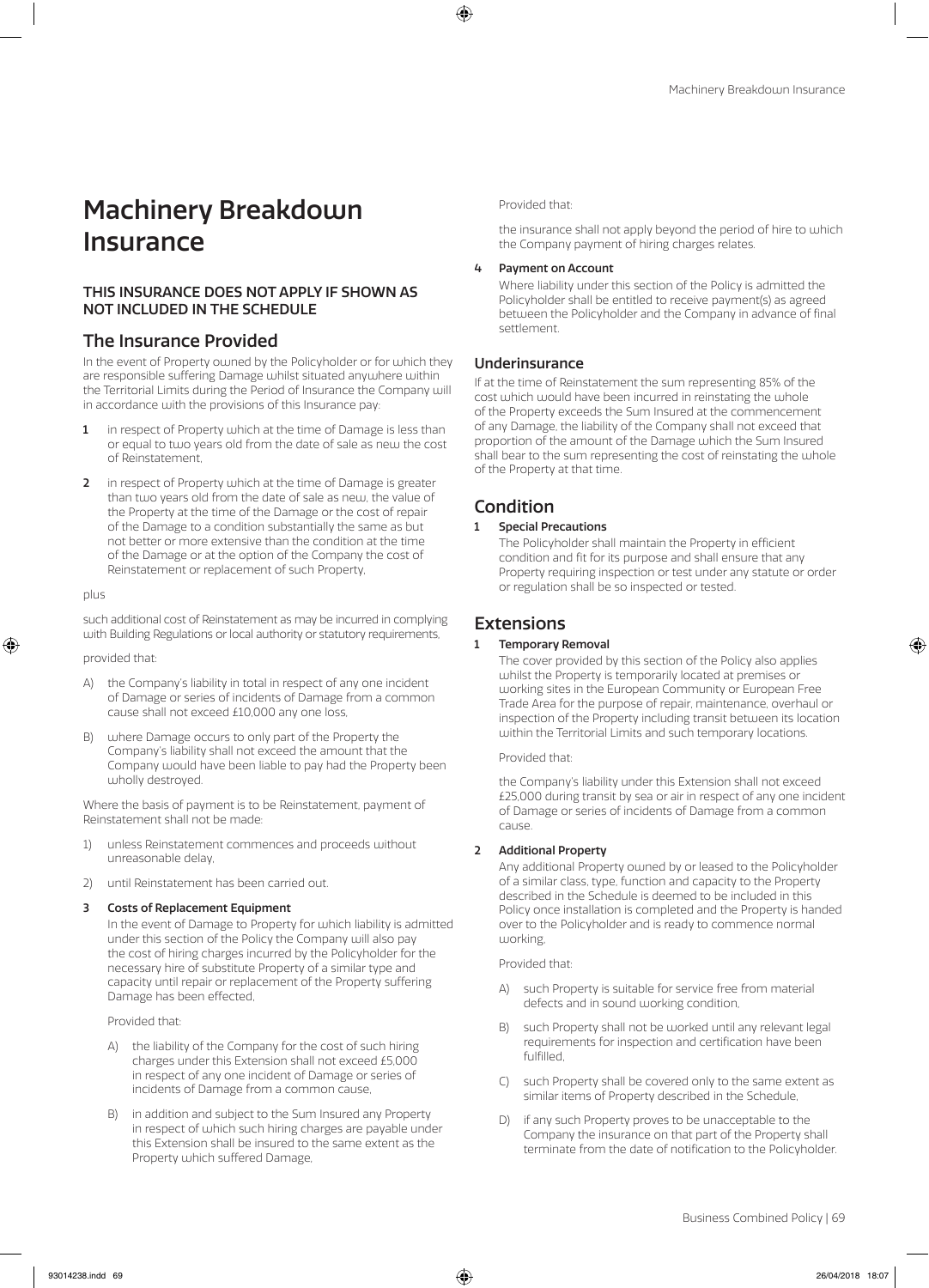### 3 Temporary Repairs or Expediting Costs

In respect of each claim for Damage for which cover is provided by this section of the Policy the Company will pay the reasonable cost (if previously approved by the Company) of effecting temporary repair and of expediting permanent repair of such Damage.

Provided that:

the Company's Limit of Liability under this Extension shall not exceed £10,000.

### 4 Debris Removal

The Company will pay for costs incurred with the Company's consent in the removal of Property consequent upon Damage for which cover is provided by this Policy but excluding any costs or expenses arising from pollution or contamination of property not covered by this Policy.

### 5 Measures taken in Avoidance of Damage

Subject to the terms and Conditions of this section of the Policy the Company will pay costs incurred, with Our consent, by the Policyholder in taking exceptional measures to avoid or mitigate impending Damage for which cover is provided by this section of the Policy.

Provided that:

- A) the impending Damage does not stem from any defect within any Property and
- B) Damage would be expected in the absence of such measures and
- C) the Company is satisfied that Damage has been avoided or reduced in consequence of the measures taken.
- D) any one loss does not exceed £10,000.

### 6 Multiple Lifting

Any lifting operations in which a single load is shared between more than one item of lifting equipment at the same time (of which at least one item of the equipment involved in such lifting operations is covered by this Policy) must conform to BS7121 specification for multiple lifting.

# **Exclusions**

This section of the Policy does not cover:

### 1 Terrorism

Damage occasioned by or happening through or in consequence directly or indirectly of:

A) Terrorism regardless of any other cause or event contributing concurrently or in any other sequence to the loss,

and

B) in Northern Ireland civil commotion.

This Policy also excludes Damage or loss resulting from Damage directly or indirectly caused by, resulting from or in connection with any action aimed at controlling, preventing, suppressing or in any way relating to an act of Terrorism.

In Great Britain and Northern Ireland Terrorism means:

acts of persons acting on behalf of or in connection with any organisation which carries out activities directed towards the overthrowing or influencing by force or violence of Her Majesty's government in the United Kingdom or any other government de jure or de facto.

In so far that the insurance by this Policy is extended to include any situation elsewhere than in Great Britain and Northern Ireland Terrorism means:

any act including but not limited to the use of force or violence or the threat of any person or group of persons whether acting alone or on behalf of or in connection with any organisation or government committed for political, religious, ideological or similar purposes including the intention to:

- A) influence any government or any international governmental organisation or
- B) put the public or any section of the public in fear.

In any action, suit or other proceedings where the Company alleges that by reason of this Exclusion any Damage or loss resulting from Damage is not covered by this Policy the burden of proving that such Damage or loss is covered shall be upon the Policyholder.

### 2 Electronic Risk

Any accidental loss of or damage to the Property and any accidental loss or destruction of or Damage to Data which shall include but not be limited to:

- A) loss, destruction or corruption of Data whether in whole or in part,
- B) unauthorised appropriation, use, access to or modification of Data,
- C) unauthorised transmission of Data to any third parties,
- D) Damage arising out of any misinterpretation, use or misuse of Data,
- E) Damage arising out of any operator error in respect of Data other than accidental loss of or damage to the Property and any accidental loss or destruction of or damage to Data arising directly as a result of Breakdown of Property provided always that the liability of the Company shall not exceed in total in any one Period of Insurance the sum of £10,000.

Any Damage to the Property arising directly or indirectly from:

- A) the transmission or impact of any Virus,
- B) unauthorised access to a System,
- C) interruption or interference with electronic means of communication used in the conduct of the Business including but not limited to any diminution in the performance of any website or electronic means of communication,
- D) failure of a System,
- E) any other means described above.

### 3 Testing, Overloading and Repair

Damage caused by and occurring during testing or intentional overloading of the Property except for Damage caused by and occurring during the checking of the correct working of the Property or during the checking of safety installations in connection therewith during the normal operations of the Property.

### 4 Fire

Damage caused by fire howsoever the fire may have been caused.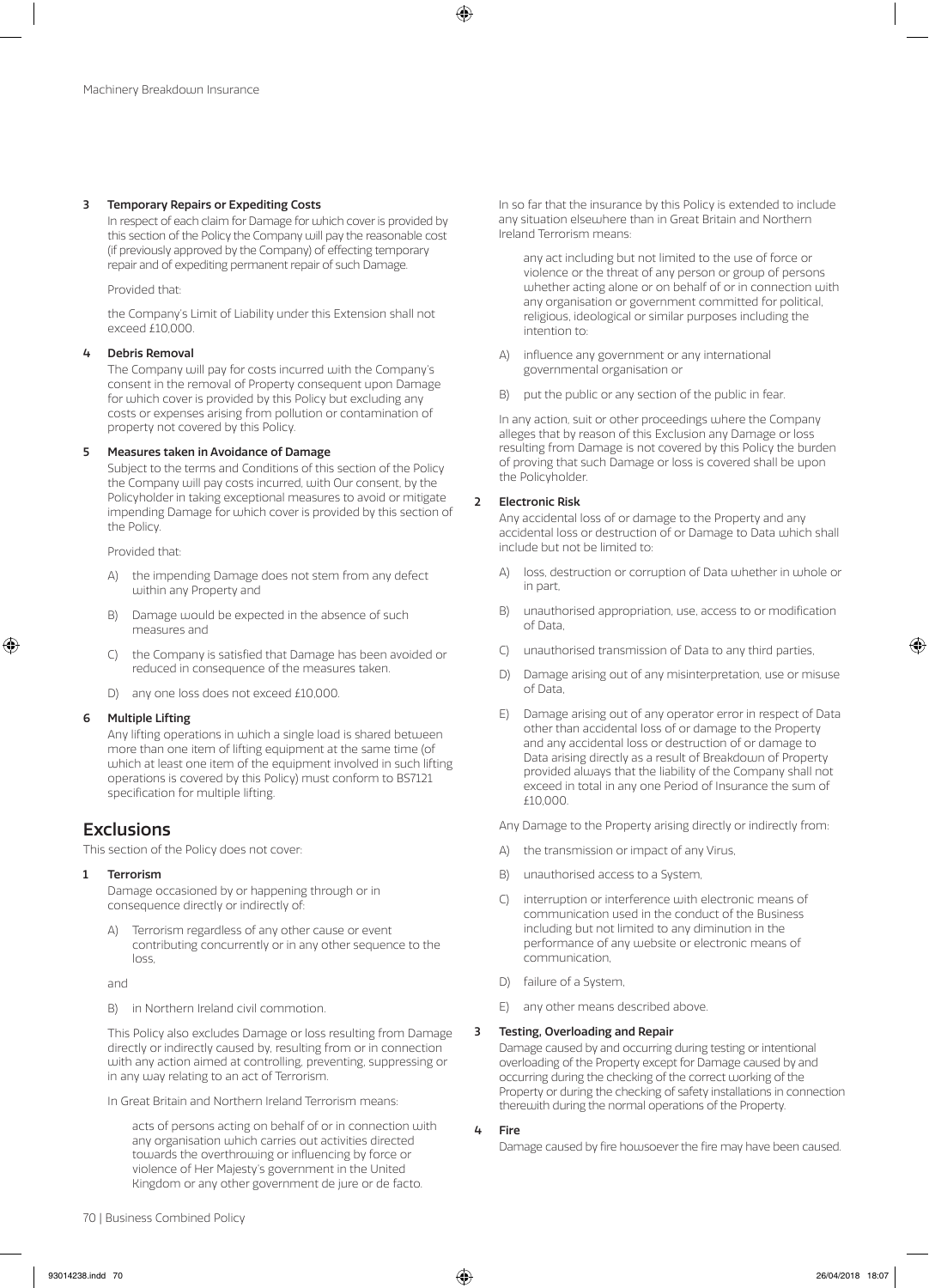#### 5 Explosion

Damage caused by explosion.

#### 6 Collapse

Damage caused by the sudden and dangerous distortion (whether or not attended by rupture) of any part of the Boiler and Pressure Plant caused by crushing stress by force of steam or other fluid pressure (other than pressure or ignition of gases in the furnaces or flues).

#### **Rubber Tyres**

Damage to rubber tyres unless such Damage arises out of an accident for which cover is provided under this Policy to other parts of the Property or unless such Damage arises out of a malicious act which necessitates replacement of such tyres repair being impracticable.

#### 8 Pollution or Contamination

Damage caused by pollution or contamination except (unless otherwise excluded) Damage caused by pollution or contamination which itself results from any Damage.

#### 9 Corrosion or Erosion

Damage consisting of or caused by any form of corrosion or erosion however the Damage may arise but this Exclusion shall not apply to Damage to any other part of the Property free from such corrosion or erosion.

#### 10 Wear and Tear

Damage consisting of or caused by gradually occurring wear and tear or deterioration which is both predictable and inevitable from the normal operation or usage of the Property but this Exclusion shall not apply to Damage to any other part of the Property free from any such condition.

#### 11 Other Damage

A) scratching of painted or polished surfaces,

- B) Damage to non-metallic protective linings, pipes or hoses, and driving or conveyor belts and batteries,
- C) Damage to ropes (other than Damage resulting in complete severance).

#### 12 Financial Loss

Loss of any kind whatsoever not specifically covered by this Policy including financial loss of profits, loss due to delay or any consequential loss of any kind whatsoever not specifically covered by this Policy.

#### 13 Building Regulations

- A) the cost of complying with Building Regulations or local authority or statutory requirements:
	- i) relating to undamaged property or undamaged portions of property,
	- ii) under which notice has been served prior to Damage.
- B) any rate, tax, duty, development or other charge or assessment arising out of capital appreciation as a result of complying with any of the said regulations or requirements.

#### 14 Contribution

The Policyholder's Contribution of £1,000.

## **Definitions**

#### Damage

physical loss, destruction or damage including any resultant loss of coolant, lubricant or insulant, refrigerant or brine due to:

- A) the actual failure, breaking, distortion or burning out of any part of the Property whilst in use arising out of:
	- i) mechanical or electrical defects in the Property,
	- ii) failure or fluctuation of electricity supply,
	- iii) Damage caused by the error or omission of the operator(s) during the normal operation of the Property other than in respect of any failure to maintain.
- B) the fracturing of any part of the Property by frost when such fracture renders that part of the Property inoperative.

#### Property

all Property owned by or leased to the Policyholder but excludes even if integral to the Property (unless specifically stated as being covered):

- A) chimneys, masonry, brickwork, foundations, racking shelving and supporting structures,
- B) computer or data processing equipment (unless linked and wholly dedicated to the control of any machine or production or treatment process),
- C) office equipment including but not limited to communications or alarm systems, vending machines, games machines and office equipment including but not limited to typewriters, adding Machines, calculators, facsimile machines and equipment for the printing or reproduction of documents or other records,
- D) any item or part of Property sold supplied processed serviced,manufactured or stored in the course of the policyholders trade or business
- E) exchangeable or detachable tools equipment and appliances or parts requiring renewal in the normal course of operation,
- F) vehicles other than purpose-built lifting and handling machinery,
- G) the contents of boiler and pressure plant.

#### Reinstatement

- A) where any item of Property suffers Damage to the extent that it cannot be economically repaired replacement by new Property of equal performance or capacity or if such be impossible replacement by new Property having the nearest overall performance or capacity to the Property which has suffered Damage,
- B) where any item of Property otherwise suffers Damage the repair of the Damage and the restoration of the portion of Property suffering Damage to a working condition substantially the same as but not better or more extensive than its condition when new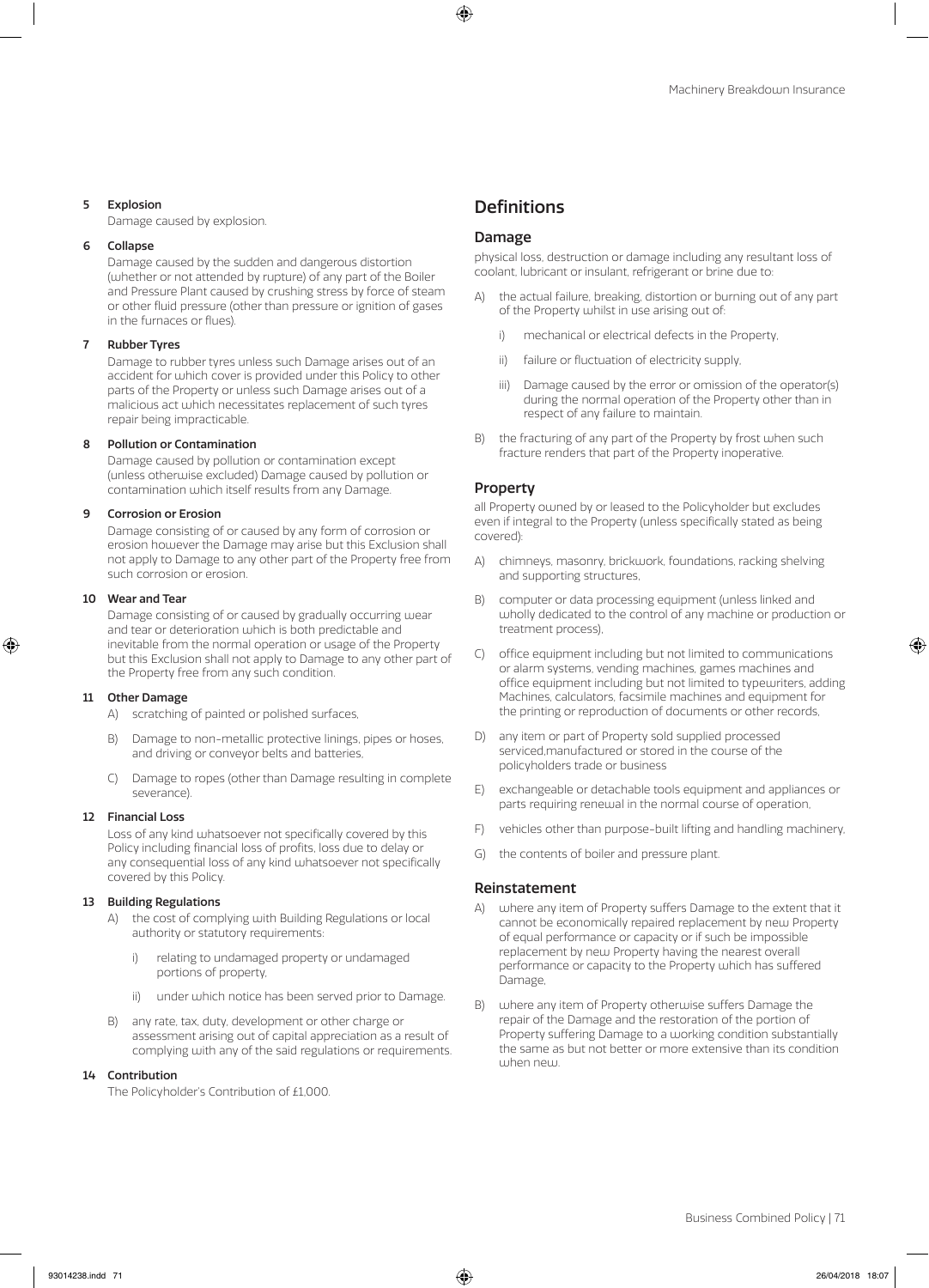# Complaints Procedure

## Our commitment to customer service

At RSA we are committed to going the extra mile for our customers. If you believe that we have not delivered the service you expected, we want to hear from you so that we can try to put things right. We take all complaints seriously and following the steps below will help us understand your concerns and give you a fair response.

### Step 1

If your complaint relates to your Policy then please contact your Broker. If your complaint relates to a claim then please call the claims helpline number shown in your Policy booklet.

We aim to resolve your concerns by close of the next business day. Experience tells us that most difficulties can be sorted out within this time.

#### Step 2

In the unlikely event that your concerns have not been resolved within this time, your complaint will be referred to our Customer Relations Team who will arrange for an investigation on behalf of our Chief Executive. Their contact details are as follows:

| Post: | RSA                     |
|-------|-------------------------|
|       | Customer Relations Team |
|       | <b>PO Box 255</b>       |
|       | Wymondham NR18 8DP      |
|       |                         |

Email: crt.halifax@uk.rsagroup.com

## Our promise to you

We will:

- Acknowledge all complaints promptly
- Investigate quickly and thoroughly
- Keep you informed of progress
- Do everything possible to resolve your complaint
- Use the information from your complaint to proactively improve our service in the future.

Once we have reviewed your complaint we will issue our final decision in writing within 8 weeks of the date we received your complaint.

# If you are still not happy

If you are still unhappy after our review, or you have not received a written offer of resolution within 8 weeks of the date we received your complaint, you may be eligible to refer your case to the Financial Ombudsman Service. The Financial Ombudsman Service is an independent body that arbitrates on complaints. They can be contacted at:

| Post       | Financial Ombudsman Service<br>Exchange Tower<br>Harbour Exchange Square<br>London F14 9SR                                                        |
|------------|---------------------------------------------------------------------------------------------------------------------------------------------------|
| Telephone: | 0800 0234567 (free from standard landline,<br>mobiles may be charged)<br>0300 1239123 (same rate as 01 or 02 numbers,<br>on mobile phone tariffs) |
| Fmail·     | complaint.info@financial-ombudsman.org.uk                                                                                                         |
| Website:   | www.financial-ombudsman.org.uk                                                                                                                    |

You have six months from the date of our final response to refer your complaints to the Financial Ombudsman Service. This does not affect your right to take legal action; however, the Financial Ombudsman Service will not adjudicate on any case where litigation has commenced.

# Thank you for your feedback

We value your feedback and at the heart of our brand we remain dedicated to treating our customers as individuals and giving them the best possible service at all times. If we have fallen short of this promise, we apologise and aim to do everything possible to put things right.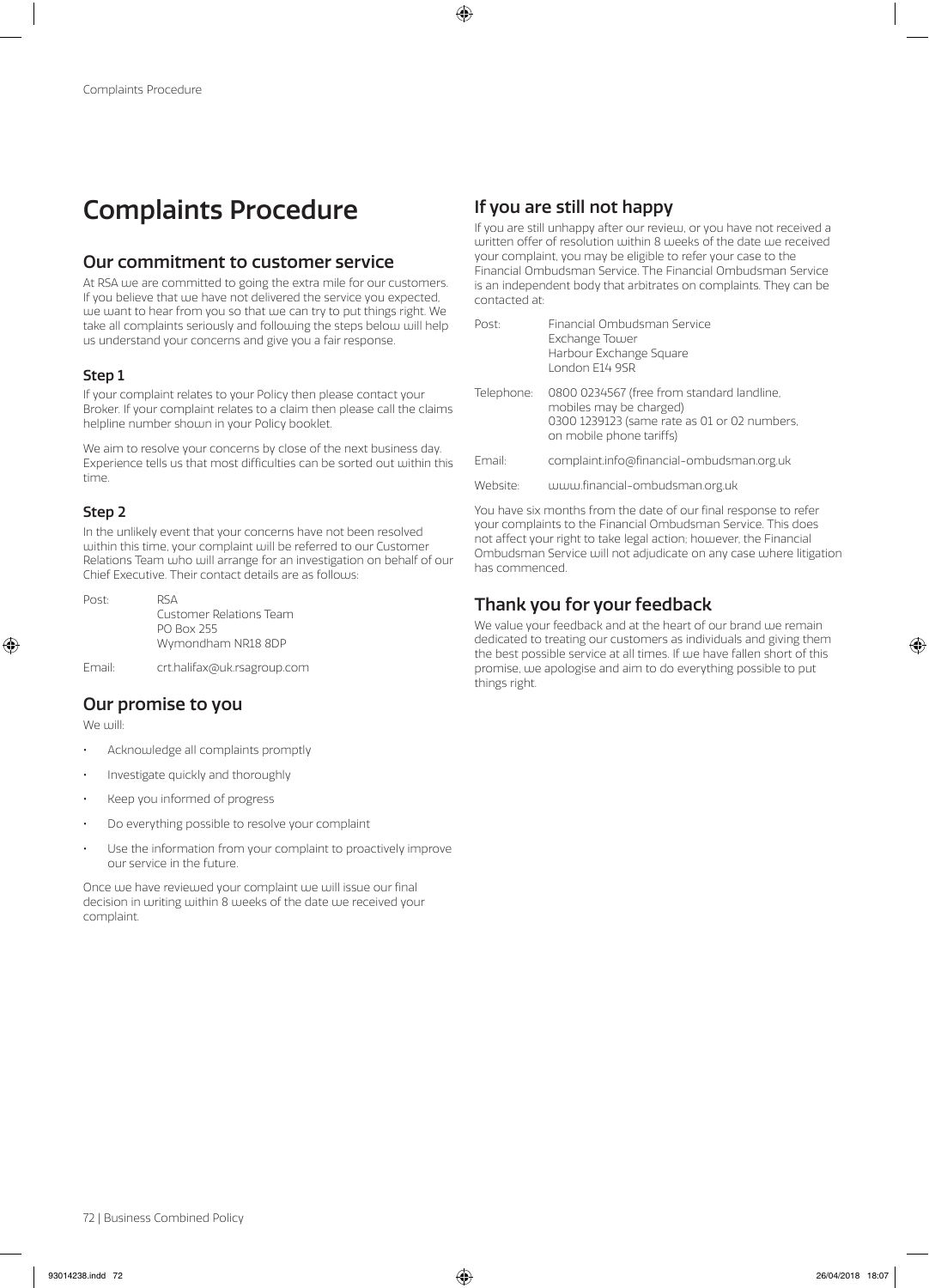# $\widehat{\mathbf{U}}$  How we use your information

Please read the following carefully as it contains important information relating to the details that you have given us. You should show this notice to any other party related to this insurance.

Your privacy is important to us and we are committed to keeping it protected. We have created this Customer Privacy Notice which will explain how we use the information we collect about you and how you can exercise your data protection rights. This Privacy Notice will help you understand the following:

### Who are use?

We are Royal & Sun Alliance Insurance plc (RSA), a member of the RSA Group of companies. We provide commercial and consumer insurance products and services under a number of brands.

## Why do we collect and use your personal information?

As an insurer, we need your personal information to understand the level of insurance cover you require. We'll use this information (e.g. your name, address, telephone number and email address) to communicate with you and if you have agreed.

We need to use your information to create a quote for you, allowing you to buy insurance products from us. When buying a product from us, you'll also need to provide us with details about the items you wish to be covered by the insurance.

We may need to check your information with external companies/ organisations (e.g. the DVLA, the Motor Insurance Database, credit reference agencies and criminal conviction checks.) When buying certain products, sometimes we will ask for special categories of personal data (e.g. driving offences for motor insurance, medical records in case of injury).

Once you become a customer, we'll need to take your payment details to set up your cover. This could be direct debit, credit or debit card information.

If you need to claim against your insurance policy, we will need to collect information about the incident and this may be shared with other selected companies to help process the claim. If other people are involved in the incident, we may also need to collect additional information about them which can include special categories of personal data (e.g. injury and health data).

In submitting an application, we may be provided with equivalent or substantially similar information relating to other proposed beneficiaries under the policy. You agree that you will bring this Privacy Notice to the attention of each beneficiary at the earliest possible opportunity.

Data protection laws require us to meet certain conditions before we are allowed to use your personal information in the manner described in this Privacy Notice. To use your personal information, we will rely on one or more of the following grounds:

Performance of contract: We need to use your personal information in order to provide you with the policy (which is a contract of insurance between you and us), and perform our obligations under it (such as making payments to you in respect of a claim made under the policy).

- Consent: In certain circumstances, we may need your consent unless authorised by law in order to use personal information about you which is classed as "special categories of personal data".
- Necessity to establish, exercise or defend legal claim: If you, or we, bring a legal claim (e.g. a court action) against the other, we may use your information in either establishing our position, or defending ourselves in relation to that legal claim.
- **Compliance with a legal obligation:** Where laws or regulations may require us to use your personal information in certain ways.
- Legitimate Interests: We will also process your personal information where this processing is in our "legitimate interests". When relying on this condition, we are required to carry out a balancing test of our interests in using your personal information (for example, carrying out analytical research), against the interests you have as a citizen and the rights you have under data protection laws. The outcome of this balancing test will determine whether we can use your personal information in the ways described in this Privacy Notice. We will always act reasonably and give full and proper consideration to your interests in carrying out this balancing test.

## Where else do we collect information about you?

We will receive details about you from other people or companies. For example:

- Given to us by someone who applied for an insurance product on your behalf (e.g. an insurance broker) where you have given them the permission to do so; or
- Lawfully collected from other sources (e.g. Motor Insurance Database, Claims and Underwriting Exchange or fraud prevention databases) to validate the information you have provided to us.

We request those third parties to comply with data protection laws and to be transparent about any such disclosures. If you would like some further information, please contact us.

## Will we share your personal information with anyone else?

We do not disclose your information outside of the RSA Group except:

- Where we need to check the information provided to us before we can offer you an insurance product (e.g. reference agencies);
- Where we are required or permitted to do so by law or relevant regulatory authority (e.g. financial crime screening, fraud detection/prevention);
- Where we provide insurance services in partnership with other companies;
- In the event that we are bought or we sell any business or assets, in which case we will disclose your personal information to the prospective buyer of such business or assets;
- As required to enforce or apply this Privacy Notice, or the contract of insurance itself;
- Within our group for administrative purposes;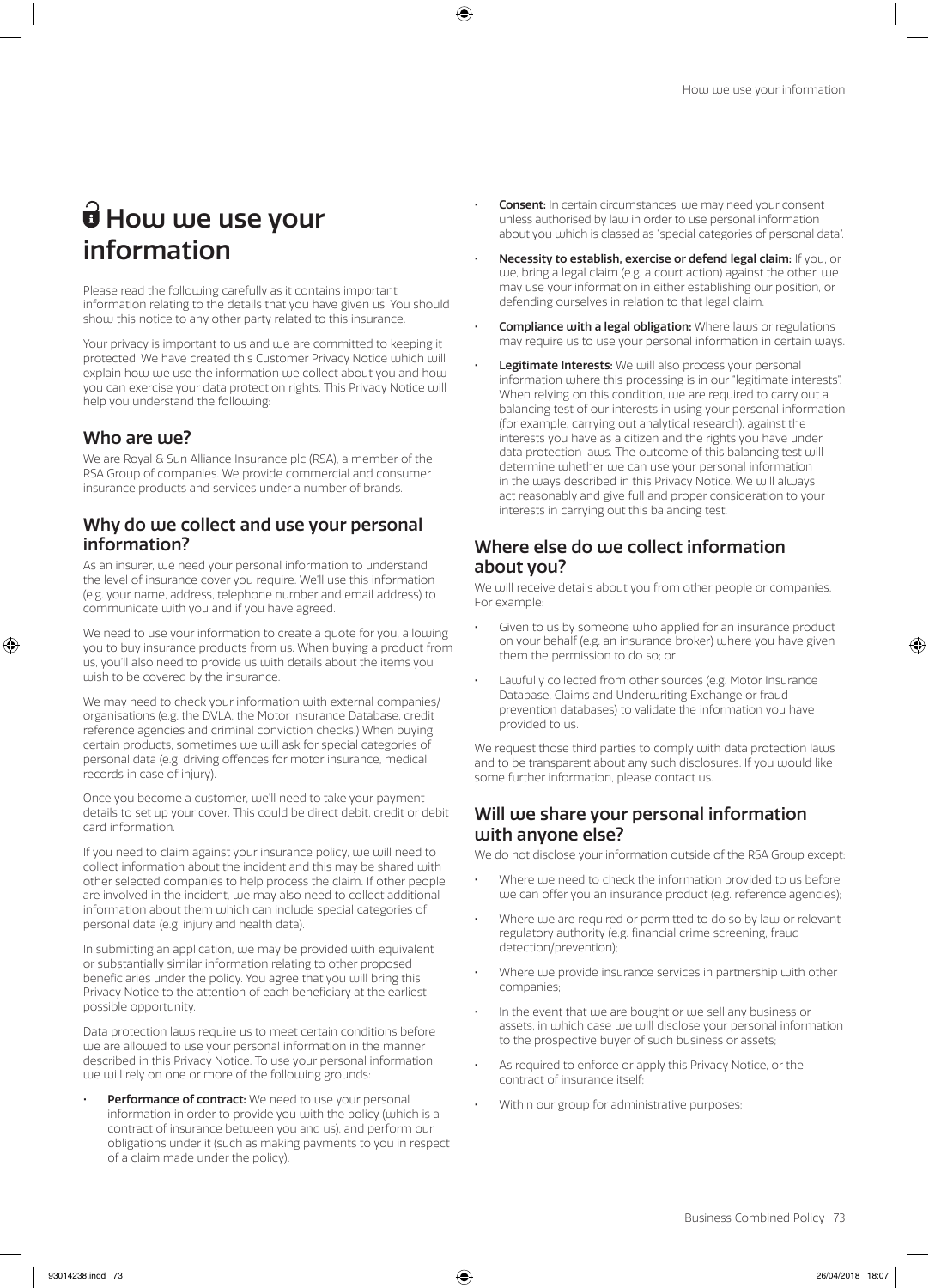- As required in order to give effect to contractual arrangements we have in place with any insurance broker and/or intermediary through which you have arranged this policy;
- With healthcare providers in the context of any relevant claim being made against your policy;
- If we appoint a third party to process and settle claims under the policy on our behalf, in which case we will make your personal information available to them for the purposes of processing and settling such claims;
- With our third party service providers (including hosting/storage providers, research agencies, technology suppliers etc.);
- With our reinsurers (and brokers of reinsurers) in connection with the normal operation of our business;

Sometimes your personal information may be sent to other parties outside of the European Economic Area (EEA) in connection with the purposes set out above. We will take all reasonable steps to ensure that your personal information is treated securely and in accordance with this Privacy Notice, and in doing so may rely on certain "transfer mechanisms" such as the EU-US Privacy Shield, and the standard contractual clauses approved by the European Commission. If you would like further information please contact us.

## Which decisions made about you will be automated?

Before we can offer you an insurance product or service, we may need to conduct the following activities, which involve automated (computer based) decision-making:

- Pricing and Underwriting this process calculates the insurance risks based on the information that you have supplied. This will be used to calculate the premium you will have to pay.
- **Credit Referencing** using the information given, calculations are performed to evaluate your credit rating. This rating will help us to evaluate your ability to pay for the quoted products and services.
- Automated Claims some small claims may qualify for automated processing, which will check the information you provide, resulting in a settlement or rejection of your claim.

The results of these automated decision-making processes may limit the products and services we can offer you. If you do not agree with the result, you have the right to request that we perform a manual reassessment using the same information that you originally provided. If you wish to do so please contact us.

## For how long will we keep your information?

Your personal information will be retained under one or more of the following criteria:

- Where the personal information is used to provide you with the correct insurance cover, which will be kept as long as it is required to fulfil the conditions of the insurance contract.
- Where the use of your personal information for a specific purpose is based on your consent, it will be kept for as long as we continue to have your consent.
- Where, for a limited period of time, we are using some of your information to improve the products or services we provide.
- For as long as your information is required to allow us to conduct fraud and/or criminal checks and investigations.

## Your information is incorrect what should you do?

If you hold a product or service with us and think that the information we hold about you is incorrect or incomplete, please contact us and we will be happy to update it for you.

## What are your rights over the information that is held by RSA?

We understand that your personal information is important to you, therefore you may request the following from us to:

- 1 Provide you with details about the personal information we hold about you, as well as a copy of the information itself in a commonly used format. [Request Ref: DSR 1]
- 2 Request your personal information be deleted where you believe it is no longer required. Please note however, we may not be able to comply with this request in full where, for example, you are still insured with us and the information is required to fulfil the conditions of the insurance contract. [Request Ref: DSR 2]
- 3 Request the electronic version of the personal information you have supplied to us, so it can be provided to another company. We would provide the information in a commonly used electronic format. [Request Ref: DSR 3]
- 4 Request to restrict the use of your information by us, under the following circumstances [Request Ref: DSR 4]:
	- A) If you believe that the information we hold about you is inaccurate, or;
	- B) If you believe that our processing activities are unlawful and you do not want your information to be deleted.
	- C) Where we no longer need to use your information for the purposes set out in this Privacy Notice, but it is required for the establishment, exercise or defence of a legal claim.
	- D) Where you have made an objection to us (in accordance with section 5 below), pending the outcome of any assessment we make regarding your objection.
- 5 Object to the processing of your data under the following circumstances [Request Ref: DSR 5]:
	- A) Where we believe it is in the public interest to use your information in a particular way, but you disagree.
	- B) Where we have told you we are using your data for our legitimate business interests and you believe we shouldn't be (e.g. you were in the background of a promotional video but you did not agree to be in it.)

In each case under section 5 above, we will stop using your information unless we can reasonably demonstrate legitimate grounds for continuing to use it in the manner you are objecting to.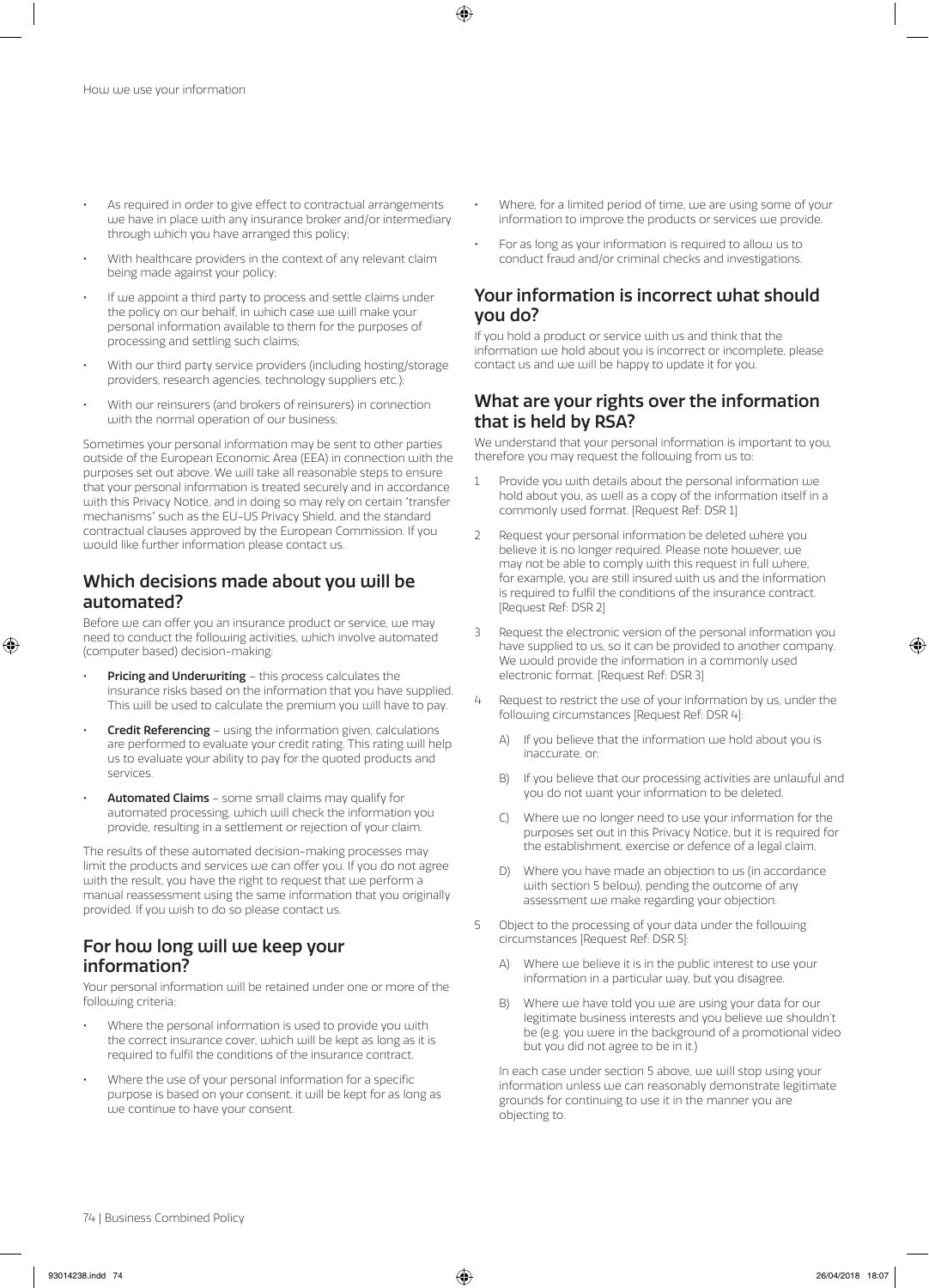If you would like to request any of the above, please contact us and submit a written request, including the request reference (e.g. DSR 1), as this will speed up your request. To ensure that we do not disclose your personal information to someone who is not entitled to it, when you are making the request we may ask you to provide us with:

- Your name;
- Address(es);
- Date of birth;
- Any policy IDs or reference numbers that you have along with a copy of your photo identification.

All requests are free of charge, although for requests for the provision of personal information we hold about you (DSR1) we reserve the right to charge a reasonable administrative fee where, we believe an excessive number of requests are being made. Wherever possible, we will respond within one month from receipt of the request, but if we don't, we will notify you of anticipated timelines ahead of the one month deadline.

Please note that simply submitting a request doesn't necessarily mean we will be able to fulfil it in full on every occasion – we are sometimes bound by law which can prevent us fulfilling some requests in their entirety, but when this is the case we will explain this to you in our response.

## Our Privacy Notice

If you have any queries regarding our Privacy Notice please contact us and we will be happy to discuss any query with you. Our Privacy Notice will be updated from time to time so please check it each time you submit personal information to us or renew your insurance policy.

## How you can contact us about this Privacy Notice?

If you have any questions or comments about this Privacy Notice please contact:

The Data Protection Officer RSA Bowling Mill Dean Clough Industrial Park Halifax HX3 5WA

You may also email us at crt.halifax@uk.rsagroup.com.

# How you can lodge a complaint?

If you wish to raise a complaint on how we have handled your personal information, please send an email to crt.halifax@uk.rsagroup.com or write to us using the address provided. Our Data Protection Officer will investigate your complaint and will give you additional information about how it will be handled. We aim to respond in a reasonable time, normally 30 days.

If you are not satisfied with our response or believe we are not processing your personal information in compliance with UK Data Protection laws, you may lodge a complaint to the Information Commissioner's Office, whose contact details are;

Information Commissioner's Office Wycliffe House Water Lane Wilmslow Cheshire SK9 5AF